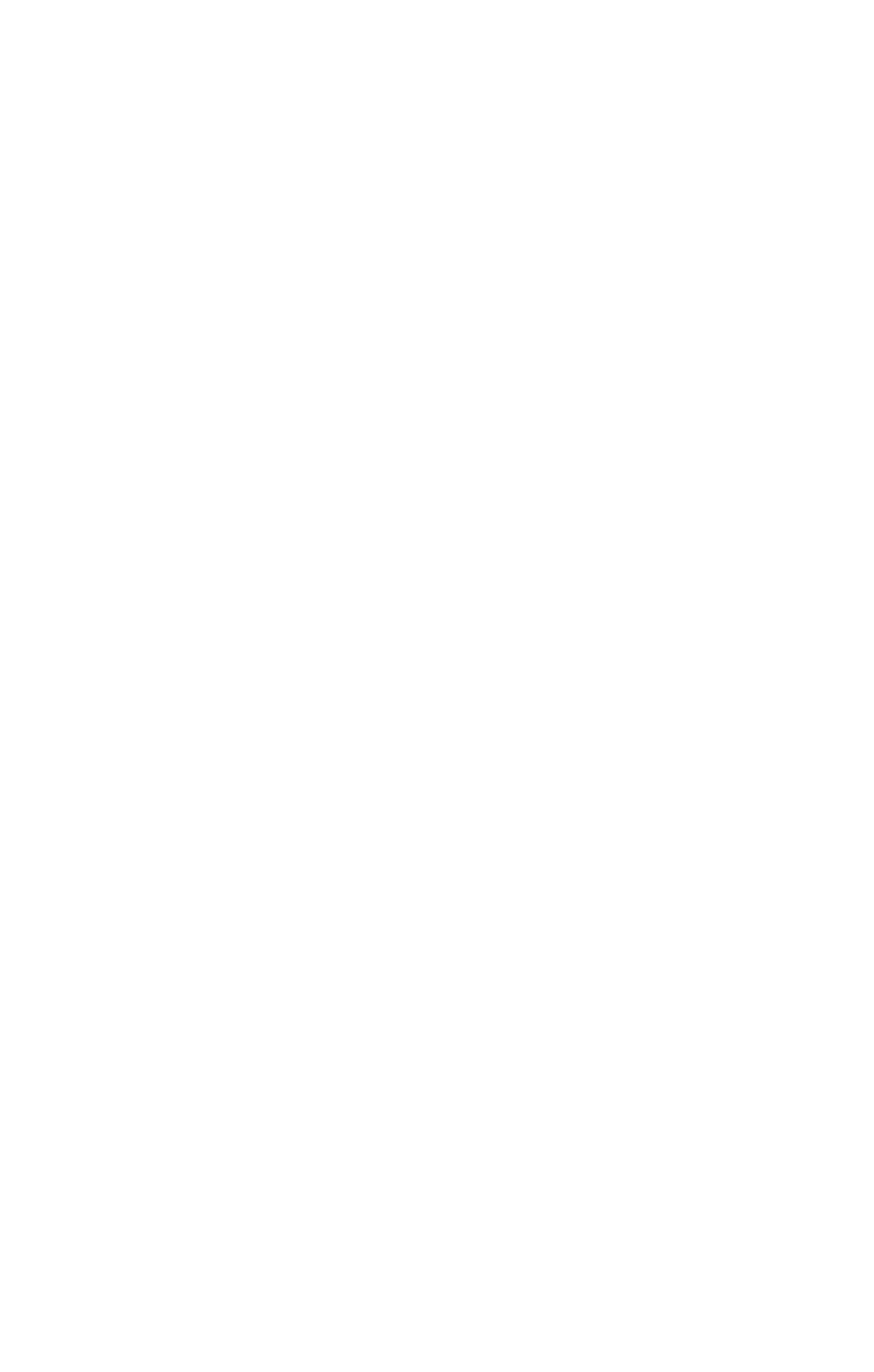## **Phone Numbers**

| 1                                                                                  |  |
|------------------------------------------------------------------------------------|--|
|                                                                                    |  |
|                                                                                    |  |
|                                                                                    |  |
|                                                                                    |  |
| $Education  \hfill \label{p:1} {\bf Education  \hfill \label{p:2} 1-888-442-4551}$ |  |
|                                                                                    |  |
|                                                                                    |  |
|                                                                                    |  |
|                                                                                    |  |
|                                                                                    |  |
|                                                                                    |  |
|                                                                                    |  |
|                                                                                    |  |
|                                                                                    |  |
|                                                                                    |  |
|                                                                                    |  |
|                                                                                    |  |
|                                                                                    |  |
|                                                                                    |  |
|                                                                                    |  |

## **Web Sites**

#### Mental Health

| V<br>Caregiver Support               |  |
|--------------------------------------|--|
|                                      |  |
| V<br><b>CHAMPVA</b>                  |  |
| hampya/                              |  |
| <b>Community Care</b>                |  |
| e/                                   |  |
| <b>Connected Care</b>                |  |
|                                      |  |
| eBenefits                            |  |
| V                                    |  |
| <b>Education Benefits</b>            |  |
|                                      |  |
| n<br><b>Environmental Exposures</b>  |  |
| res                                  |  |
| Eodaral Because Coordination Dreaman |  |

Federal Recovery Coordination Program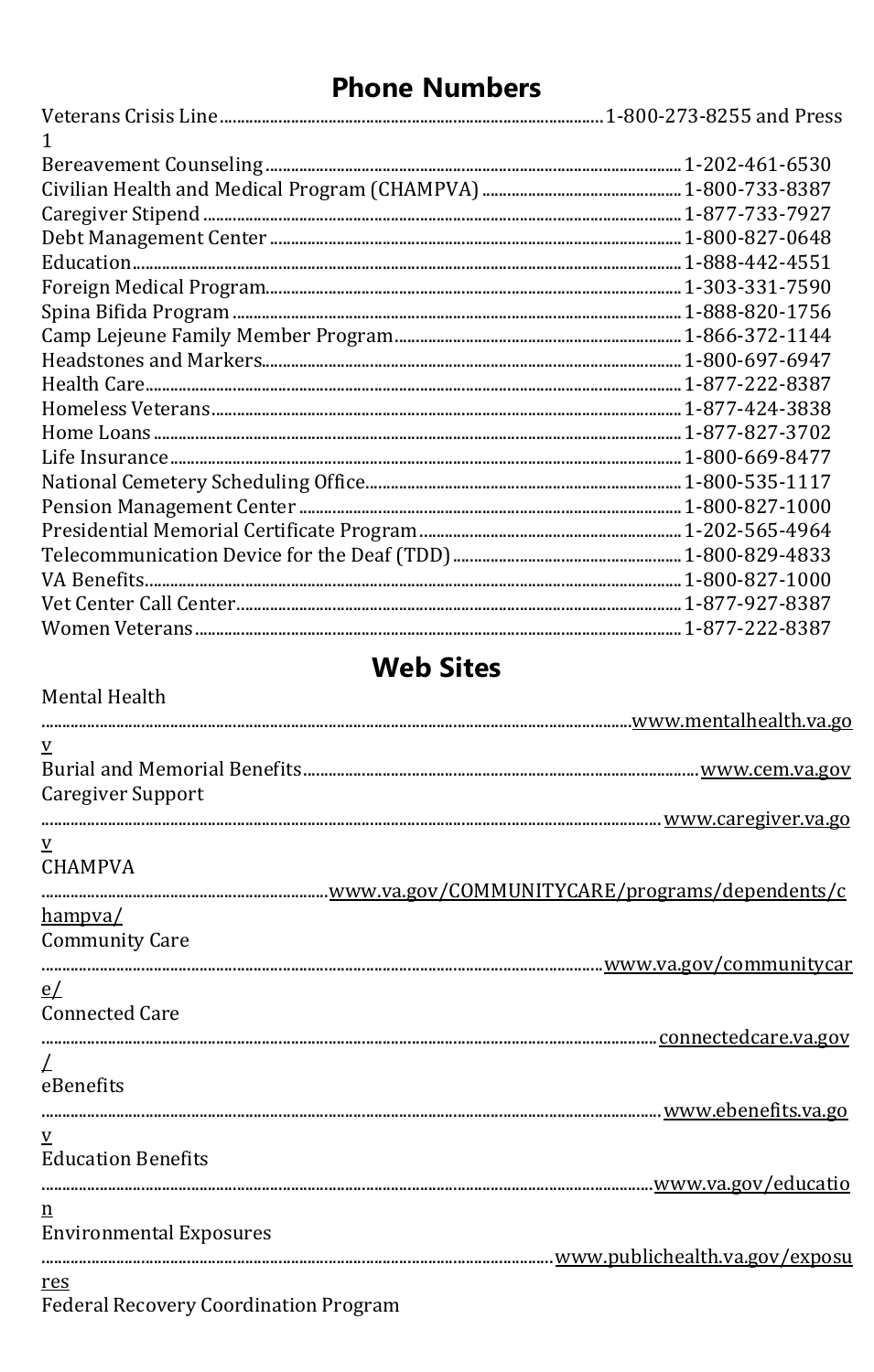| P.asp                                 |  |
|---------------------------------------|--|
| care<br><b>Homeless Veterans</b>      |  |
| $S_{\mathcal{L}}$                     |  |
| Home Loan Guaranty                    |  |
| ns                                    |  |
| Life Insurance                        |  |
| ce                                    |  |
| Memorial Certificate Program          |  |
|                                       |  |
| p<br>My HealtheVet                    |  |
| $\mathbf V$                           |  |
|                                       |  |
| personnel                             |  |
|                                       |  |
| State Departments of Veterans Affairs |  |
| m                                     |  |
| <b>Women Veterans</b>                 |  |
| $\overline{\mathbf{V}}$               |  |
| <b>VA Vet Centers</b>                 |  |
| V                                     |  |
|                                       |  |
| forms                                 |  |
|                                       |  |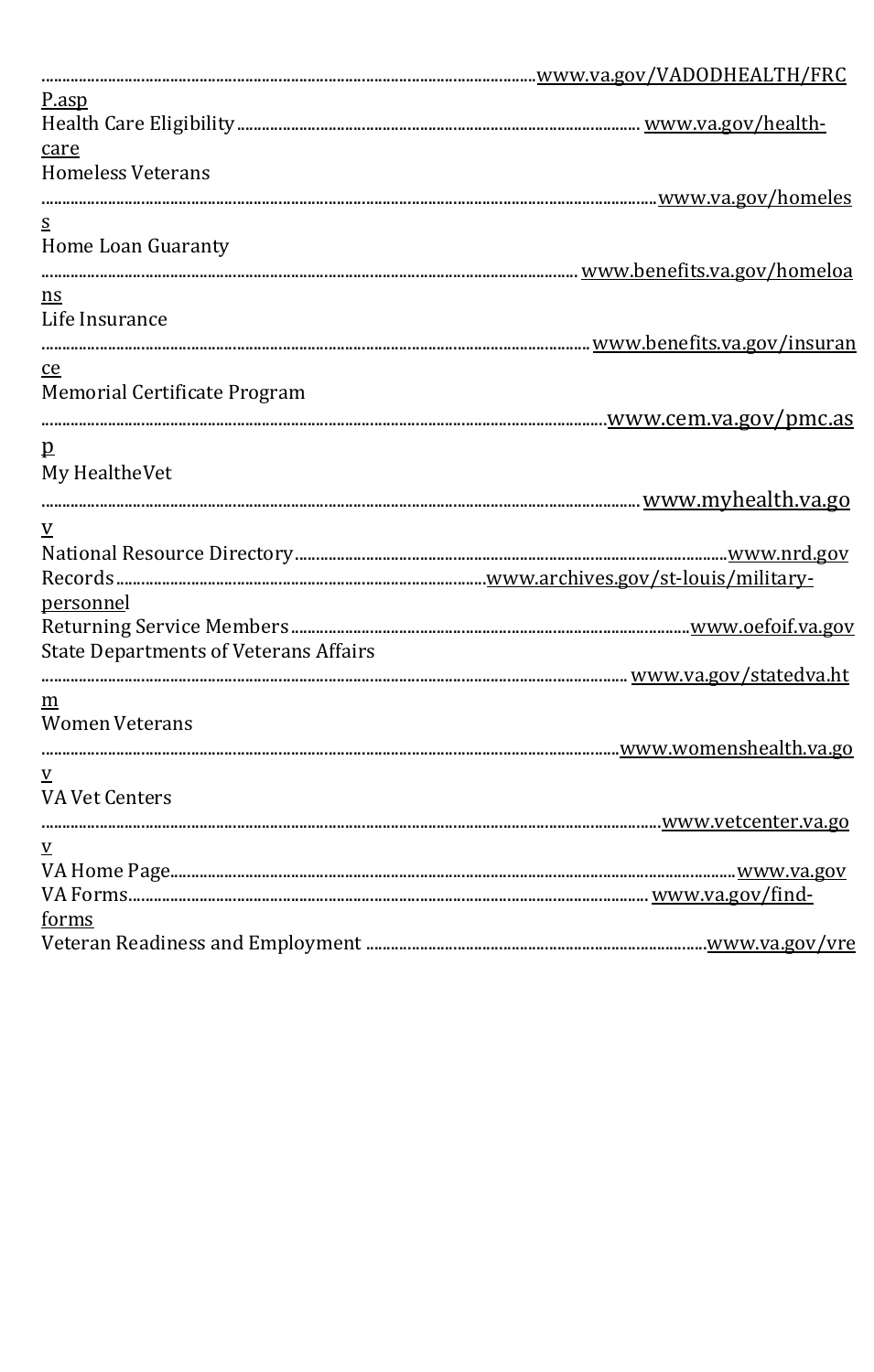## **Introduction**

Veterans of the United States armed forces may be eligible for a broad range of benefits and services provided by the U.S. Department of Veterans Affairs (VA). These benefits are codified in Title 38 of the United States Code. This booklet contains a brief overview of the most commonly sought information concerningVeterans benefits and services. For the most accurate information, Veterans andfamily members should visit the websites provided within this publication as regulations, payments, and eligibility requirements are subject to change. For additional information, please visit www.va.gov. To find the nearest VA facility, goto www.va.gov/find-locations.

**General Eligibility:** Eligibility for most VA benefits is based upon discharge fromactive military service under other than dishonorable conditions. Active service means full-time service, other than active duty for training, as a member of the Army, Navy, Air Force, Marine Corps, Coast Guard, or as a commissioned officer

of the Public Health Service, Environmental Science Services Administration or National Oceanic and Atmospheric Administration, or its predecessor, the Coastand Geodetic Survey.

**Eligible Wartime Periods:** Certain VA Benefits Require Wartime Service. For information on eligible wartime periods please visit www.va.gov/pension/eligibility/.

Dishonorable and bad conduct discharges issued by general courtsmartial may bar VA benefits. Veterans in prison must contact VA to determine eligibility.VA benefits will not be provided to any Veteran or dependent wanted for an outstanding felony warrant.

**Important Documents:** In order to expedite benefits delivery, Veterans seeking aVA benefit for the first time can submit a copy of their service discharge **form (DD-214, DD-215, or for World War II Veterans, a WD form**), which documents servicedates and type of discharge, or provides full name, military service number, and branch and dates of service. The Veteran's service discharge form should be kept in a safe location accessible to the Veteran and next of kin or representative.

The following documents may be needed for claims processing related to a Veteran's death: Veteran's marriage certificate for claims of a surviving spouse orchildren; Veteran's death certificate if the Veteran did not die in a VA health care facility; children's birth certificates or adoption papers to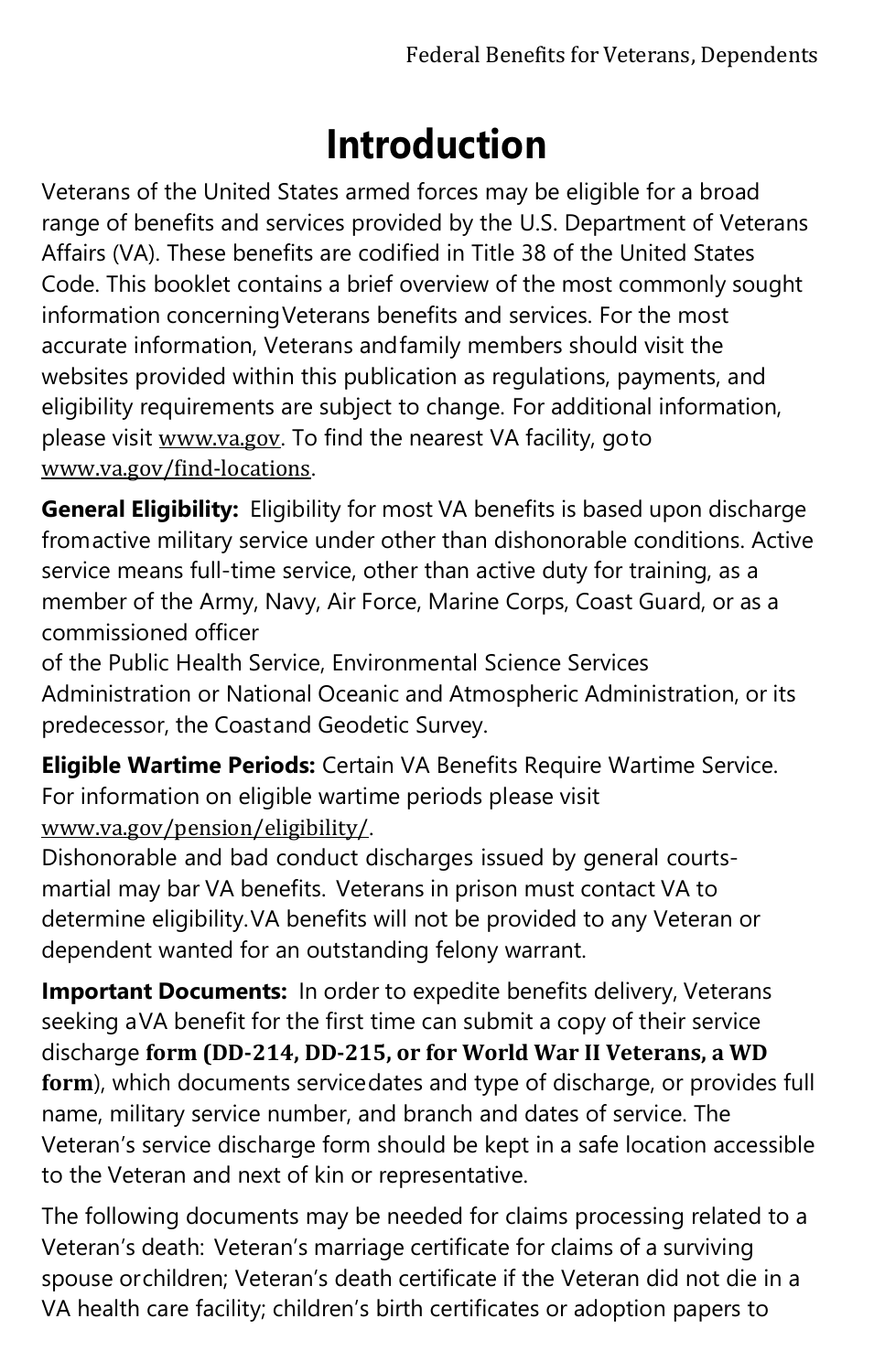## ii | Federal Benefits for Veterans,

determine children's benefits; or Veteran's birth certificate to determine parents' benefits. For information and updates on VA benefits and services, follow us on Facebook at www.facebook.com/VeteransBenefits and/or Twitter www.twitter.com/VAVetBenefits.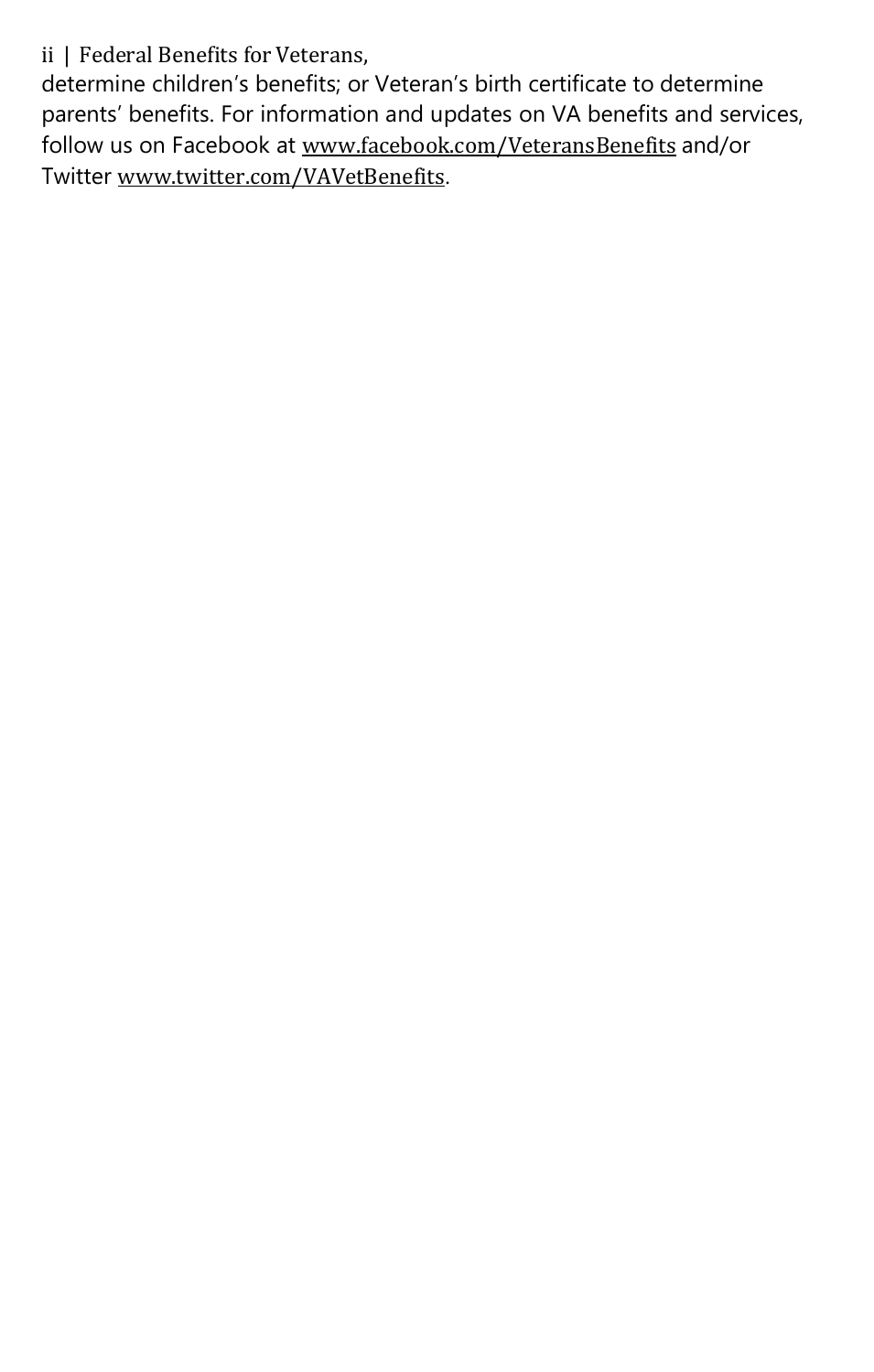## **Attention Veterans, Family Members and VA Employees**

The 2021 Federal Benefits for Veterans, Dependents and Survivors provides information on benefits and services currently available by law and regulation. However, due to VA's ongoing response to COVID-19 we encourage Veterans, their families and caregivers to visit VA.gov. Specifically, for information about COVID-19 and how it affects VA health care and benefit services, visit our coronavirus FAQsat www.va.gov/coronavirus-veteran-frequently-askedquestions/ or read VA's public health response at www.publichealth.va.gov/n-coronavirus/.

Please contact us first before going to any VA location at www.va.gov/find-locations to seek health care, benefits, or memorial and burial services. Contacting us first helps us keep you and our employees safe. For the latest Federal government

coronavirus information, please visit the CDC website at www.cdc.gov/coronavirus/2019-ncov/ index.html.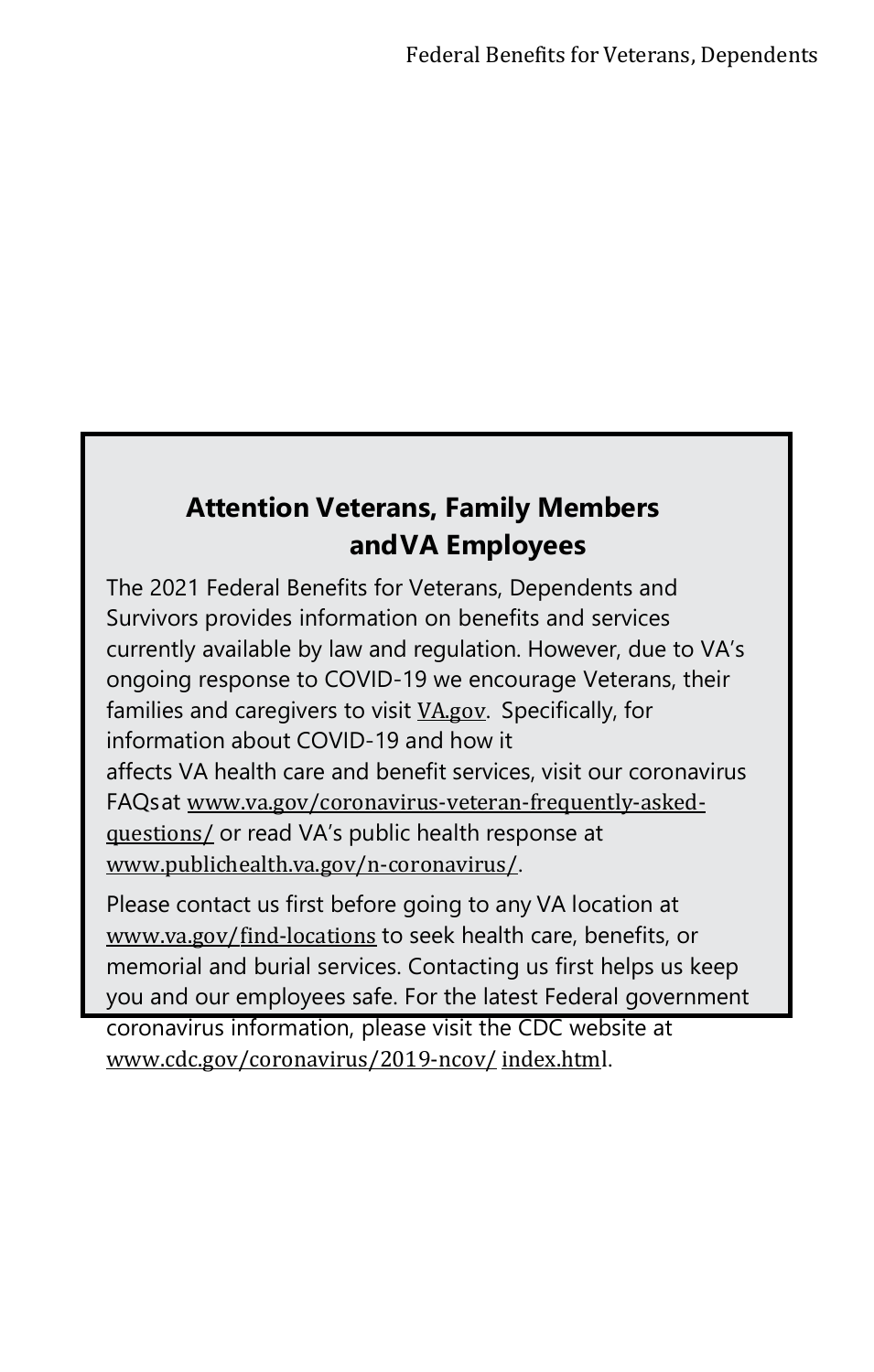## **Contents**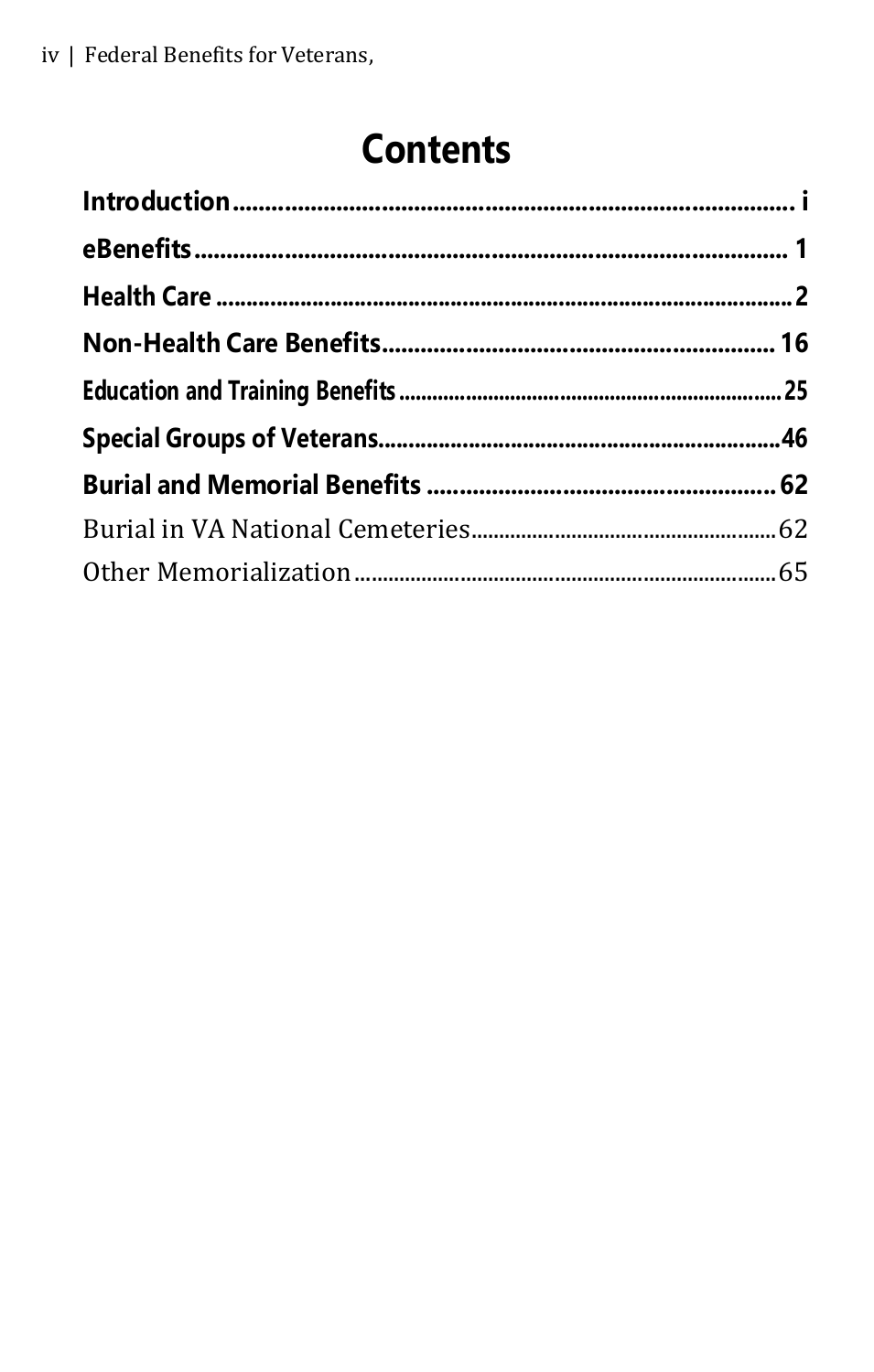Federal Benefits for Veterans, Dependents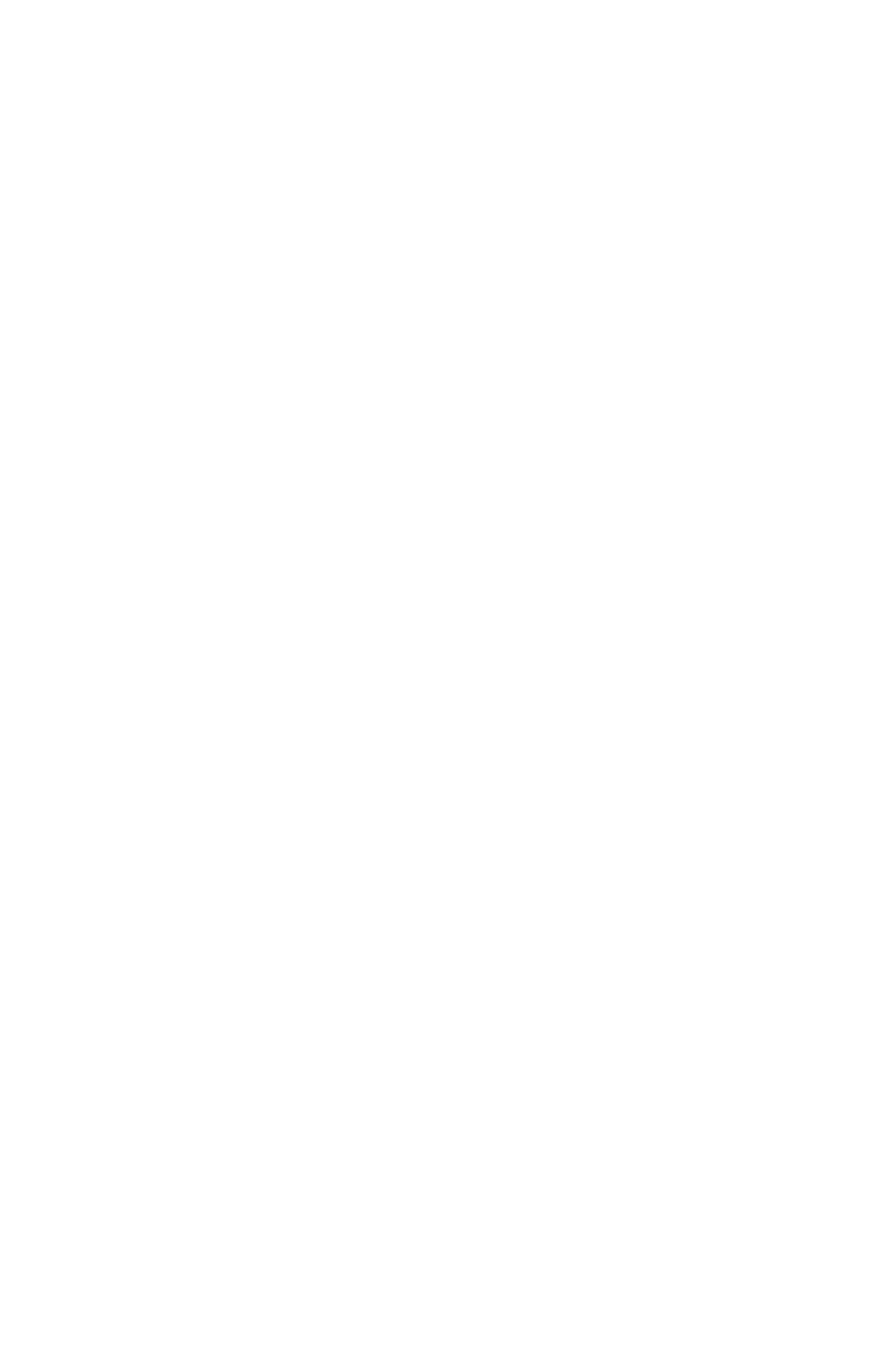## **eBenefits**

eBenefits is a joint VA/Department of Defense (DoD) Web portal that provides resources and self-service capabilities to service members, Veterans, and their families to apply, research, access, and manage their VA and military benefits andpersonal information through a secure Internet connection.

**Through eBenefits Veterans can:** apply for benefits, view their disability compensation claim status, access official military personnel documents (e.g., **DD Form 214, Certificate of Release or Discharge from Active Duty**), transfer entitlement of Post-9/11 GI Bill to eligible dependents (service members only), obtain a VA-guaranteed home loan Certificate of Eligibility, and register for andupdate direct deposit information for certain benefits.

**Accessing eBenefits:** The portal is located at www.ebenefits.va.gov. Service members or Veterans must register for an eBenefits account at one of two levels:Basic or Premium. A Premium account allows the user to access personal data in VA and DoD systems, as well as apply for benefits online, check the status of claims, update address records, and more. The Basic account allows access to

information entered into eBenefits by the service member or Veteran only. Basicaccounts cannot access VA or DoD systems.

VA has built a new online portal www.va.gov which contains information and manyself-service tools in one location. Many eBenefits features have already moved to va.gov. This site will replace eBenefits.

**Reporting Fraud:** Help VA's Secretary ensure integrity by reporting suspectedfraud, waste or abuse in VA programs or operations.

Report Fraud to: **VA Inspector General Hotline** 810 Vermont Avenue, NW Washington, D.C. 20420 E-mail: **vaoighotline@va.gov**

VAOIG hotline: **1-800-488-8244** Fax: **(202) 495-5861**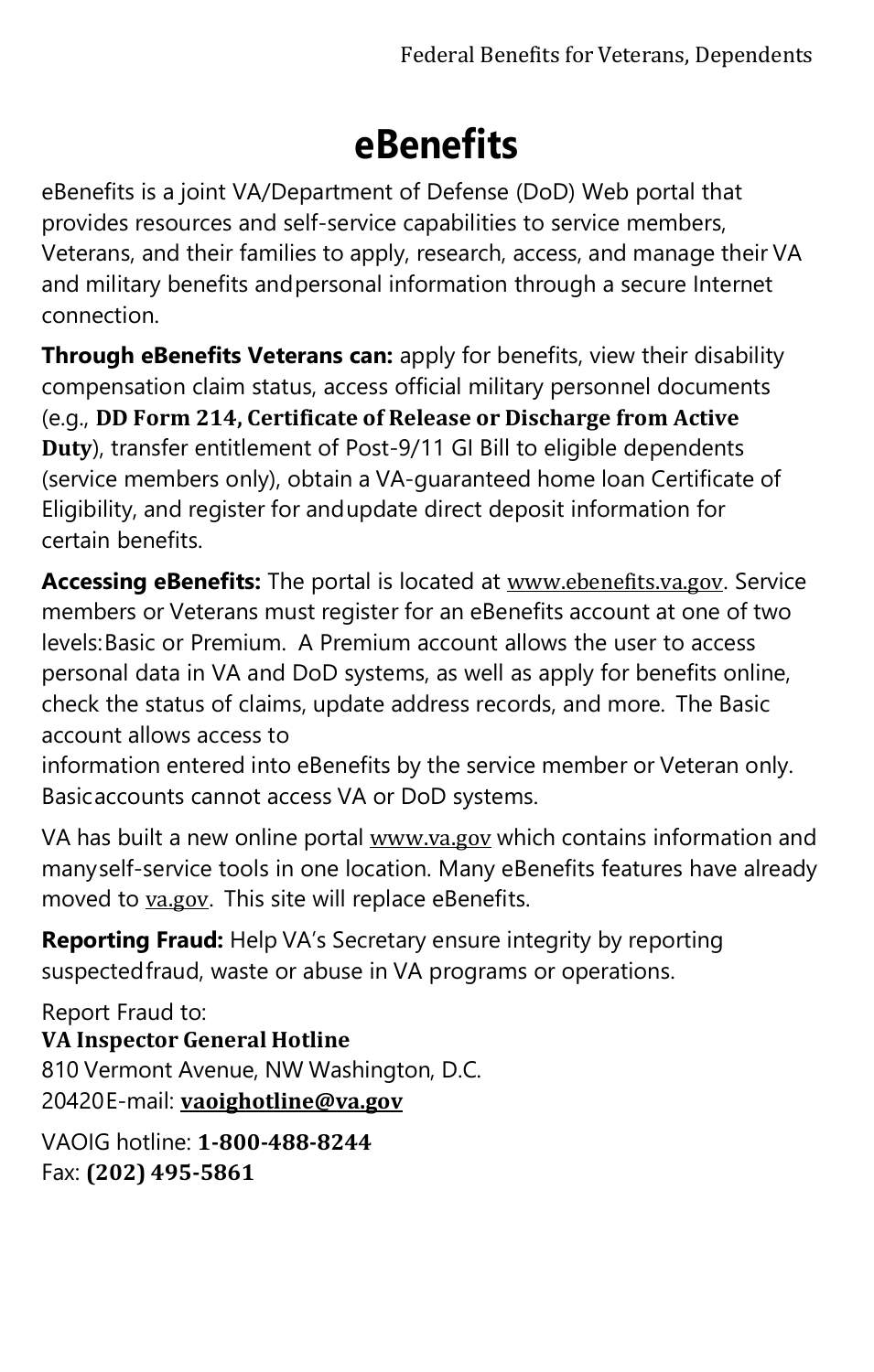## **Health Care**

More information on VA health care is available at the following resources: www. va.gov/health/, www.va.gov/health-care/ and VA Health Benefits tollfree 1-877-222- VETS (8387) Monday through Friday between 8:00 a.m. and 8:00 p.m. EST.

**Basic Eligibility:** A person who served in the active military, naval, or air service and who was discharged or released under conditions other than dishonorable may qualify for VA health care benefits including qualifying Reserve and NationalGuard members.

Former servicemembers who have an Other Than Honorable discharge can receive an initial mental health assessment and will be connected with neededmental and behavioral healthcare services.

**Minimum Duty Requirements:** Veterans who enlisted after September 7,1980, or who entered active duty after October 16, 1981, must have served

24-continuous months or the full period for which they were called to active duty in order to be eligible. This minimum duty requirement may not apply to Veteransdischarged for hardship, early out or a disability incurred or aggravated in the lineof duty.

**Enrollment:** Veterans can complete applications for enrollment in VA health careby using one of the options below:

- To apply by phone, call **1-877-222-VETS (8387)** Monday through Friday between 8 a.m. and 8 p.m. EST. VA staff members will collect the neededinformation and process the enrollment application for an enrollment determination.
- When applying online at valled Veterans fill out the application and electronically submit it to VA for processing. VA will search for your supporting documentation through its electronic information systemsand will contact you if it is unable to verify your military service.
- The application form can also be downloaded from www.va.gov/health-care/apply/application/introduction. Mail the completed form to: Health Eligibility Center, ATTN: Enrollment Eligibility Division, 2957 ClairmontRoad Suite 200, Atlanta, GA 30329-1647.
- Apply in person at any VA health care facility or VA regional office.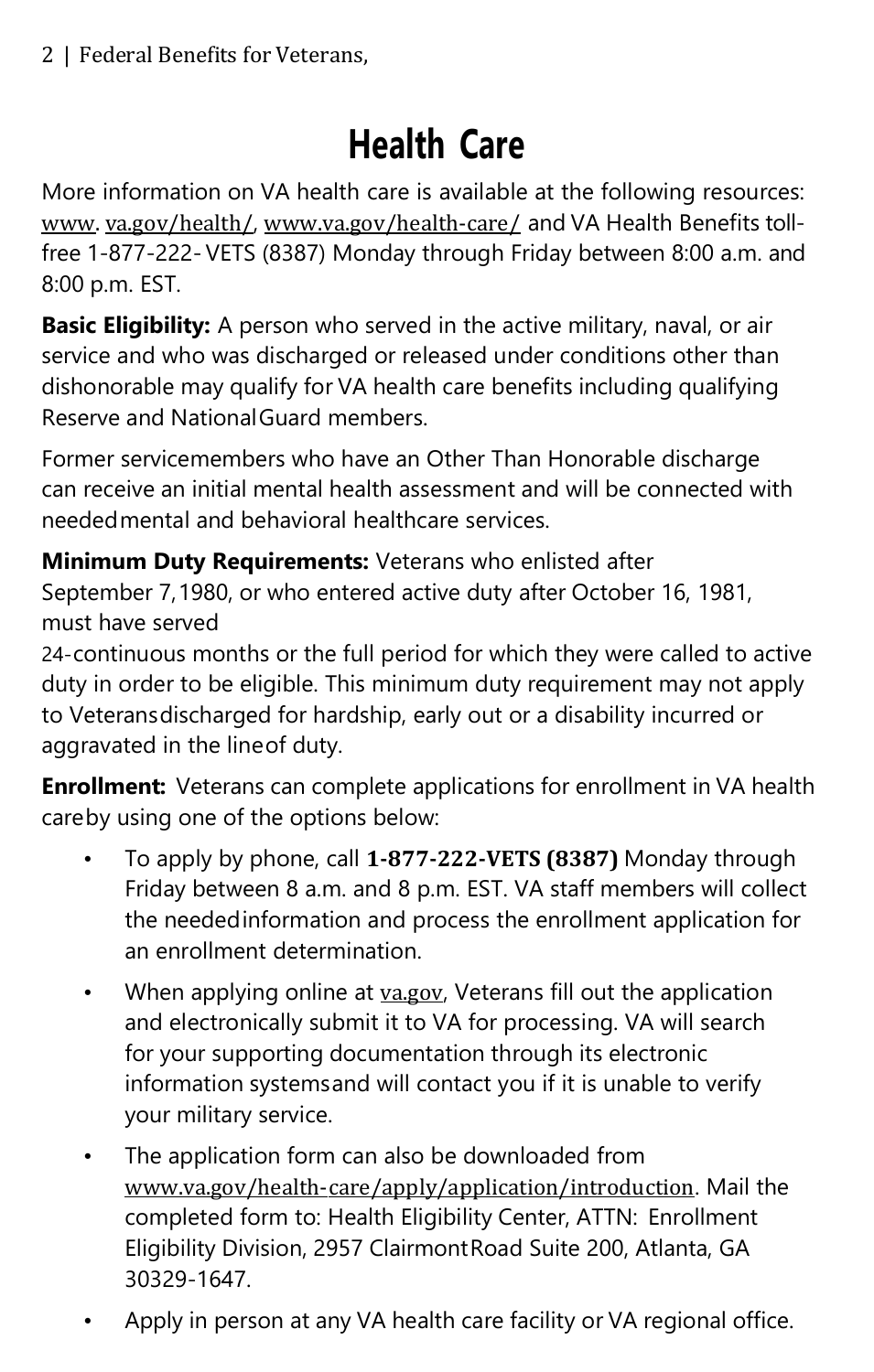Federal Benefits for Veterans, Dependents Onceenrolled, Veterans can receive health care at VA health care facilities anywhere in the country.

The following four categories of Veterans are not required to enroll, but are urgedto do so to permit better planning of health resources:

1. Veterans with a service-connected disability rated at 50 percent or more.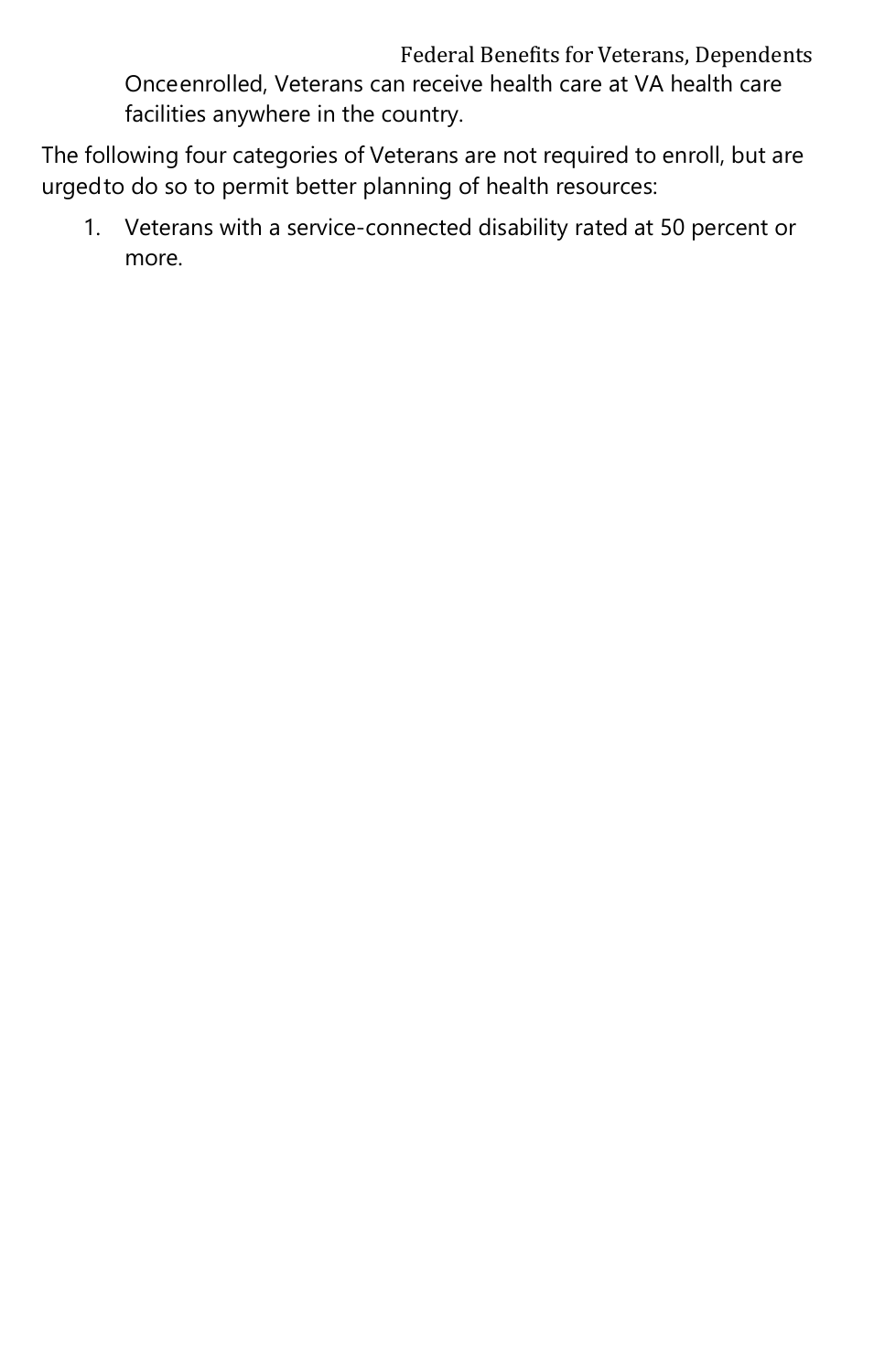- 2. Veterans seeking care for a disability the military determined was incurred or aggravated in the line of duty, but which VA has not yet rated,within 12 months of discharge.
- 3. Veterans seeking care for a service-connected disability only.
- 4. Veterans seeking registry examinations (ionizing radiation, Agent Orange,Gulf War/Operation Enduring Freedom/ Operation Iraqi Freedom/ Operation New Dawn (OEF/OIF/OND) depleted uranium, airborne hazards and Airborne Hazards and Open Burn Pit Registry).

**Priority Groups:** During enrollment, each Veteran is assigned to a priority group.VA uses priority groups to balance demand for VA health care enrollment with resources. Changes in available resources may reduce the number of priority groups VA can enroll. If this occurs, VA will publicize the changes and notify affected enrollees. A description of priority groups follows:

**Group 1:** Veterans with service-connected disabilities rated 50 percent or more; Veterans determined by VA to be unemployable due to serviceconnectedconditions; and Veterans who have been awarded the Medal of Honor.

**Group 2:** Veterans with service-connected disabilities rated 30 or 40 percent.

**Group 3:** Veterans who are former Prisoners of War; Veterans awarded the Purple Heart medal; Veterans whose discharge was for a disability incurred or aggravatedin the line of duty; Veterans with VA service-connected disabilities rated 10 or

20 percent; and, Veterans awarded special eligibility classification under Title 38, U.S.C., § 1151, "benefits for individuals disabled by treatment or vocationalrehabilitation."

**Group 4:** Veterans who receive increased compensation or pension based ontheir need for regular aid and attendance or by reason of being permanently housebound; and, Veterans determined by VA to be catastrophically disabled.

**Group 5:** Nonservice-connected Veterans and non-compensable service- connected Veterans rated by VA as 0-percent disabled and who have an annualincome below the VA's geographically-adjusted income limit (based on your resident ZIP code); Veterans receiving VA Pension benefits; and Veterans eligiblefor Medicaid benefits.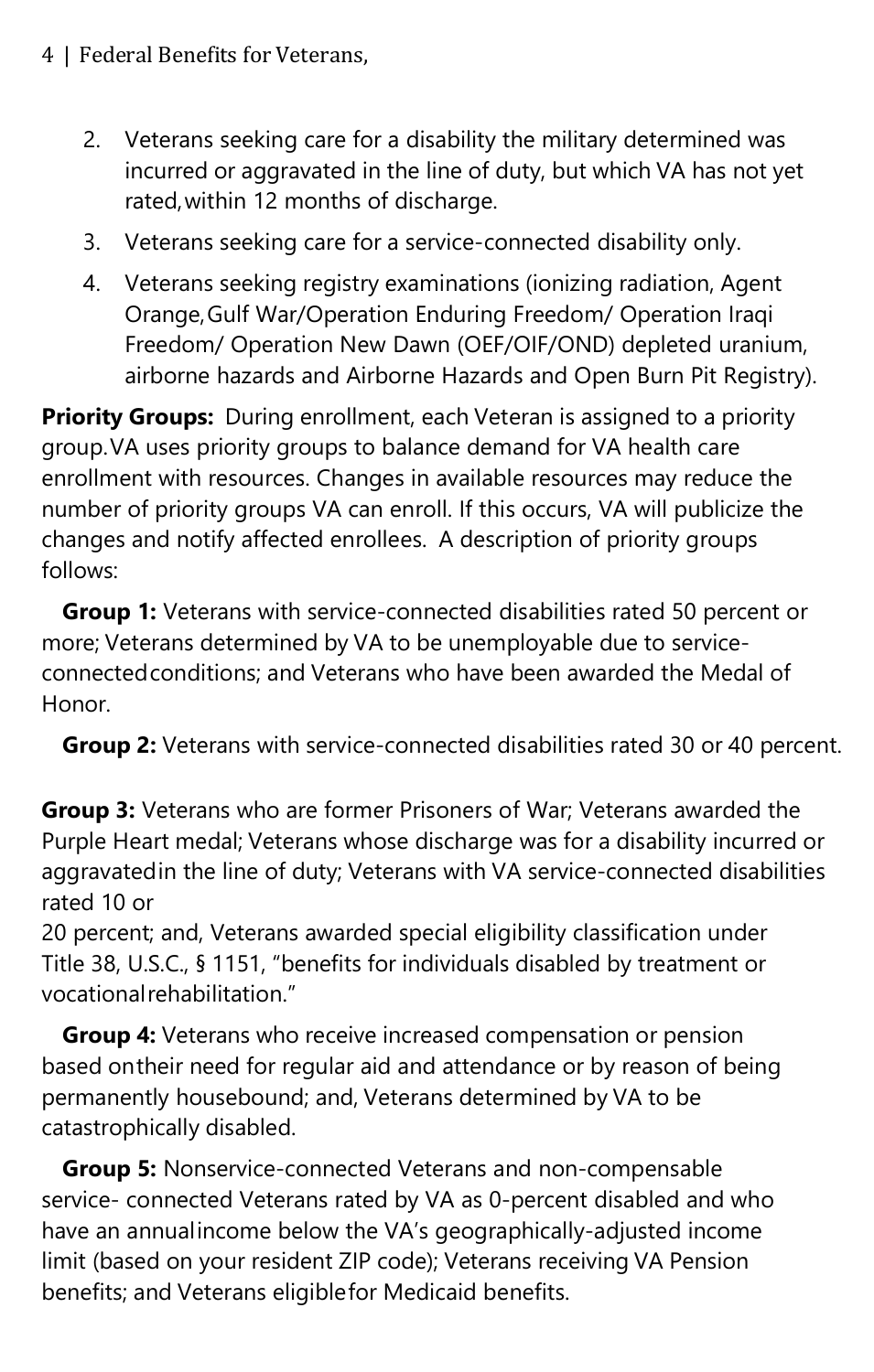Federal Benefits for Veterans, Dependents **Group 6:** Compensable 0 percent service -connected Veterans; Veterans exposed to ionizing radiation during atmospheric testing or during the occupation of Hiroshima and Nagasaki. Project 112/SHAD participants; Veteranswho served in the Republic of Vietnam between Jan. 9, 1962 and May 7, 1975; Veterans who served in the Southwest Asia theater of operations from Aug.

2, 1990, through Nov. 11, 1998; Veterans who served in a theater of combat operations after Nov. 11, 1998, as follows: Veterans discharged from active duty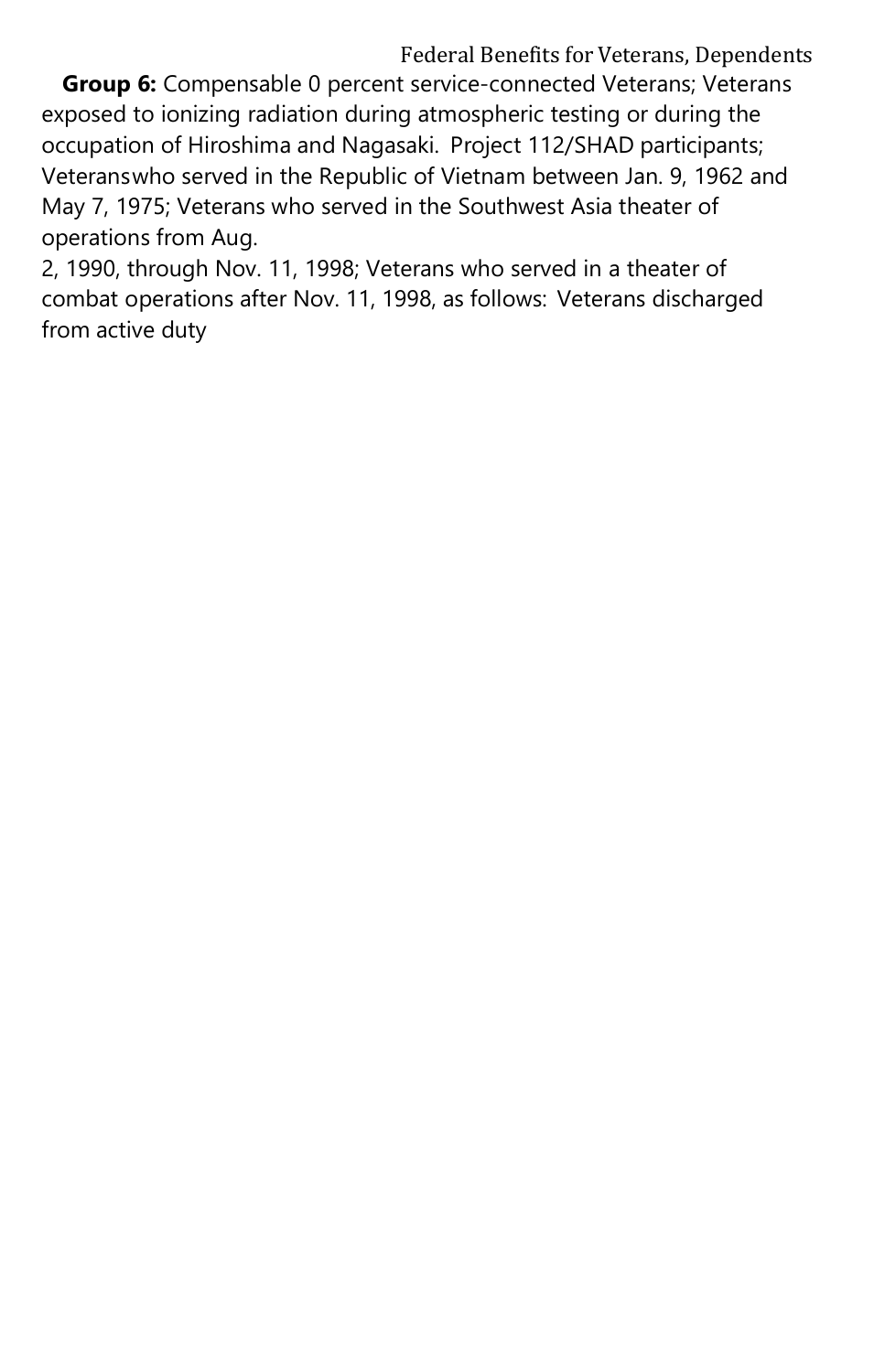## 6 | Federal Benefits for Veterans,

on or after Jan. 28, 2003, for five years post discharge; and Veterans who served onactive duty at Camp Lejeune for at least 30 days between Aug.1, 1953, and Dec.

31, 1987. Currently enrolled Veterans and new enrollees who served in a theater of combat operations after Nov.11, 1998 and those who were discharged from active duty on or after Jan. 28, 2003, are eligible for the enhanced benefits for fiveyears post discharge

**Note:** At the end of this enhanced enrollment priority group placement time period, Veterans will be assigned to the highest priority group their eligibility forwhich their status at that time qualifies.

**Group 7:** Veterans with gross household income below the geographically-adjusted VA income limit for their resident location and, who agree to pay copayments.

**Group 8:** Veterans with gross household incomes above VA national income limit and the geographically-adjusted income limit for their resident location and, who agree to pay copayments. Veterans eligible for enrollment: Noncompensable0-percent service-connected and are:

**Subpriority a:** Enrolled as of Jan. 16, 2003, and who have remained enrolled since that date and/or placed in this subpriority due to changedeligibility status.

**Subpriority b:** Enrolled on or after June 15, 2009, whose income exceeds the current VA national income limits or VA national geographic income limits by 10 percent or less Veterans eligible for enrollment: nonserviceconnected and:

**Subpriority c:** Enrolled as of Jan. 16, 2003, and who remained enrolled since that date and/ or placed in this subpriority due to changed eligibility status.

**Subpriority d:** Enrolled on or after June 15, 2009 whose income exceeds the current VA national income limits or VA national geographic income limits by 10 percent or less Veterans NOT eligible for enrollment: Veterans not meetingthe criteria above:

**Subpriority e:** Noncompensable 0-percent service-connected (eligible forcare of their service-connected condition only).

**Subpriority f:** Nonservice-connected.

**VA's income limits change annually** and current levels can be located at: www.va.gov/healthbenefits/apps/explorer/AnnualIncomeLimits/.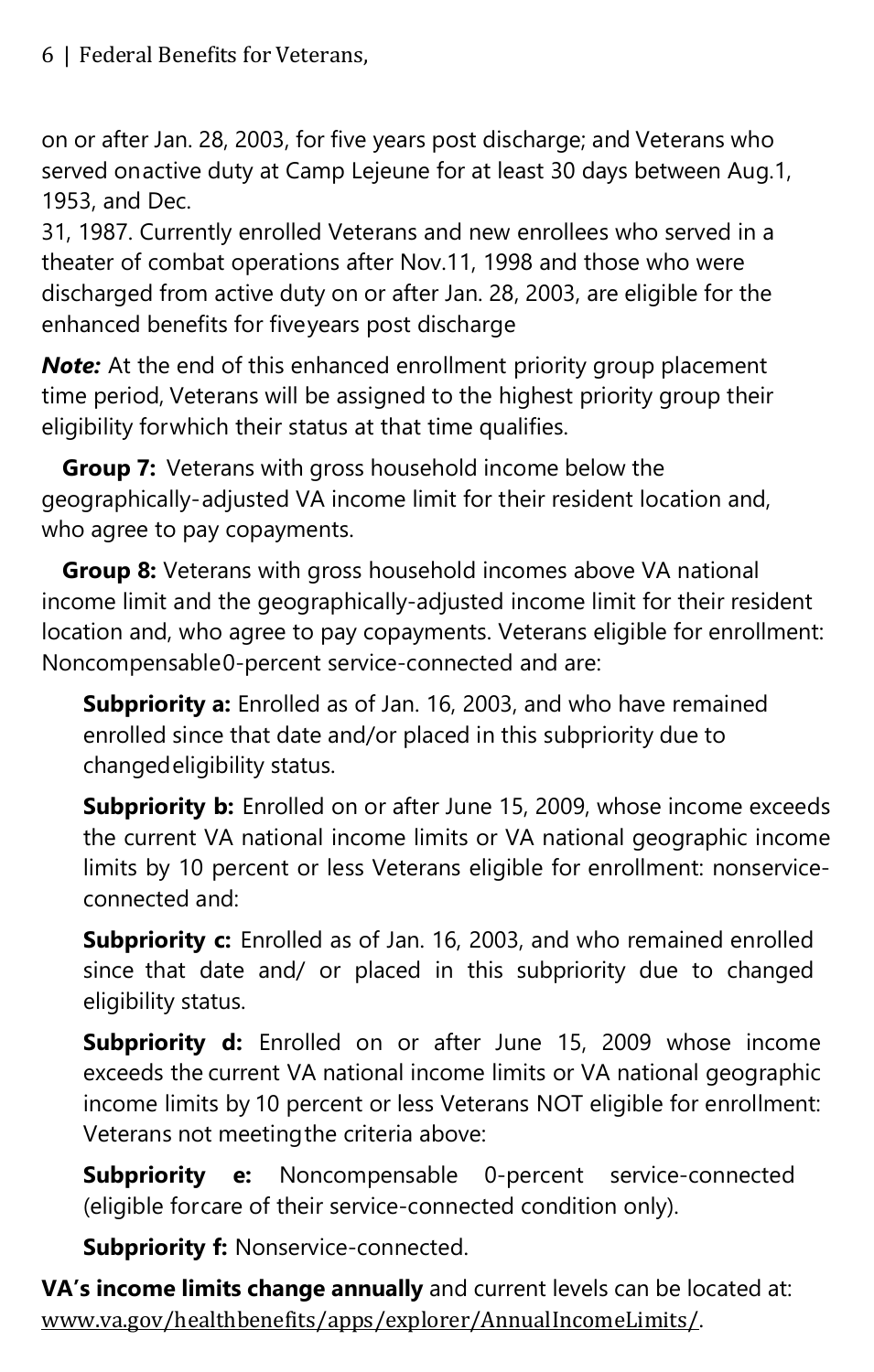Federal Benefits for Veterans, Dependents Eligible Veterans can seek this care from an urgent care facility or walk -in retail health clinic that is part of VA's community provider network, but not all urgentcare facilities or walk-in retail health clinics are in VA's network.

As VA implement the MISSION Act, Veterans should continue to talk to their VA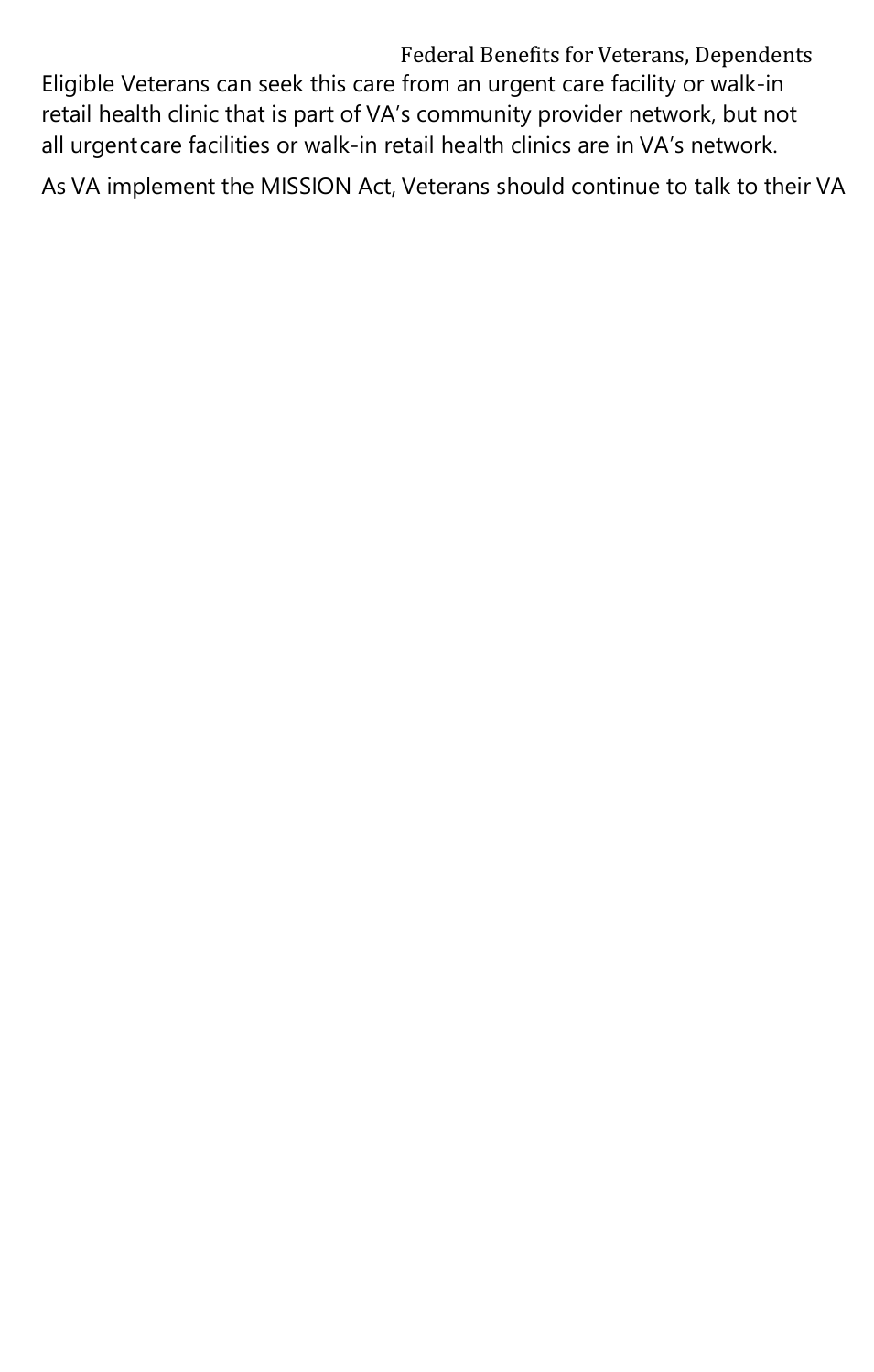## 8 | Federal Benefits for Veterans,

health care team or scheduler to get the care they need. For more information,please visit missionact.VA.gov.

**Community Care:** Veterans may be eligible for care through a provider in their local community depending on their health care needs or circumstances, and if they meet specific eligibility criteria. Even if a Veteran is eligible for community care, they generally still have the option to receive care from a VA medical facility.

In most cases, Veterans must receive approval from VA before receiving care from a community provider to avoid being billed for the care. VA staff membersgenerally make all eligibility determinations for community care.

**Eligibility:** You may be eligible to see a community provider if you meet one ofthese six eligibility criteria:

- **1. Service Unavailable**  You need a service that is not available at VA (e.g.maternity care, in vitro fertilization)
- **2. Facility Unavailable** You reside in a U.S. state or territory without a full-service VA medical facility
- **3. Grandfathered Choice** You were eligible for community care under theVeterans Choice Program distance criteria
- **4. Medical Interest** Your VA provider determines it is in your best medicalinterest to be referred to a community provider
- **5. Quality Standards**  You need care from a VA medical service that VA determines is not providing care that complies with VA's quality standards
- **6. Access Standards** You meet the access standards for average drive timeor wait time for a VA appointment

A. Drive time access standards

You may be eligible to see a community provider if your averagedrive time from home to a VA medical facility that provides the service you need takes more than:

- 30 minutes travel time to receive primary care, mental health, and non-institutional extended care services (including adulthome day care)
- 60 minutes travel time to receive specialty care services

B.Wait time access standards?

You may be eligible if the wait time for an appointment at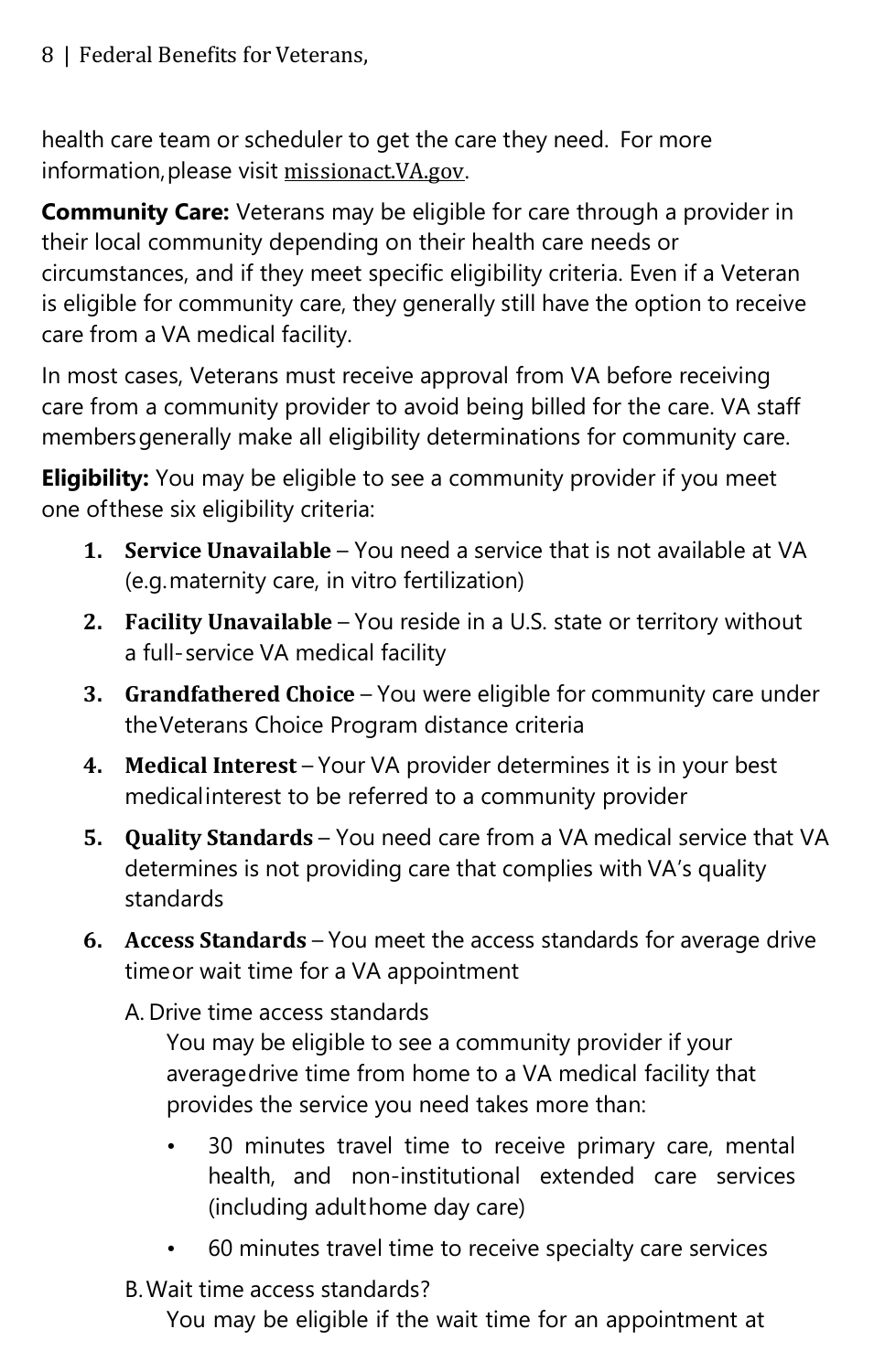Federal Benefits for Veterans, Dependents a VA medical facility that provides the service you need exceeds:

• 20 days for primary care, mental health, and noninstitutionalextended care services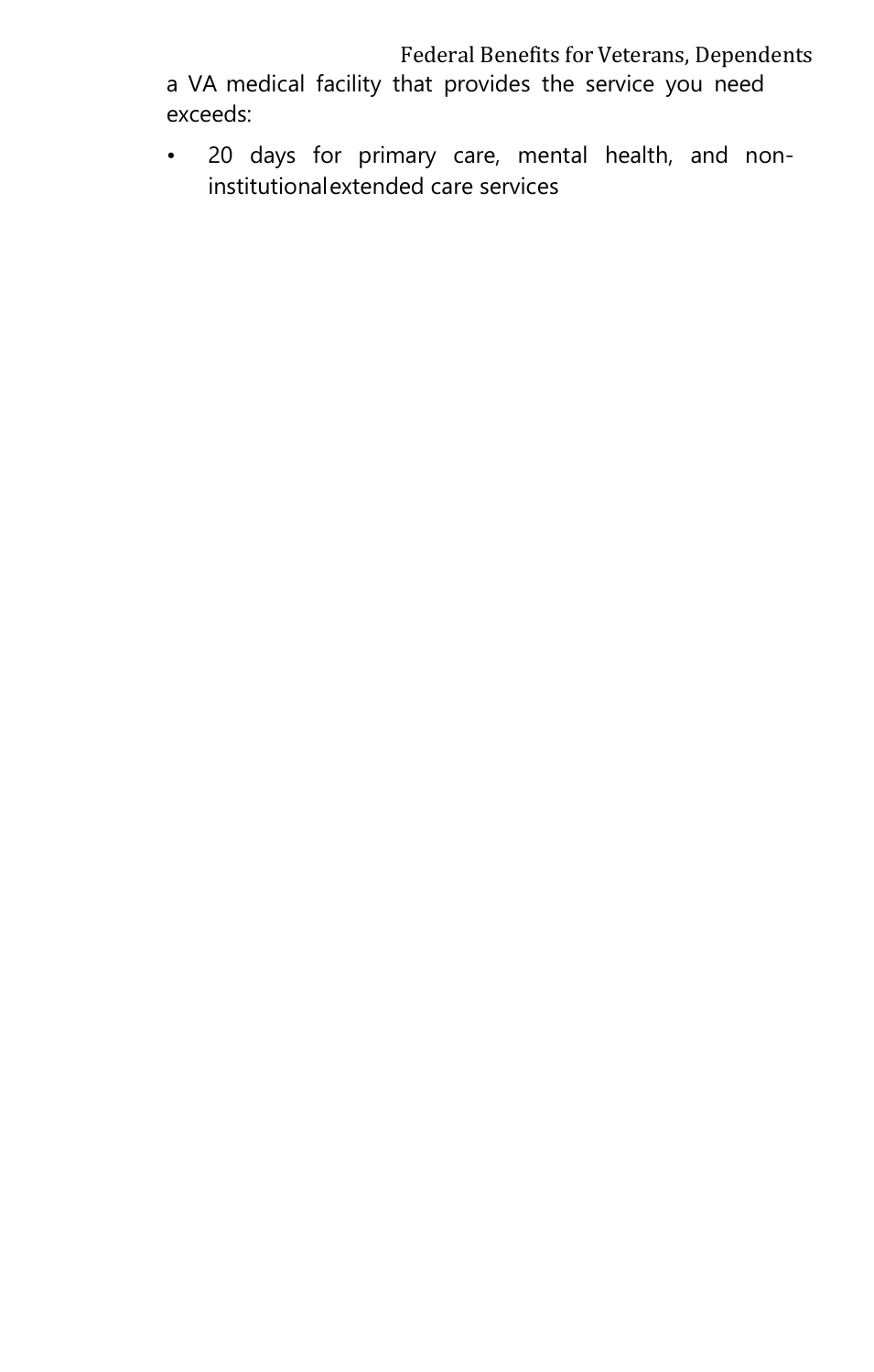• 28 days for specialty care from the date of request with certainexceptions

## **Process Overview:**

- **1. Eligibility:** VA confirms a Veteran's eligibility to receive community care.
- **2. Appointments:** Veteran or a VA staff member schedules appointmentwith a provider in VA's network.
- **3. Getting Care:** Veteran receives care from a community provider in theVA's network.
- **4. Billing:** Community provider sends the claim to a Third PartyAdministrator (TPA) or VA for payment.

For more information, visit: www.va.gov/communitycare.

**Meeting the Unique Needs of Women Veterans:** VA staff delivers the highest quality health care in a setting that ensures privacy, dignity, and sensitivity. Local VA facilities offer a variety of services, including women's gender-specific health, screening and disease prevention, maternity care and routine gynecologic services.

Women Veterans are eligible to receive care provided in the community when they meet the eligibility criteria and are authorized by VA. A Veteran's eligibility forcommunity care depends on individual health care needs or circumstances. Thereare six criteria that can qualify a Veteran to receive community care. Veterans only need to meet one of these criteria to be eligible:

- 1. Veteran needs a service not available at a VA medical facility
- 2. Veteran lives in a U.S. state or territory without a fullservice VAmedical facility
- 3. Veteran qualifies under the "Grandfather" provision related to distanceeligibility for VCP
- 4. VA cannot provide care within certain designated access standards
- 5. It is in the Veteran's best medical interest
- 6. A VA service line does not meet certain quality standards.

Visit www.va.gov/communitycare to learn more about eligibility for community care.

Contact a local VA facility's Women Veterans Program Manager for more information on available services, call or text **1-855-VA-WOMEN (1-855-829-**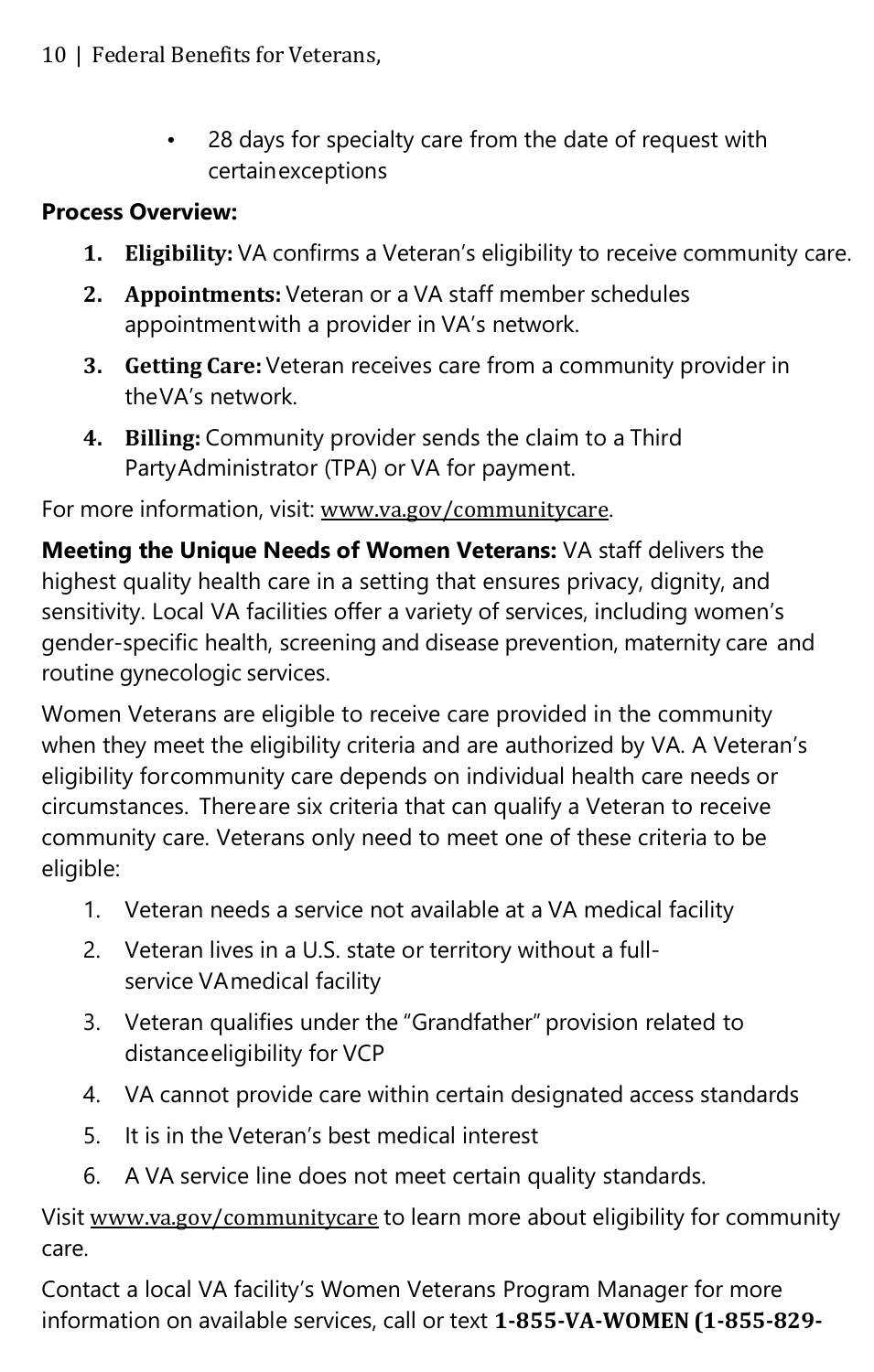Federal Benefits for Veterans, Dependents

6636) or visit www.womenshealth.va.gov.

**American Indian and Alaska Native (AI/AN) Veterans:** VA works with the Indian Health Service (IHS) and Tribal Health Programs (THP) to reimburse the cost of care provided to eligible Veterans at IHS and local THP facilities. Through

reimbursement agreements between VA and IHS/THP facilities, care is provided to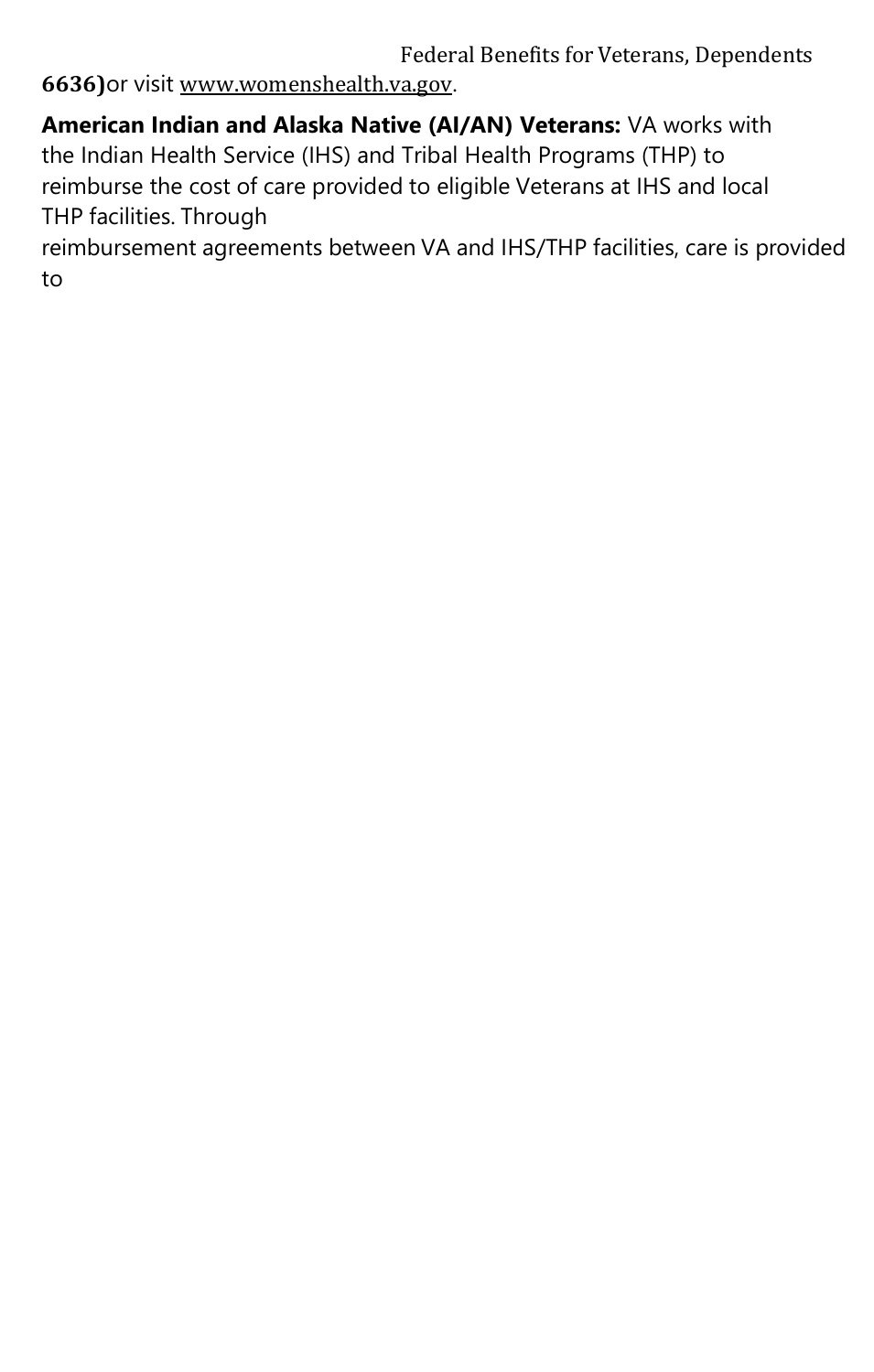## 12 | Federal Benefits for Veterans,

Veterans closer to home in a culturally sensitive environment.

If you are an eligible AI/AN Veteran, you do not need preauthorization to receivecare through an IHS facility or a THP facility that has a reimbursement agreementwith VA, and you do not have to pay a VA copayment. However, in Alaska, due to the rural nature of the state and the limited presence of VA there, reimbursementagreements also cover eligible non-AI/AN Veterans. Preauthorization is required and you may be subject to VA copayments.

To learn more, visit: www.va.gov/tribalgovernment/.

**Lesbian, Gay, Bisexual, Transgender and Queer/questioning** 

**(LGBTQ+) Veterans:** LGBTQ+ Veterans are eligible for the same VA benefits as any other Veteran and will be treated in a welcoming environment. Transgender

Veterans will be treated based upon their self-identified gender, including room assignments in residential and inpatient settings. Same-sex couples: VA launcheda website to inform Veterans and beneficiaries of the recent changes in the law and procedures involving same-sex marriages.

Veterans can learn more about VA's guidance regarding same-sex marriages at www.va.gov/opa/marriage.

**Military Sexual Trauma (MST):** VA uses the term "military sexual trauma" (MST) to refer to sexual assault or sexual harassment experienced during military service.VA has expanded eligibility for Veterans in need of mental health care due to sexual assault or sexual harassment to Reservists and National Guard members participating in weekend drill. To receive free treatment related to MST, Veterans do not need a VA service-connected disability. Veterans do not need to have reported the incident when it happened or have other documentation that it occurred. There are no length-of-service requirements to receive care, and some Veterans may be able to receive free MST-related care even if they are not eligible for other VA care. Counseling, assessment and referral services for MST are also provided at Vet Centers. Veterans can learn more about VA's MST-related services online at www.mentalhealth.va.gov/msthome.asp.

**Care Management for Post 9/11 Era Veterans:** Each VA medical center hasa Transition and Care Management (formerly Operation Enduring Freedom/ Operation Iraqi Freedom/Operation New Dawn (OEF/OIF/OND) Care

Management) team in place to coordinate patient care activities and ensure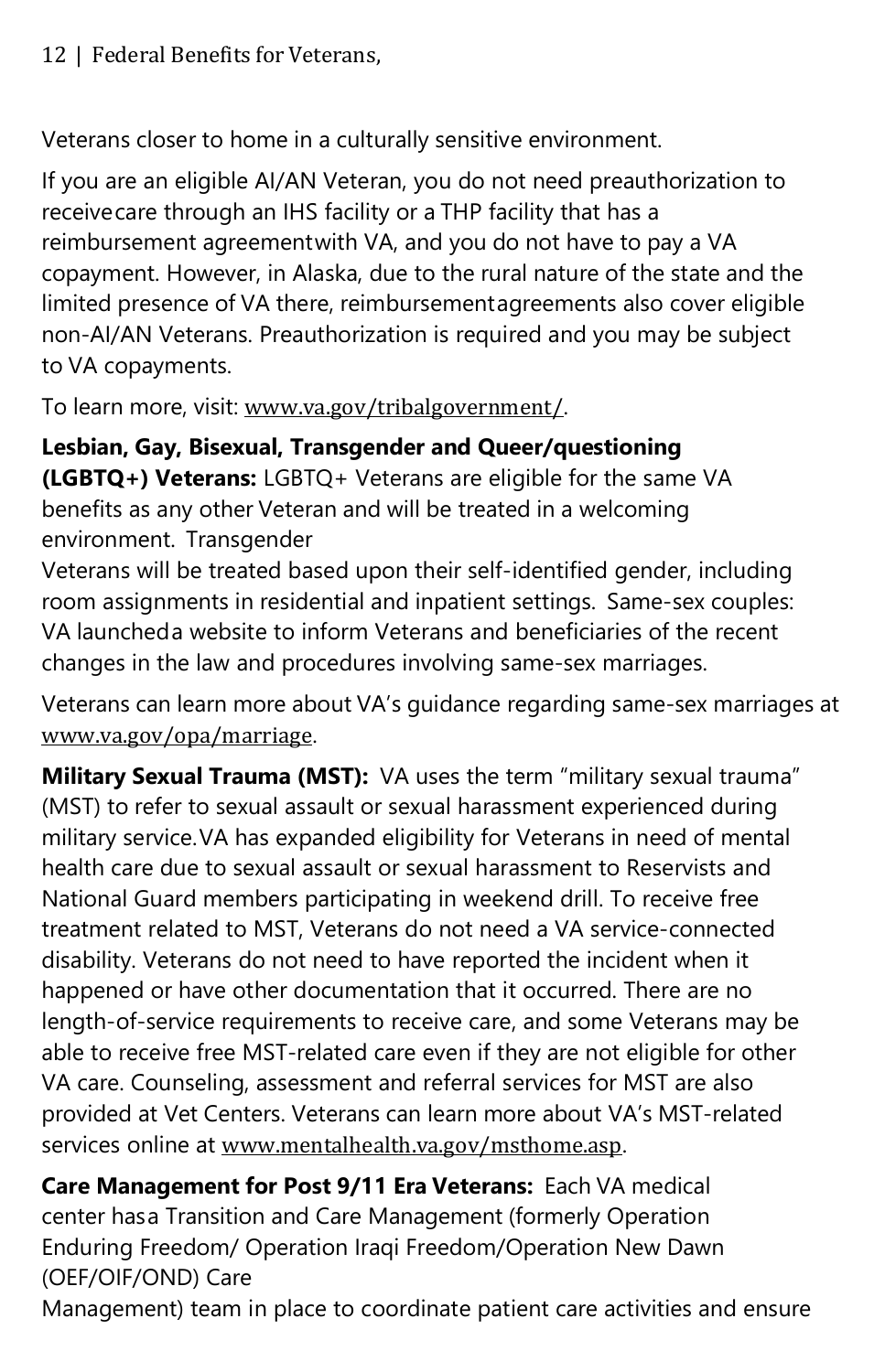Federal Benefits for Veterans, Dependents that Veterans are receiving patient-centered, integrated care and benefits. Veterans who served in a theater of operations after November 11, 1998, are eligible for anextended period of eligibility for health care for five years after their discharge.

In the case of multiple call-ups, the five-year enrollment period begins on the most recent discharge date. This special eligibility includes cost-free health care services and nursing home care for conditions possibly related to military serviceand enrollment in Priority Group 6 or higher for five years from their date of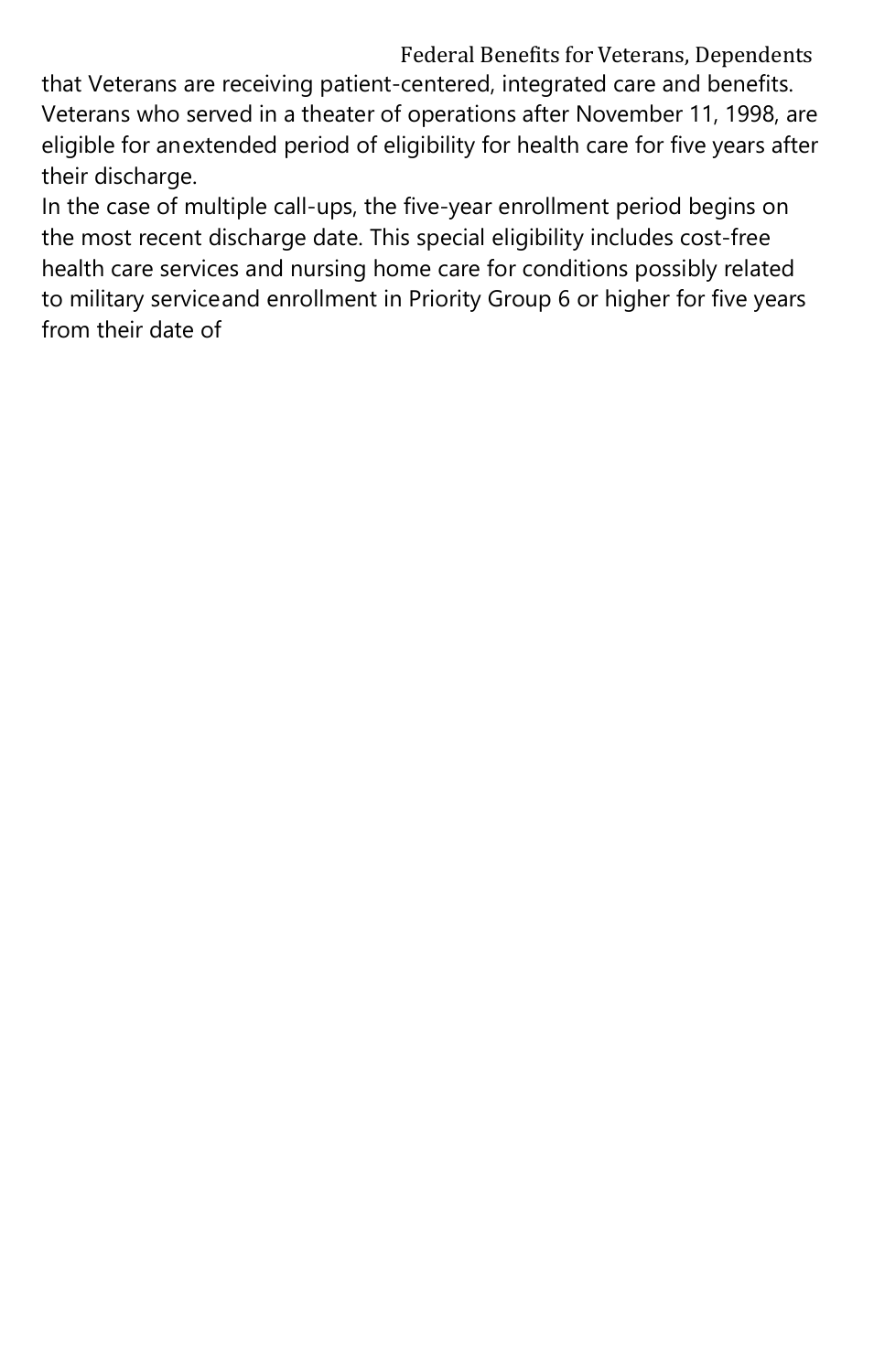## 14 | Federal Benefits for Veterans,

discharge or release from active duty, unless they are eligible for enrollment in a higher priority group. More information for connecting with Transition and Care Management (TCM) teams can be found at www.oefoif.va.gov.

**Tax Credit:** Veterans who are enrolled with VA for their health care meet the standard for minimum health care coverage; therefore, they are not eligible for assistance to lower their cost of health insurance premiums if they chose topurchase additional health insurance outside of their VA health care coverage.

Remember, Veterans cannot receive a tax credit for themselves when enrolling within the marketplace, if they are currently enrolled with VA for their health care. For the latest information about VA and the health care law, visit www.va.gov/health/aca/FAQ.asp or call **1-877-222-VETS (8387)**.

**Financial Assessment:** Most Veterans not receiving VA disability compensation or pension payments must provide a financial assessment upon initial applicationto determine their eligibility for free medical care, medications and/or travel benefits. This financial information also may be used to determine the Veteran's enrollment priority group.

For more information, visit www.va.gov/health-care/about-va-healthbenefits/cost-of- care/, call toll-free 1-877-222-VETS (8387) Monday through Friday between 8 a.m.and 8 p.m. EST or contact the enrollment coordinator at your local VA medical facility. VA's income limits are located at www.va.gov/healthbenefits/apps/explorer/ AnnualIncomeLimits.

VA no longer requires enrolled non-service connected and 0-percent noncompensable service connected Veterans to provide their financial informationannually. An assessment will continue to be collected from Veterans at the timeof application for enrollment. In lieu of the annual financial reporting, VA will confirm the Veteran's financial information using information obtained from theInternal Revenue Service and Social Security Administration.

**Medical Services and Medication Copayments:** While many Veterans qualify forfree health care based on a VA compensable service-connected condition or otherspecial eligibilities, most Veterans are required to complete a financial assessmentat the time of enrollment to determine if they qualify for free health care services. Veterans whose income exceeds the VA income limits as well as those who choosenot to complete the financial assessment at the time of enrollment must agree to pay required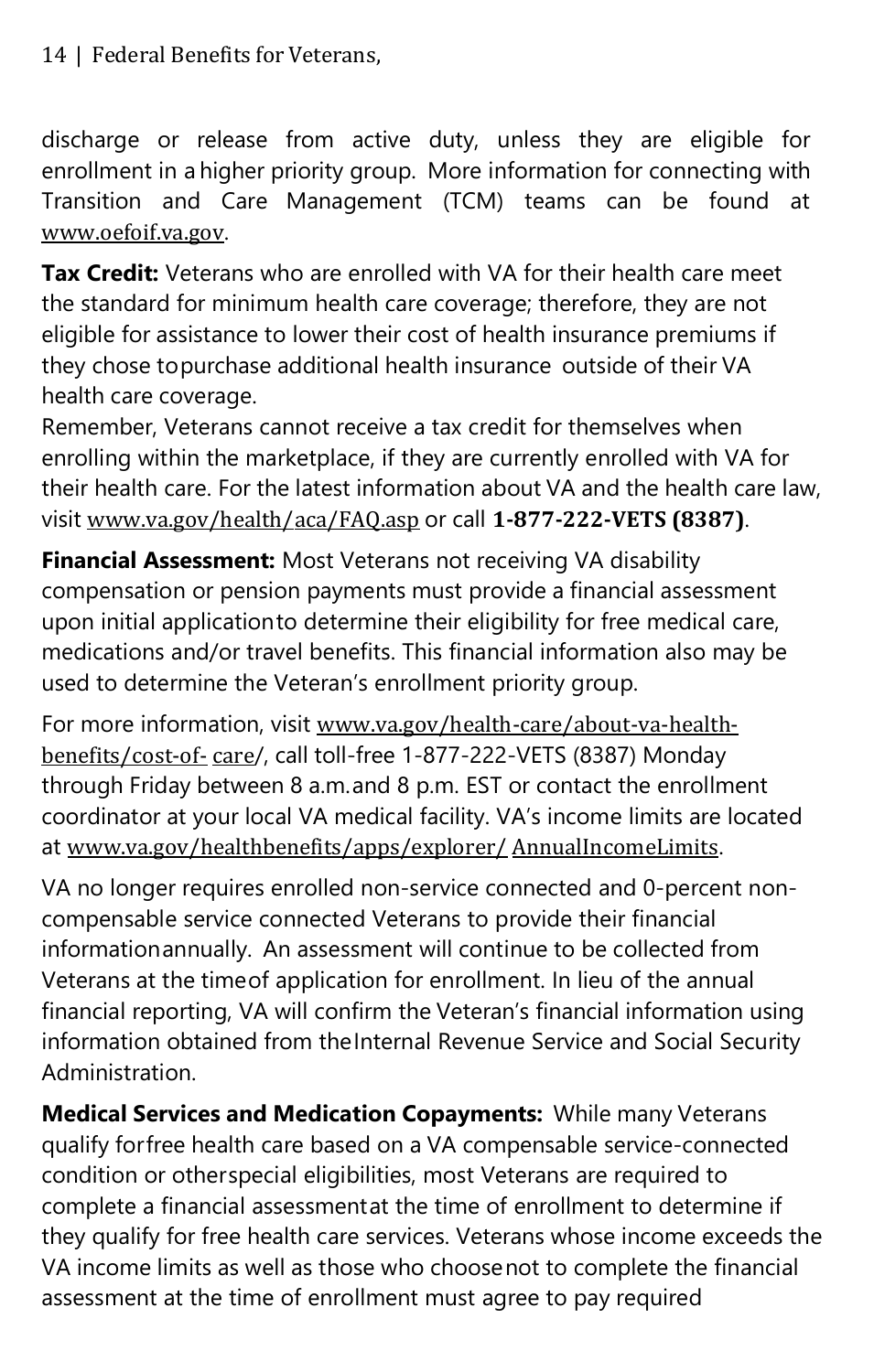Federal Benefits for Veterans, Dependents copayments for care to become eligible for VA healthcare services. For more information on medical services and copays, visit www.va.gov/health-care/copay-rates/.

**Private Health Insurance Billing:** Veterans with private health insurance may choose to use these sources of coverage as a supplement to their VA benefits. Veterans are not responsible for paying any remaining balance of

VA's insurance claim not paid or covered by their health insurance. By law, VA is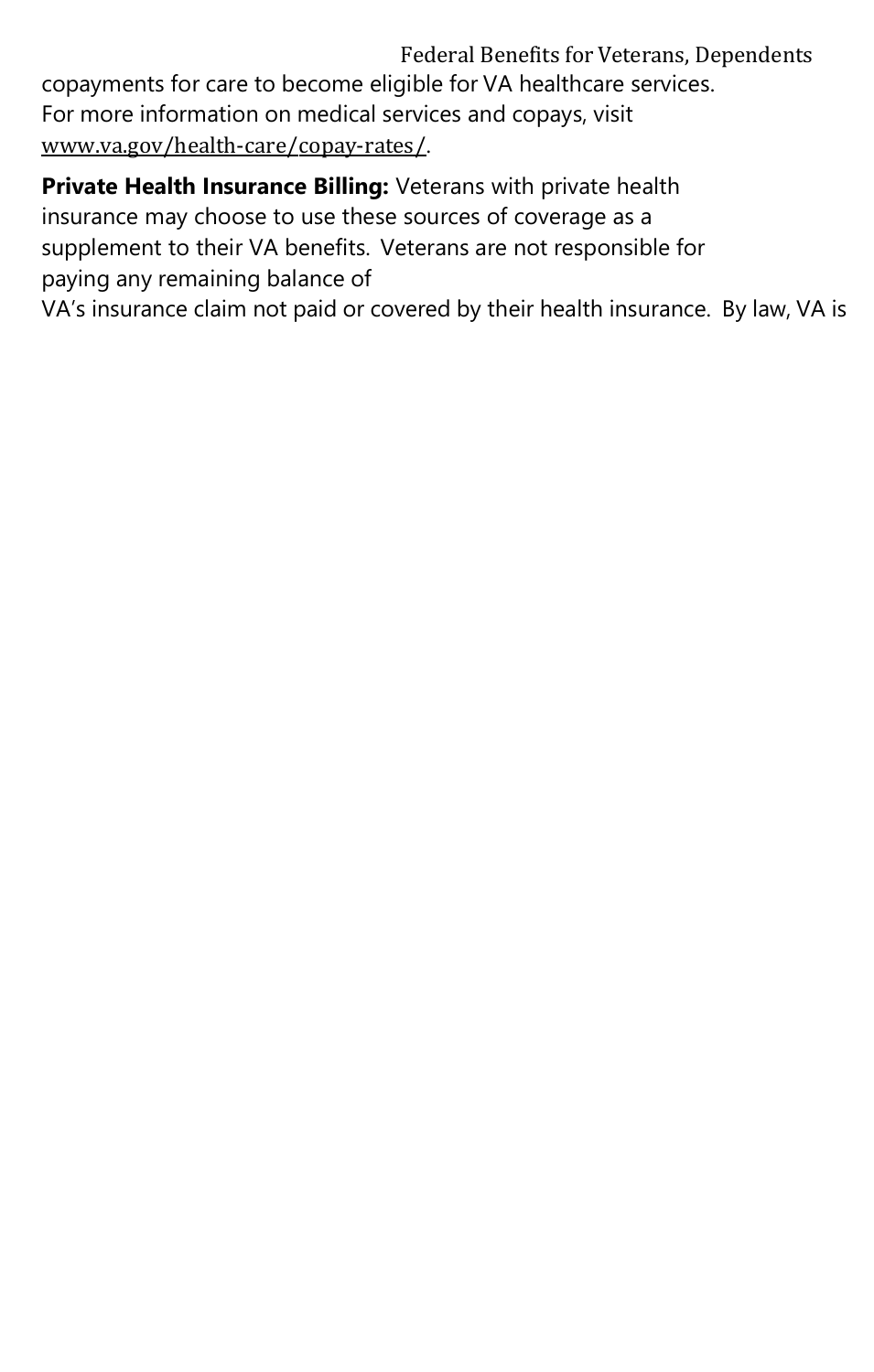obligated to bill health insurance carriers for services provided to treat a Veteran'snonservice-connected conditions. Veterans are asked to disclose all relevant health insurance information to ensure current insurance information is on file, including coverage through a spouse.

Any payment received by VA may be used to offset "dollar for dollar" a Veteran's VA copay responsibility. Funds that VA receives from third party health insurance carriers go directly back to VA medical center's operational budget. That money can be used to hire more staff or buy medical equipment to improve Veterans

healthcare. Enrolled Veterans can provide or update their insurance information by:

- 1. Using the online Health Benefits Renewal form (10-10-EZR) at www.va.gov/health-care/apply/application/introduction.
- 2. Calling **1-877-222-VETS (8387)** Monday through Friday between 8 a.m.and 8 p.m. EST.
- 3. Presenting their health insurance card to the clinic clerk or using the self- service kiosks available at their local VA health care facility. VA health careis NOT considered a health insurance plan.

**Reimbursement of Travel Costs:** Eligible Veterans and non-Veterans may be provided mileage reimbursement or, when medically indicated, special mode transport (e.g., wheelchair van, ambulance), when travel is in relation to VA medical care. Mileage reimbursement is 41.5 cents per mile and is subject to a deductible of \$3 for each one-way trip and \$6 for a round trip; with a maximum deductible of \$18 or the amount after six one-way trips (whichever occurs first) per calendar month. The deductible may be waived when travel is; in relation to a VA compensation or pension examination; by a special mode of transportation;by an eligible non-Veteran; or will cause a severe financial hardship, as defined bycurrent regulatory guidelines.

**Eligibility:** A Veteran may be eligible for beneficiary travel services if the followingcriteria are met:

- have a service-connected (SC) rating of 30 percent or more, or
- are traveling for treatment of a SC condition, or
- receive a VA pension, or your income does not exceed the maximumannual VA pension rate, or
- are traveling for a scheduled compensation or pension, or if nototherwise eligible as noted above and;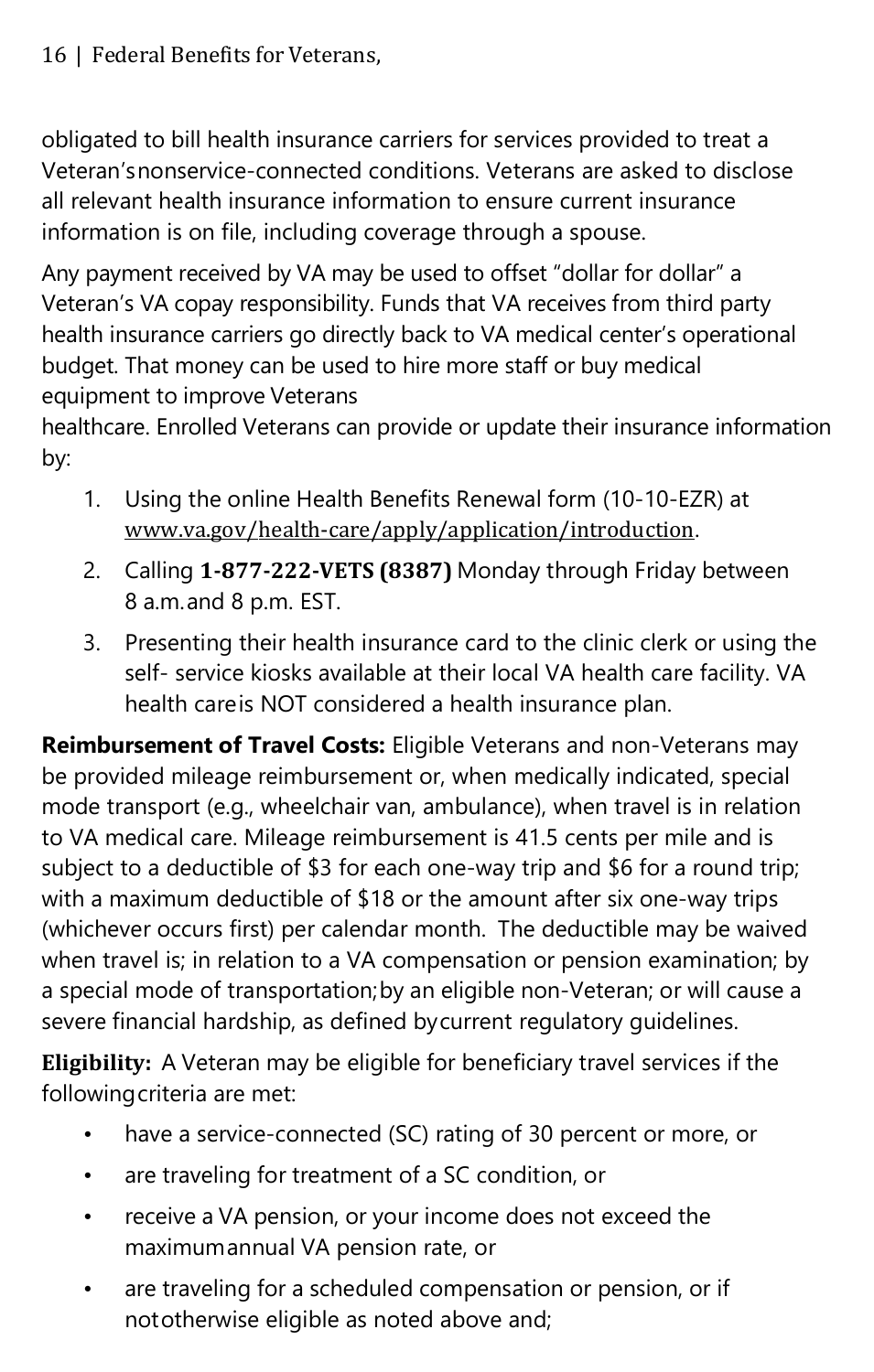Federal Benefits for Veterans, Dependents • have a vision impairment, spinal cord injury or disorder, or a double or multiple amputation who's travel in connection with care providedthrough a VA special disabilities rehabilitation program (including programs provided by spinal cord injury centers, blind rehabilitation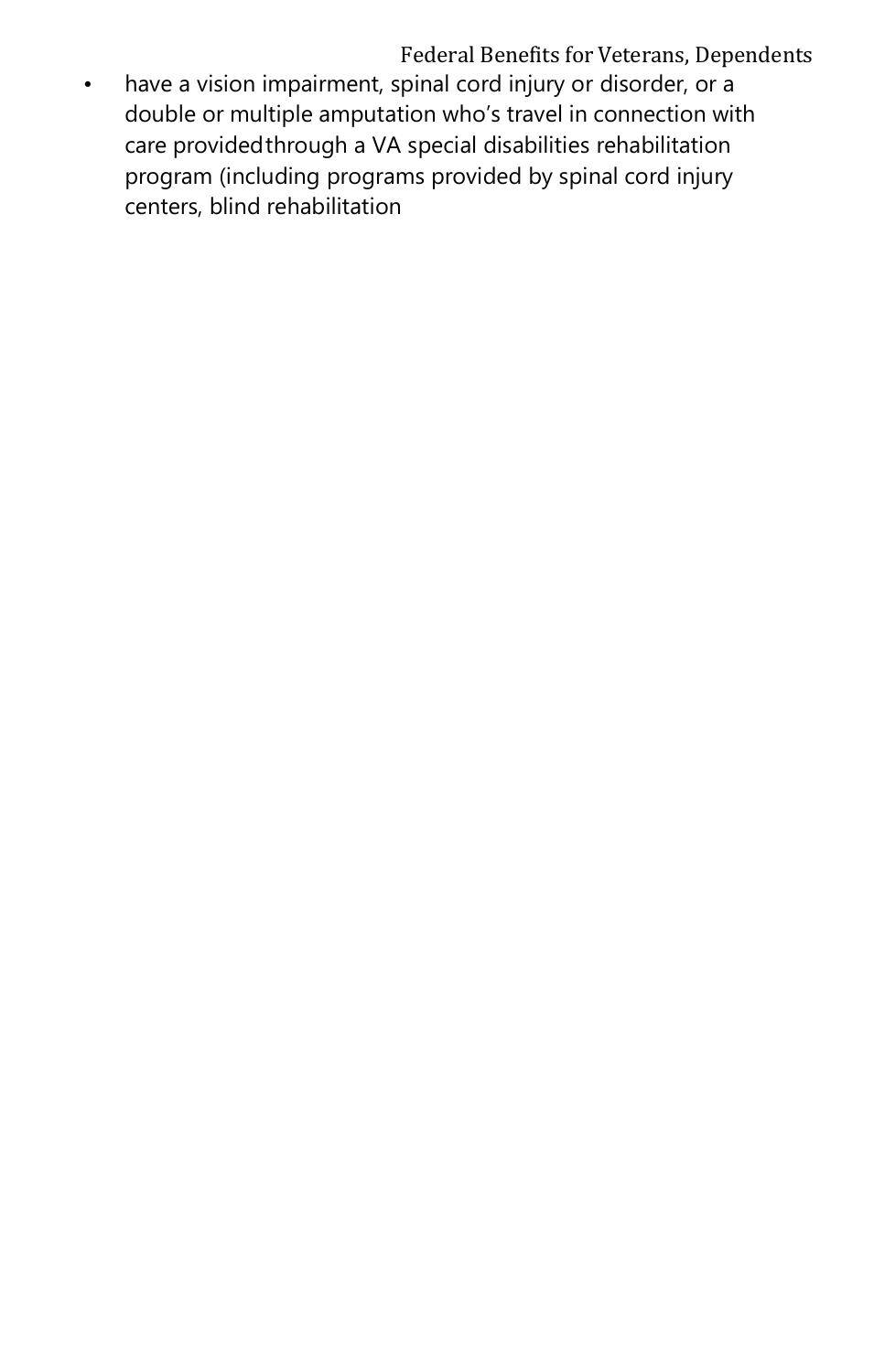centers and prosthetics rehabilitation centers) if such care is provided on an inpatient basis or during a period in which you are provided withtemporary lodging at a facility of the Department to make such care more accessible.

**Veterans may qualify for special mode transportation:** (ambulance, wheelchair van, etc.) if they meet one of the eligibility criteria in the list above, and have a medical condition requiring an ambulance or a specially equipped van as determined by a VA clinician, and the travel is preauthorized (authorizationis not required for emergencies if a delay would be hazardous to life or health).

More information on Beneficiary Travel is available at: www.va.gov/healthcare/get-reimbursed-for-travel-pay/.

**Veteran Health Registries:** Certain Veterans can participate in a VA health registry and receive free evaluations. VA maintains health registries to provide special health evaluations and health-related information. To participate, contactthe environmental health coordinator at the nearest VA health care facility or

visit www.publichealth.va.gov/exposures to see a directory which lists environmentalhealth coordinators by state and U.S. territory. Veterans should be aware that

a health registry evaluation is not a disability compensation exam. A registry evaluation does not start a claim for compensation and is not required for any VA benefits. No in person medical evaluation is required to become registered. Veterans not already enrolled in VA health care should contact an environmentalhealth coordinator at a nearby VA facility by visiting the following link: (www.

publichealth.va.gov/exposures/coordinators.asp) or calling 1-877-222-8387. To learn more and for a list of current health registries, visit: www.publichealth.va.gov/ exposures/benefits/registry-evaluation.asp.

**Vet Center Readjustment Counseling Services:** Vet Centers provide confidential, community-based counseling, outreach and referral services for a wide range of concerns to eligible Active Duty Service Members, Veterans, servicemembers, including members of the National Guard and Reserves. You are eligible for Vet Center services if you: served on active military duty in any combattheater or area of hostility; experienced sexual trauma while serving on active duty, active duty for training, or inactive duty training; provided direct emergent medical care or mortuary services to the casualties of war while serving on active military duty, or; served as a member of an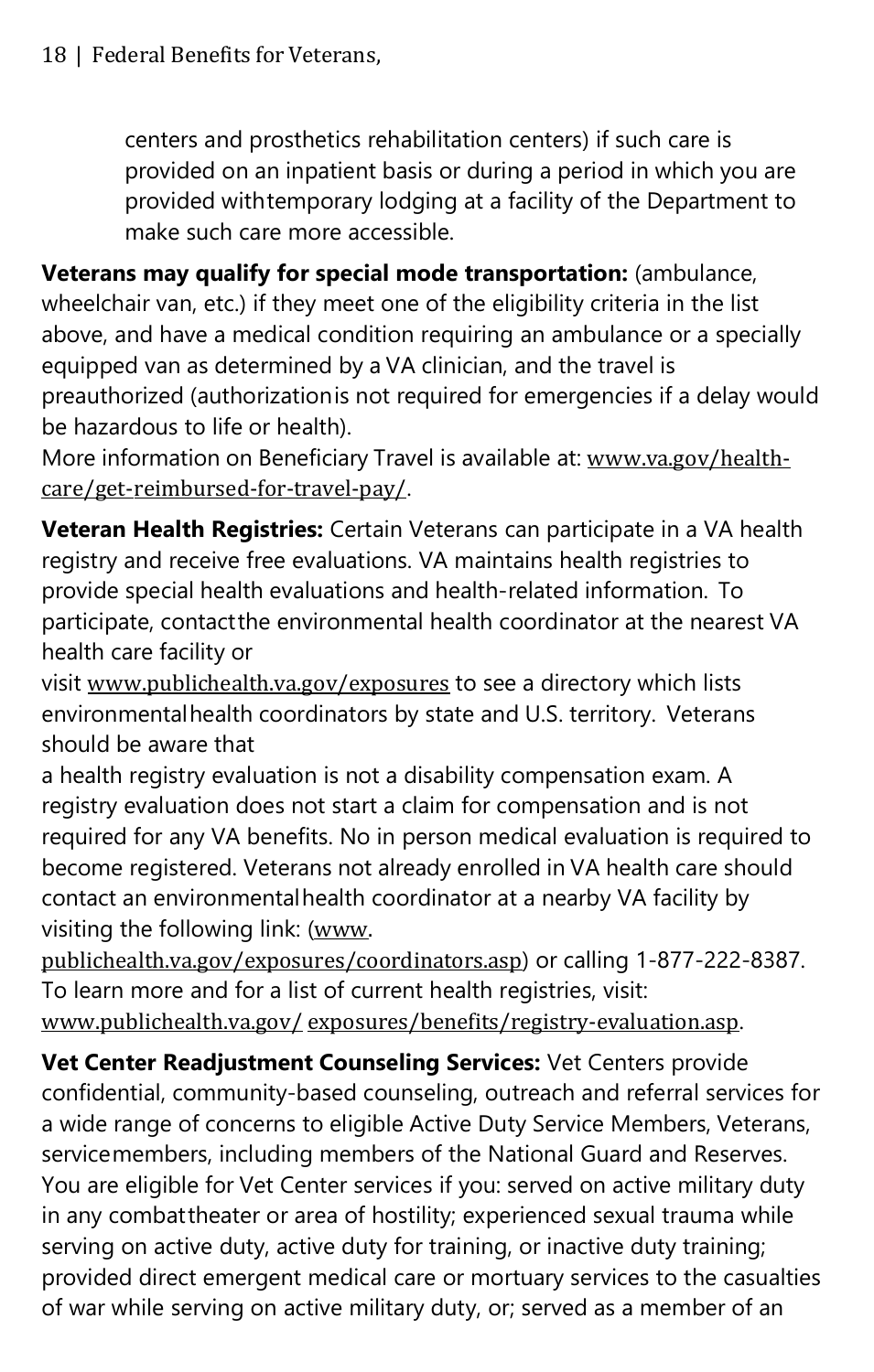Federal Benefits for Veterans, Dependents unmanned aerial vehicle crew that provided direct support to operations in a combat zone or area of hostility; are a Vietnam Era Veteran who accessed care at a Vet Center prior to January 2, 2013; served on active military duty in response to a national emergency or major disaster declared by the president, or under orders of the governor or chief executive of a state in response to a disaster or civil disorder in that state; or,

are a current or former member of the Coast Guard who participated in a drug interdiction operation, regardless of the location. Services are available to family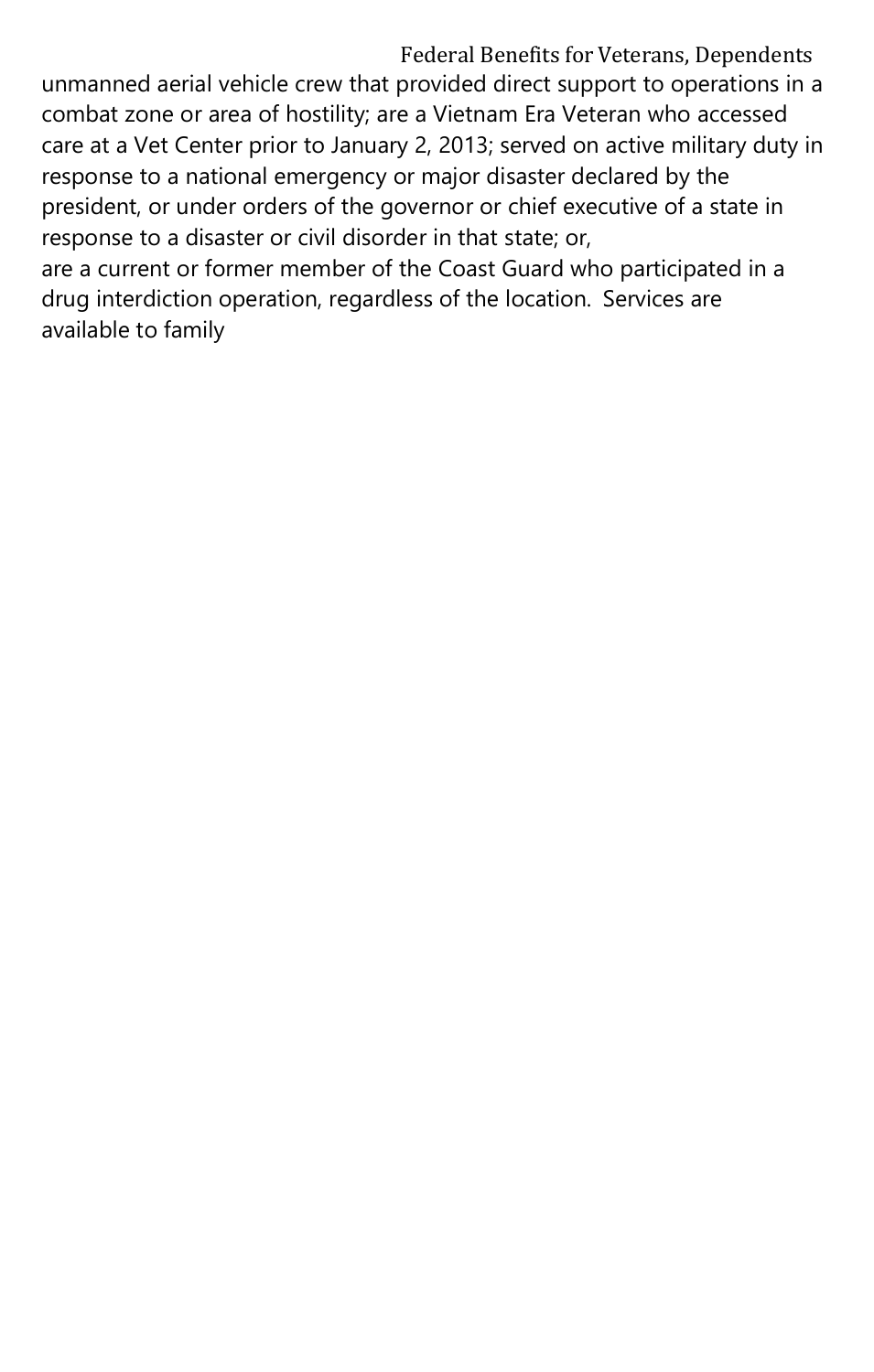## 20 | Federal Benefits for Veterans,

members when it is found to aid in the readjustment of the Veteran or service member, including getting through a deployment. Bereavement counseling is also offered for families who experience an active duty death. Vet Centers are separate from VA Medical Centers and release no information to any person or agency without the individual's written consent, except in serious circumstanceswhen there is an intent to harm. 300 Vet Centers and 83 Mobile Vet Centers

are in all 50 states, District of Columbia, Guam, Puerto Rico, U.S. Virgin Islands,and American Samoa, and offer non-traditional hours, including evenings and

weekends to accommodate busy schedules. Visit www.vetcenter.va.gov to find a VetCenter nearest you or call the 24/7 Vet Center Call Center at **1-877- 927-8387**.

**Home Improvements and Structural Alterations:** VA provides up to \$6,800 lifetime benefits for service-connected Veterans and up to \$2,000 lifetime benefits for nonservice-connected Veterans to make home improvements and/ or structural changes necessary for the continuation of treatment or for disabilityaccess to the Veterans home and essential lavatory and sanitary facilities. For application information, contact the prosthetic representative at the nearest VA medical center.

**Special Eligibility Programs:** VA provides comprehensive health care benefits,including outpatient, inpatient, pharmacy, prosthetics, medical equipment, andsupplies for certain Korea and Vietnam Veterans' birth children diagnosed with spina bifida (except spina bifida occulta).

**Services for Blind and Visually Impaired Veterans:** Severely disabled blind Veterans may be eligible for case management services at a VA medicalcenter and for admission to an inpatient or outpatient VA blind or vision rehabilitation program.

**Mental Health Care Treatment:** Veterans eligible for VA medical care may receivegeneral and specialty mental health treatment as needed. Mental health services are available in primary care clinics (including Home Based Primary Care), general and specialty mental health outpatient clinics, inpatient mental health units, residential rehabilitation and treatment programs, specialty medical clinics, and Community Living Centers. For more information on VA mental health services, visit www.va.gov/healthbenefits/access/mental\_health\_care.asp and www.mentalhealth. va.gov or contact your local VA health care facility's

Enrollment Office.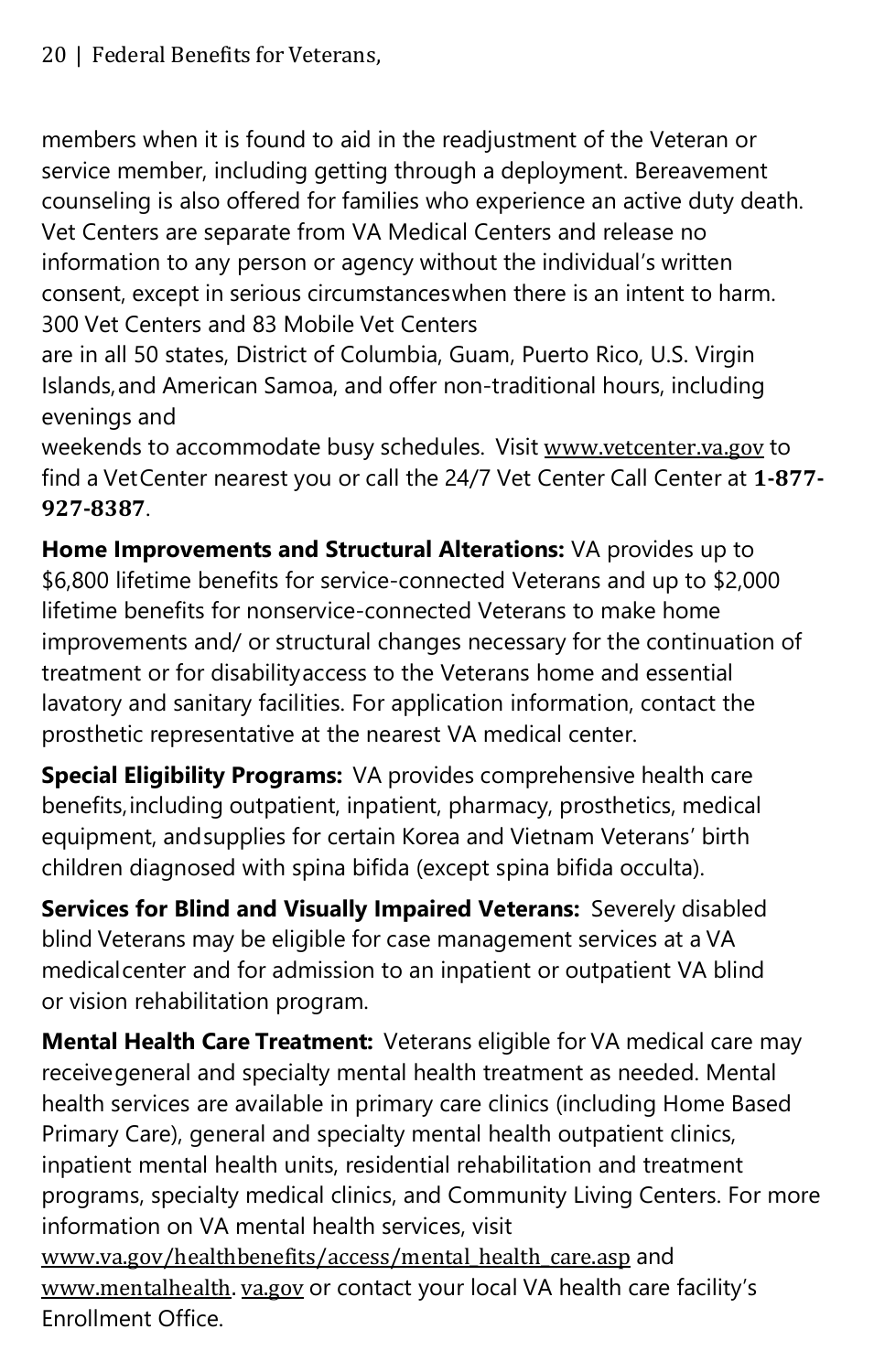Federal Benefits for Veterans, Dependents **Veterans Crisis Line:** The Veterans Crisis Line is a toll -free, confidential resource that connects Veterans in crisis and their families and friends with qualified, caringVA responders. Veterans and their loved ones can call **1- 800-273-8255** and **Press 1**, chat online at veteranscrisisline.net, or send a **text message to 838255** to receive confidential support 24-hours a day, 7 days a week, 365-days a year even if they are not registered with VA or enrolled in VA health care.

The professionals at the Veterans Crisis Line are specially trained and experienced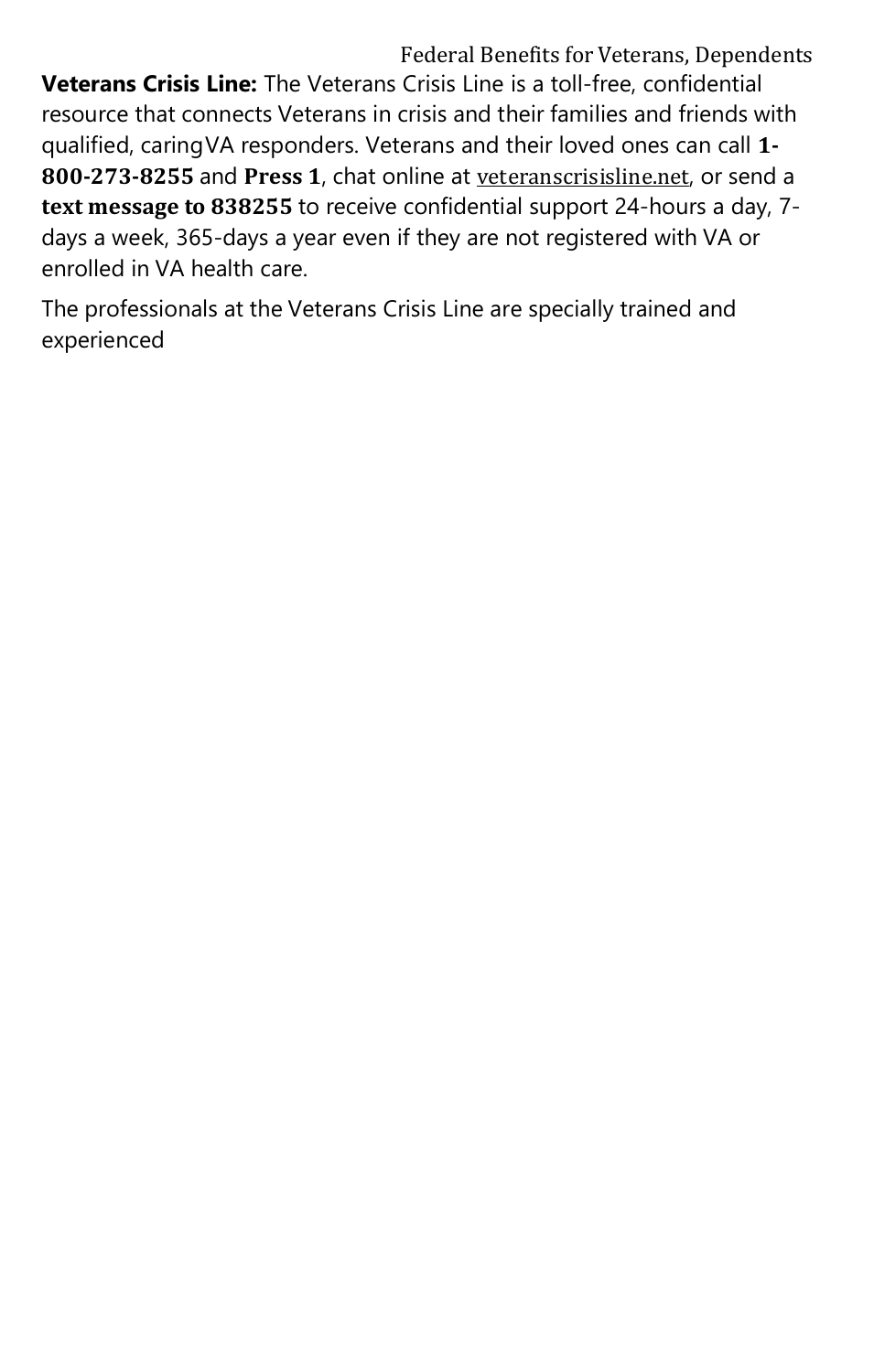in helping Veterans of all ages and circumstances from Veterans coping with mental health issues that were never addressed to Veterans struggling with relationships or the transition back to civilian life.

**European access:** Veterans and members of the military community in Europe may **dial 0800-1273-8255** or **DSN 118**. For more information about VA's suicide prevention program, visit: www. Veteranscrisisline.net.

**VA Dental Insurance Program:** VA would like all Veterans to have access to good oral health care; however, VA is limited to providing dental benefits to those

Veterans who meet certain eligibility criteria. To help Veterans who are not eligiblefor VA dental benefits or need more comprehensive dental care, VA offers enrolledVeterans and beneficiaries of CHAMPVA the opportunity to purchase dental insurance at a reduced cost through its VA Dental Insurance Program (VADIP).

VADIP has been extended for an additional five years, until Dec. 31, 2021 by the VA Dental Insurance Reauthorization Act of 2016. Delta Dental of California

and MetLife will be offering private dental insurance plans for enrolled Veteransand beneficiaries of CHAMPVA for VADIP. VADIP provides eligible individuals the opportunity to purchase discounted dental insurance coverage, including

diagnostic services, preventive services, endodontic and other restorative services,surgical services and emergency services. Individuals who enroll in one of the dental insurance plans will pay the entire premium in addition to the full cost

of any copayments. Enrollment is voluntary and does not affect eligibility for VA outpatient dental services and treatment. The plans are available to eligible

individuals in the United States, the District of Columbia, Puerto Rico, Guam, the U.S.Virgin Islands, American Samoa and the Commonwealth of the Northern Mariana Islands. Individuals who were enrolled in VADIP during the pilot period (Jan. 1, 2013

– Jan. 31, 2017) must re-enroll in one of the new plans offered by Delta Dental or MetLife. While the insurance providers will remain the same, plan options, fees andother factors may have changed from those offered during the pilot.

For more information about this program, call toll free **1-877-222-VETS (8387)** Monday through Friday between 8 a.m. and 8 p.m. EST or visit www.va.gov/ healthbenefits/vadip. Veterans may also review each insurer for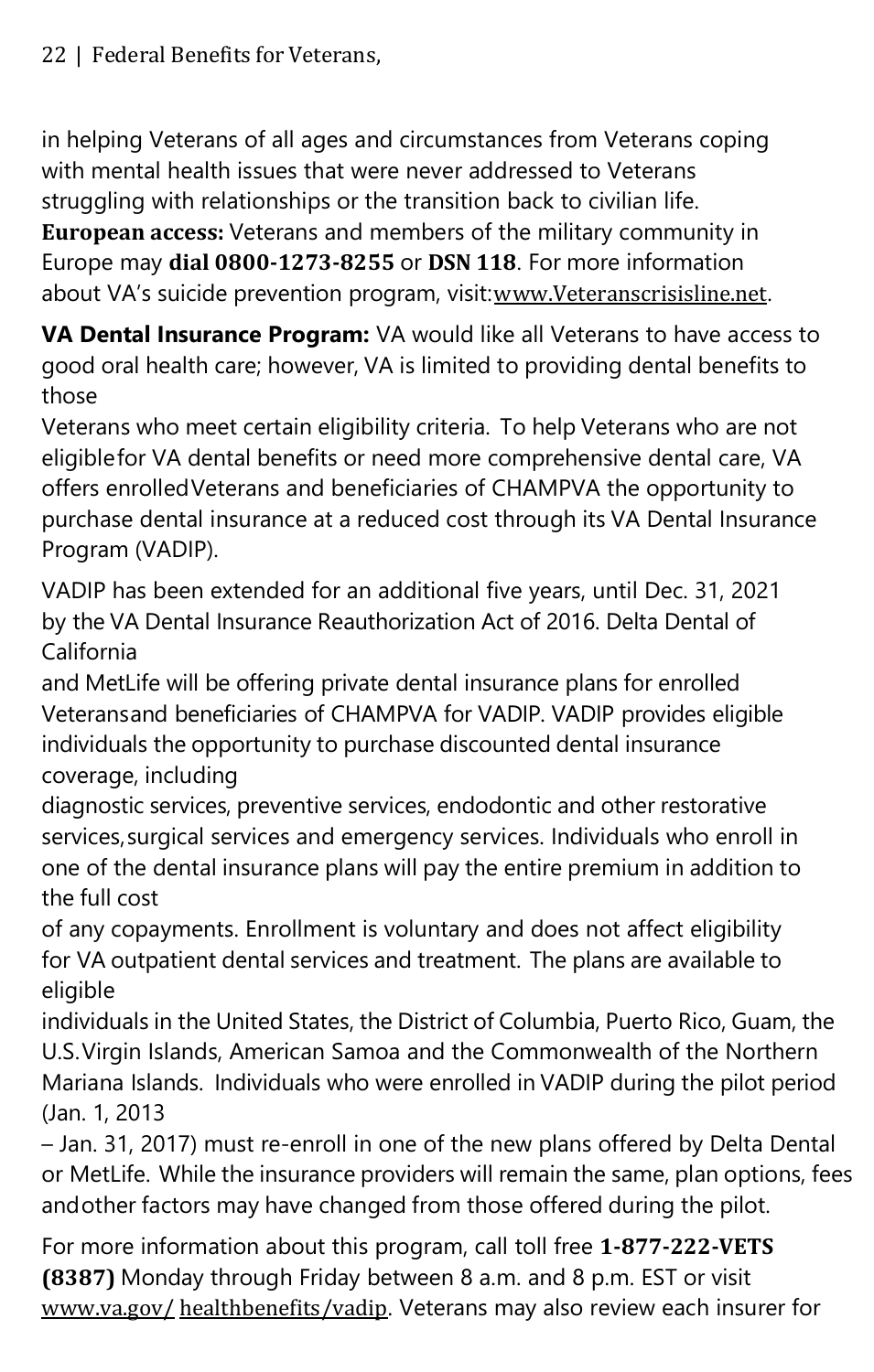Federal Benefits for Veterans, Dependents specific informationregarding their registration, rates and services: **Delta Dental** at deltadentalins.com/vadip or call **1-855-370-3303**; **MetLife** at metlife.com/VADIP or call **1-888-310-1681**.

**Long-term Services:** VA provides institution based services (nursing home levelof care) to Veterans through three national programs: VA owned and operated Community Living Centers (CLC), State Veterans' Homes owned and operated

by the states, and the community nursing home program. Each program has admission and eligibility criteria specific to the program. VA is obligated to pay the full cost of nursing home services for enrolled Veterans who need nursing home care for a service-connected disability, or Veterans who have a 70 percent orgreater service-connected disability and Veterans with a rating of total disability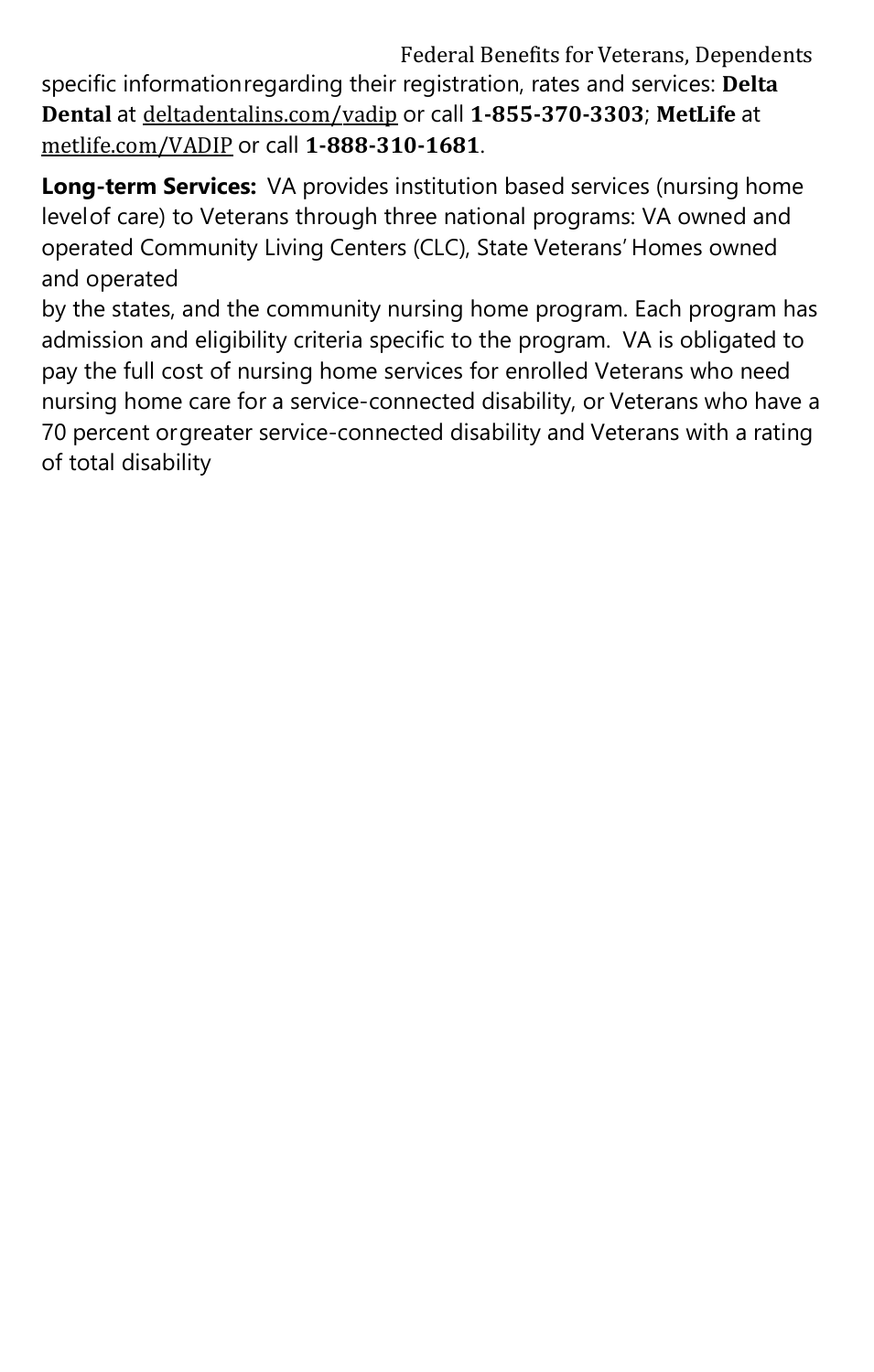## 24 | Federal Benefits for Veterans,

based on individual unemployability. VA-provided nursing home care for all other Veterans is based on available resources. For more information on Extended Care Services and Geriatrics, visit www.va.gov/GERIATRICS/index.asp.

**Emergency Medical Care in U.S. Community Facilities:** A medical emergencyis generally defined as a condition of such a nature that a sensible person wouldexpect that a delay in seeking immediate medical attention would be hazardousto life or health. Eligible Veterans may receive emergency care at a community health care facility, possibly at VA expense, when a VA facility (or other Federal health care facility with which VA has an agreement) cannot furnish efficient care due to the distance from the facility, or when VA is unable to furnish the needed emergency services. Since payment may be limited to the point when the condition is stable enough for the Veteran to travel to a VA facility, a family member or friend must contact the closest VA medical facility within 72 hours ofthe emergency. The emergency is deemed to have ended when a VA provider has determined that, based on sound medical judgment; the Veteran could be transferred from the community facility to a VA medical center. For more information on emergency care, visit www.va.gov/COMMUNITYCARE/programs/ veterans/Emergency\_Care.asp.

**Urgent Care:** VA offers urgent care services to eligible Veterans at VA medicalfacilities or at in-network urgent care clinics closer to home.

Use VA's urgent care benefit to treat minor injuries and illnesses that are not life-threatening, such as colds, strep throat, sprained muscles, and skin and earinfections.

To be eligible, Veterans must be enrolled in the VA health care system AND have received care through VA from either a VA or community provider within the past24 months.

Use the VA Urgent Care Assistance Card to locate an in-network urgent care provider and receive assistance when using this benefit. To access this card, visit:

www.va.gov/COMMUNITYCARE/docs/programs/UC\_Assistance\_Cards.pdf.

Fore more information about urgent care, visit: www.va.gov/COMMUNITYCARE/programs/veterans/Urgent\_Care.asp.

**Flu Shots:** VA offers no-cost flu shots to Veterans enrolled in VA health. Flu shots are provided at VA medical facilities and in-network community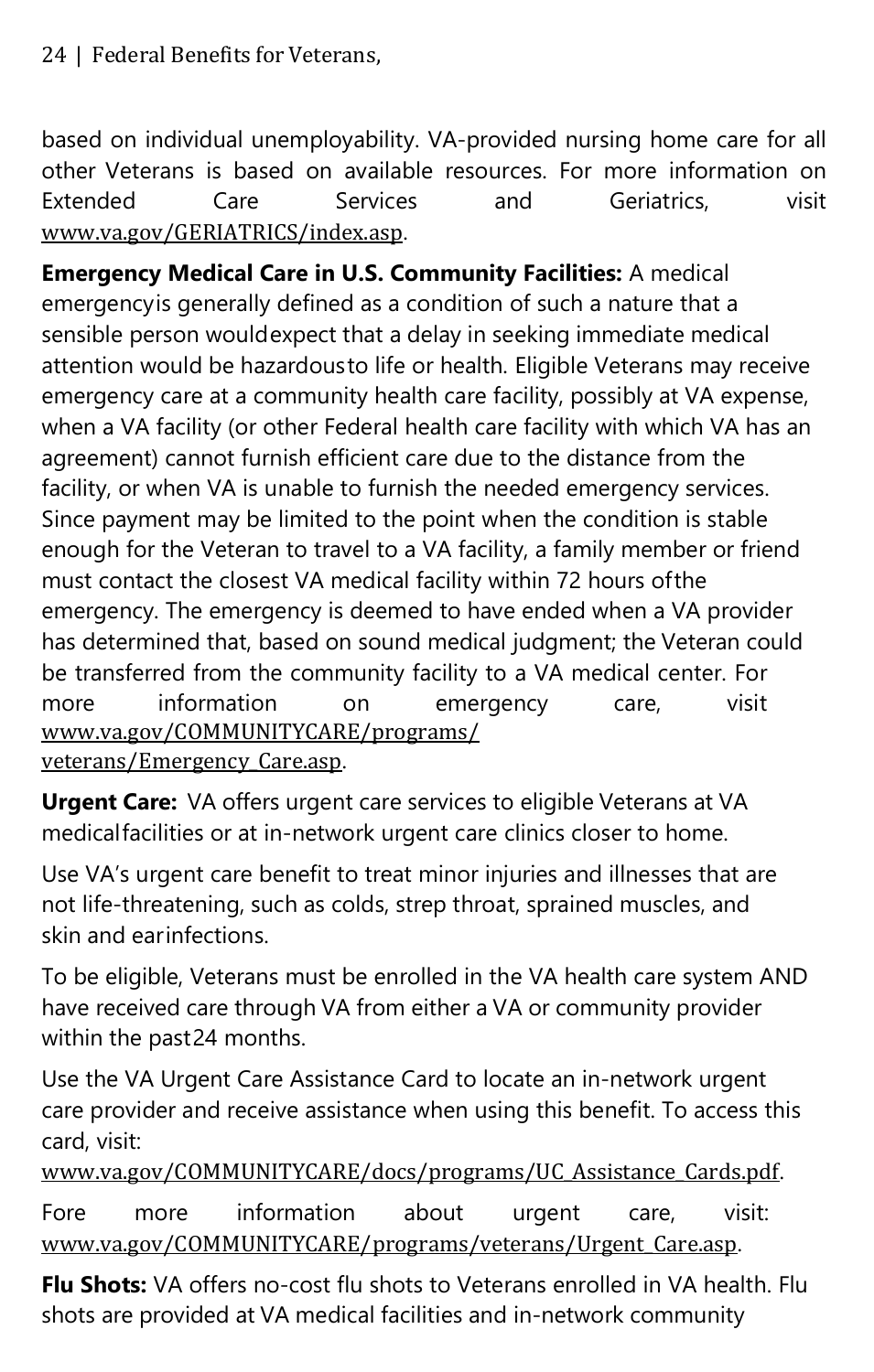Federal Benefits for Veterans, Dependents providers annuallyduring flu season, typically from August 1 through May 31. For more information, visit: www.prevention.va.gov/flu/ and www.va.gov/COMMUNITYCARE/flushot.asp.

**Foreign Medical Program:** VA's Foreign Medical Program (FMP) provides healthcare payment/reimbursement for U.S. Veterans with VA-rated serviceconnectedconditions who live or travel abroad. Veterans may also register by email at iris. custhelp.va.gov/. All other Veterans living or planning to travel outside the U.S.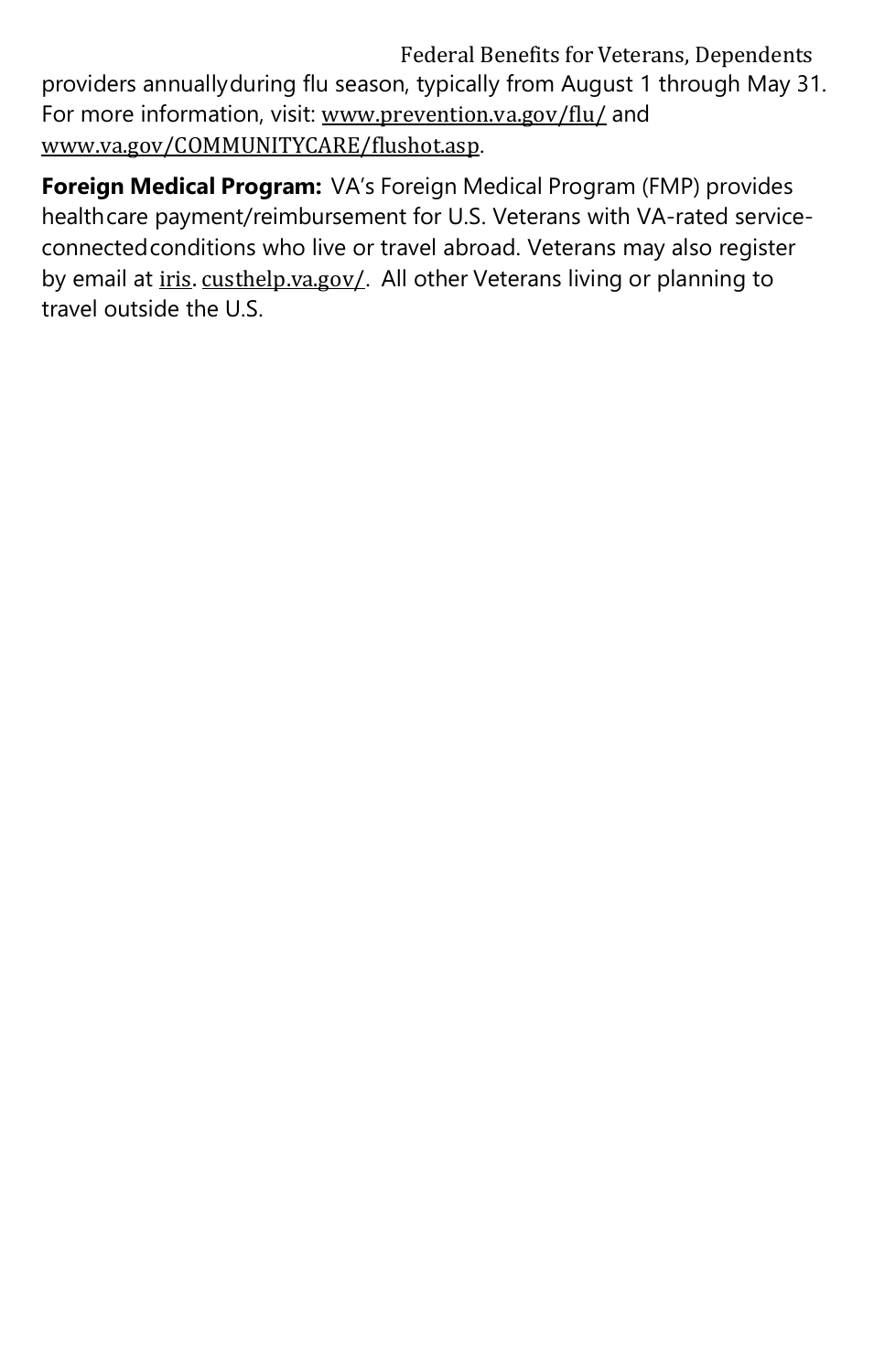should register with the Foreign Medical Program, P.O. Box 469061, Denver, CO 80246-9061, USA; telephone **303-331-7590**. For information, visit: www.va.gov/COMMUNITYCARE/programs/Veterans/fmp/index.asp.

**Caregiver Programs and Services:** Caregivers are eligible for a host of VA services including services offered under the Program of General Caregiver Support Services (PGCSS). These services are available to eligible Veterans of anyera. PGCSS includes training, education, respite care, self-care courses and the Caregiver Support Line **1-855-260-3274** (Monday through Friday 8:00 a.m. to 8:00 p.m. EST). These services are available to support all caregivers, where the Veteran is enrolled for healthcare at any Veterans Health Administration facility, regardless of illness or injury. In addition to services offered under the PGCSS, caregivers in the Program of Comprehensive Assistance for Family Caregivers (PCAFC) may also receive a monthly stipend, beneficiary travel, mental health counseling, enhanced respite services, and health insurance, if applicable. Underthe MISSION Act, the Department of Veterans Affairs (VA) is working to give morefamily caregivers access to the PCAFC and support them as they care for Veterans of all eras. Currently, the PCAFC is only available to eligible Veterans injured in theline of duty on or after September 11, 2001. Prior to expanding eligibility for the PCAFC, VA must upgrade its information technology (IT) system and implement other improvements to strengthen the program. For detailed information about VA's CSP and the full range of services available to caregivers, visit: www.caregiver. va.gov/. For information on the MISSION Act, visit: missionact.va.gov/.

**Camp Lejeune Family Member Program:** The Camp Lejeune Family Member Program (CLFMP) is a medical care cost reimbursement program for family members of Veterans who were stationed at Camp Lejeune between August 1, 1953 through December 31, 1987. VA will reimbursement eligible Camp Lejeune Family Members for health care costs related to one or more of 15 specified illnesses or medical conditions. For more information visit www.clfamilymembers.fsc.va.gov/ or call the toll-free CLFMP customer service line at **1-866-372-1144**.

**Traveling Veterans:** Enrolled Veterans, who receive their health care with VA, willreceive the same, coordinated care, whether at their local VA treatment site or an alternate VA site of care. In order to help VA ensure Veterans receive consistent care while they are traveling, Veterans are asked to notify their VA Patient Aligned Care Team (PACT) and specialty care provider(s) four to six weeks before traveling,or as soon as possible. Early planning will allow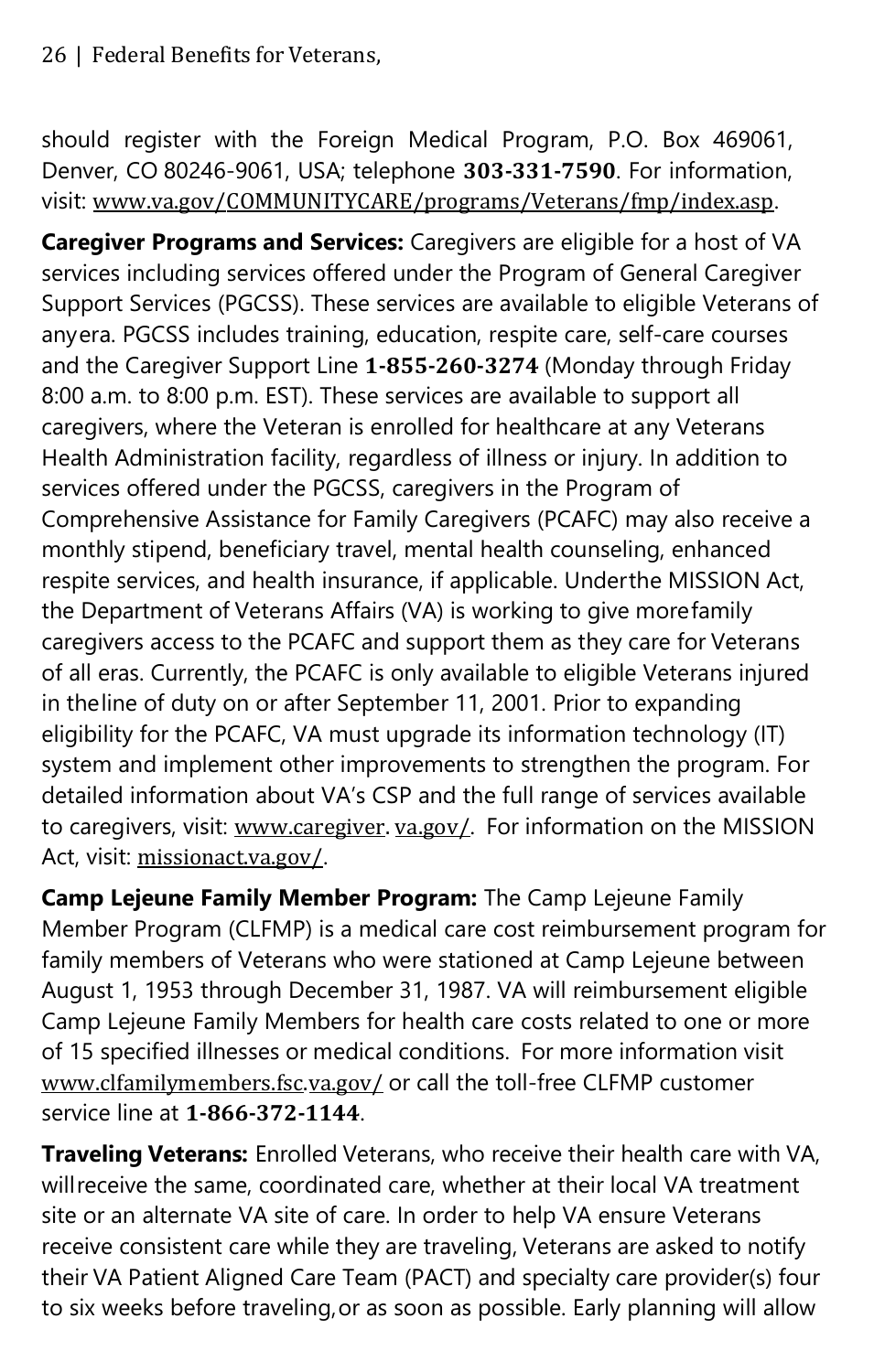Federal Benefits for Veterans, Dependents time for PACT and the Traveling Veteran Coordinator to coordinate care at an alternate VA facility. VA providers

at the alternate site will record the care in the Veteran's electronic medical record for follow-up treatment options with their PACT. To coordinate health care with another VA health care facility, Veterans should inform their PACT of the following:

• travel destination(s), and temporary address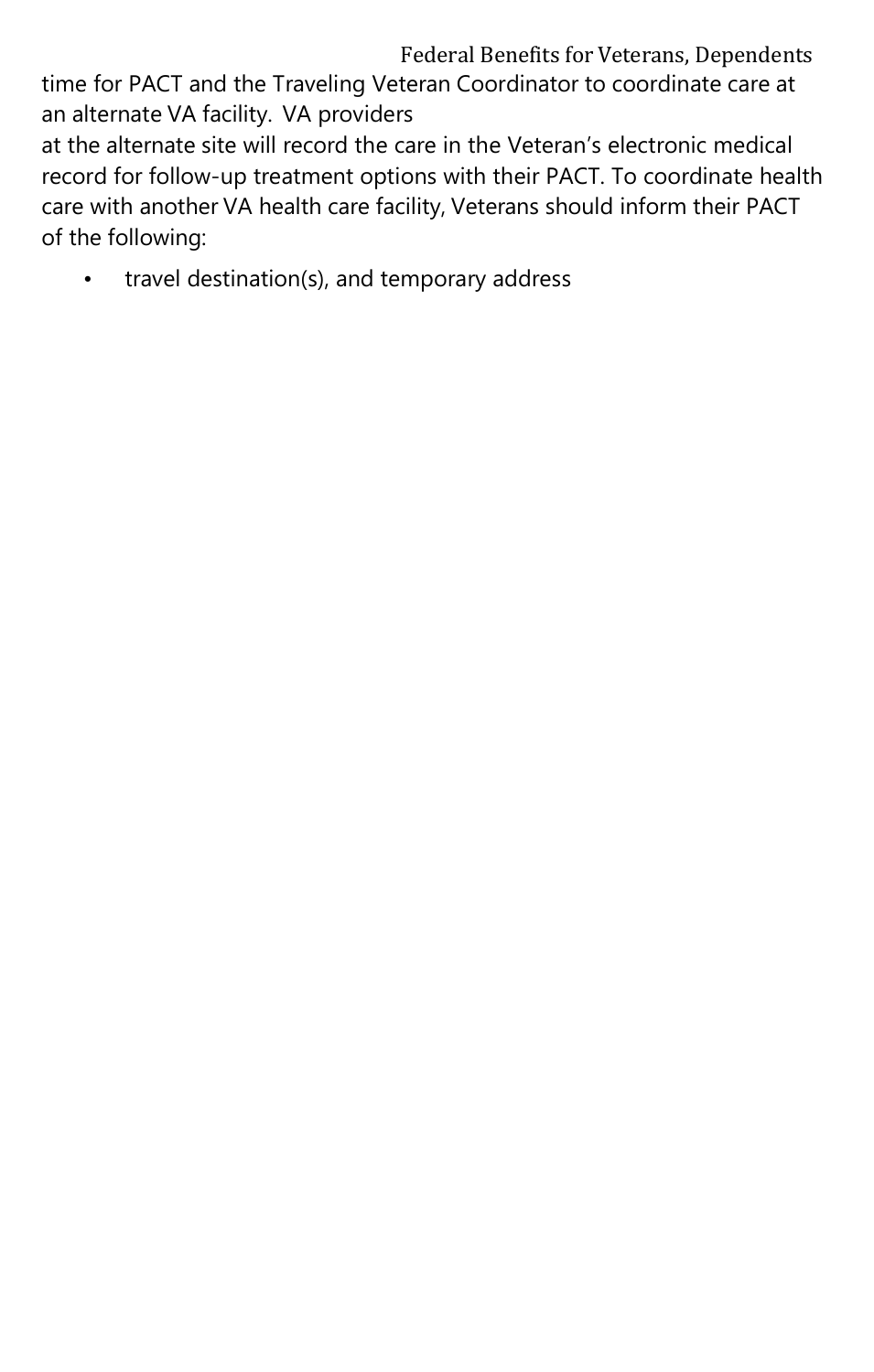- valid telephone number
- arrival and departure dates
- specific care concerns

Their PACT will contact the Traveling Veteran Coordinator, who will assist in coordinating care at the alternate facility. For more information, contact PACT or aTraveling Veteran Coordinator at the local VA facility.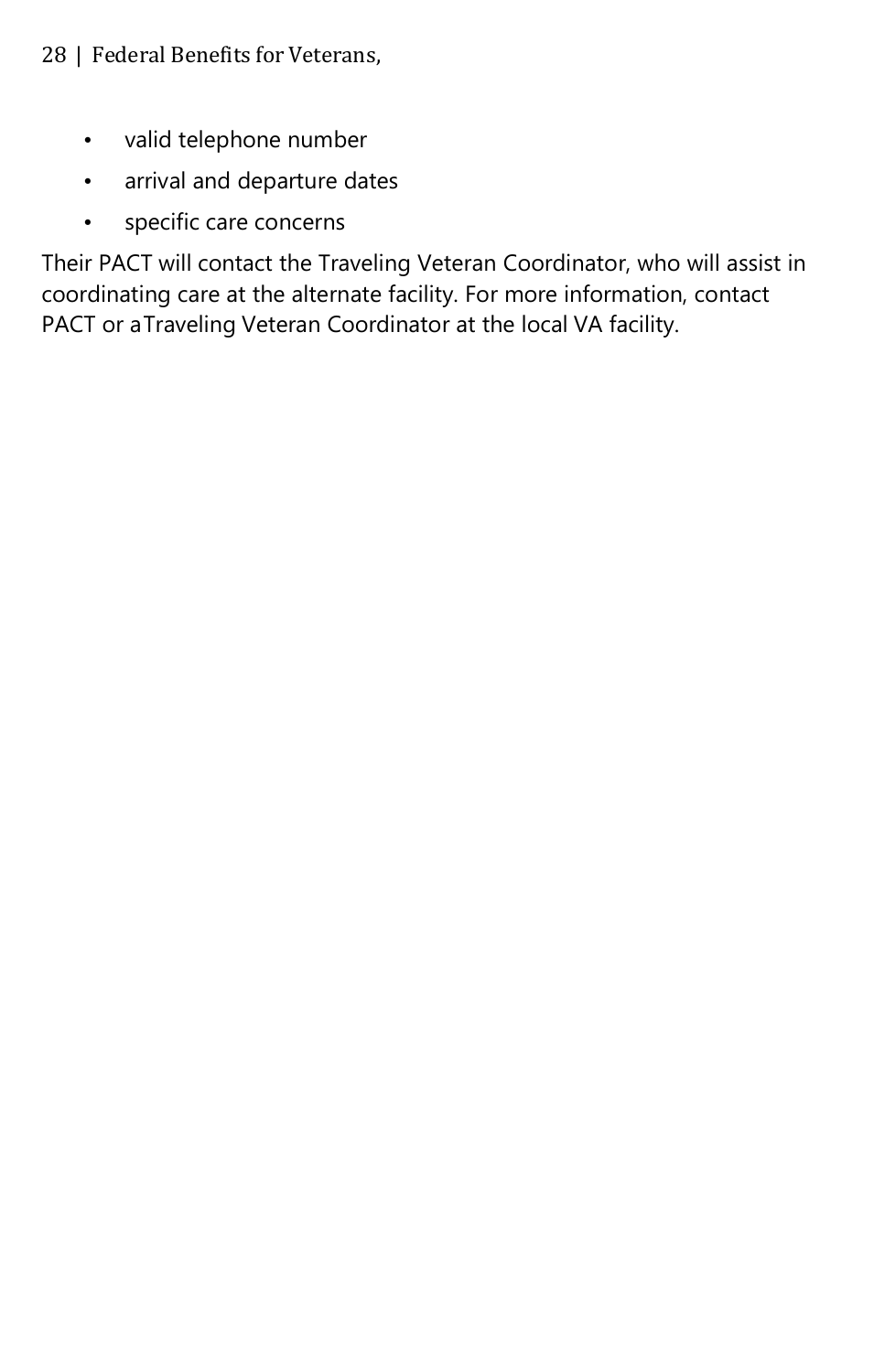## **Non-Health Care Benefits**

**Disability Compensation:** Disability compensation is a tax-free monetary benefitpaid to Veterans with disabilities that are the result of a disease or injury incurred or aggravated during active military service. The benefits amount is graduated according to the degree of the Veteran's disability on a scale from 10 percent to 100 percent (in increments of 10 percent). Compensation may also be paid for disabilities that are considered related or secondary to disabilities occurring in service and for disabilities presumed to be related to circumstances of military service, even though they may arise after service.

To be eligible for compensation, the Veteran must have been separated or discharged under conditions other than dishonorable. Monthly disability compensation varies with the degree of disability and the number of eligible dependents. Veterans with disability ratings of at least 30 percent are eligible for additional allowances for dependents, including spouses, minor children, childrenbetween the ages of 18 and 23 who are attending school, children who are permanently incapable of self-support because of a disability arising before age 18, and dependent parents.

The additional amount depends on the disability rating and the number of dependents. For detailed 2021 compensation rate information visit: www.va.gov/disability/compensation-rates/veteran-rates/.

The Benefits Delivery at Discharge (BDD) Program allows transitioning Service members to apply for their disability benefits before separation. This provides time for VA to schedule exams, review treatment records and evaluate the claim before separation and to get new Veterans their benefits sooner. Some BDD claimants receive their decision as soon as the day after leaving active duty. For more information on VA's Pre-Discharge Programs visit: www.va.gov/disability/how-to-file-claim/when-to-file/pre-dischargeclaim/.

The payment of military retirement pay, disability severance pay and separationincentive payments, known as Special Separation Benefit (SSB) and Reservists' Involuntary Separation Pay (RISP), and Voluntary Separation Pay (VSP), may affect the amount of VA compensation paid to disabled Veterans. For additionaldetails on types of disability claims and how to apply, visit: www.benefits.va.gov/ compensation/.

**Special Monthly Compensation (SMC):** SMC is an additional tax-free benefit that can be paid to Veterans as well as their spouses, surviving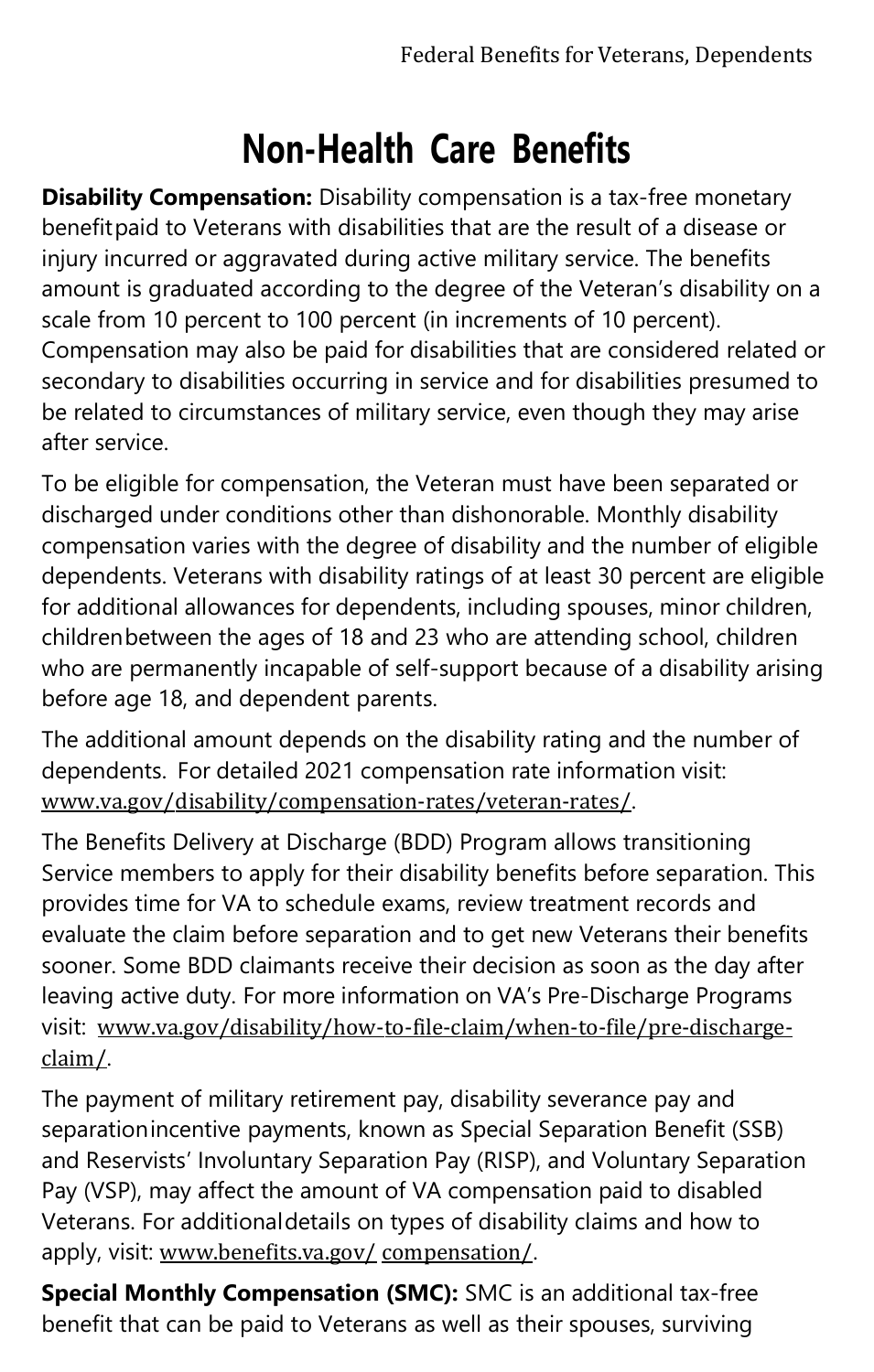spouses, and parents. For Veterans, SMC is a higher rate of compensation paid, due to specialcircumstances such as the need for aid and attendance by another person, or due to a specific disability such as the loss of use of one hand or leg. A Veteran who is determined by VA to be in need of the regular aid and attendance of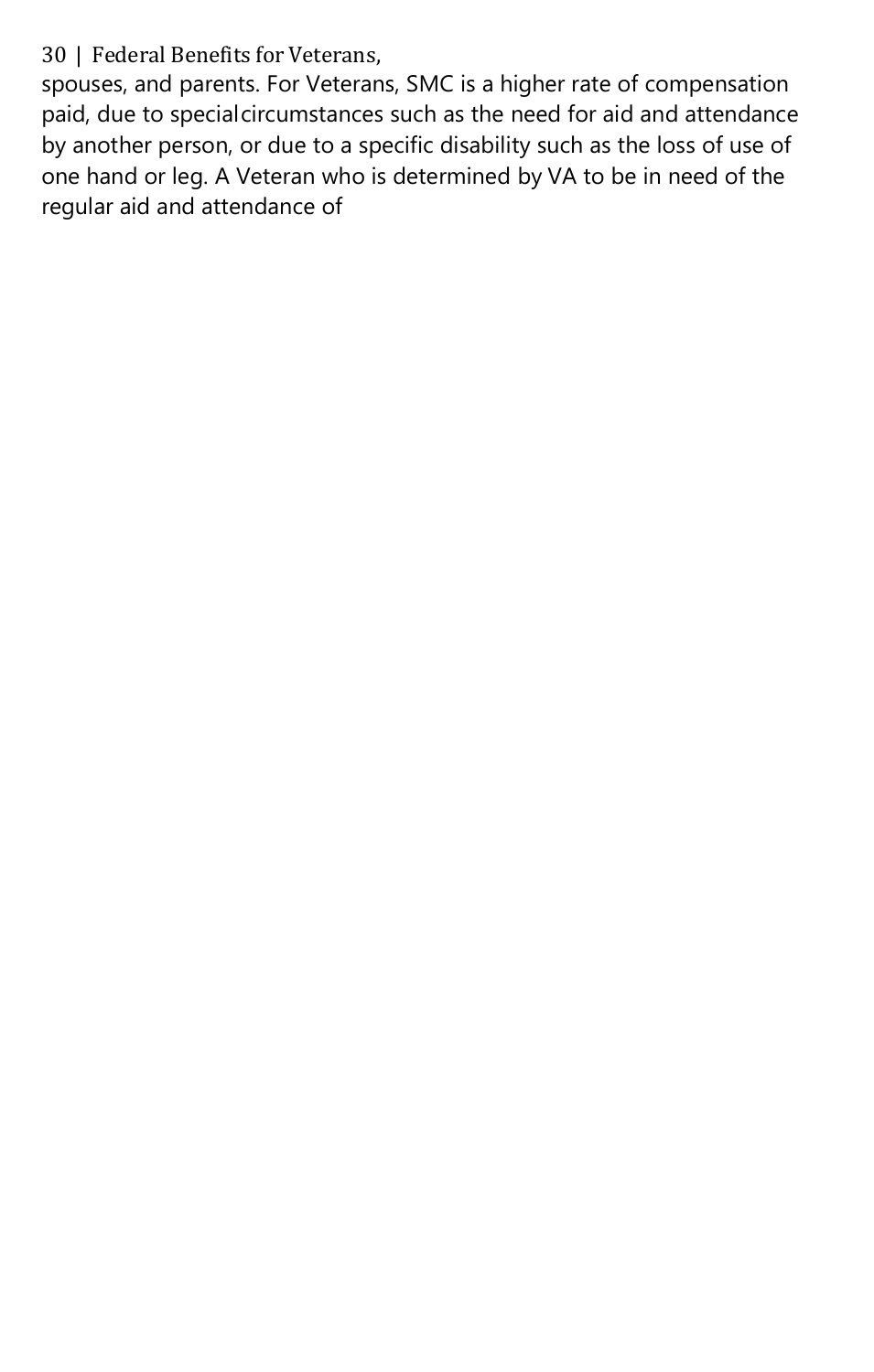another person, or a Veteran who is permanently housebound, may be entitledto additional payments. For detailed 2020 special monthly compensation

rate information visit: www.va.gov/disability/compensationrates/veteran-rates/past-rates-2020/.

#### **Allowance for Aid and Attendance (A&A) or Housebound Veterans:**

Veteransdetermined by VA to be in need of the regular A&A of another person, or permanently housebound, may be entitled to additional disability compensationor pension payments. A Veteran evaluated at 30 percent or more disabled is entitled to receive an additional payment for a spouse who needs the aid and attendance of another person. Additional information may be found at www. va.gov/pension/aid-attendance-housebound/.

**Automobile Allowance:** Service members and Veterans may be eligible for a one-time payment of \$21,795.57, beginning October 1, 2020, toward the purchaseof an automobile or other conveyance if you have certain serviceconnected disabilities. Rates can be found at

www.va.gov/disability/compensation-rates/special- benefit-allowance-rates/. To apply, contact a VA regional office at **1-800-827-1000** orthe nearest VA health care facility, which may be located at: www.va.gov/directory/ guide/home.asp. An application for benefits may also be made online at www.va.gov.

**Clothing Allowance:** Any Veteran who has service-connected disabilities that require prosthetic or orthopedic appliances may receive clothing allowances. This allowance is also available to any Veteran whose serviceconnected skin condition requires prescribed medication that irreparably damages outer garments. To receive annual payment, you must establish eligibility by August 1st of the year for which you claim payment. To apply, contact the prosthetic representative at the nearest VA medical center located at: www.va.gov/find-locations. For information on current rates visit: www.va.gov/disability/compensation-rates/special-benefit-allowance-rates.

**Additional Benefits for Eligible Military Retirees:** Concurrent Retirementand Disability Pay (CRDP) is a DoD program that allows some individuals to

receive both military retired pay and VA disability compensation. Normally, suchconcurrent receipt is prohibited. Veterans do not need to apply for this benefit, as payment is coordinated between VA and the military pay center. To qualify for

CRDP, Veterans must have a VA service-connected disability rating of 50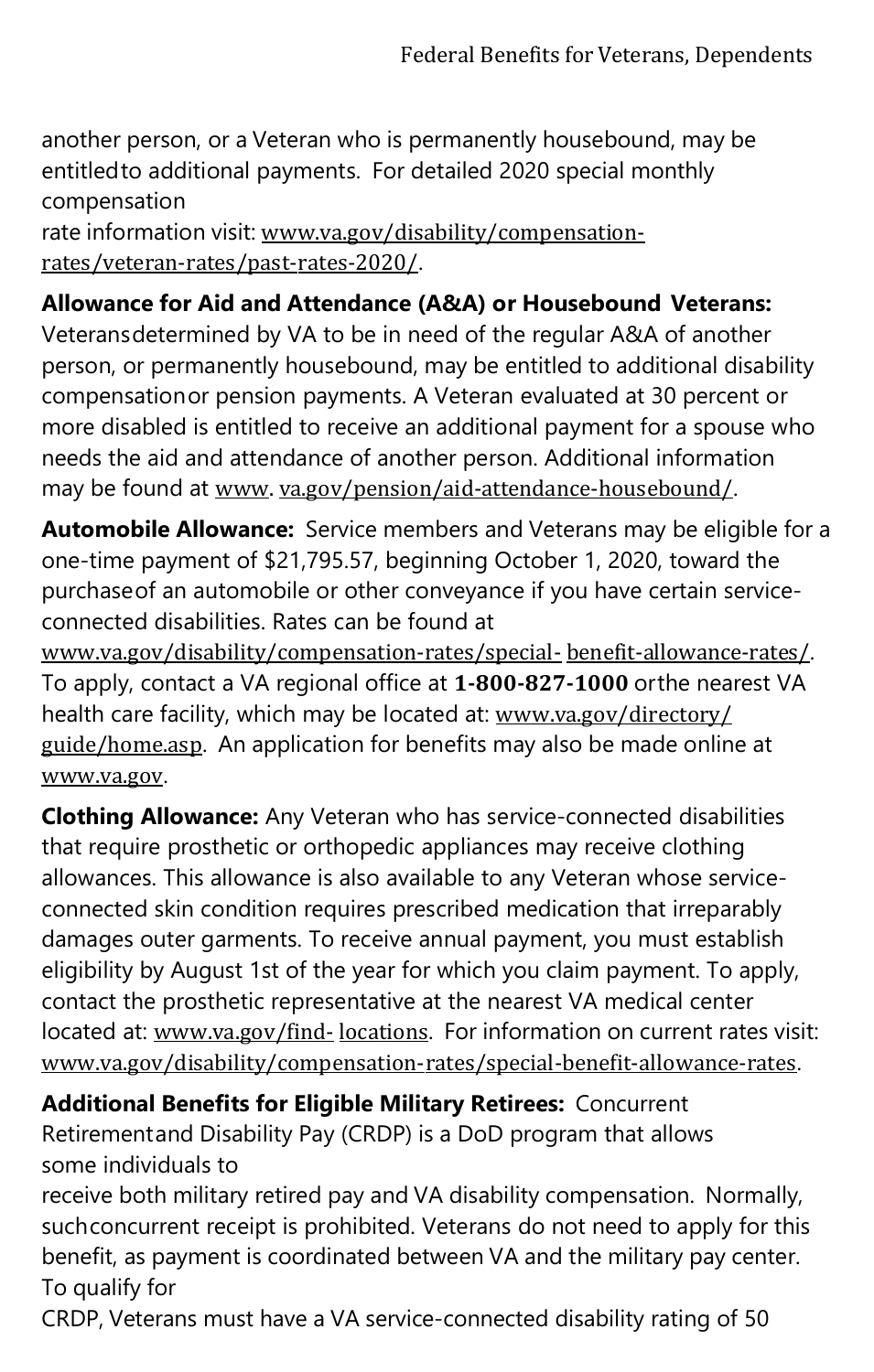percent orgreater, be eligible to receive retired pay, and:

- Retire from military service based on longevity, including TemporaryEarly Retirement Authority (TERA) retirees; or
- Retire due to disability with 20 or more years of service\*; or
- Retire from National Guard or Reserve service with 20 or morequalifying years.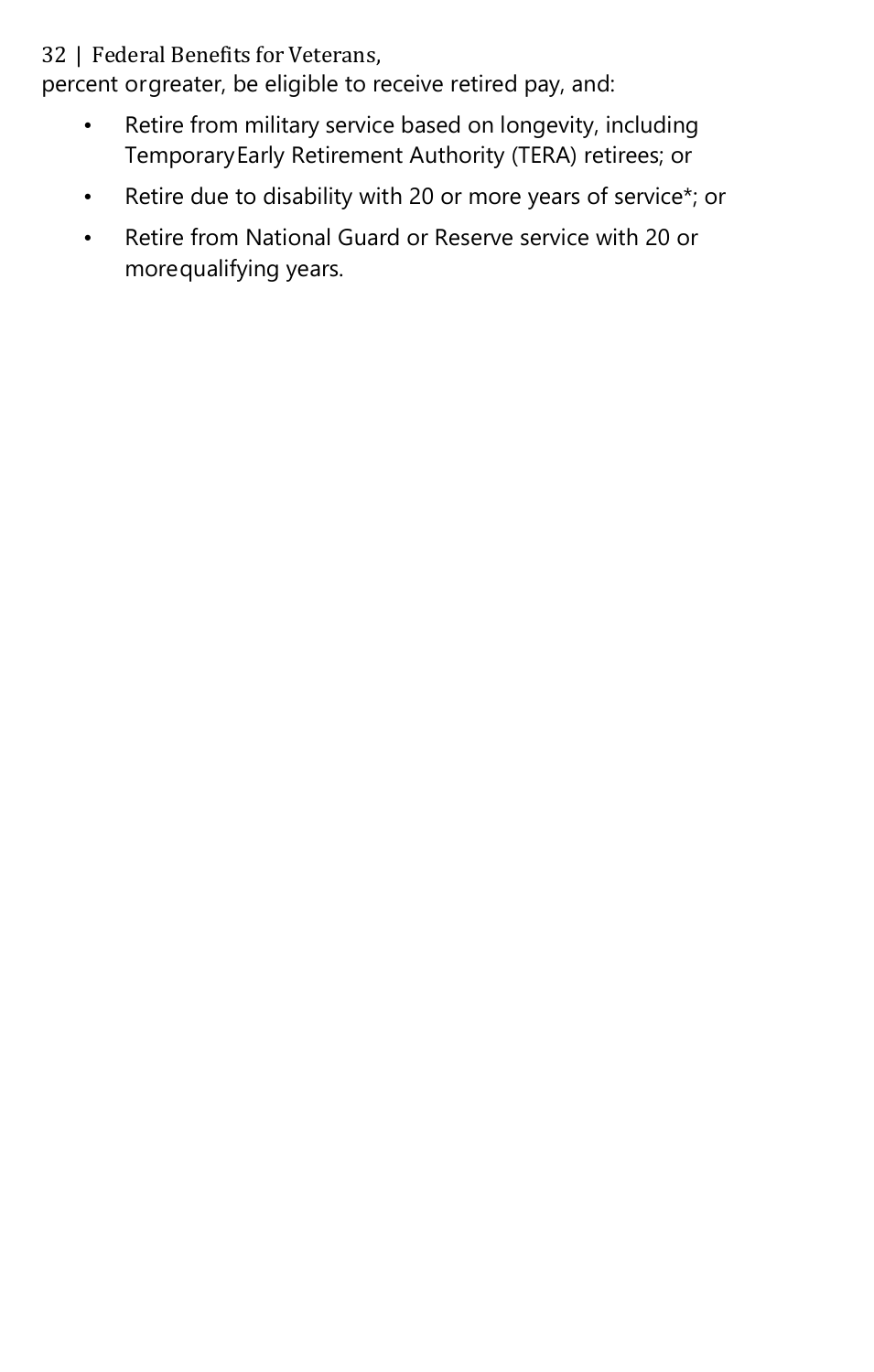\*For Veterans who retired due to disability with 20 or more years of service, CRDPis subject to an offset for the difference between retired pay based on disability and retired pay based on longevity.

**Housing Grants for Disabled Veterans:** Service members and Veterans with certain service-connected disabilities may be entitled to a housing grant from VA to help build a new specially adapted house, to adapt a home they already own, or buy a house and modify it to meet their disability-related requirements. Eligible Veterans or service members may now receive up to six uses of the grant,

with the total dollar amount of the grants not to exceed the maximum allowable.Housing grant amounts may be adjusted Oct. 1st every year based on a cost-of- construction index. These adjustments will increase the grant amounts or leave them unchanged; grant amounts will not decrease. Previous grant recipients who had received assistance of less than the current maximum allowable may beeligible for an additional grant usage. To obtain general information about the Specially Adapted Housing program, visit: www.va.gov/housing-assistance/disability-housing-grants/ or call the program's local office of jurisdiction at **1-877-827-3702**.

**Specially Adapted Housing (SAH) Grant:** VA may approve a grant of not more than 50 percent of the cost of building, buying, or adapting existing homes or paying to reduce indebtedness on a currently owned home that is being adapted,up to a maximum benefit amount of \$100,896. Rates can be found by visiting: www.va.gov/housing-assistance/disability-housing-grants/. In certain instances, the

full grant amount may be applied toward remodeling costs. The SAH grant is available to certain Service members and Veterans who are entitled to disabilitycompensation due to the following:

- 1. Loss or loss of use of both legs, *OR*
- 2. Loss or loss of use of both arms, *OR*
- 3. Blindness in both eyes with 20/200 acuity or less, *OR*
- 4. Loss or loss of use of one leg together with residuals of organic disease orinjury, *OR*
- 5. Certain severe burns, OR loss, or loss of use of one or more lower extremities due to service on or after Sept. 11, 2001, which so affects the functions of balance or propulsion as to preclude ambulating without theaid of braces, crutches, canes, or a wheelchair.\*

\*(This eligibility criteria is limited to 120 recipients per fiscal year (FY).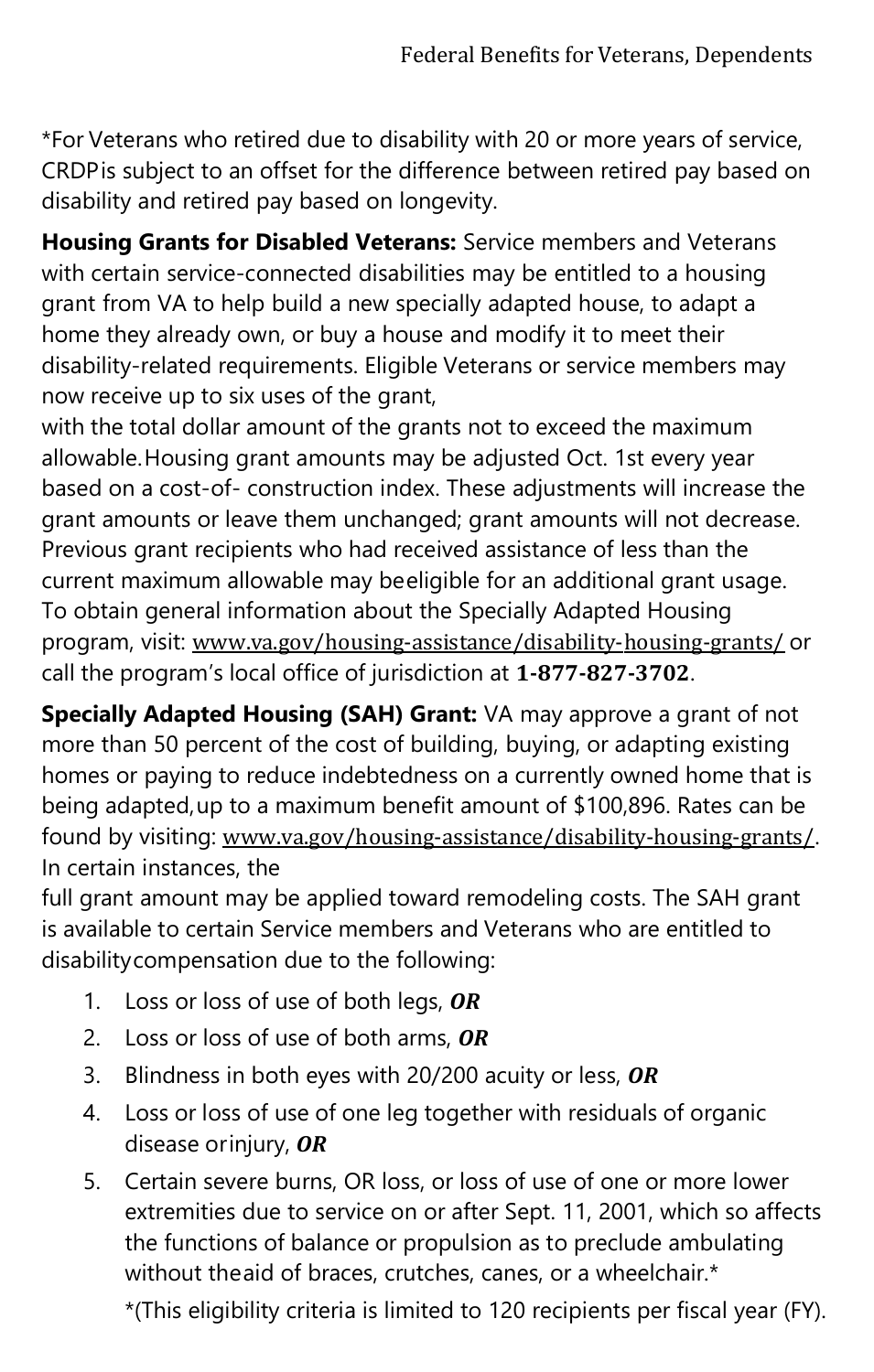Service members or Veterans that have the qualifying disabilities to be rated eligible but did not receive one of the 120 grants due to the cap being reached, may be able to utilize this benefit in future years, providedthe new FY cap is not also surpassed.)

*Note:* The property may be located outside the United States, in a country orpolitical subdivision which allows individuals to have or acquire a beneficial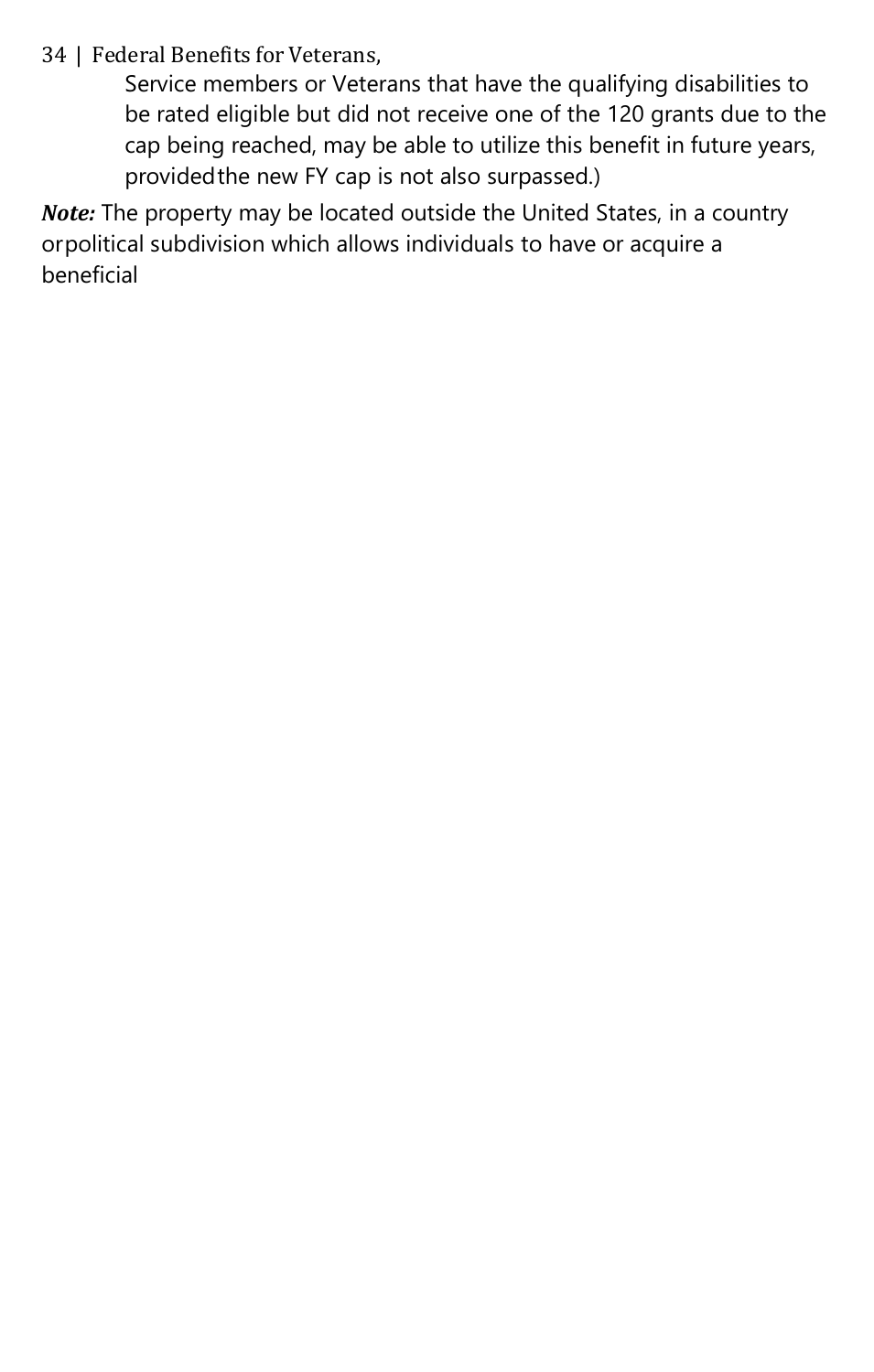property interest, and in which the Secretary of Veteran Affairs, in his or her discretion, has determined that is reasonably practicable to aid in acquiring specially adapted housing. For more information on SAH, visit: www.va.gov/ housing-assistance/disability-housing-grants/ or call the program's local office ofjurisdiction at **1-877-827-3702**.

#### **Special Housing Adaptation (SHA) Grant:** VA may approve a benefit amount of

\$20,215 for the cost of necessary adaptations to a service member's or Veteran's residence or to help him/her acquire a residence already adapted with special features for his/her disability, to purchase and adapt a home, or for adaptations to a family member's home in which he/she will reside. Information on currents ratesmay be found by visiting: www.va.gov/housingassistance/disability-housing-grants/.

To be eligible for this grant, service members and Veterans must be entitled to compensation for permanent and total service-connected disability due to one ofthe following:

- 1. Anatomical loss or loss of use of both hands.
- 2. Certain severe burn injuries.
- 3. Certain severe respiratory injuries.

**Temporary Residence Adaptation (TRA):** Eligible Service members and Veteranswho are temporarily residing in a home owned by a family member may also receive a TRA grant to help the Veteran or service member adapt the family member's home to meet his or her special needs. Temporary Residence Adaption SAH is \$40,637 and SHA is \$7,256. Information on currents rates may be found by visiting: www.va.gov/housingassistance/disability-housing-grants. Under the Honoring America's Veterans and Caring for Camp LeJeune Families Act of 2012, TRA grant amounts do not count against SAH or SHA grant maximum amounts, starting Aug. 6, 2013. Grant amounts are adjusted annually Oct.1st based on a cost- of-construction index.

**Supplemental Financing:** Service members and Veterans with available VA Home Loan Guaranty entitlement may also obtain a guaranteed loan to

supplement the grant to acquire a specially adapted home. For more informationon SAH, visit: www.va.gov/housing-assistance/disability-housinggrants/.

### **Veteran Readiness and Employment (VR&E) – Housing Adaptation**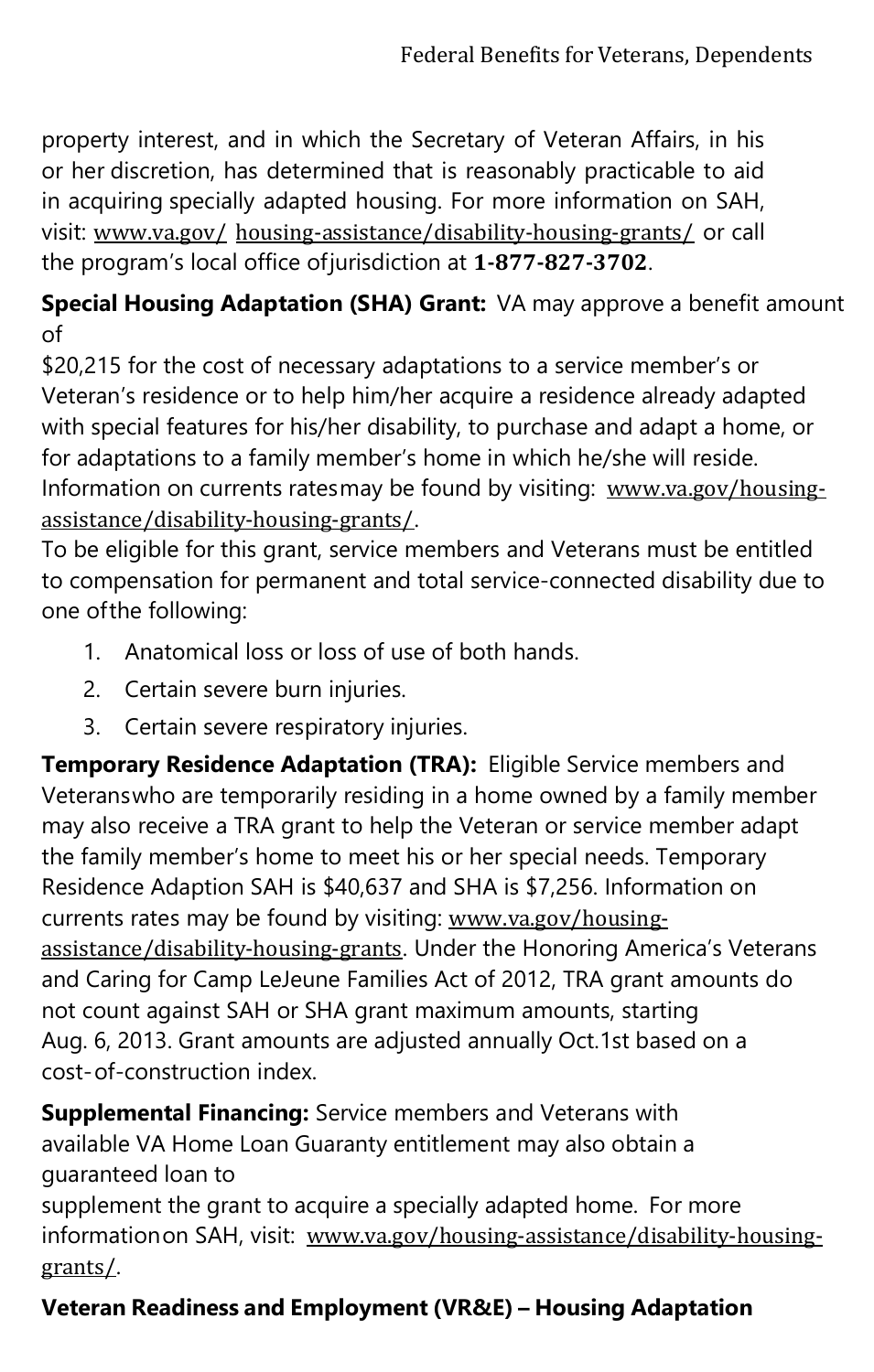#### **Assistance:**

SAH, in collaboration with VR&E, may provide home adaptations to participants of the VR&E program who are not currently able to work because of the effects of their service-connected disabilities, or who require adaptations to achieve a vocational goal, via the VR&E Housing Adaptation Grant. The benefits are limitedto those required to improve independence at home and/or in the community.

• Home adaptations up to \$92,569 may be provided as part of an approvedrehabilitation plan.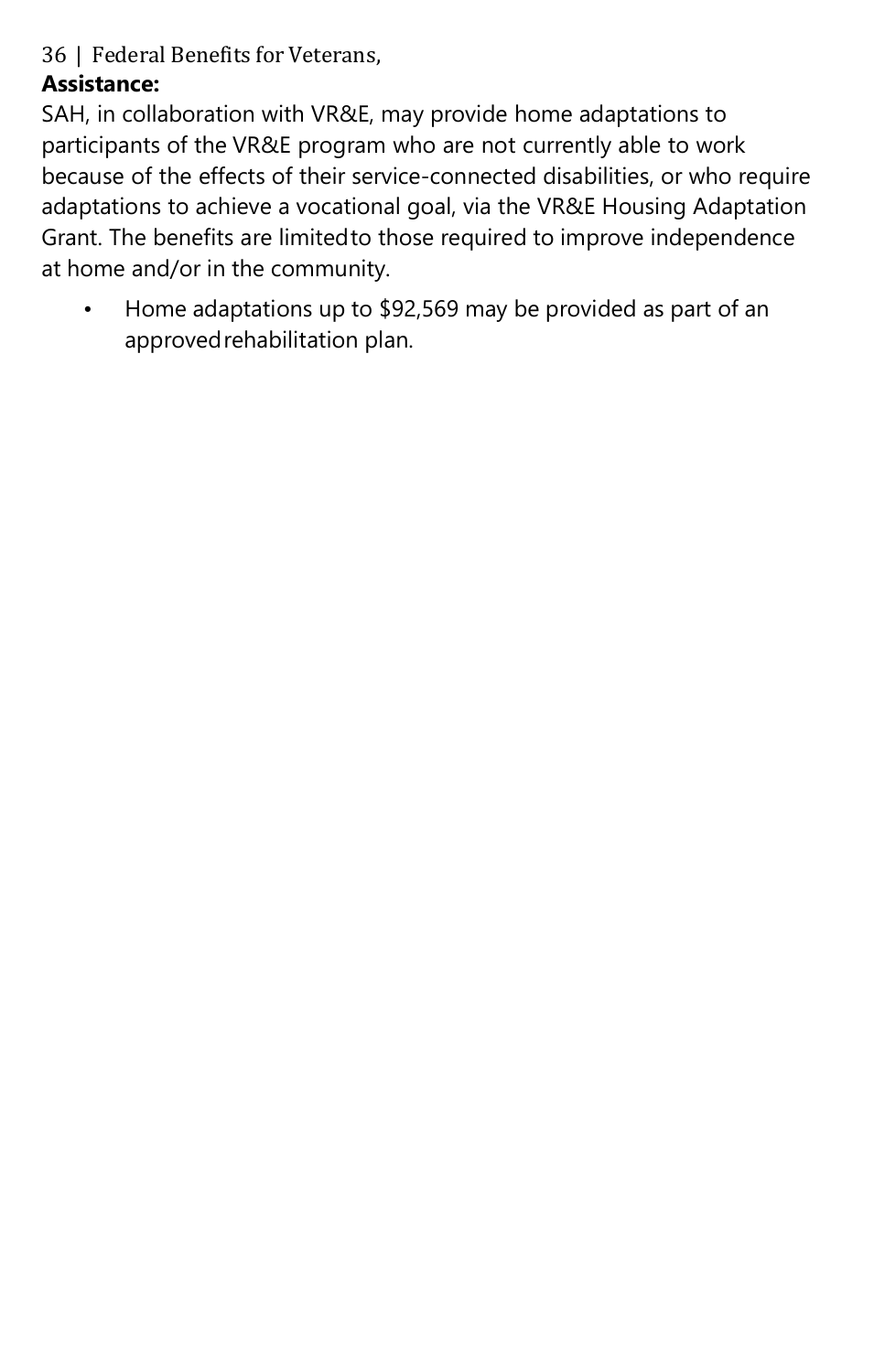VR&E may provide all services and assistance necessary to maximize independence in activities in daily living. For more information about Independent Living (IL), please visit the following website for more information:www.va.gov/careers-employment/vocationalrehabilitation/programs/independent-living.

**Veteran Readiness and Employment (VR&E):** VR&E, also referred to as the Chapter 31 program, provides services to eligible service members and Veterans with service-connected disabilities and an employment handicap to help them to prepare for, obtain, and maintain suitable employment. For Service members and Veterans with service- connected disabilities so severe that they cannot immediately consider work, VR&E provides services to improve their ability to liveas independently as possible. For additional information on VR&E benefits pleasevisit: www.benefits.va.gov/vocrehab/index.asp.

**VR&E Eligibility for Veterans:** A Veteran must have a VA service connected disability rating of at least 20 percent and determined to have an employment handicap, or rated 10 percent and determined to have a serious employment handicap, and must be discharged or released from active military service underother than dishonorable conditions.

**VR&E Eligibility for Service Members:** Service members are eligible to apply if they expect to receive an honorable discharge upon separation from active duty, obtain a memorandum rating of 20 percent or more from VA, or automaticentitlement through the Integrated Disability Evaluation System (IDES).

**VR&E Entitlement:** A Vocational Rehabilitation Counselor (VRC) works with the Veteran to determine if an employment handicap exists. An employment handicap exists if a Veteran's service-connected disability impairs his/her abilityto prepare for, obtain, and maintain suitable employment. After an entitlementdecision is determined, the Veteran and VRC work together to develop an

individualized rehabilitation plan. The individualized rehabilitation plan outlinesthe necessary rehabilitation services to be provided to the Service members andVeterans that are wounded, ill, injured, or in the IDES program and can receive National Defense Authorization Act authorized entitlement to VR&E when automatic referral by their chain of command.

**VR&E Services:** Veterans work with a VRC to select one of the five tracks to employment based on their individualized needs. The Five Tracks to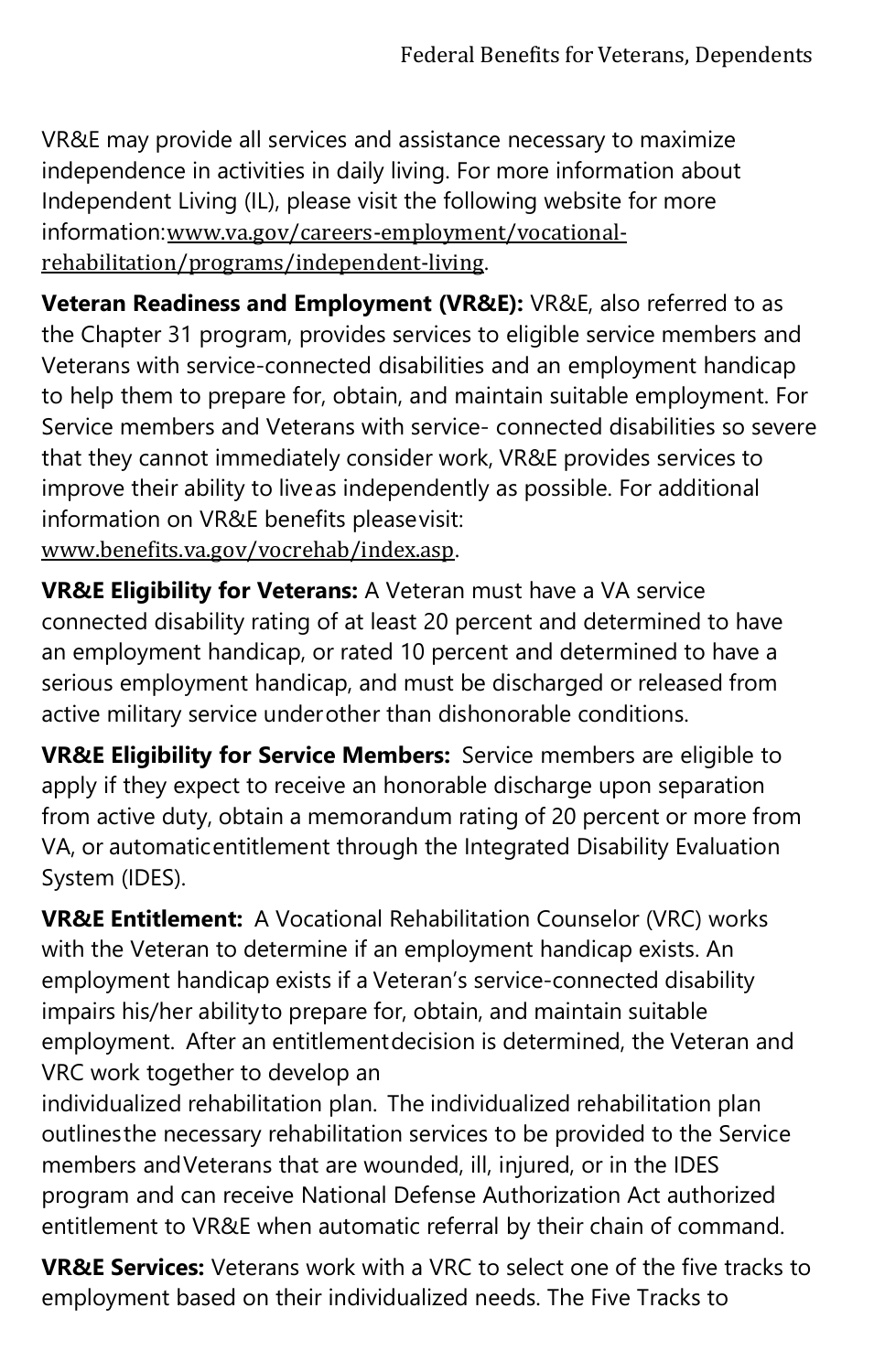Employment provide greater emphasis on exploring employment options early in the rehabilitation planning process, better informed choices for the Veteran regardingoccupational and employment options, faster access to employment for Veteranswho have identifiable and transferable skills for direct placement into suitable employment, and an option for Veterans who are not able to work, but need assistance to lead a more independent life. If a program of training is selected,

VA pays the cost of the approved training and services (except those coordinated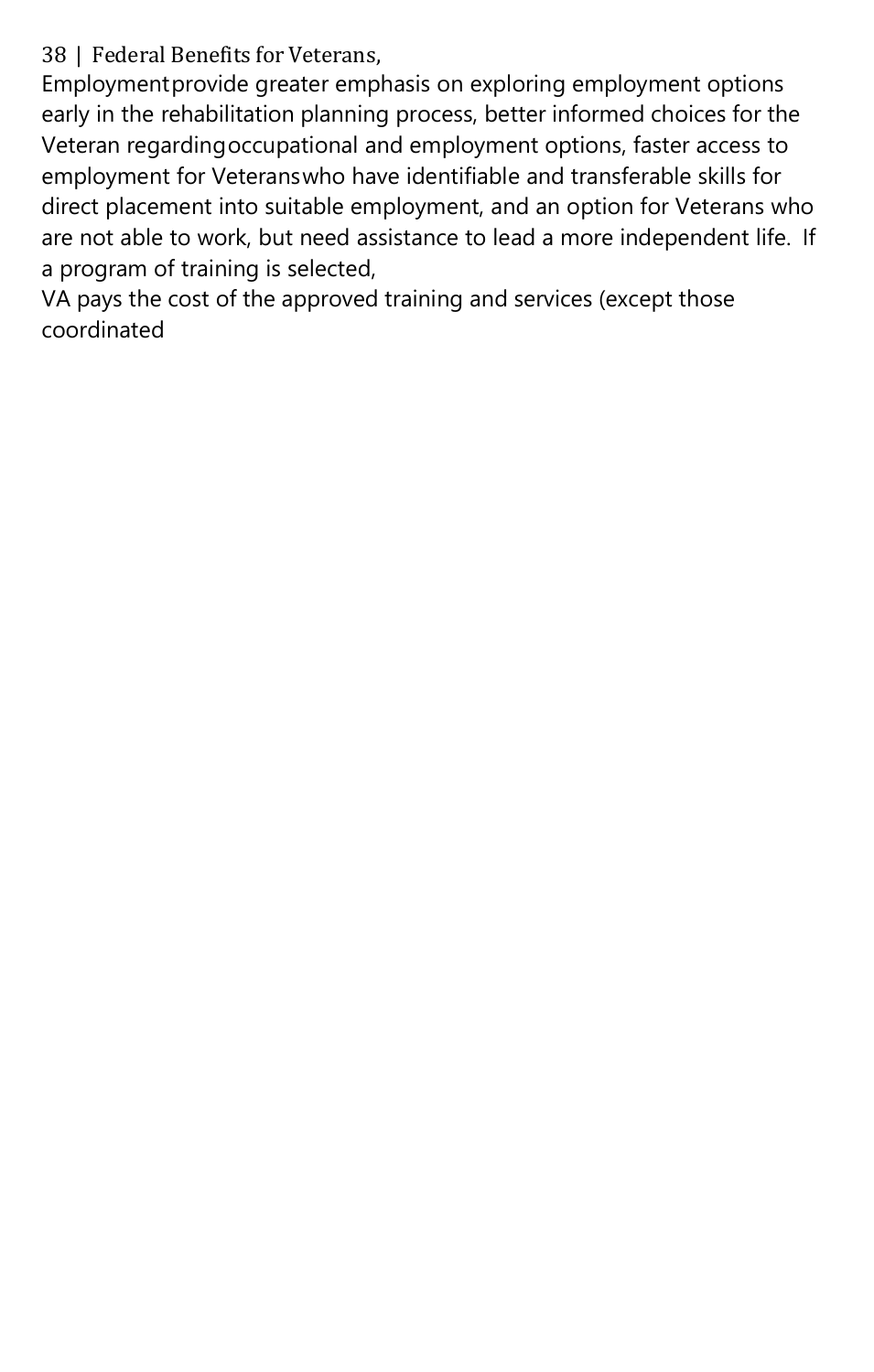through other providers) that are outlined in the Veteran's rehabilitation plan,including subsistence allowance.

#### **The Five Tracks to Employment are:**

- Reemployment targets Service members and Veterans who served on active military service or in the National Guard or Reserves, and now returning to employers for whom they worked prior to going on activeduty. Reemployment is protected under USERRA.
- Rapid access to employment targets Veterans who express a desire to obtain employment as soon as possible and already have the necessaryskills to qualify for competitive employment in a suitable job.
- Self-employment targets Veterans who have limited access to traditional employment, need flexible work schedules, or need a more accommodating work environment due to their disabling conditions orother life circumstances.
- Employment through long-term services targets Veterans who need long-term services such as remedial or refresher courses, specialized training, and/or post-secondary education, to obtain and/or maintainsuitable employment.
- Independent living targets Veterans who may be unable to immediatelyreturn to work, but with assistance of VR&E services, they are able to improve their independence in daily living.

**Period of a Rehabilitation Program:** The basic period of eligibility in which VR&Ebenefits may be used is 12 years from the latter of the following: 1) A Veteran's date of separation from active military service, or 2) The date VA first notified

a Veteran that he/she has been granted a compensable service-connected disability. Veterans may be provided up to 48 months of full-time services or thepart-time equivalent based on the extent of services needed to complete the rehabilitation program. Rehabilitation plans that provide services to achieve the maximum level of independence cannot exceed 24 months which may be extended in certain circumstances.

**Employment Services:** In partnership with the Department of Labor, VA providessupport to Veterans and transitioning service members at all stages of their job search, including career advice, resume building, and access to employers who want to hire Veterans and military spouses. Additional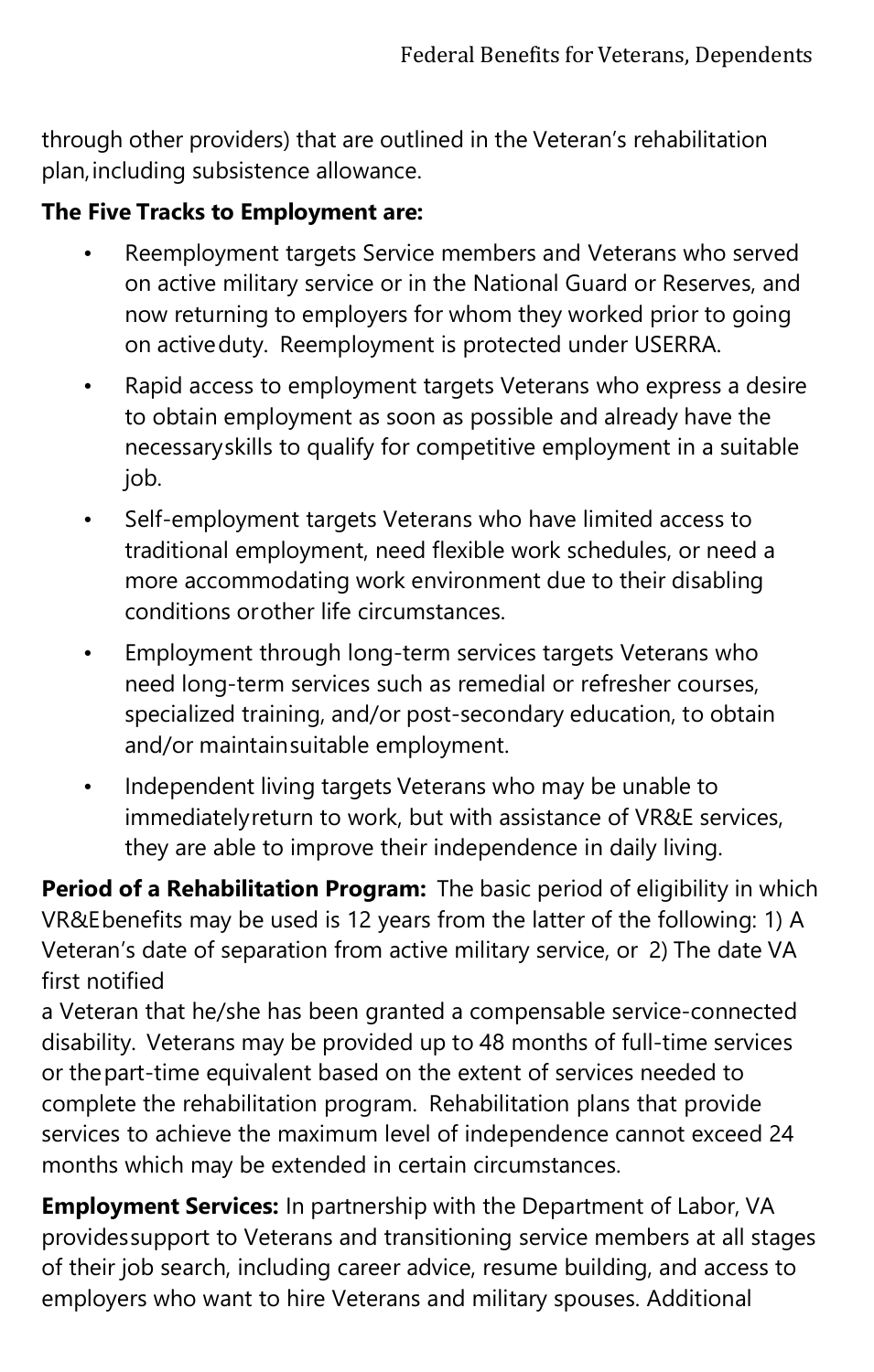information and access to services are available at www.va.gov/careersemployment/ and www.va.gov/vre.

VR&E also establishes partnerships with Federal, state, and private agencies that help facilitate direct placement of Veterans or service members into civiliancareers. VR&E can assist with placement using the following resources: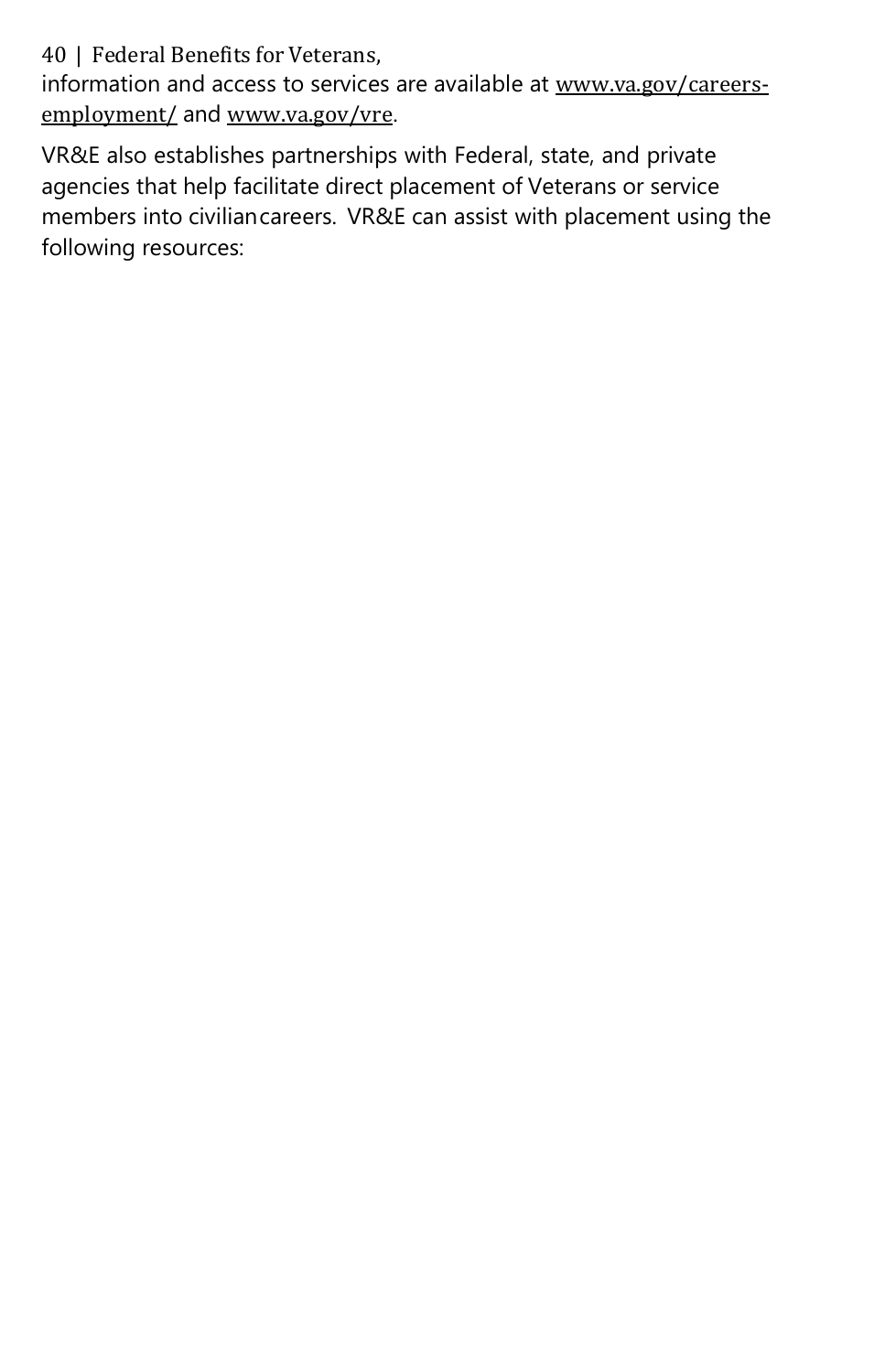**On the Job Training (OJT) Program:** Employers hire Veterans at an apprentice wage, and VR&E supplements the salary at the journey-man wage (up to the maximum amount allowable under OJT). As the Veterans progress through training, the employers begin to increase the salary until the Veterans reach journeyman level and the employers pay the entire salary. VR&E may also pay for any necessarytools, supplies, and equipment to support reasonable accommodations .

**Non-Paid Work Experience (NPWE):** The NPWE program provides eligible Veterans the opportunity to obtain training and practical job experience. This program is ideal for Veterans or service members who have a clearly established vocational goal and who learn easily in a hands-on setting. This program is also well suited for Veterans who are having difficulties obtaining employment due tolack of work experience.

The NPWE program may be established in a federal, state, or local (i.e. city, town, school district) government agencies only. The employer may hire the Veteran atany point during the NPWE program.

**Special Employer Incentive (SEI):** The SEI program is for eligible Veterans who face challenges in obtaining employment. Veterans approved to participate in theSEI program are hired by participating employers and employment is expected

to continue following successful completion of the program. Employers are provided this incentive to hire Veterans. If approved, the employer will receive reimbursement for up to 50 percent of the Veteran's salary during the SEI program,which can last up to six months.

**VetSuccess on Campus (VSOC):** The VSOC program aims to help Veterans, service members, and eligible dependents succeed through a coordinated delivery of on-campus benefits assistance and counseling, leading to successfulcompletion of their education and preparing them to enter the labor market in viable careers. For additional information on the VSOC program please visit: www.va.gov/careers-employment/vetsuccesson-campus/.

**Chapter 36 Personalized Career Planning and Guidance:** VA's Education and Career Counseling Program (Title 38 U.S.C. Chapter 36) offers a great opportunity for transitioning Veterans, service members, and dependents to get personalized counseling and support to guide their career paths, ensure the most effective useof their VA benefits, and help them achieve their goals. For additional information please visit: www.va.gov/careers-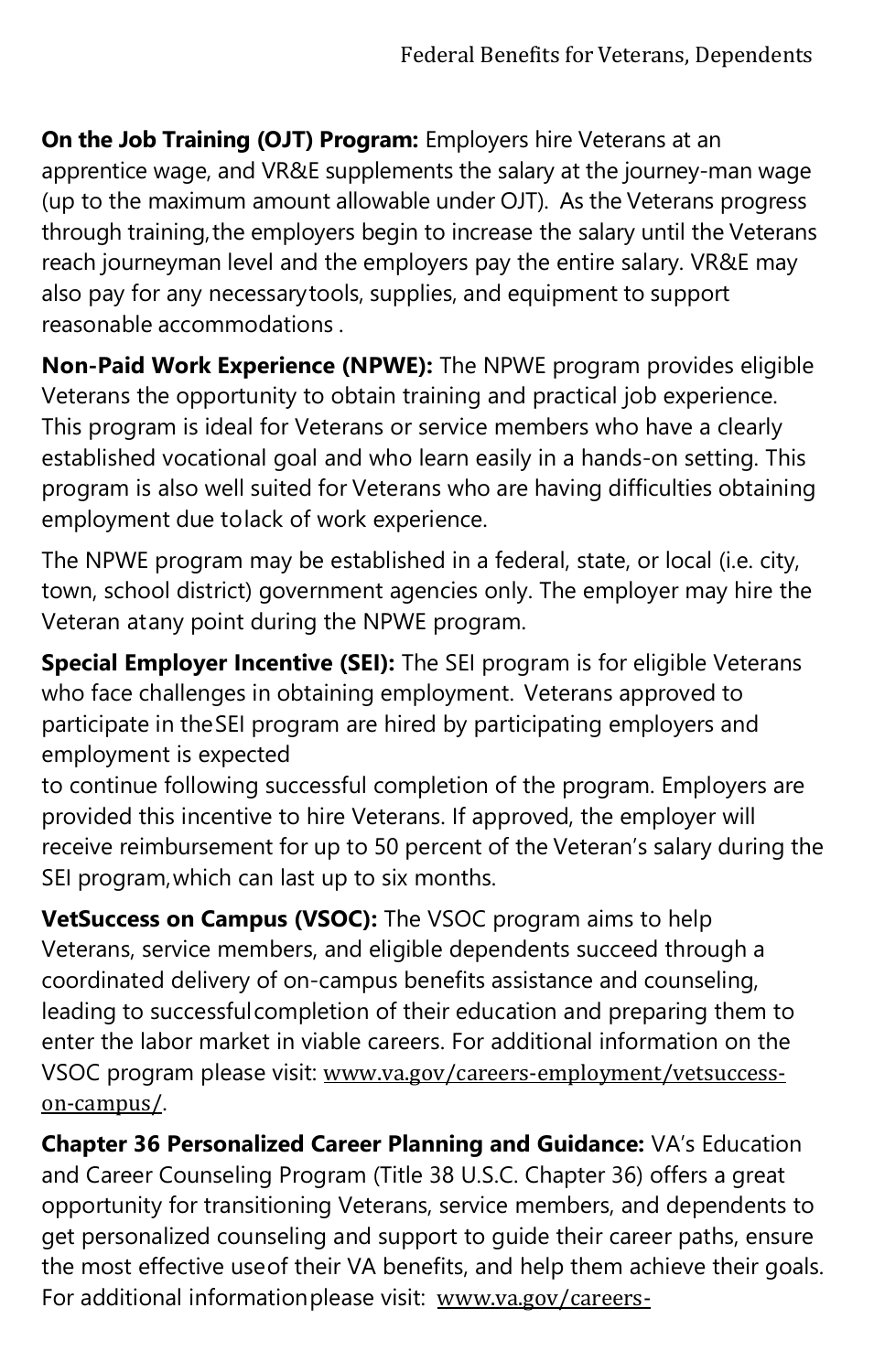employment/education -and-career-counseling/.

**VA Pension:** VA helps Veterans and their families cope with financial challenges by providing supplemental income through the Veterans Pension and Survivors Pension benefit programs. Payments are made to bring the Veteran's or survivor'stotal income, including other retirement or Social Security income, to a level set by Congress. Unreimbursed medical expenses may reduce countable income forVA purposes.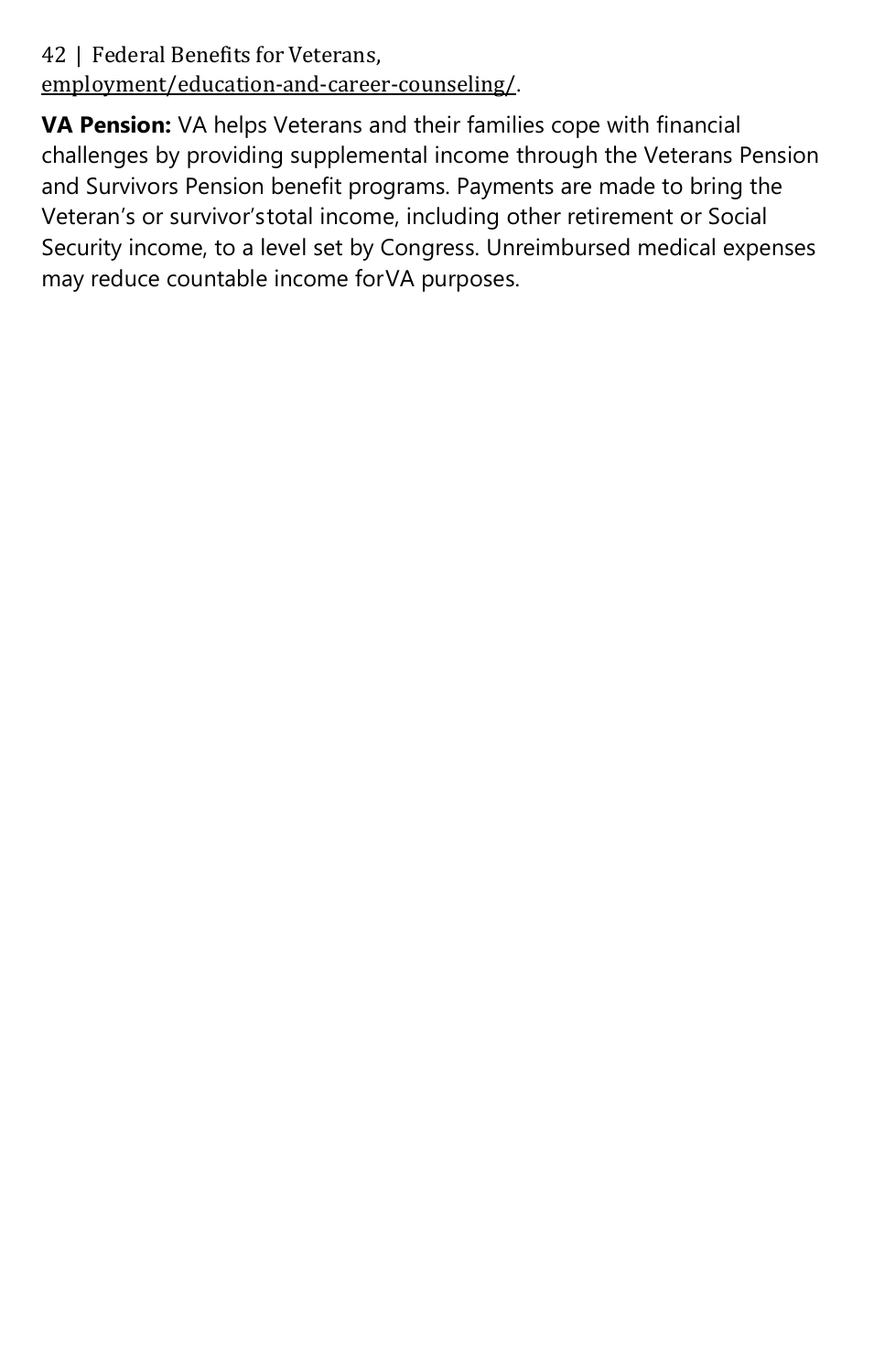**Veterans Pension:** Congress establishes the maximum annual pension rate (MAPR). Payments are reduced by the amount of countable income of the Veteran, spouse, and dependent children. When a Veteran without a dependentis furnished nursing home or domiciliary care by VA, the pension is reduced to anamount not to exceed \$90 per month after three calendar months of care. The reduction may be delayed if nursing home care continues to provide the Veteran

with rehabilitation services. For additional information on pension benefits pleasevisit: www.va.gov/pension/.

**Eligibility for Veterans Pension:** Veterans who entered active duty after Sept. 7, 1980, generally must have served at least 24 months or for the full period for which they called or ordered to active duty (with some exceptions), with at leastone day during a war time period. For those separated prior to September 7, 1980, a Veteran must have at least 90 days of active military service, with at leastone day during a recognized wartime period to qualify for a VA pension. The

90-day active military service requirement does not apply to Veterans discharged from the military due to a service-connected disability. The Veteran's discharge must have been under conditions other than dishonorable, and the disability mustbe for reasons other than the Veteran's own willful misconduct. In addition to meeting minimum service requirement, low-income wartime Veterans may qualifyfor pension if they meet certain service, income and net worth limits set by law and are: Age 65 or older, *OR*  permanently and totally disabled, *OR* a patient in a nursing home receiving skilled nursing care or VA approved medical foster home, *OR* receiving Social Security Disability Insurance, *OR* receiving Supplemental Security Income.

Yearly family income and net worth must be less than the amount set by Congressto qualify for the Veterans pension benefit. Payments are made to bring the Veteran's total income, including other retirement or Social Security income (SSI), to a level set by Congress. Unreimbursed medical expenses may reduce countableincome for VA purposes.

**How to Apply for Veterans Pension:** To apply for Veterans Pension, download and complete **VA Form 21P 527EZ**, "*Application for Veterans Pension*". You can mailyour application to the address below:

Pension & Survivors Benefits Department of Veterans AffairsPension Intake Center PO Box 5365 Janesville WI 53547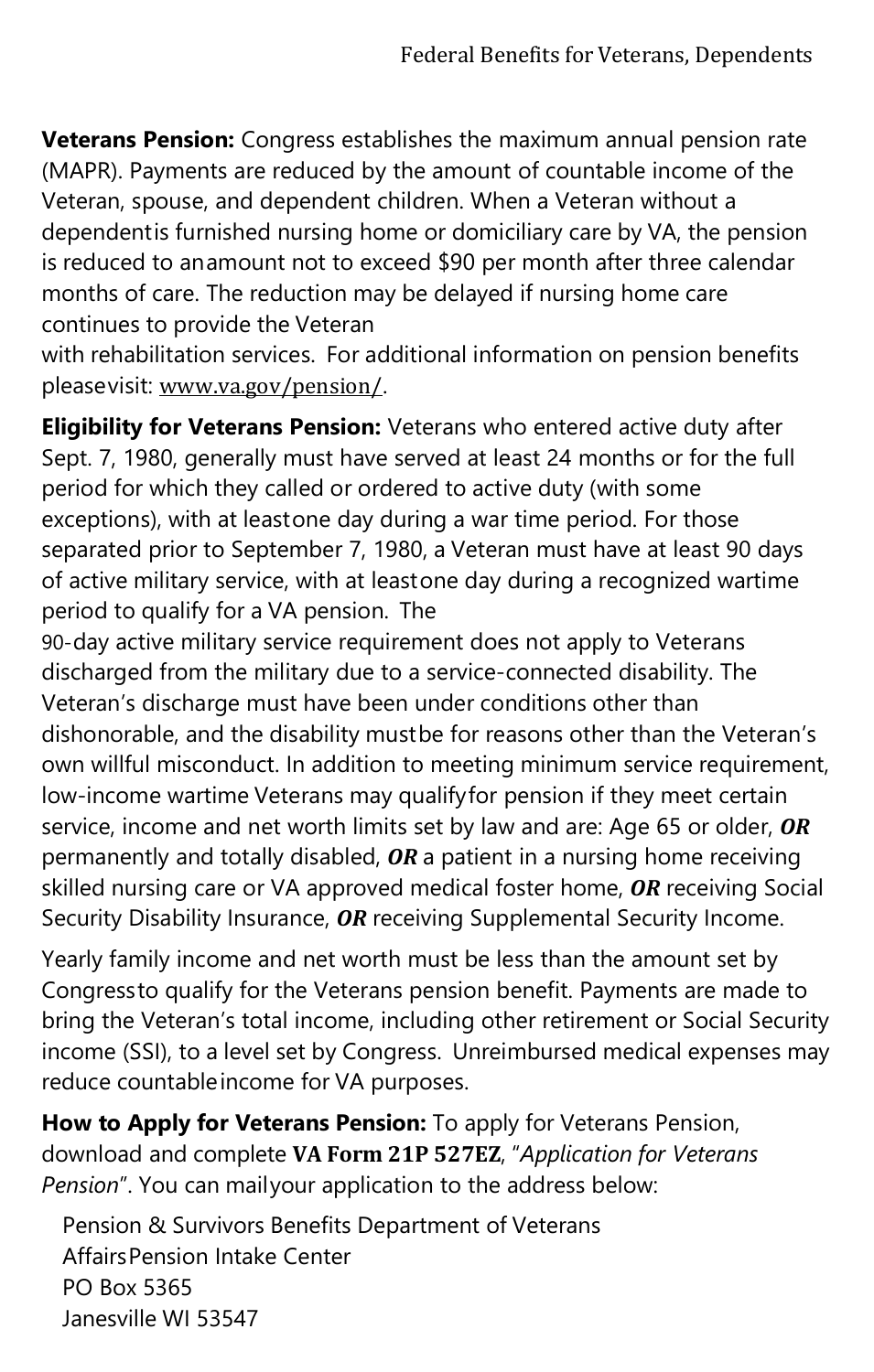44 | Federal Benefits for Veterans,<br>For additional information

information on pension benefits please visit www.va.gov/pension/.

**Aid and Attendance and Housebound Benefits (Special Monthly Pension):** Veterans and survivors who are eligible for VA pension and require the aid and attendance of another person, or are housebound, maybe eligible for a higher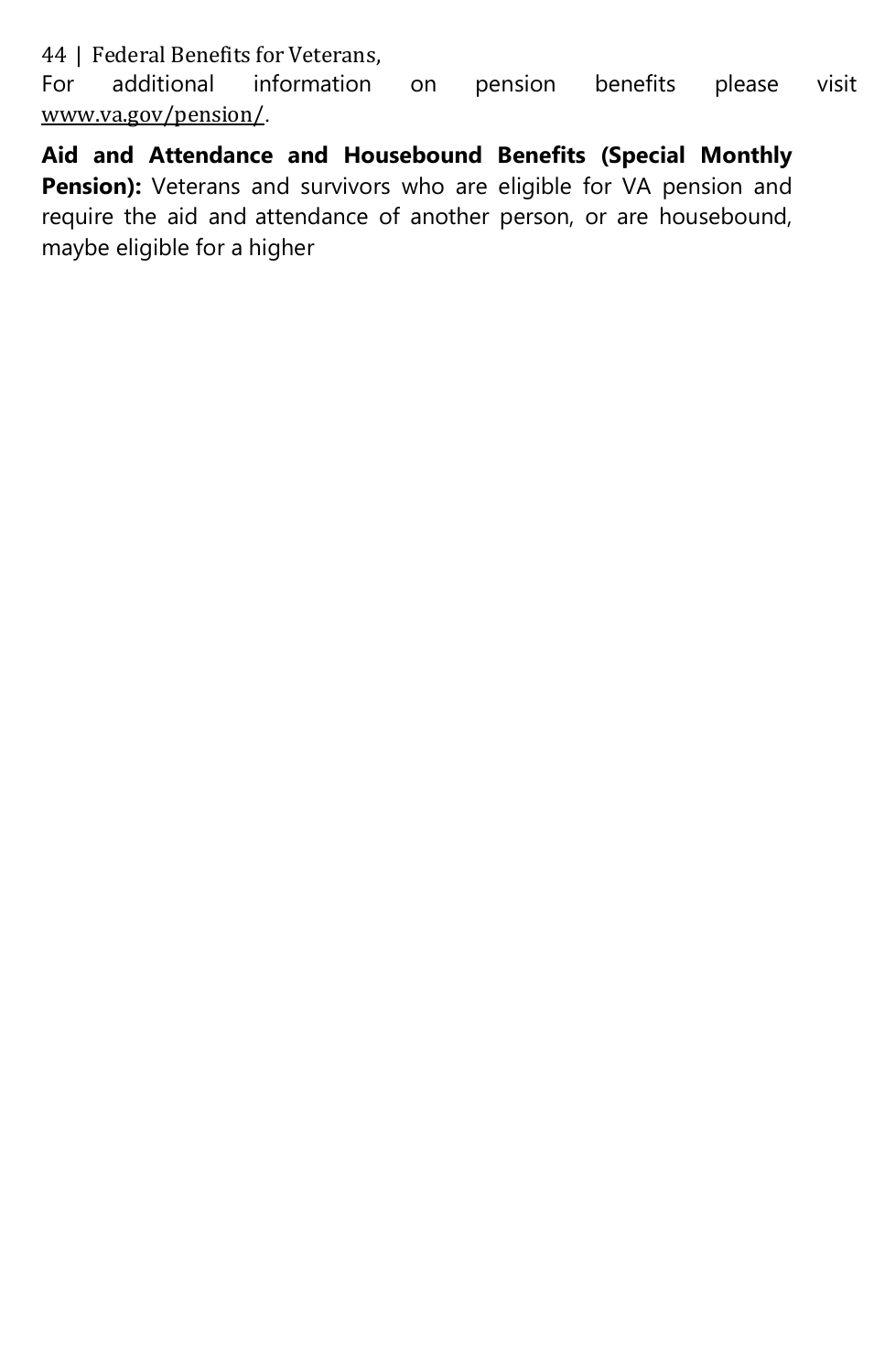maximum annual pension rate. These benefits are paid in addition to monthly pension, and they are not paid without eligibility to pension. Since aid and attendance and housebound allowances increase the pension amount, people who are not eligible for a basic pension due to excessive income may be eligible for pension at these increased rates. A Veteran or surviving spouse may not receive aid and attendance benefits and housebound benefits at the same time. For additional information on aid and attendance and housebound benefits including how to apply please visit: www.va.gov/pension/aid-attendance-housebound/.

To apply for aid and attendance or housebound benefits, submit a **VA Form 21- 2680**, *Examination for Housebound Status or Permanent Need for Regular Aid andAttendance* to the address shown below.

Pension & Survivors Benefits Department of Veterans AffairsPension Intake Center PO Box 5365 Janesville WI 53547

Please include copies of any evidence, preferably a report from an attending physician or a nursing home, validating the need for aid and attendance or housebound status. The report should contain enough detail to determine whether there is disease or injury producing physical or mental impairment, lossof coordination, or conditions affecting the ability to dress and undress, to feed oneself, to attend to sanitary needs, and to keep oneself ordinarily clean and presentable, or whether confined to the immediate premises due to disability.

**Reductions for Medicaid Covered Nursing Facility Care:** Veterans, who are in a Medicaid-approved nursing facility, and covered by a Medicaid plan for services

furnished by the nursing facility are limited to receiving \$90 per month in pension benefits. No part of the \$90 monthly pension may be used to reduce the amount of Medicaid paid to a nursing facility.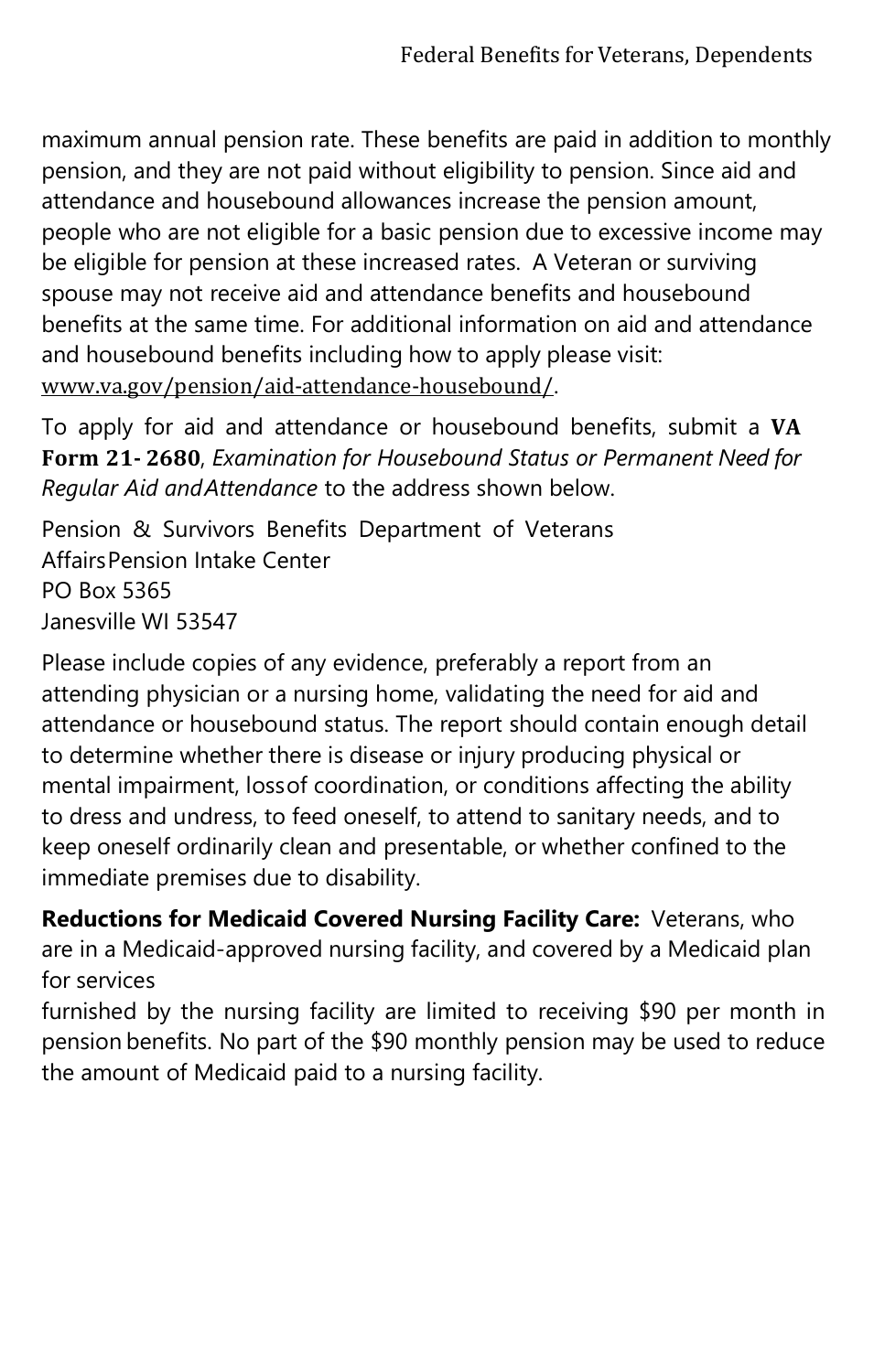# **Education and Training Benefits**

**Education and Training Benefits** help Veterans, service members, and their qualified family members with needs like paying college tuition, finding the rightschool or training program, and getting career counseling.

**Post–9/11 GI Bill:** The Post-9/11 GI Bill is an education benefit program for service members and Veterans who served on active duty after Sept.10, 2001. Benefits are payable for training pursued on or after Aug. 1, 2009. No paymentscan be made under this program for training pursued before that date. For additional information on education and training opportunities please visit: www.va.gov/education/about-gi-billbenefits/post-9-11/ or by calling **1-888-GI-BILL-1**(1-888-442-4551).

**Post–9/11 GI Bill Eligibility:** To be eligible, the service member or Veteran mustserve at least 90 aggregate days on active duty after Sept. 10, 2001, and remain on active duty or be honorably discharged. Active duty includes active service performed by National Guard members under title 32 U.S.C. for the purposes of organizing, administering, recruiting, instructing, or training the National Guard;or under section 502(f ) for the purpose of responding to a national emergency. Veterans may also be eligible if they were honorably discharged from active duty for a service-connected disability after serving 30 continuous days after Sept. 10, 2001. Additionally, under the Colmery Act of 2017, all Purple Heart award recipients are eligible for Post 9/11 GI Bill entitlement providing the awardwas made during service occurring on or after Sept. 11, 2001, and the recipient continues on duty or receives an honorable discharge.

**Veterans Rapid Retraining Assistance Program (VRRAP):** VRRAP gives eligible Veterans who lost their job due to the COVID-19 pandemic access to employmentreeducation to qualify for high-demand occupations. The highdemand occupations identified by VA in partnership with the Department of Labor, includehealth care, education, media, engineering and high-tech opportunities. Veteransparticipating in VRRAP will receive up to 12 months of tuition and fees and a monthly housing allowance based on Post-9/11 GI Bill rates.

Visit Veteran Rapid Retraining Assistance Program for eligibility criteria andapplication at www.va.gov/education/other-va-educationbenefits/veteran-rapid- retraining-assistance/.

**Contents of Benefit:** Generally, service members or eligible Veterans may receiveup to 36 months of entitlement under the Post-9/11 GI Bill. Based on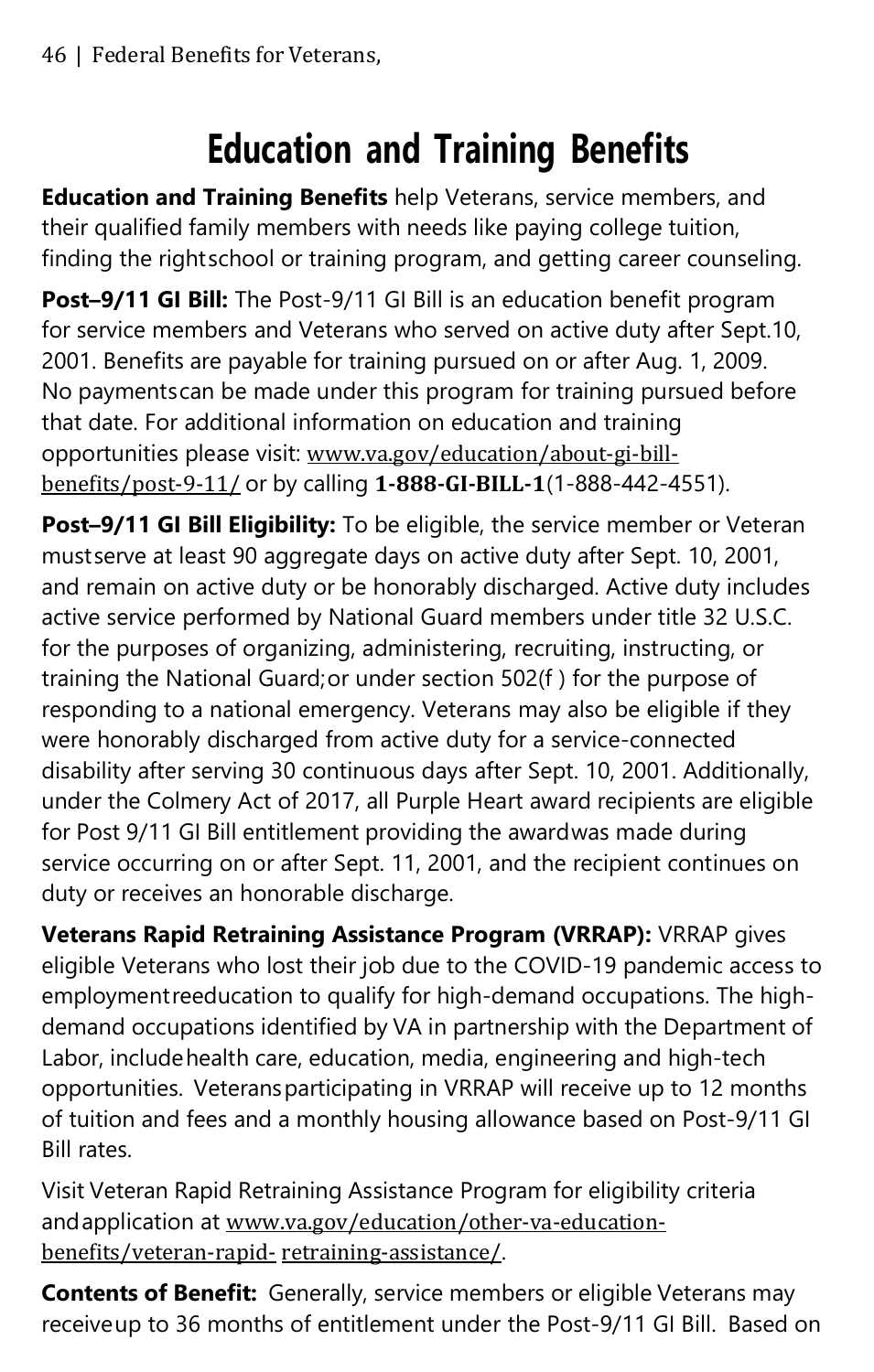Federal Benefits for Veterans, Dependents

the length of active duty service, eligible participants are entitled to receive a percentage

of the cost of in-state tuition and fees at public institutions or the tuition and fees capped at a national maximum rate for private or foreign schools. Currentrates can be found at www.va.gov/education/benefitrates/. The percentages and corresponding service requirements are noted in the chart on next page.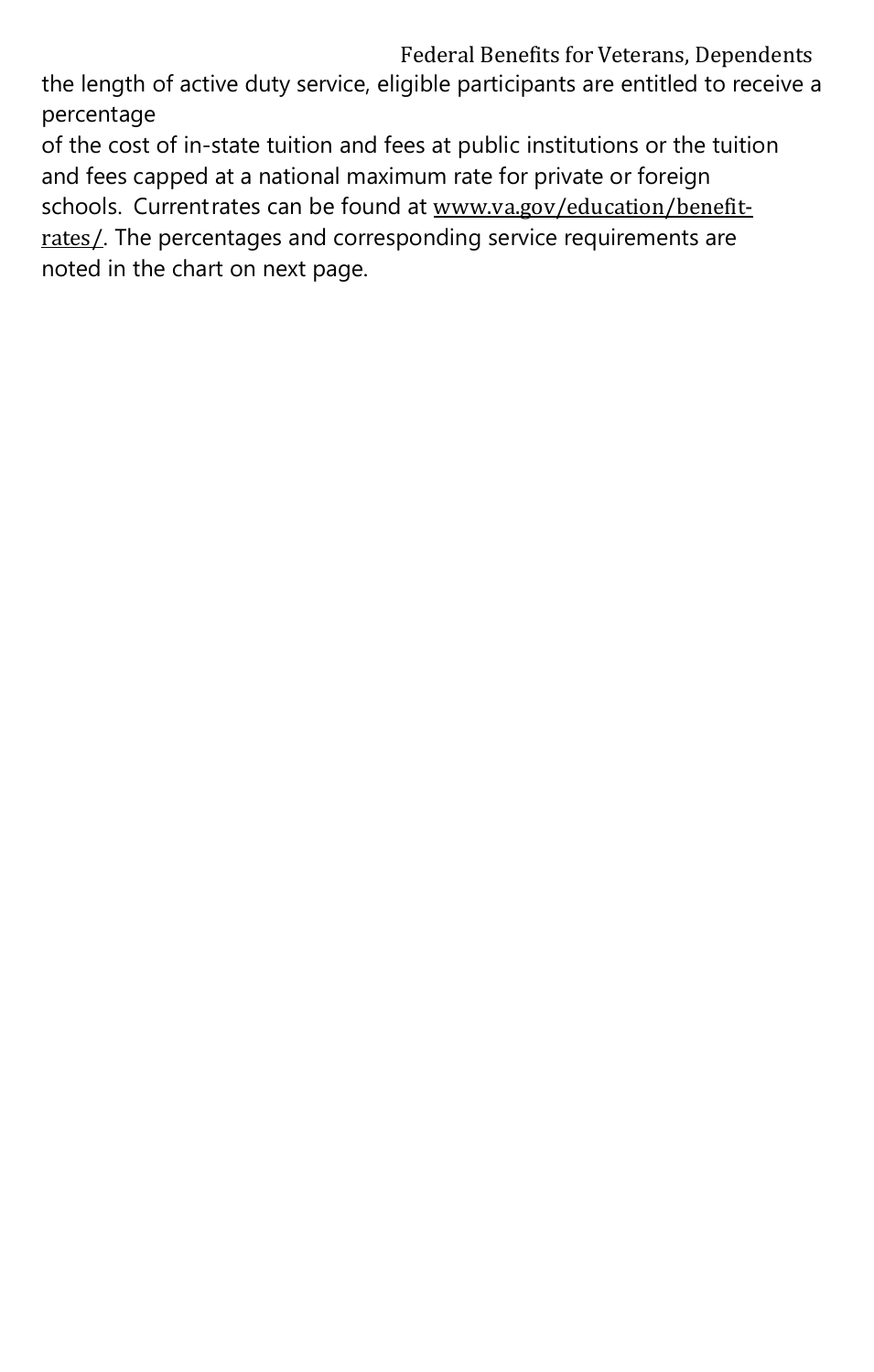| Service requirements after 9/10/01, an individual<br>mustserve an aggregate of:                   | <b>Payment</b><br><b>Tiers</b><br>Percentage |
|---------------------------------------------------------------------------------------------------|----------------------------------------------|
| At least 36 months or received a Purple Heart                                                     | 100 percent                                  |
| At least 30 continuous days on active duty and discharged<br>dueto a service connected disability | 100 percent                                  |
| At least 30 months, but less than 36 Months                                                       | 90 percent                                   |
| At least 24 months, but less than 30 Months                                                       | 80 percent                                   |
| ** At least 18 months, but less than 24 Months                                                    | 70 percent                                   |
| ** At least 6 months, but less than 18 months                                                     | 60 percent                                   |
| ** At least 90 days, but less than 6 months                                                       | 50 percent                                   |

\*\*Excludes time in basic military training and/or skill training.

If a service member or Veteran is eligible for the Montgomery GI Bill or the Montgomery GI Bill-Selected Reserve and qualifies for the Post-9/11 GI Bill, an irrevocable election must be made to receive benefits under the Post-9/11 GI Bill.In most instances, once the election to receive benefits under the Post-9/11 GI Bill is made, the individual will no longer be eligible to receive benefits under therelinquished program.

Tuition and fees are paid to the institution on the student's behalf as well as a Monthly Housing Allowance (MHA) currently equal to the basic allowance for housing payable to a military E-5 with dependents, in the same ZIP code of the main campus of the primary school (paid directly to the Veteran, or eligible dependents) but prorated based on benefit level and rate of pursuit (e.g., full-timestudent, ¾-time student, etc.). Please note, however, that MHA is not payable

to individuals enrolled in flight or correspondence training, to individuals whilepursuing training at half time or less (regardless of the type of training), or to individuals while on active duty or their spouses. Current rates can be found at:www.va.gov/education/benefit-rates/.

Effective January 2020, the MHA is calculated based on the ZIP code of the campus location where the student physically attends most of clas ses rather thanthe location of the main campus of the school. Adjustments will be retroactive toAugust 1, 2018 based on the Colmery Act.

Additional benefits under the Post-9/11 GI Bill include a yearly books and suppliesstipend of up to \$1,000 per year (paid directly to the service member, Veteran, or eligible dependents), and a one-time payment of \$500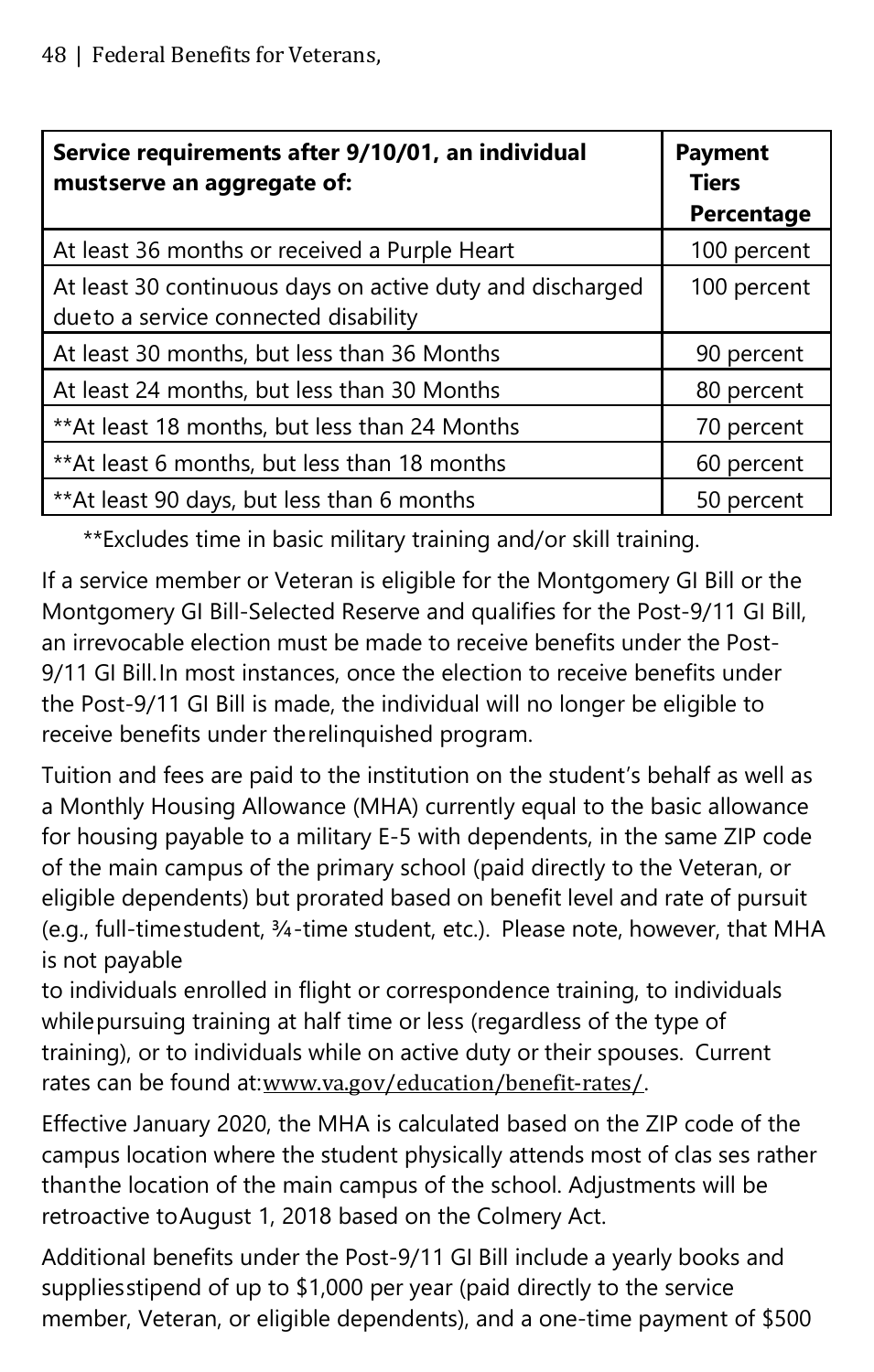Federal Benefits for Veterans, Dependents paid to certain individuals relocating from highly rural areas.

Approved training under the Post-9/11 GI Bill includes graduate and undergraduate degrees, vocational/technical training, on-the job and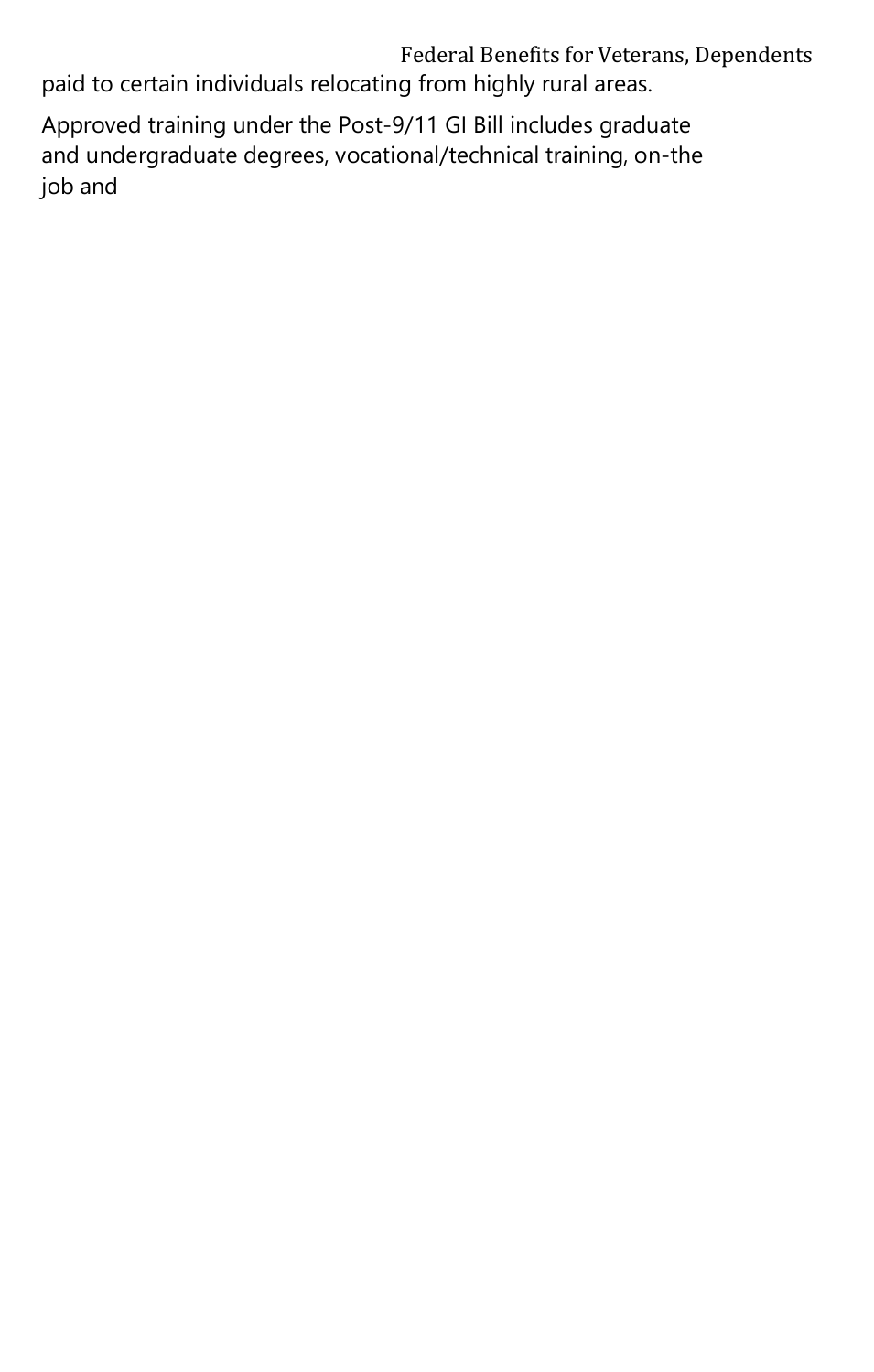apprenticeship training, flight training, correspondence training, licensing andnational testing programs, and tutorial assistance.

**The Yellow Ribbon G.I. Bill Education Enhancement Program:** The Yellow Ribbon Program allows institutions of higher learning (such as colleges, universities, and other degree-granting schools) in the United States to voluntarilyenter into an agreement with VA to fund tuition and fees that exceed the

amounts payable under the Post-9/11 GI Bill. The institution can contribute a specified dollar amount of those expenses, and VA will match the contribution, not to exceed 50 percent of the difference. To be eligible, the student must be a Veteran or a transfer-of-entitlement-eligible dependent child receiving benefit atthe 100-percent benefit rate. It is not available to active-duty-service members or their spouses using transferred entitlement, regardless of benefit level, or Marine Gunnery Sergeant John David Fry Scholarship (Fry Scholarship) recipients.However, the Colmery Act will expand the Yellow Ribbon Program, as of Aug. 1, 2018, to include individuals who were awarded a Purple Heart on or after Sept.

11, 2001, as well as Fry Scholarship recipients, and, as of Aug. 1, 2022, to include active-duty service members eligible at the 100-percent benefit level, and theirspouses using transferred entitlement.

**Marine Gunnery Sergeant John David Fry Scholarship Eligibility:** The Fry Scholarship provides Post-9/11 GI Bill® benefits to the children and surviving spouses of service members who died in the line of duty after Sept. 10, 2001. Eligible beneficiaries attending school may receive up to 36 months of benefits at the 100-percent level. The Fry Scholarship includes full tuition and fees paid directly to the school for all public school in-state students. For those attendingprivate or foreign schools, tuition and fees are capped at a statutory maximum amount per academic year. A monthly housing allowance and a books and supplies stipend are also paid to the student.

Surviving children who are eligible may begin an approved program of educationbefore the age of 18. A child's marital status has no effect on eligibility. Eligible children are entitled to 36 months of benefits at the 100 percent level. If the qualifying parent's death occurred before Jan. 1, 2013, the child's eligibility ends on his or her 33rd birthday. If the qualifying parent's death occurred on or after Jan. 1, 2013, the child's eligibility never expires.

Surviving spouses who are eligible have no timeline on when they can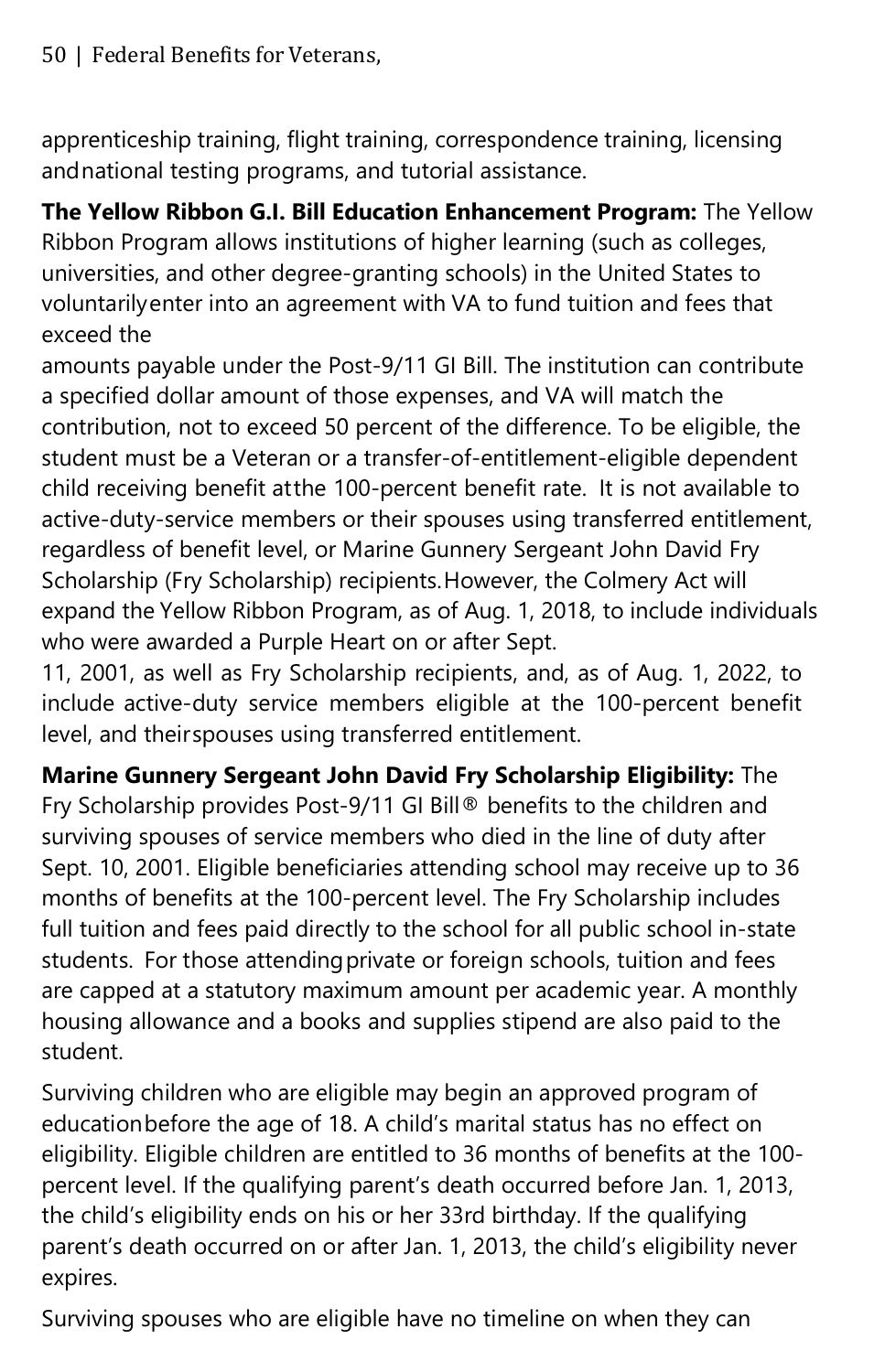Federal Benefits for Veterans, Dependents

use thebenefit; however, a spouse will lose eligibility for this benefit upon remarriage.

**Edith Nourse Rogers STEM Scholarship:** The Rogers STEM (Science, Technology,Engineering, and Math) Scholarship will provide up to nine months of additional Post-9/11 GI Bill benefits (to a maximum of \$30,000) to qualifying Veterans and Fry Scholars seeking an undergraduate STEM degree or who have earned a STEM degree and are seeking a teaching certification.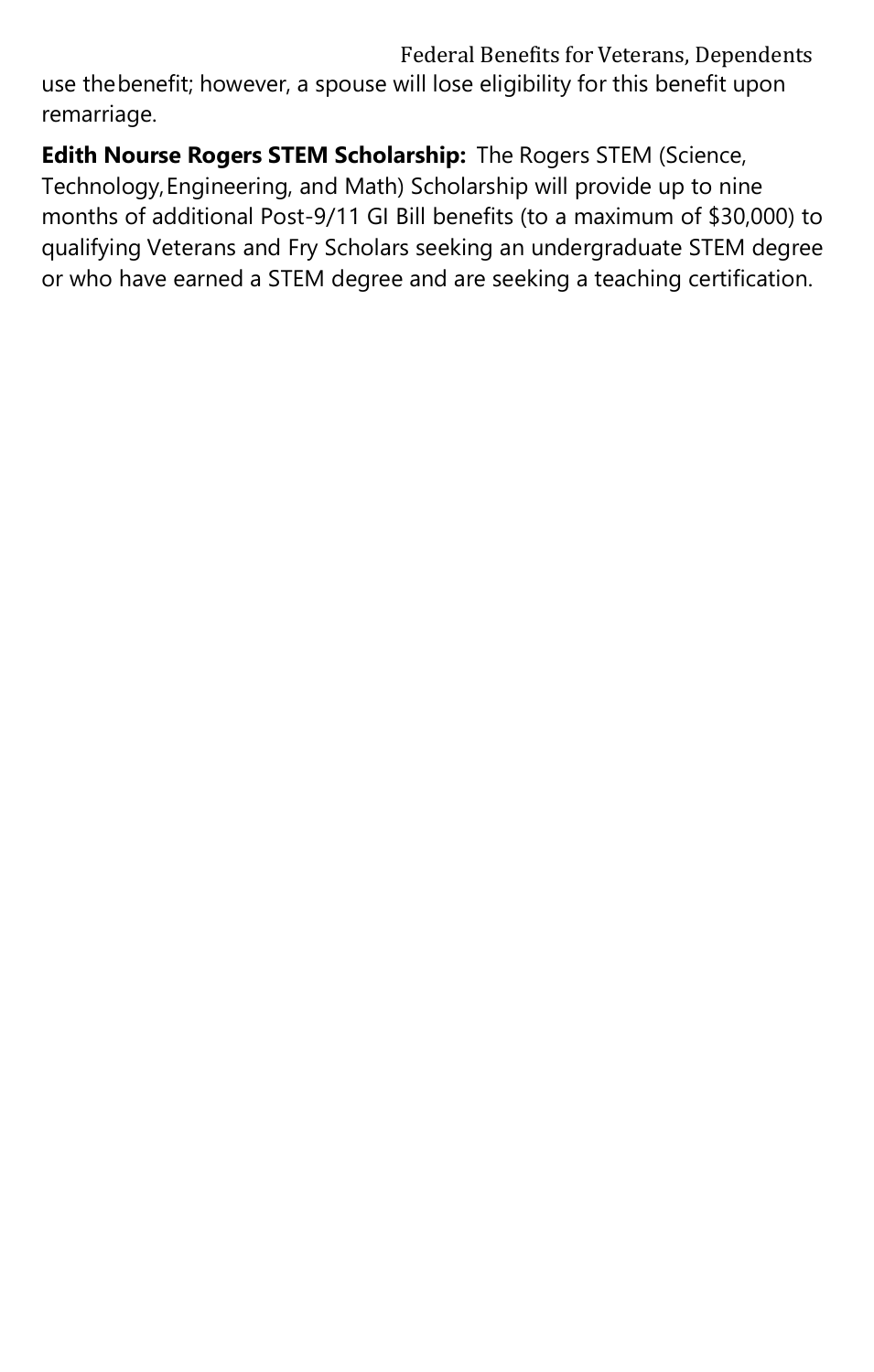Eligible Veterans or Fry Scholars must have exhausted or are about to exhaust their Post-9/11 GI Bill entitlement within 180 days and have completed at least60 semester credit hours (or 90 quarter credit hours) toward their degree. A qualifying undergraduate STEM program requires at least 120 semester (or 180

quarter) credit hours for completion or is a teaching certification program. Prioritywill be given to individuals who are entitled to 100% of Post-9/11 GI Bill benefits and to those who require the most credit hours. The Yellow Ribbon Program may not be used with this extension. Schools may apply Yellow Ribbon funding, but VAcannot match it. These additional benefits can't be transferred to dependents.

For more information, please visit: www.va.gov/education/other-vaeducation-benefits/stem-scholarship/.

#### **Veteran Employment Through Technology Education Courses (VET TEC):**

A pilot program that pairs eligible Veterans with market-leading Training Providers offering the hightech training and skills development sought by employers. VA pays for classes and training, and participants receive a monthly housing stipend during training. Approved training programs are in one of five areas: computer software, information science, computer programming, media application, or dataprocessing.

Veterans with at least one day of unexpired GI Bill entitlement, may be eligible for VET TEC. Participation in the VET TEC program does not count against GI Billentitlement. VA pays approved Training Providers on a "pay for performance" model:

- An initial 25 percent of tuition and fees when the Veteran enrollsand attends.
- Another 25 percent when the Veteran completes his or hertraining program.
- The remaining 50 percent once the Veteran secures meaningfulemployment in his or her field of study.

For more information, please visit: www.va.gov/education/about-gi-billbenefits/how-to-use-benefits/vettec-high-tech-program/.

**Survivor's and Dependents' Educational Assistance (DEA):** The DEA programoffers education and training opportunities to eligible dependents of Veterans who are permanently and totally disabled due to a servicerelated condition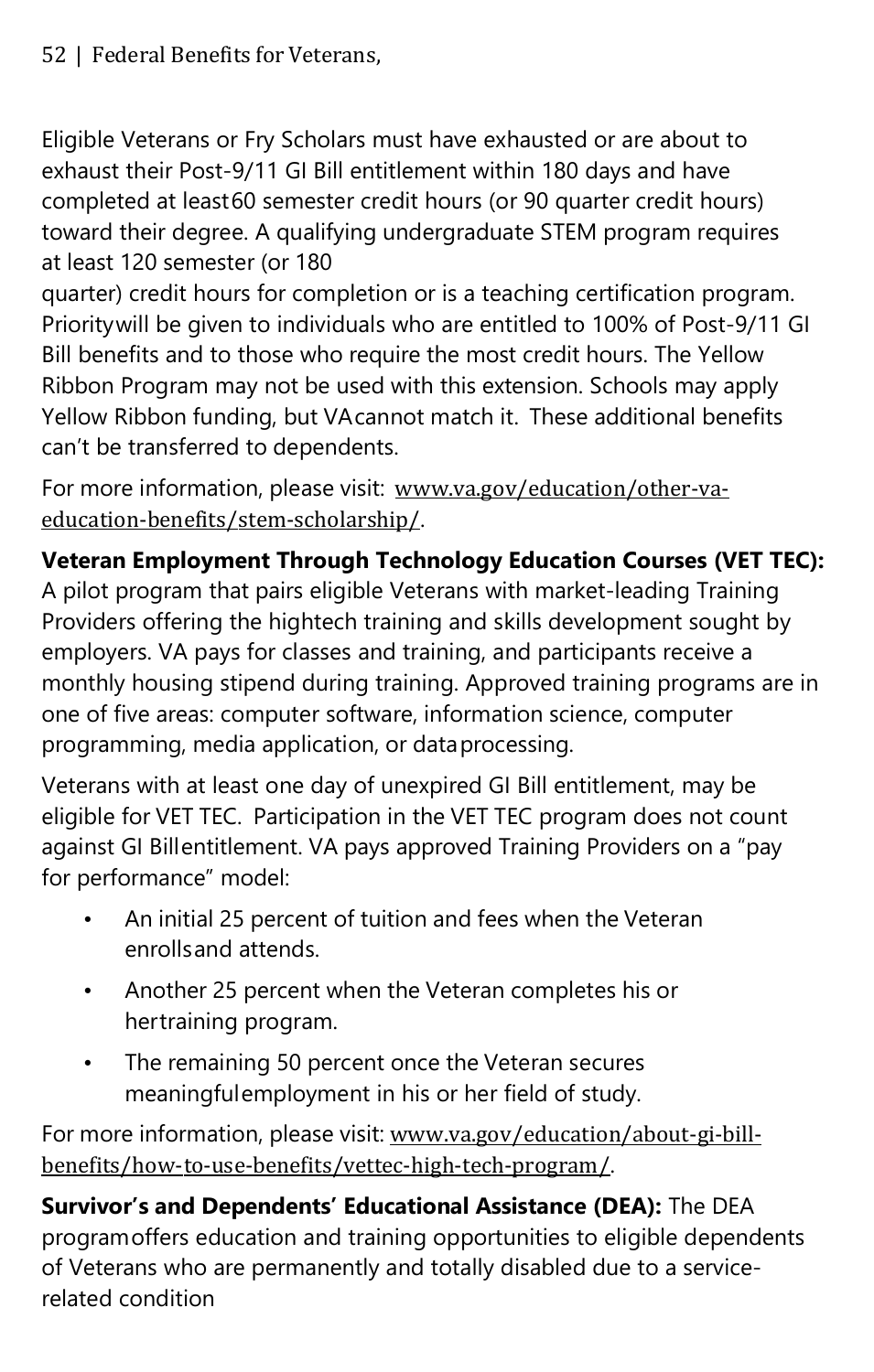Federal Benefits for Veterans, Dependents or of Veterans who died while on active duty or as a result of a service related condition. Eligible surviving dependents may be eligible for 45 months of degreeand certificate courses, apprenticeship, and on-the-job training.

To be eligible, you must be the son, daughter, or spouse of:

• A Veteran who died or is permanently and totally disabled as the result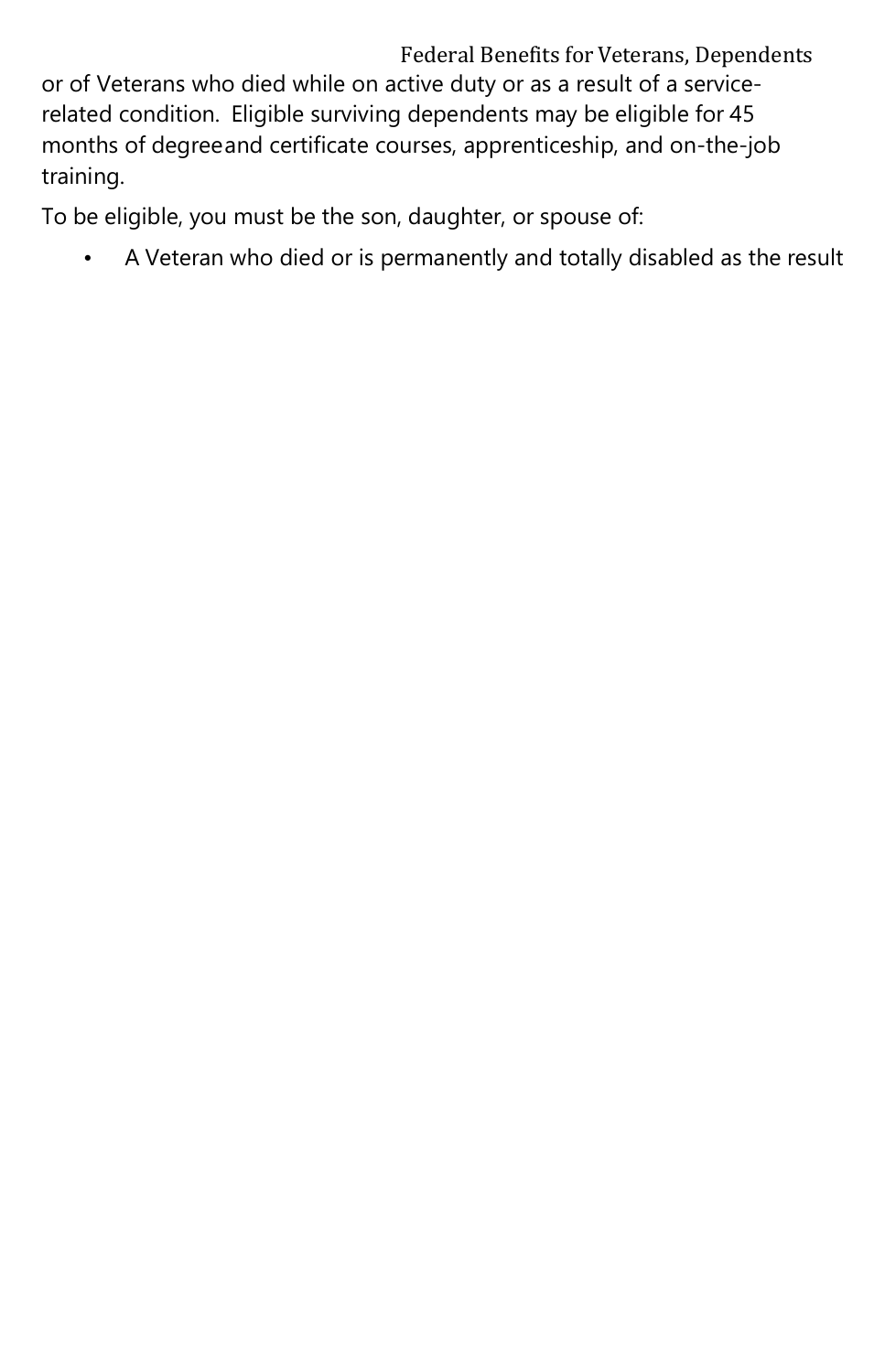of a service-connected disability. The disability must arise out of active service in the armed forces.

- A Veteran who died from any cause while such permanent and totalservice-connected disability was in existence.
- A service member missing in action or captured in line of duty by ahostile force.
- A service member forcibly detained or interned in line of duty by aforeign government or power.
- A service member who is hospitalized or receiving outpatient treatment for a service connected permanent and total disability and is likely to be discharged for that disability. This change is effective December 23, 2006.

Surviving spouses lose eligibility if they remarry before age 57 or are living with another person who has been recognized publicly as their spouse. They can regain eligibility if their remarriage ends by death or divorce or if they cease livingwith the person. Dependent children do not lose eligibility if the surviving spouseremarries.

Provisions of the Colmery Act of 2017 will limit the months of benefit entitlementunder DEA to 36 months (instead of 45) if enrollment in an education program occurs after Aug. 1, 2018.

Visit www.va.gov/education/survivor-dependent-benefits/dependentseducation-assistance for more information.

**Period of Eligibility:** The period of eligibility for Veterans' spouses expires 10 years from either the date they become eligible or the date of the Veteran's death.Children generally must be between the ages of 18 and 26 to receive educational benefits. VA may grant extensions to both spouses and children. The period of eligibility for spouses of service members who died on active duty expires 20 yearsfrom the date of death. Spouses of service members who died during active duty whose 10-year eligibility period expired before Dec. 10, 2004 have 20 years from the date of death to use educational benefits.

**Training Available:** Benefits may be awarded for pursuit of associate, bachelor, or graduate degrees at colleges and universities; independent study; cooperativetraining; study abroad; certificate or diploma from business, technical, or vocational schools; apprenticeships; on-the-job training programs; farm cooperative courses; and preparatory courses for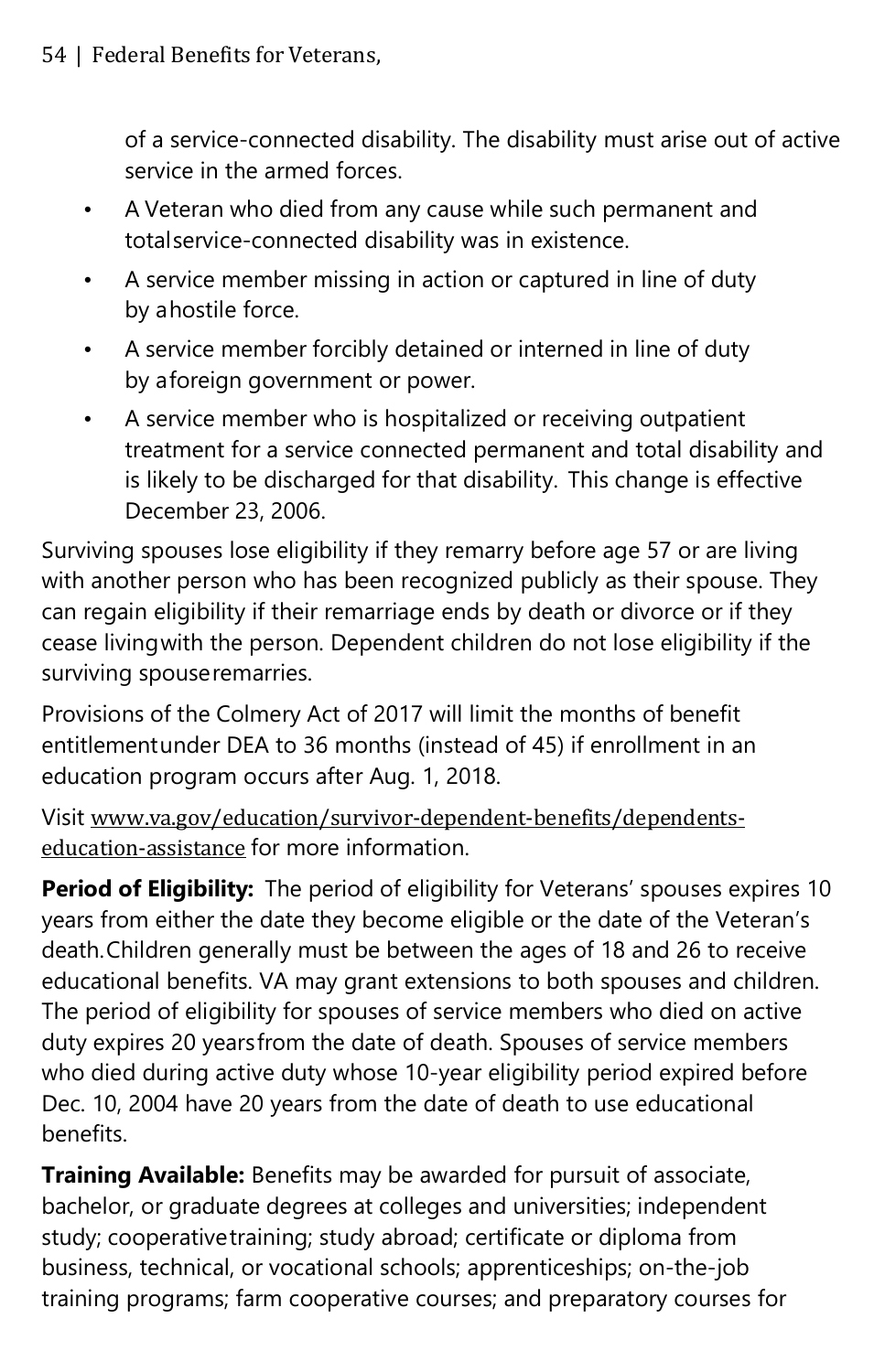Federal Benefits for Veterans, Dependents

tests required or used for admission to an institution of higher learning or graduate school.

Benefits for correspondence courses under certain conditions are available to spouses only. Beneficiaries without high-school degrees can pursue secondary schooling, and those with a deficiency in a subject may receive tutorial assistanceif enrolled half-time or more.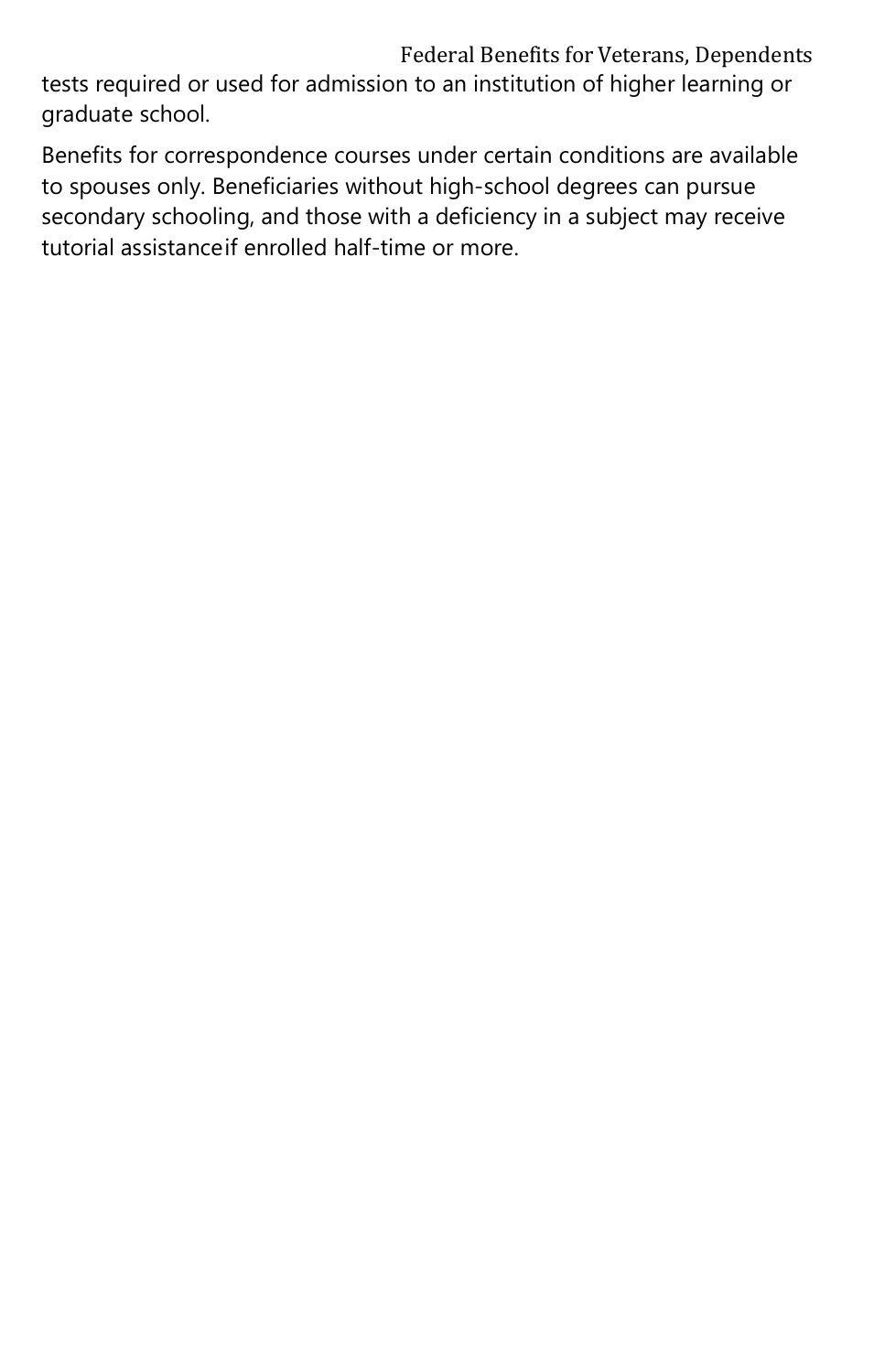**Special Benefits:** Dependents over age 14 with physical or mental disabilities thatimpair their ability to pursue an education may receive specialized vocational or restorative training, including speech and voice correction, language retraining, lip reading, auditory training, Braille reading and writing, and similar programs.

Certain disabled or surviving spouses are also eligible.

**Montgomery GI Bill Active Duty (MGIB-AD):** The MGIB-AD (Chapter 30) is an education benefit that provides up to 36 months of education benefits to eligibleService members and Veterans for college degree and certificate programs, technical or vocational courses, flight training, apprenticeships or on-the-job training, high tech training, licensing and certification test, entrepreneurship training, certain entrance examinations, and correspondence courses. Remedial,deficiency, and refresher courses may be approved under certain circumstances. Benefits generally expire 10 years after discharge. Current payment rates are available at www.va.gov/education/survivor-dependent-benefits/dependents-educationassistance. Veteran may be eligible for this benefit if he or she entered active dutyafter June 30, 1985, has an honorable discharge, did not decline MGIB in writing, and served three continuous years of active duty (or have an obligation to serve four years in the Selected Reserve after active duty service). There are exceptionsfor disability, re-entering active duty, and upgraded discharges. All participants must have a high school diploma, equivalency certificate, or have completed 12 hours toward a college degree before applying for benefits.

**GI Bill Resident-Rate Requirements:** Section 3679, title 38, United States Code, requires VA to disapprove programs of education for payment of benefits under the Post-9/11 GI Bill and Montgomery GI Bill-Active Duty at public Institutions of Higher Learning (IHLs) if the school charges qualifying Veterans and dependentstuition and fees in excess of the rate for resident students. To remain approved for VA's GI Bill programs, schools must charge in-state tuition and fee amounts to"covered individuals." A covered individual is defined as: A Veteran who lives in the state where the IHL is located (regardless of his/her formal state of residence)and enrolls in the school within three years of discharge from a period of active duty service of 90 days or more.

An individual using transferred benefits who lives in the state where the IHL is located (regardless of his/her formal state of residence) and enrolls in the school within three years of the transferor's discharge from a period of active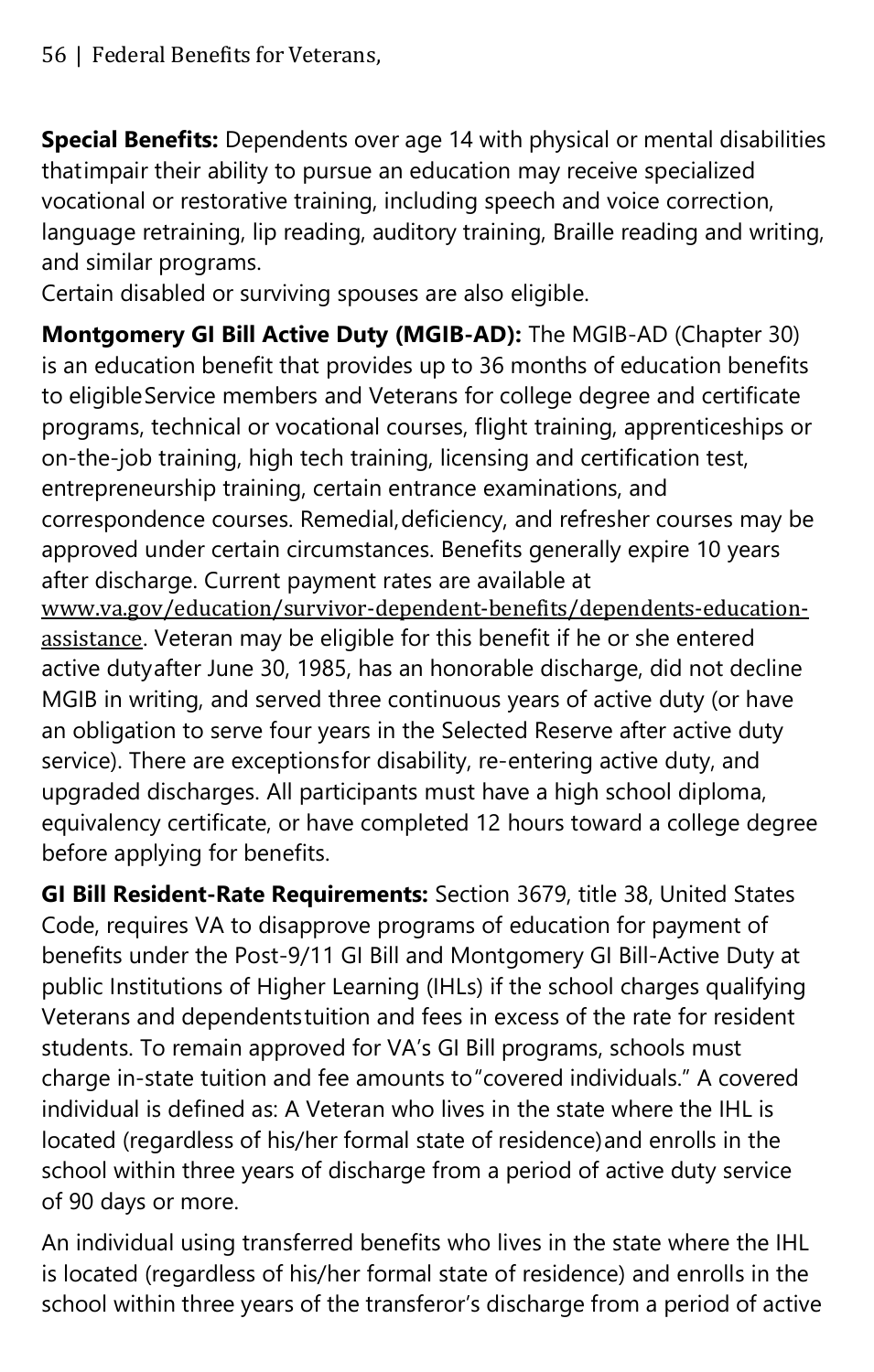duty serviceof 90 days or more.

Anyone described above while he or she remains continuously enrolled (other than during regularly scheduled breaks between courses, semesters, or terms) at the same school. The person so described must have enrolled in the school prior to the expiration of the three-year period following discharge or release as

described above and must be using educational benefits under either chapter 30or chapter 33, of title 38, United States Code.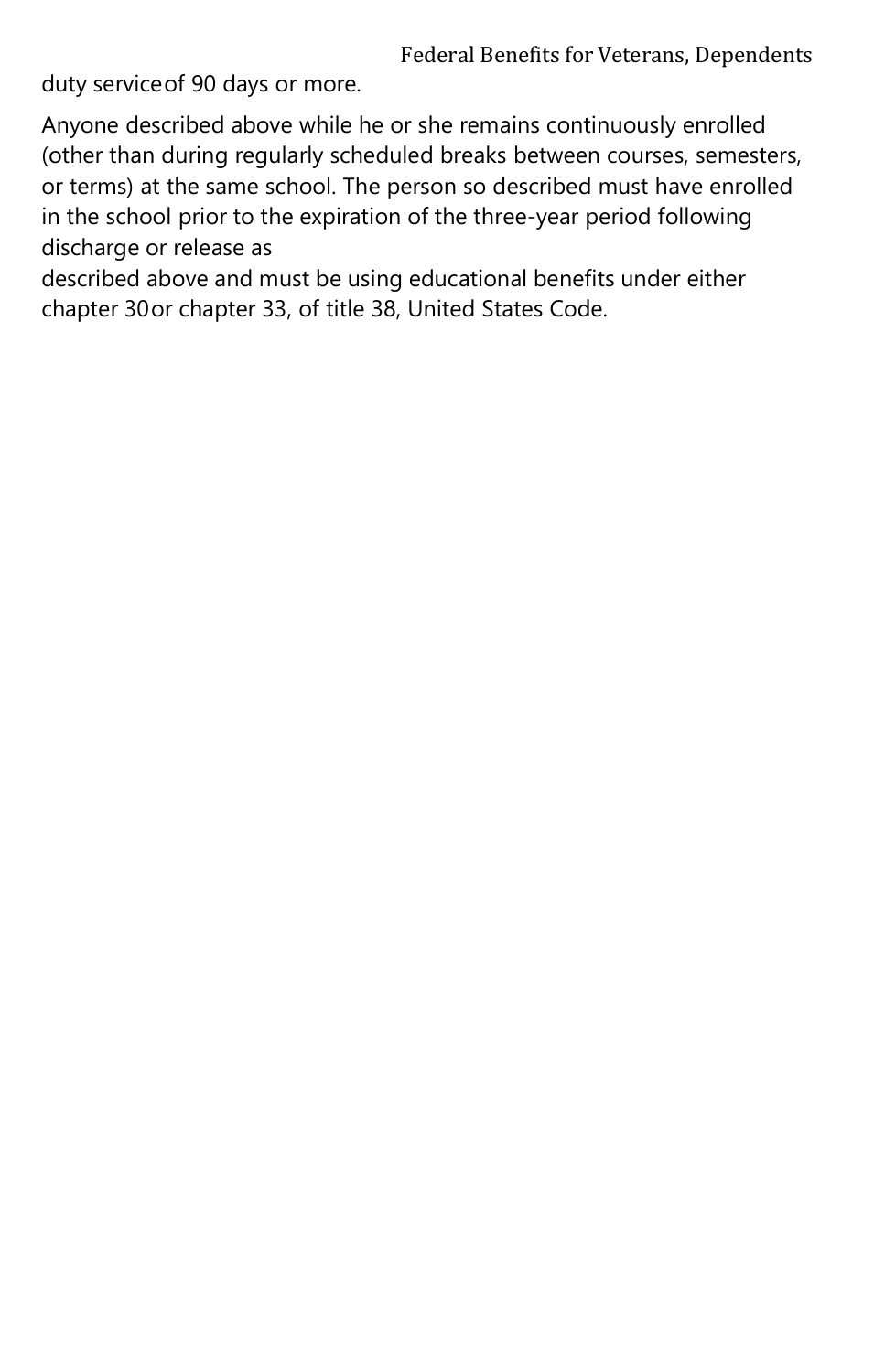Anyone using transferred Post-9/11 GI Bill benefits who lives in the state where the IHL is located and the transferor is a member of the uniformed service who isserving on active duty.

Anyone using benefits under the Marine Gunnery Sergeant John David Fry Scholarship who lives in the state where the IHL is located (regardless of his/herformal state of residence).

The in-state tuition provisions do not apply to those individuals on active dutyusing benefits under the Post-9/11 GI Bill and Montgomery GI Bill-Active Duty.

**Application Process:** We recommend that you find an accredited attorney, claimsagent, or Veterans Service Officer (VSO) to assist you with your education benefits.You can find a local representative including a recognized VSO, attorney, or claimsagent by state/territory, zip code, or by the organization's name online using eBenefits at www.ebenefits.va.gov/ebenefits/vso-search.

To file online for education benefits, visit www.va.gov/education/survivordependent-benefits/dependents-education-assistance.

You can also apply for education benefits by doing any of the following options:

Visit your nearest VA regional benefit office (www.benefits.va.gov/benefits/offices.asp)and apply in person.

Consult with the VA Certifying Official who is usually in the registrar's or financial aid office at the school of your choice. This official has application forms and canhelp you apply.

Call **1-888-GI BILL-1** (**888-442-4551**) to have the application form mailed to you.

**Home Loan Guaranty:** The VA Home Loan Guaranty program assists eligible Veterans, active duty personnel, certain surviving spouses, and members of the Reserves and National Guard to obtain, retain, and adapt homes in recognition oftheir service to the Nation.

**Home Loan Guaranty Uses:** A VA loan guaranty helps protect lenders from lossif the borrower fails to repay the loan. It can be used to obtain a loan to: buy an existing dwelling or build a home; buy a residential condominium unit; repair, alter, or improve a residence owned and occupied by the Veteran; refinance

an existing home loan; buy a manufactured home and/or lot and install a solarheating or cooling system or other energy-efficient improvements.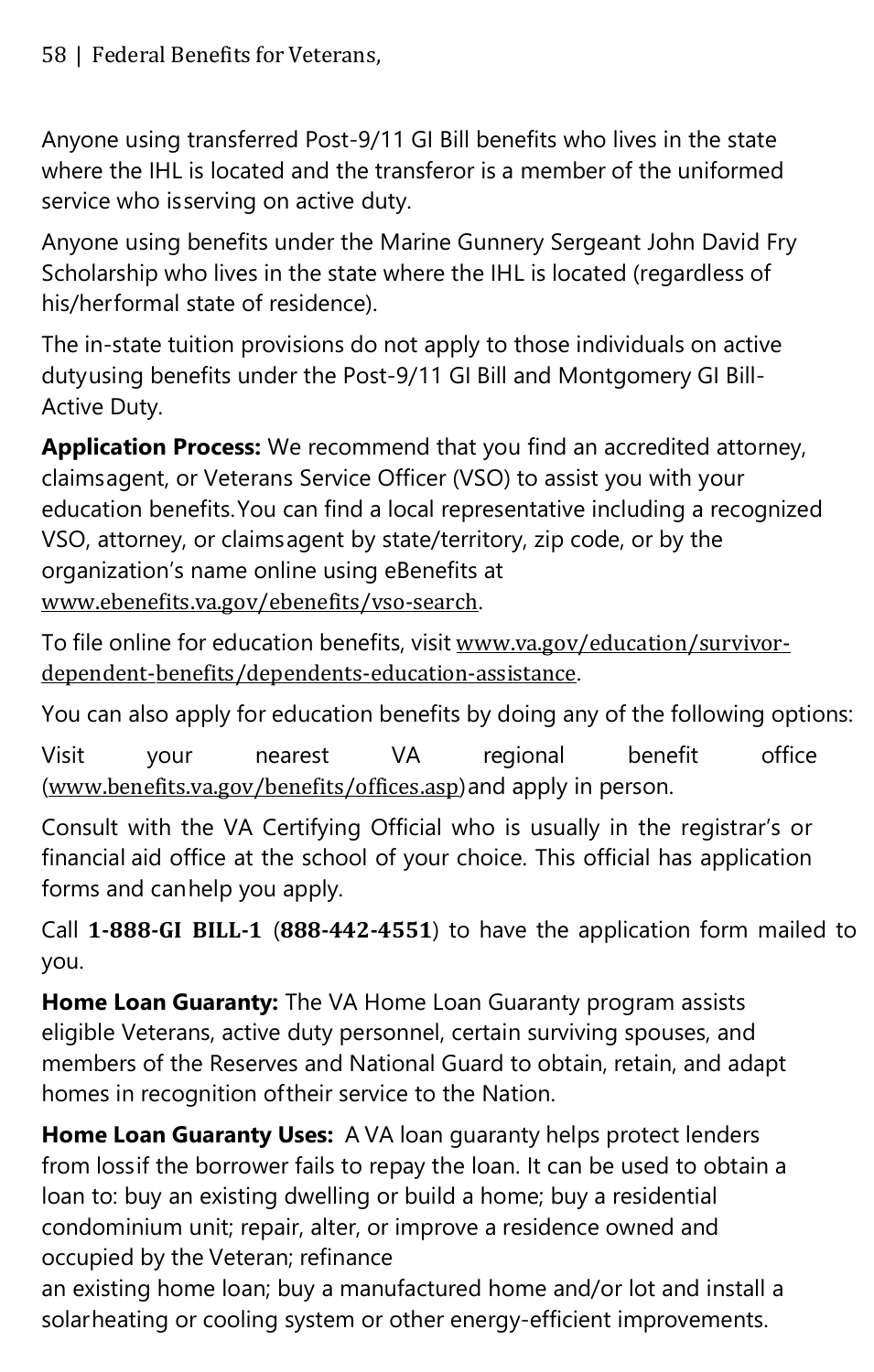Federal Benefits for Veterans, Dependents **Home Loan Guaranty Eligibility:** Eligibility applications can be submitted electronically by going through your lender, who will use the Automated Certificate of Eligibility system.

Although it's preferable for lenders and Veterans to apply electronically dueto most of these requests being approved instantaneously by the eligibility

system, it is possible to apply for a Certificate of Eligibility (COE) using **VA Form**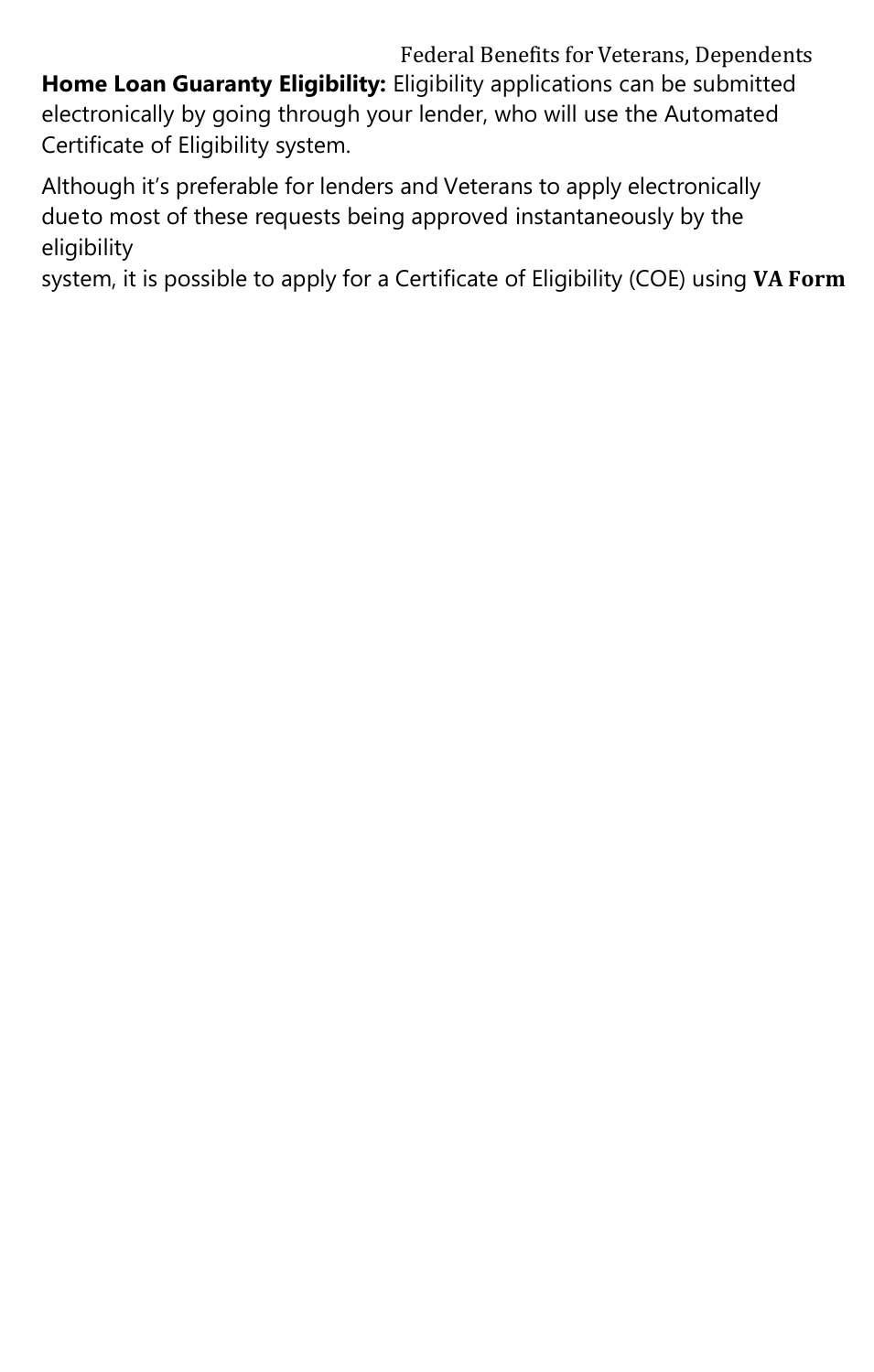**26-1880**, *Request for Certificate of Eligibility*. Please note that while VA's electronicapplications can establish eligibility and issue an online COE in a matter of seconds, the system can only process cases for which VA has enough data in

its records. Therefore, certain applicants will not be able to establish eligibility online and additional information might be requested prior to the issuance of a COE. If a COE cannot be issued immediately, users have the option of submitting a hardcopy application. If applying manually for a COE using **VA Form 26-1880**, it is typically necessary that the eligible Veteran to present a copy of his/her report of discharge or **DD Form 214**, *Certificate of Release or Discharge from Active Duty*, or other adequate substitute evidence to VA, and be aware that it could take moretime to process requests in this manner. An eligible active duty service member should obtain and submit a statement of service signed by an appropriate militaryofficial to the appropriate Regional Loan Center mentioned on **VA Form 26-1880**.

For general program information or to obtain VA loan guaranty forms please visitwww.benefits.va.gov/homeloans/ or call **1-877-827-3702** to reach the home loan program's local office of jurisdiction.

A completed V**A Form 26-1880** and any associated documentation should be mailed to the nearest Regional Loan Center (RLC) of jurisdiction. The RLC

jurisdictions and mailing addresses are located on page 3 of **VA Form 26-1880**, www.vba.va.gov/pubs/forms/vba-26-1880-are.pdf.

**Credit and Income Qualifications:** In addition to the periods of eligibility and conditions of service requirements, applicants must have enough income and credit, and agree to live in the property in order to be approved by a lender for aVA home loan.

**Surviving Spouses:** Some spouses of Veterans may have home loan eligibility: The unmarried surviving spouse of a Veteran who died as a result of service or service-connected causes; The surviving spouse of a Veteran who dies on active duty or from service connected causes, who remarries on or after attaining age 57 and on or after December 16, 2003. Surviving spouses of Veterans who died from non-service-connected causes may also be eligible if any of the following conditions are met: The Veteran was rated totally service-connected disabled for10 years or more immediately preceding death, or was rated totally disabled for not less than five years from date of discharge or release from active duty to dateof death, or was a former prisoner of war who died after Sept. 30, 1999, and was rated totally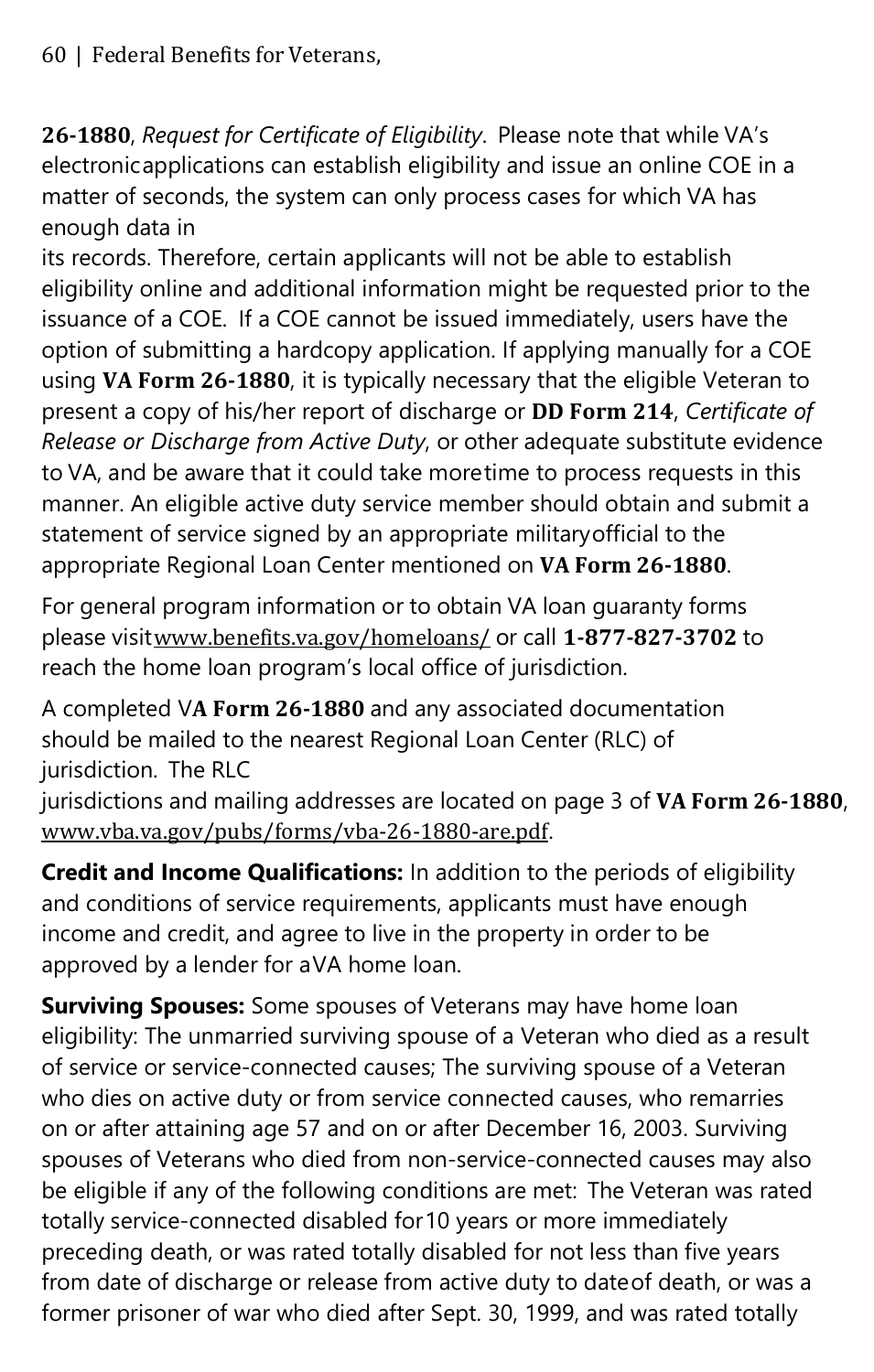Federal Benefits for Veterans, Dependents service connected disabled for not less than one year immediately preceding death.

**Eligibility under the MIA/POW:** The spouse of an active duty member who is listed as missing in action (MIA), forcibly detained in the line of duty by a foreign government, or a prisoner of war (POW) for at least 90 days. Provisions are limitedto one-time use only.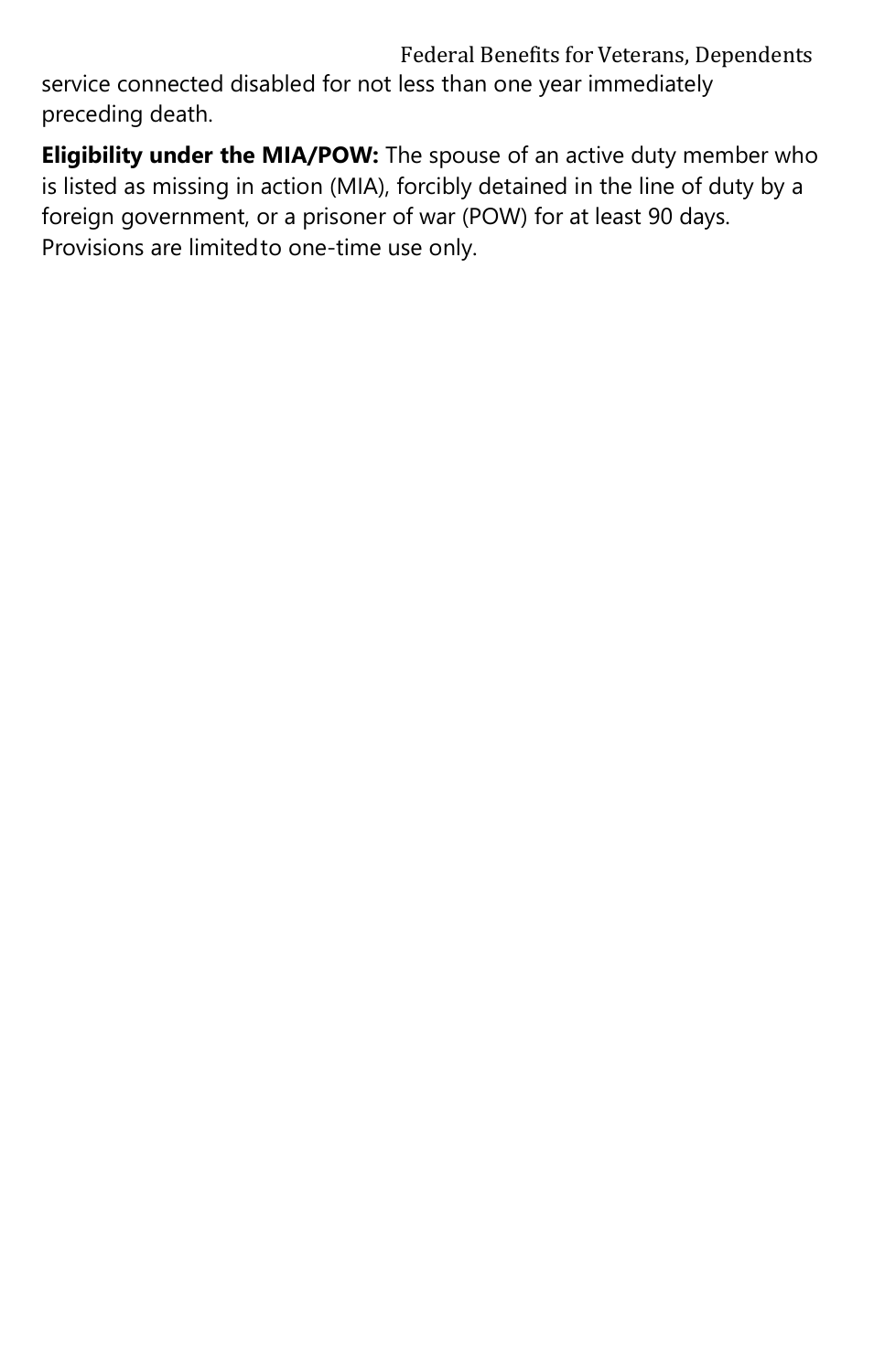**Home Loan Guaranty Limits:** VA does not make guaranteed loans to Service members and Veterans; VA guarantees loans made by private sector lenders. The guaranty is what VA could pay a lender should the loan go to foreclosure. VAdoes not set a cap on how much an individual can borrow to refinance a home. However, there are limits on the amount of liability VA can assume, which usuallyaffects the amount of money an institution will lend. For information on loan limits please visit: www.va.gov/housing-assistance/home-loans/loan-limits/.

**Other Types of Loans:** An eligible borrower can use a VA-quaranteed Interest Rate Reduction Refinancing Loan to refinance an existing VA loan and lower theinterest rate and payment.

- A "covered Veteran" as defined in 38 U.S.C. § 3703(a)(1) is a Veteran who has previously used entitlement under this chapter and for whom the fullamount of entitlement so used has not been restored as a result of the exclusion in section 3702(b) of this title.
- The "Freddie Mac conforming loan limit (CLL)" means the limit determined by the Federal Housing Finance Agency (FHFA) and published at www.fhfa.gov/DataTools/Downloads/Pages/Conforming-Loan-Limits.aspx.

**Home Loan Guaranty Appraisals:** In most cases, a home loan cannot be guaranteed by VA without first being appraised by a VA-assigned fee appraiser. A home appraisal by a VA-assigned fee appraiser is required for purchase and certainrefinance loans guaranteed by VA. A lender can request a VA appraisal through VAsystems. The Veteran borrower typically pays for the appraisal upon completion, according to a fee schedule approved by VA. This VA appraisal estimates the valueof the property. An appraisal is not an inspection and does not guarantee the house is free of defects. VA guarantees the loan, not the condition of the property.

A thorough inspection of the property by a reputable inspection firm may help minimize any problems that could arise after loan closing. In an existing home, attention should be given to plumbing, heating, electrical, roofing, and

structural components. In addition, VA strongly recommends testing for radon,a known carcinogen.

**Home Loan Guaranty Closing Costs:** For purchase home loans, payment in cashis required on all closing costs, including title search and recording fees,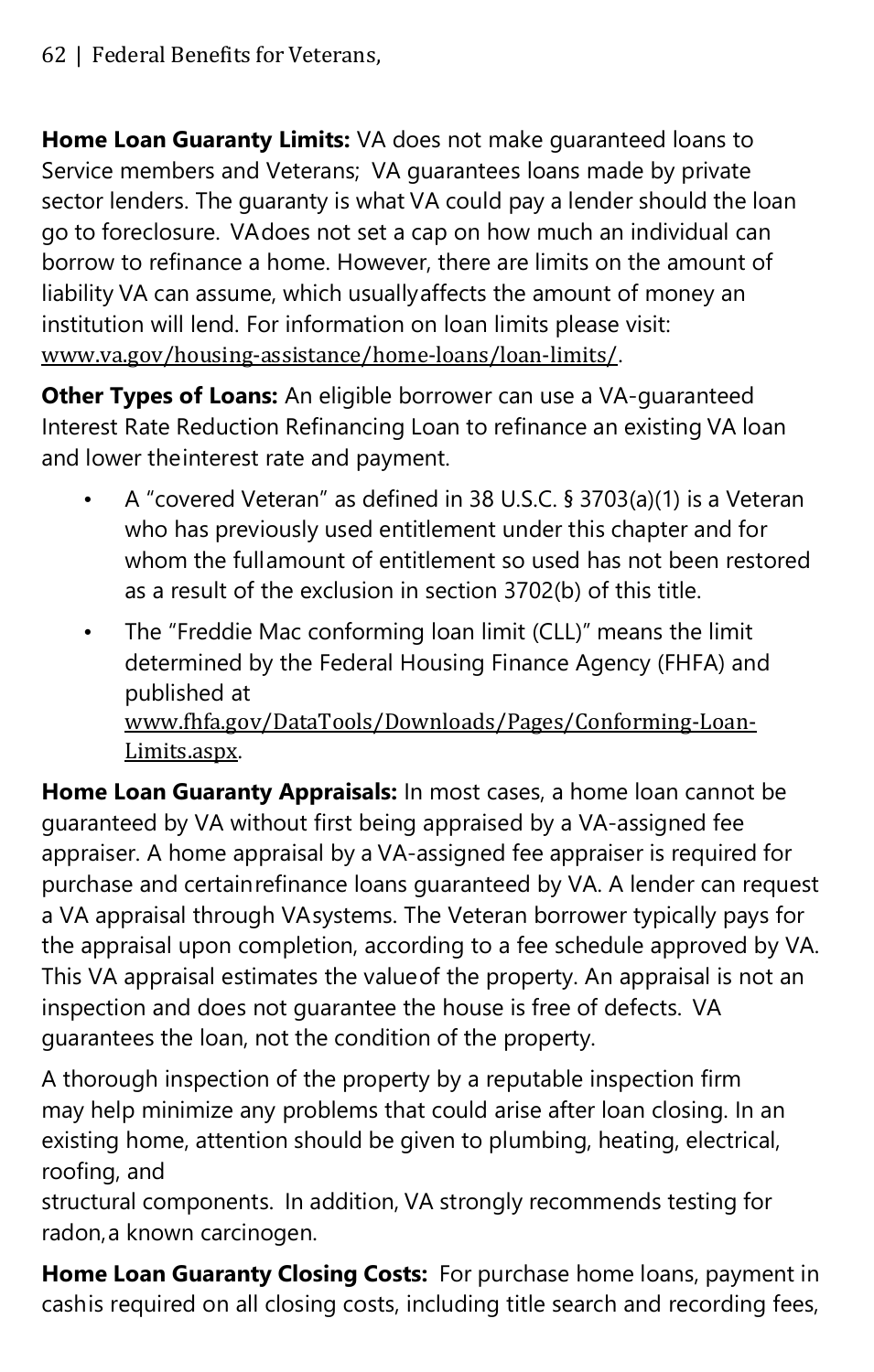Federal Benefits for Veterans, Dependents hazard insurance premiums, and prepaid taxes. For refinancing loans, all such costs may be included in the loan, if the total loan does not exceed the reasonable value of the property. Interest rate reduction loans may include closing costs, including a maximum of two discount points.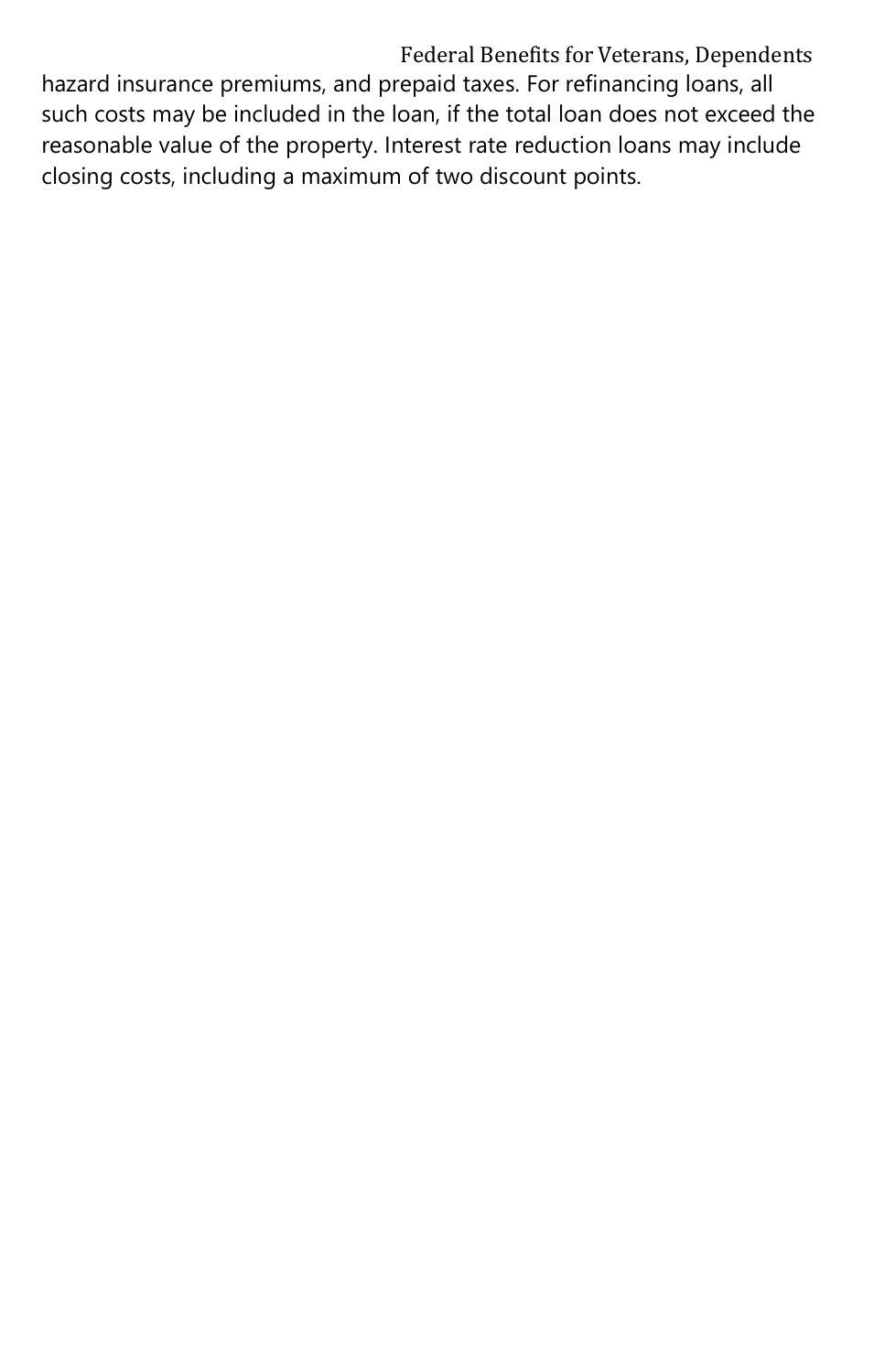**Home Loan Guaranty Funding Fees:** The funding fee is a percentage of the loan amount collected in order to offset future anticipated costs associated with the loan. A funding fee must be paid to VA unless the Veteran is exempt from such a fee. Currently, exemptions from the funding fee are provided for Service members and Veterans receiving VA disability compensation, those who are ratedby VA as eligible to receive compensation as a result of pre-discharge disability examination and rating, and those who would be in receipt of compensation, but

who were recalled to active duty or reenlisted and are receiving active-duty pay inlieu of compensation, and active-duty service members who have earned a PurpleHeart, still serving on active duty. Additionally, unmarried surviving spouses in receipt of dependency and indemnity compensation may be exempt. The fee maybe paid in cash or included in the loan. For all types of loans, the loan amount mayinclude the VA funding fee and up to \$6,000 of energy-efficient improvements.

However, no other fees including fees for the VA appraisal, credit report, loan processing fee, title search, title insurance, recording fees, transfer taxes, survey charges, or hazard insurance charges, or discount points may be included in loansfor purchase or construction. For refinancing loans, most closing costs may be included in the loan amount.

**Home Loan Guaranty Required Occupancy:** To qualify for a VA home loan, a Veteran or the spouse of an active-duty service member must certify that he or she intends to occupy the home. A dependent child of an activeduty service member also satisfies the occupancy requirement. When refinancing a VA- guaranteed loan solely to reduce the interest rate, a Veteran only needs to certifyprior occupancy.

**Home Loan Guaranty Financing, Interest Rates and Terms:** Veterans obtain VA-guaranteed loans through the usual lending institutions, including banks, credit unions, and mortgage brokers. VA-guaranteed loans can have either a fixed interest rate or an adjustable rate, where the interest rate may adjust up to 1percent annually and up to 5 percent over the life of the loan. VA does not set the

interest rate. Interest rates are negotiable between the lender and borrower on allloan types.

Veterans may also choose a different type of adjustable rate mortgage called a hybrid ARM, where the initial interest rate remains fixed for 3-10 years. If therate remains fixed for less than five years, the rate adjustment cannot be morethan 1 percent annually and 5 percent over the life of the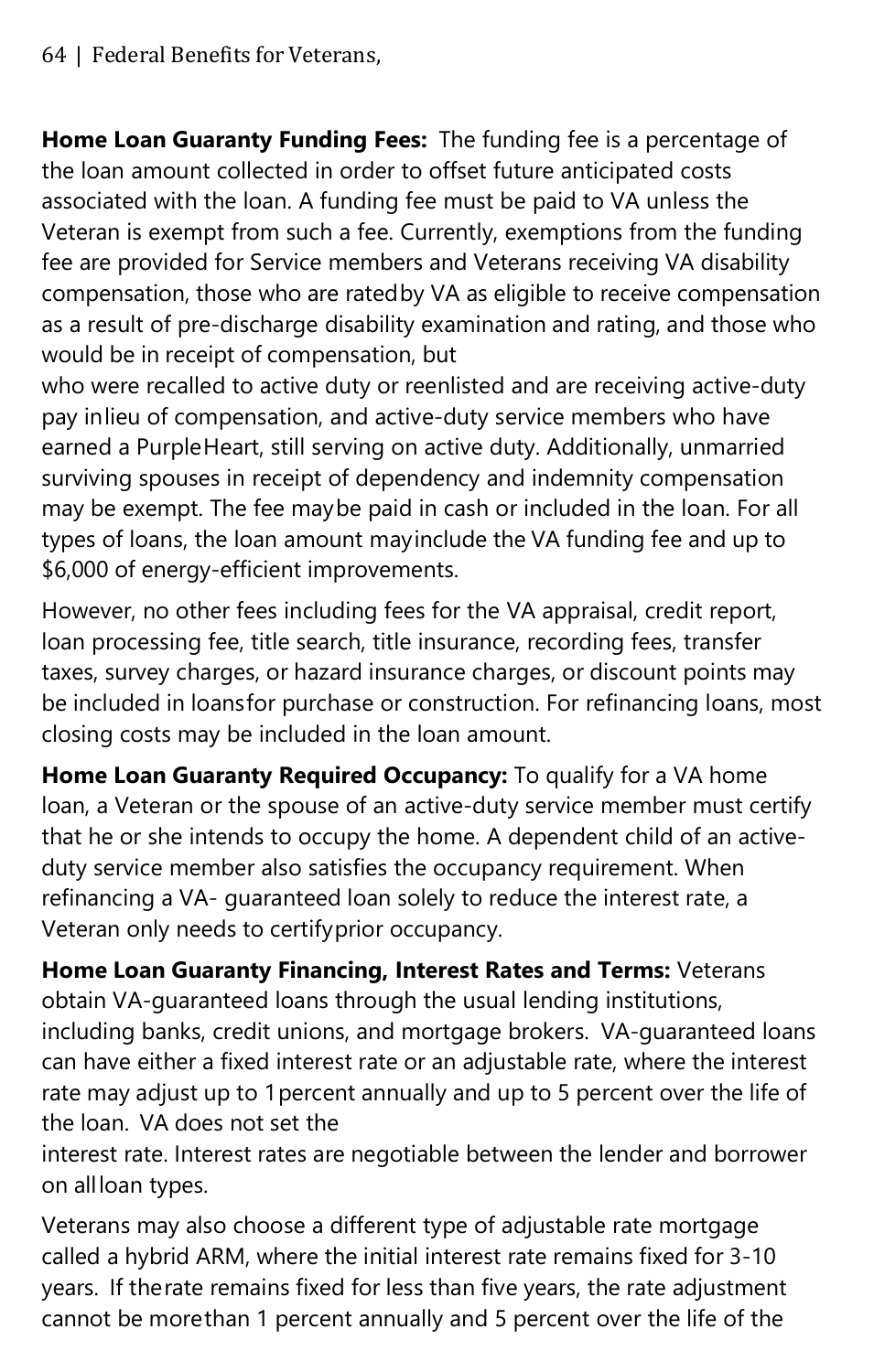loan. For a hybrid

ARM with an initial fixed period of five years or more, the initial adjustment maybe up to 2 percent.

The Secretary has the authority to determine annual adjustments thereafter. Currently, annual adjustments may be up to 2 percentage points and 6 percent overthe life of the loan. The term of the loan may be for as long as 30 years and 32 days.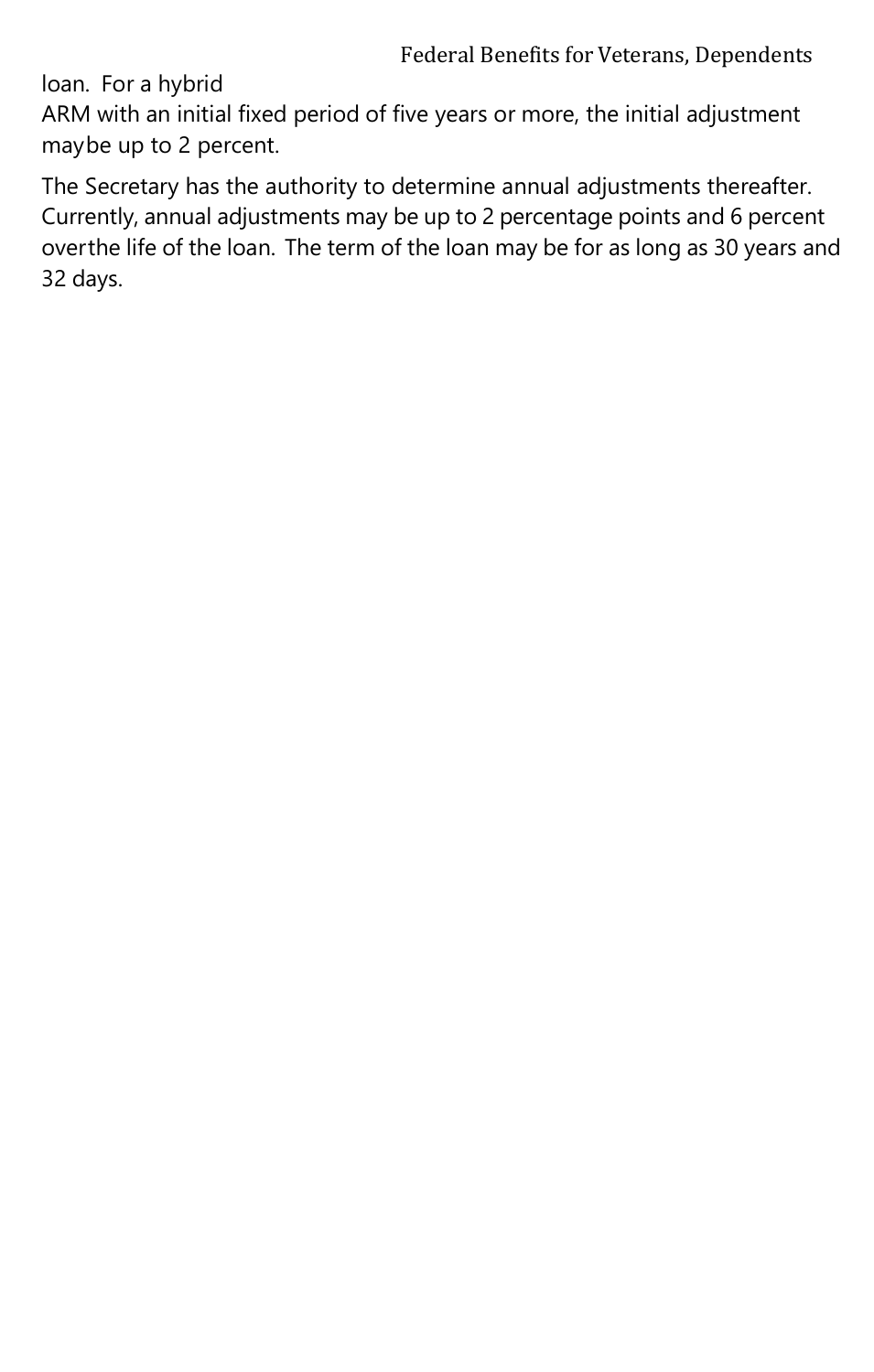**Home Loan Guaranty Assumption Requirements and Liability:** VA loans made on or after March 1, 1988, are not assumable without the prior approval of VA or its authorized agent (usually the lender collecting the monthly payments). To approve the assumption, the lender must ensure that the purchaser is a satisfactory credit risk and will assume all of the Veteran's liabilities on the loan. Ifapproved, the purchaser will have to pay a funding fee that the lender sends to VA, and the Veteran will be released from liability to the federal government. (A

VA-guaranteed loan may be assumed by Veterans, active duty personnel, and non-Veterans alike.)

Loans made prior to March 1, 1988, are generally freely assumable, but Veteransshould still request the lender's approval in order to be released of liability.

Veterans whose loans were closed after December 31, 1989, usually have no liability to the government following a foreclosure, except in cases involving fraud, misrepresentation, or bad faith, such as allowing an unapproved assumption.

However, for the entitlement to be restored, any loss suffered by VA must be paidin full.

A release of liability does not mean that a Veteran's guaranty entitlement is restored. That occurs only if the borrower is an eligible Veteran who agrees to substitute his or her entitlement for that of the seller. If the Veteran allowsassumptions of a loan without prior approval, then the lender may demand

immediate and full payment of the loan, and the Veteran may be liable if the loanis foreclosed and VA has to pay a claim under the loan guaranty.

**VA Assistance to Veterans in Default:** When a VA-guaranteed home loan becomes delinquent, VA may provide supplemental servicing assistance to help cure the default. The servicer has the primary responsibility of servicing the loan to resolve the default, and VA urges all Veterans who are encountering

problems making their mortgage payments to speak with their servicers as soonas possible to explore options to avoid foreclosure. Contrary to popular opinion,servicers do not want to foreclose, because foreclosure costs money. Dependingon a Veteran's specific situation, servicers may offer any of the following options to avoid foreclosure:

**• Repayment Plan** – the borrower makes a regular installment each monthplus part of the missed installments.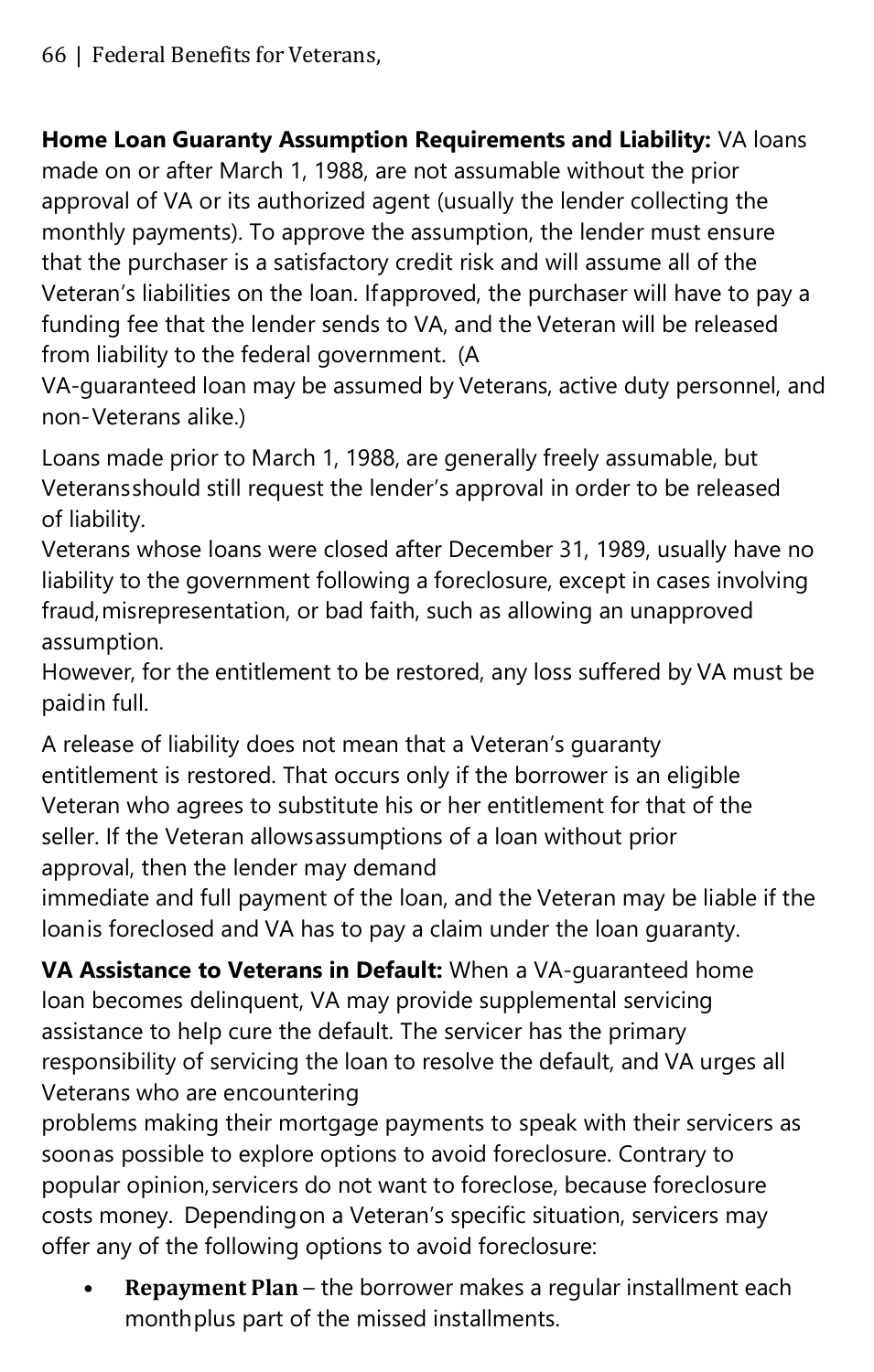Federal Benefits for Veterans, Dependents

- **• Special Forbearance**  the servicer agrees not to initiate foreclosure to allow time for the borrower to repay the missed installments or agrees toplace a hold or postpone foreclosures proceedings.
- Loan Modification provides the borrower a fresh start by adding the delinquency to the loan balance and establishing a new payment schedule.
- **Short Sale** when the servicer agrees to allow the borrower to sell his/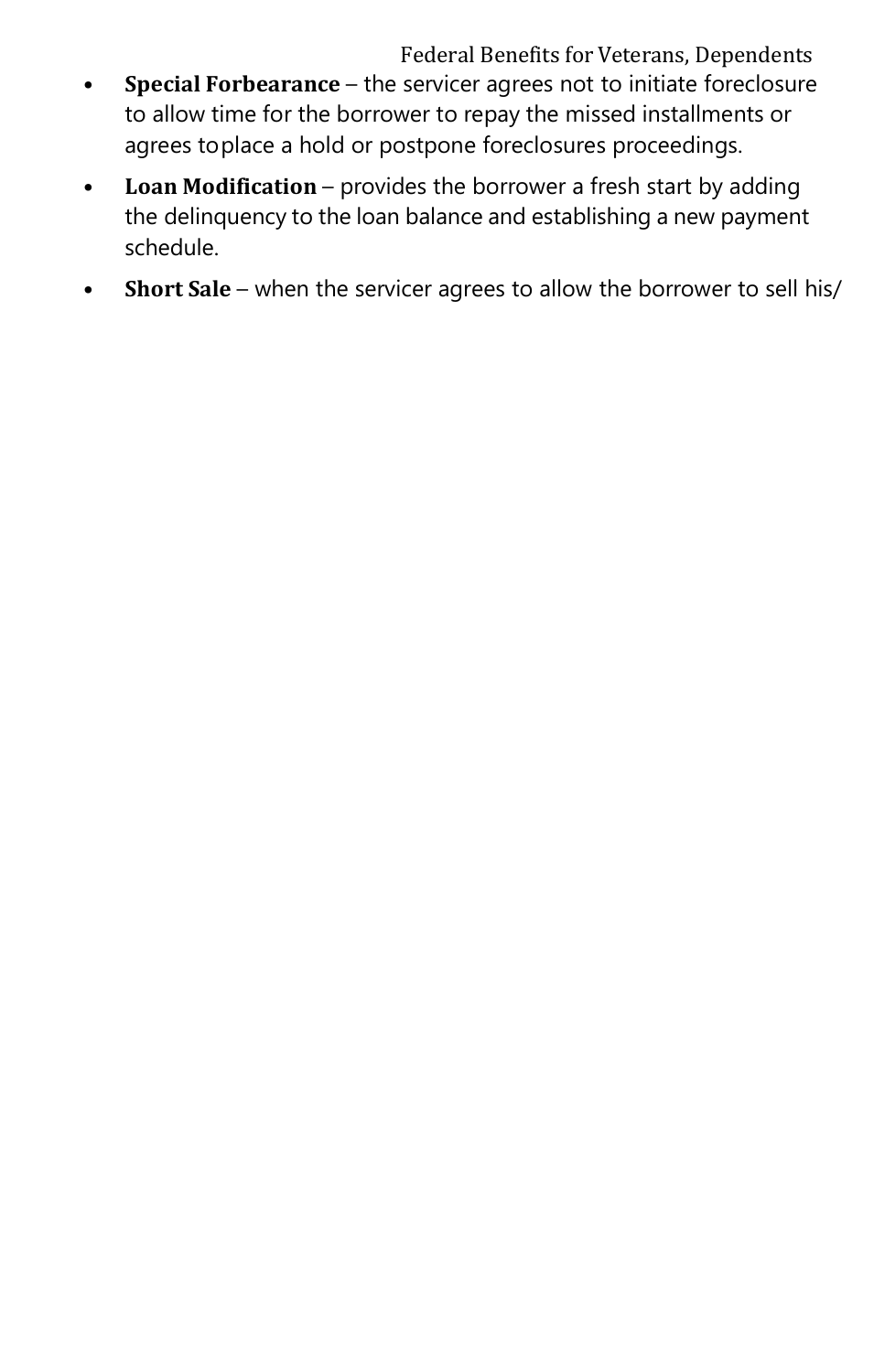her home for a lesser amount than what is currently required to pay offthe loan.

- **• Deed-in-Lieu of Foreclosure**  the borrower voluntarily agrees to deed the property to the servicer instead of going through a lengthy foreclosure process. In cases where the servicer is unable to help theVeteran borrower, VA has loan technicians at its eight RLCs and in Hawaii, who are available to take an active role in working with the mortgage servicer. Veterans with VAguaranteed home loans can call**1-877-827-3702** to discuss their options.
- **• Service Members Civil Relief Act (SCRA) and Home Loan Guaranties:** Veteran borrowers may be able to request relief pursuantto the SCRA. In order to qualify for certain protections available underthe Act, their obligation must have originated prior to their current period of active military service. SCRA may provide a lower interest rate during military service and for up to one year after service ends, provide forbearance, or prevent foreclosure or eviction up to nine months from period of military service.

**Assistance to Veterans with VA-Guaranteed Home Loans:** When a VA- guaranteed home loan becomes delinquent, VA may provide supplementalservicing assistance to help cure the default. The servicer has the primary responsibility of servicing the loan to resolve the default.

Veterans with VA-guaranteed home loans can call **1-877-827-3702** to reach a VA office where loan specialists are prepared to discuss potential ways to help savethe loan.

**Assistance to Veterans with Non-VA Guaranteed Home Loans in Default:** VA advises Veterans or service members who are having difficulty making payments on a non-VA-guaranteed loan to contact their servicer as quickly as possible

to explore options to avoid foreclosure. Although for non-VA loans, VA does not have authority to directly intervene on the borrower's behalf, VA's networkof loan technicians at eight Regional Loan Centers and an office in Hawaii can offer advice and guidance on how to potentially avoid foreclosure. Veterans or

service members with non-VA loans may call **1-877-827-3702** to speak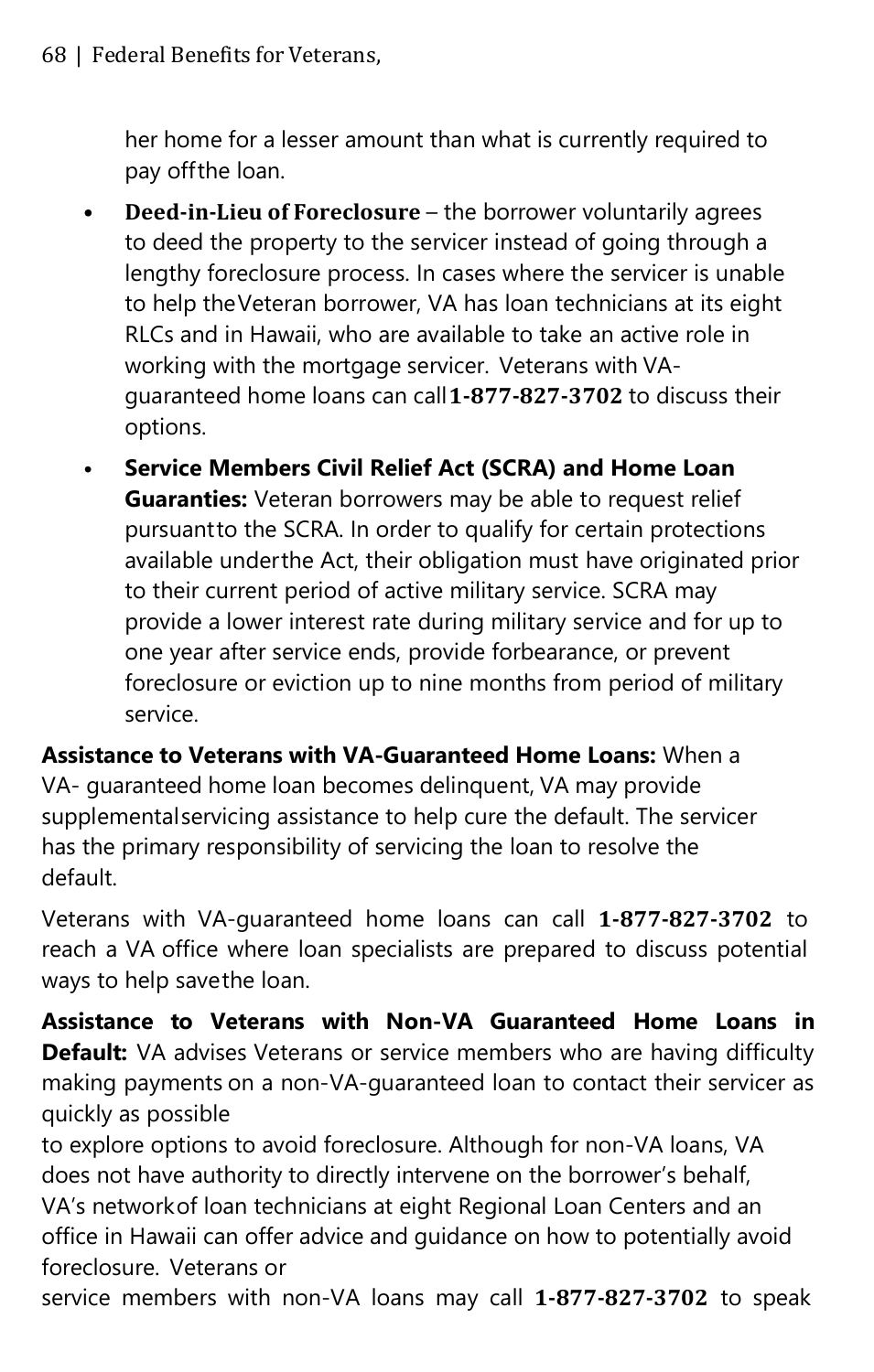Federal Benefits for Veterans, Dependents with a VA loan technician, or visit: www.benefits.va.gov/homeloans/, for more information on avoiding foreclosure.

If VA is not able to help a Veteran borrower retain his/her home (whether a VA- guaranteed loan or not), the Department of Housing and Urban Development (HUD) aids homeowners by sponsoring local housing counseling agencies. To findan approved agency in your area, search online at apps.hud.gov/offices/hsg/sfh/hcc/ hcs.cfm or call HUD's interactive voice system at **1-800-569-4287**.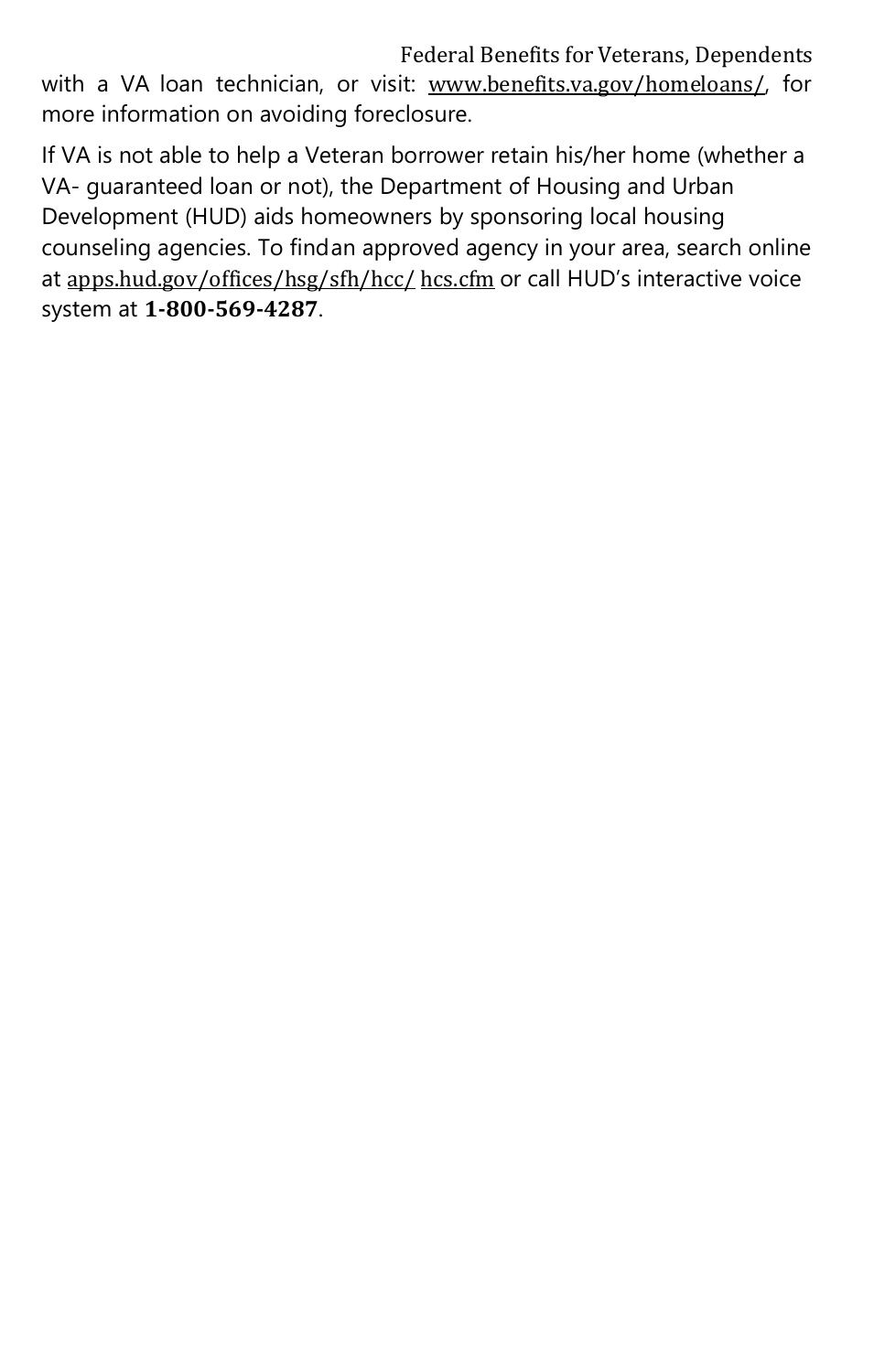**VA Refinancing of a Non-VA Guaranteed Home Loan:** Veterans with non-VA guaranteed home loans have the option to refinance to a VAguaranteed home loan. The Veteran may obtain a VA cash-out refinance for any existing mortgage loan or other indebtedness secured by a lien of record on the home occupied bythe Veteran. The amount of the refinancing loan may not exceed 100 percent of the appraised value of the property. All fees and costs, including the VA fundingfee, may be included in the loan amount. However, any portion of fees and coststhat would cause the refinancing loan amount to exceed 100 percent of the appraised value, must be paid in cash at loan closing.

**Other Assistance for Delinquent Veteran Borrowers:** If VA is not able to helpa Veteran borrower retain his/her home (whether a VA-guaranteed loan or not), the Department of Housing and Urban Development (HUD) offers assistance to homeowners by sponsoring local housing counseling agencies. To find an

approved agency in your area, please visit:

apps.hud.gov/offices/hsg/sfh/hcc/hcs.cfmor call HUD's interactive voice system at 1-800-569-4287 to receive assistance in preventing homelessness.

**Preventing Veteran Homelessness:** Veterans who believe they may be facing homelessness as a result of losing their homes can call **1-877-4AID-VET** (**877-424-3838**).

**VA Acquired Property Sales:** VA acquires properties as a result of foreclosures ofVA-guaranteed and VA-owned loans. A private contractor currently markets the acquired properties through listing agents using local Multiple Listing Services. Alisting of"VA Properties for Sale" may be found at www.vrmproperties.com/. Contacta real estate agent for information on purchasing a VA-acquired property.

**Loans for Native American Veterans:** Eligible Native American Veterans canobtain a loan from VA to purchase, construct, or improve a home on federal Trust Land, or to reduce the interest rate on such a VA loan. Native American

Direct Loans (NADL) are only available if a memorandum of understanding exists between the tribal organization and VA. Veterans who are not Native American, but who are married to Native American non-Veterans, may be eligible for a directloan under this program.

To be eligible for such a loan, the qualified non-Native American Veteran and the Native American spouse must reside on federal Trust Land, both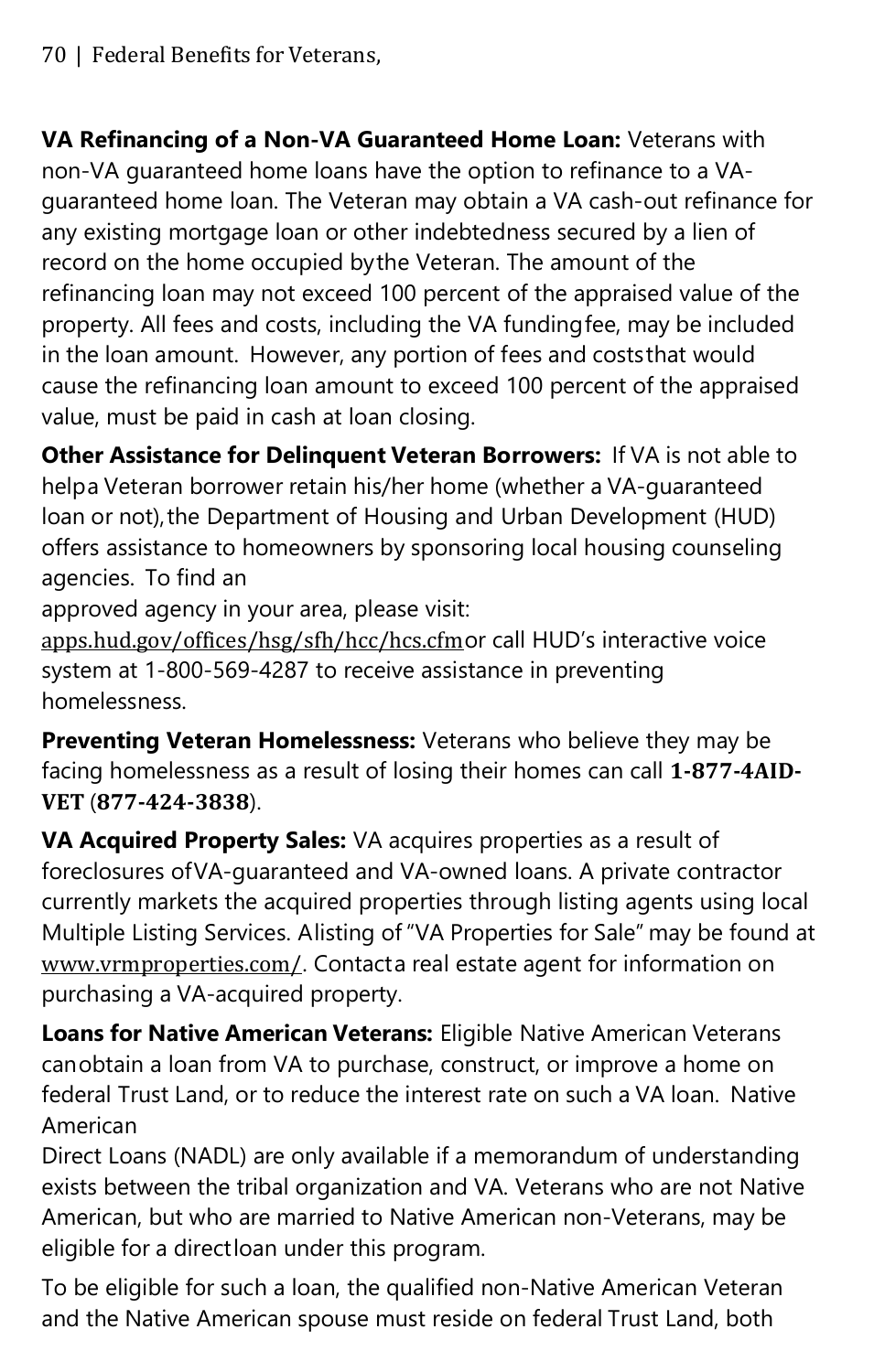#### the Veteran

and spouse must have a meaningful interest in the dwelling or lot, and the tribal authority that has jurisdiction over the Trust Land must recognize the non-NativeAmerican Veteran as subject to its authority. There is no loan limit for Veterans using their entitlement for a VA Native American Direct loan to build or purchase a home on Federal trust land. Eliminating the loan limit enhances access to homeloan benefits for Native American Veterans. For additional information about the NADL program please visit: www.va.gov/housing-assistance/home-loans/loan-types/ native-americandirect-loan/.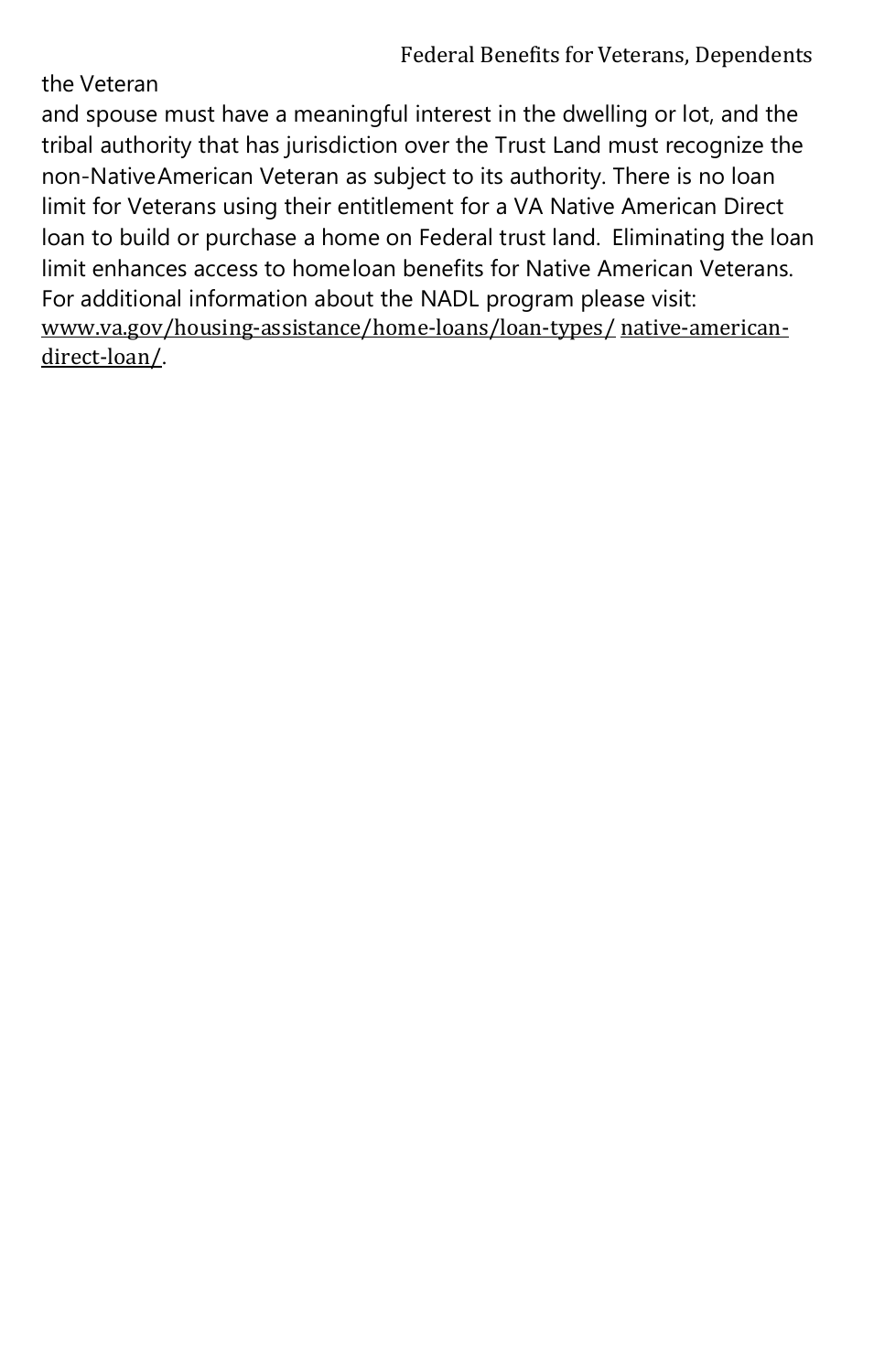### 72 | Federal Benefits for Veterans,

**VA Life Insurance:** VA's life insurance benefits open to new applicants include Servicemembers' Group Life Insurance, Veterans' Group Life Insurance, Family Servicemembers' Group Life Insurance, Servicemembers' Group Life Insurance Traumatic Injury Protection, Service-Disabled Veterans' Insurance, and Veterans'Mortgage Life Insurance.

These programs are described below. Complete details are also available at: www.benefits.va.gov/insurance/ or by writing to Department of Veterans Affairs, Insurance Center, P.O. Box 42954, Philadelphia, PA 19101or by calling VA's Insurance Center toll-free at **1-800-669-8477**.

Specialists are available between the hours of 8:30 a.m. and 6:00 p.m. EST Mondaythrough Friday to discuss: eligibility, premium payments, insurance dividends, address changes, policy loans, naming beneficiaries, reporting the death of the insured and other insurance issues.

For information about Servicemembers'Group Life Insurance, Veterans' Group LifeInsurance, Servicemembers' Group Life Insurance Traumatic Injury Protection or Family Servicemembers' Group Life Insurance coverage, please visit: www.benefits.va.gov/insurance/ or call the Office of Servicemembers' Group Life Insurance directly at **1-800-419-1473**.

**Servicemembers' Group Life Insurance (SGLI):** The following persons are automatically insured by law for \$400,000 ,or the current legislated maximum,under SGLI:

- Active-duty members of the Army, Navy, Air Force, Marines andCoast Guard.
- Commissioned members of the National Oceanic and AtmosphericAdministration (NOAA).
- Commissioned members of the U.S. Public Health Service (USPHS).
- Cadets or midshipmen of the U.S. military academies.
- Members, cadets and midshipmen of the Reserved Officers Training Corps (ROTC) while engaged in authorized training and practice cruises.
- Members of the Ready Reserves/National Guard who are scheduled toperform at least 12 periods of inactive training per year.
- Service members who volunteer for a mobilization category in the Individual Ready Reserve (IRR).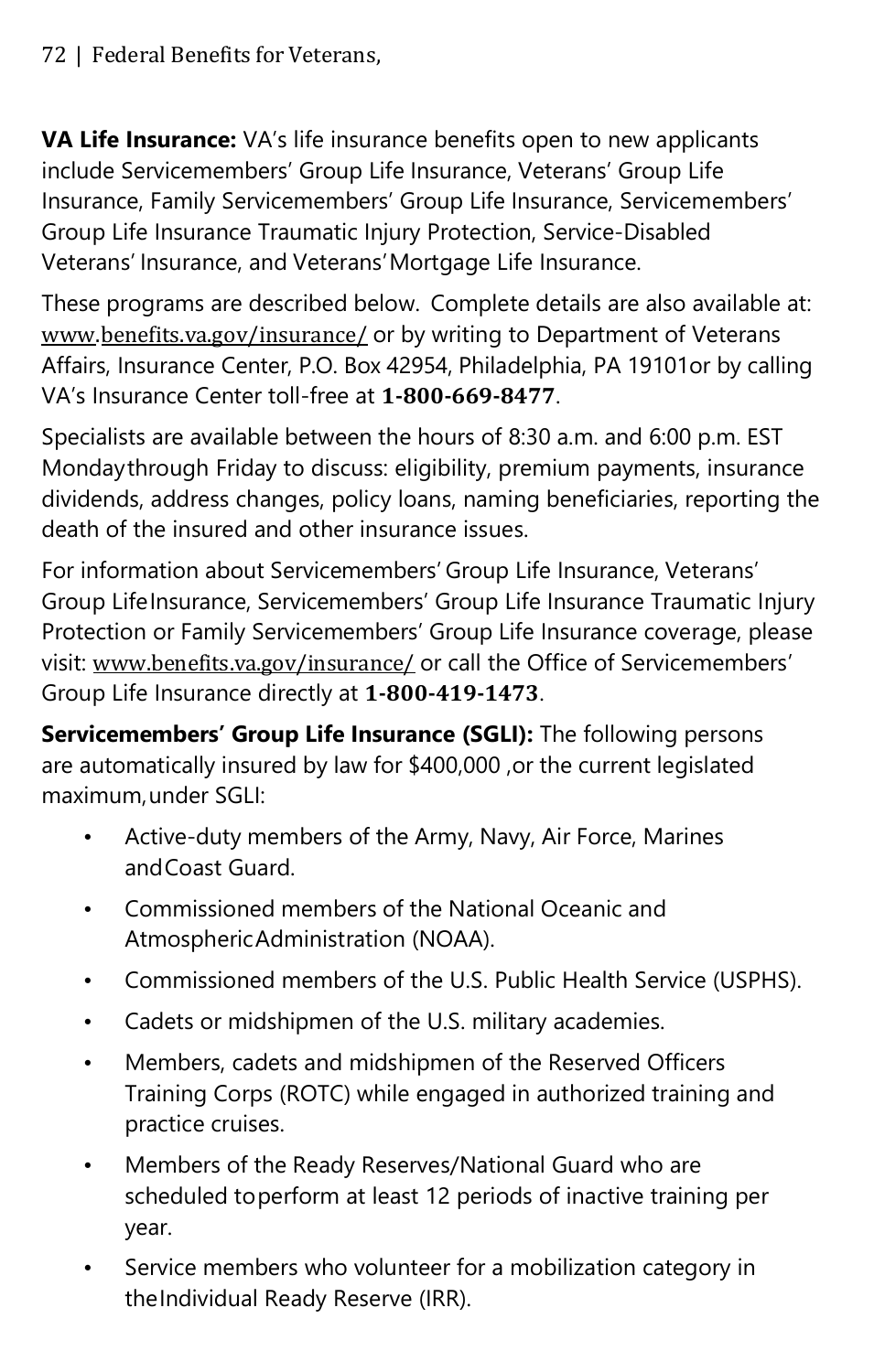Federal Benefits for Veterans, Dependents Individuals may elect in writing to be covered for less than the maximum coverageor to decline coverage. SGLI coverage is available in \$50,000 increments up to the maximum of \$400,000.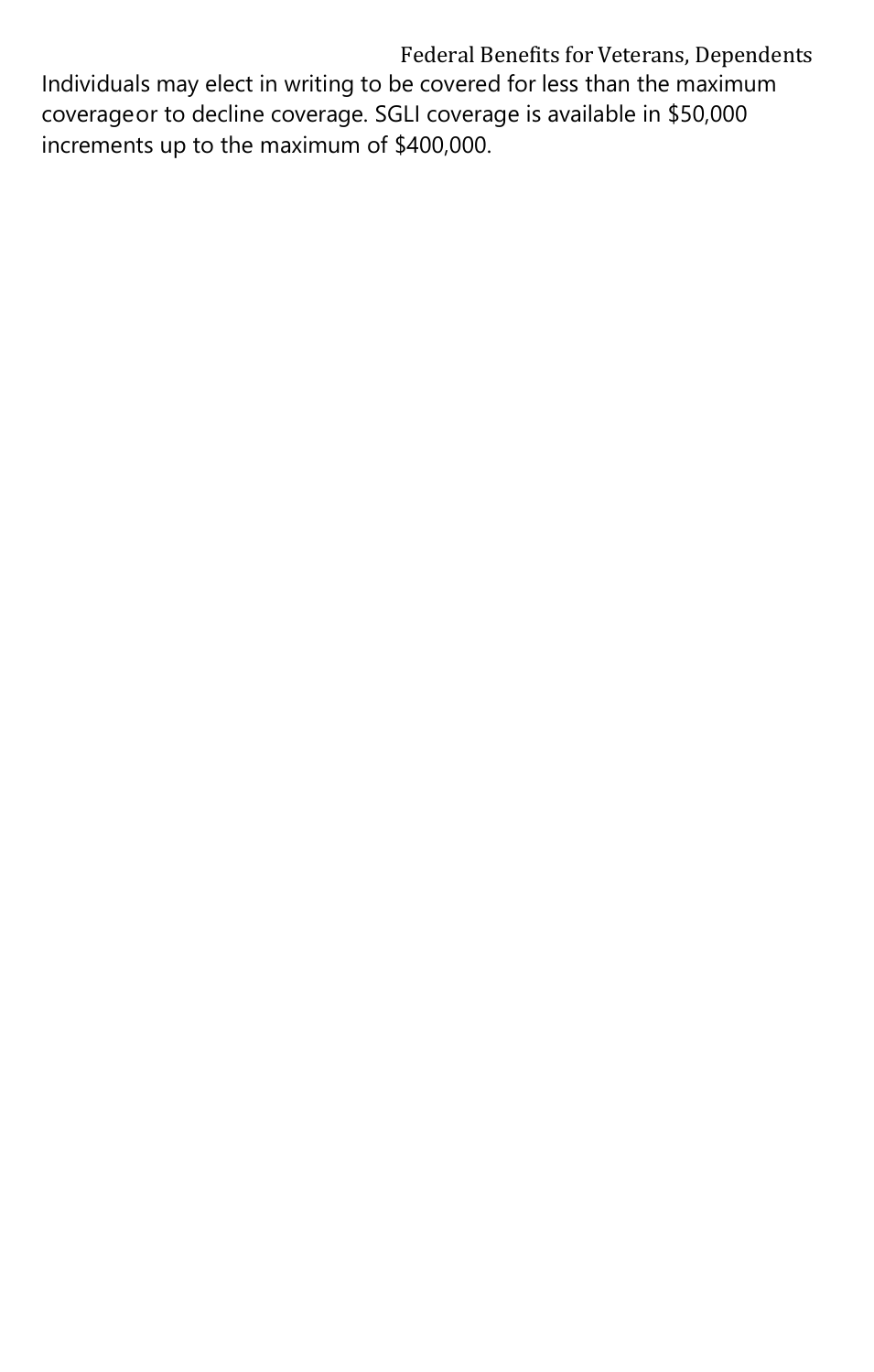**Full-time SGLI Coverage:** Full-time coverage (24 hours a day, 7 days a week for 365 days of the year) is in effect during periods of active duty and for ReadyReserve and National Guard members assigned to a unit and scheduled to

perform at least 12 periods of inactive duty training per year that is creditable forretirement purposes. Coverage is also provided for 120 days after separation or release from duty for service members who quality for full-time SGLI coverage.

**Part-time SGLI Coverage:** Part-time coverage is provided for Reservists or National Guard members who do not qualify for the full-time coverage described above. Part-time coverage generally applies to Reservists/National Guard members who drill only a few days in a year. These individuals are covered only while on active duty or active duty for training, or while traveling to and from such duty. Members covered part-time do not receive 120 days of free coverage after separation unless they incur or aggravate a disability during a period of duty.For additional information about SGLI coverage, please visit: www.benefits.va.gov/ insurance/sgli.asp.

**SGLI Traumatic Injury Protection (TSGLI):** Members of the uniformed servicesserve our nation heroically during times of great need, but what happens when they have substantial financial needs of their own because they have sustained a traumatic injury? TSGLI provides payment to traumatically injured service members who have suffered certain physical losses. The TSGLI benefit ranges from \$25,000 to \$100,000 depending on the loss suffered. TSGLI helps service

members by providing financial resources that allow their families to be with themduring their recovery or by helping them with other expenses incurred during their recovery period.

TSGLI is a rider to SGLI coverage. An additional \$1 is added to the service member's SGLI premium to cover TSGLI. As of Dec. 1, 2005, all service members who are covered by SGLI are automatically also covered by TSGLI. TSGLI cannot be declined unless the service member also declines basic SGLI. TSGLI claims are adjudicated by the service members' military branches of service. In addition, there is retroactive TSGLI retroactive coverage for service members who sustaineda qualifying loss between Oct. 7, 2001 and Nov. 30, 2005 regardless of where it occurred; TSGLI coverage is also payable to these service members regardless of whether they had SGLI coverage in force at the time of their injury.

For additional information about TSGLI eligibility and branch of service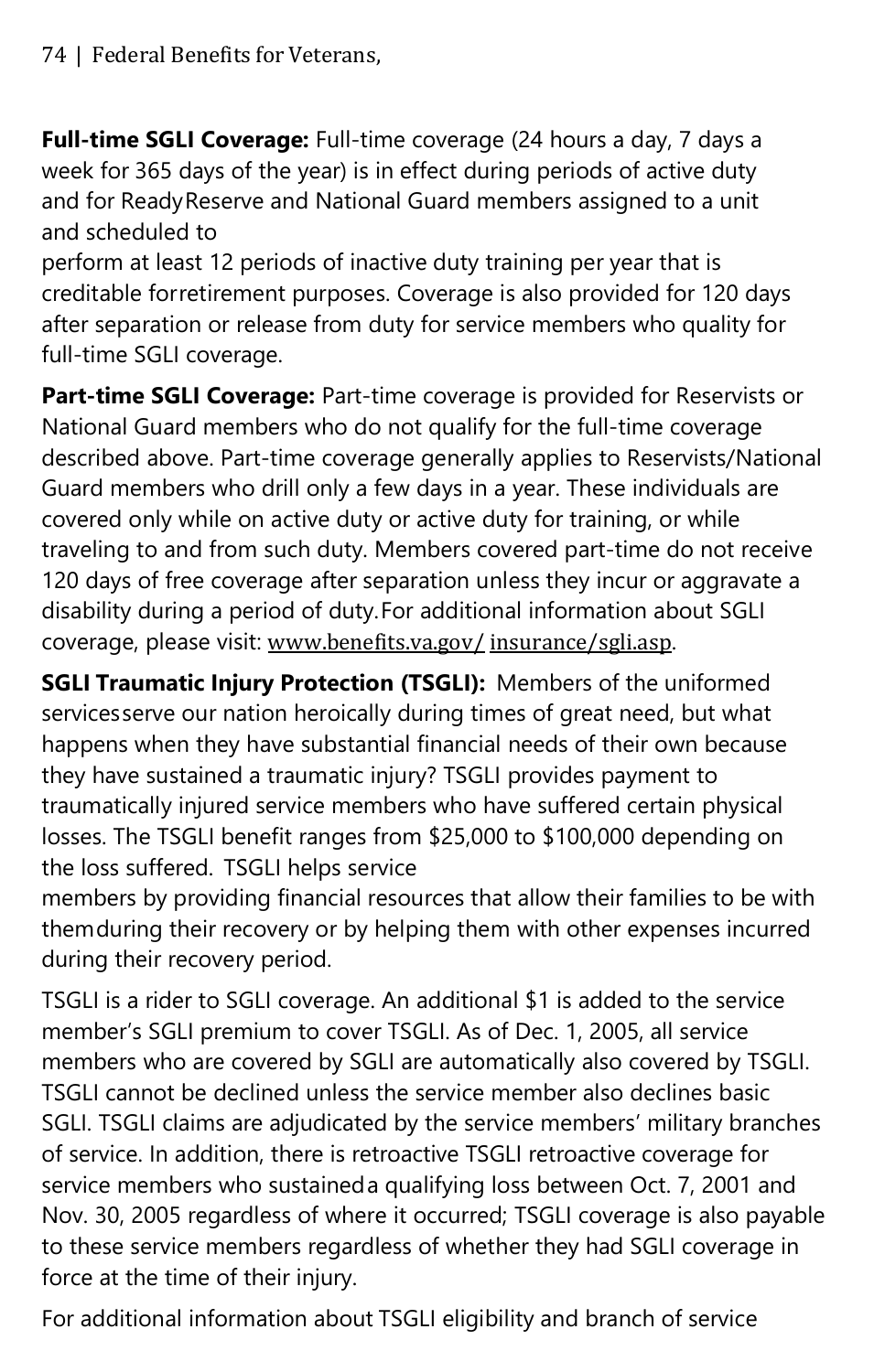Federal Benefits for Veterans, Dependents

contactinformation, please visit: benefits.va.gov/insurance/tsgli.asp, or call:

**1-800-237-1336** (Army);

**1-877-270-2162** (Navy);

**1-877-216-0825** or **1-703-432-9277** (Marine Corps);

**1-800-433-0048** (Active Duty Air Force and Space Force);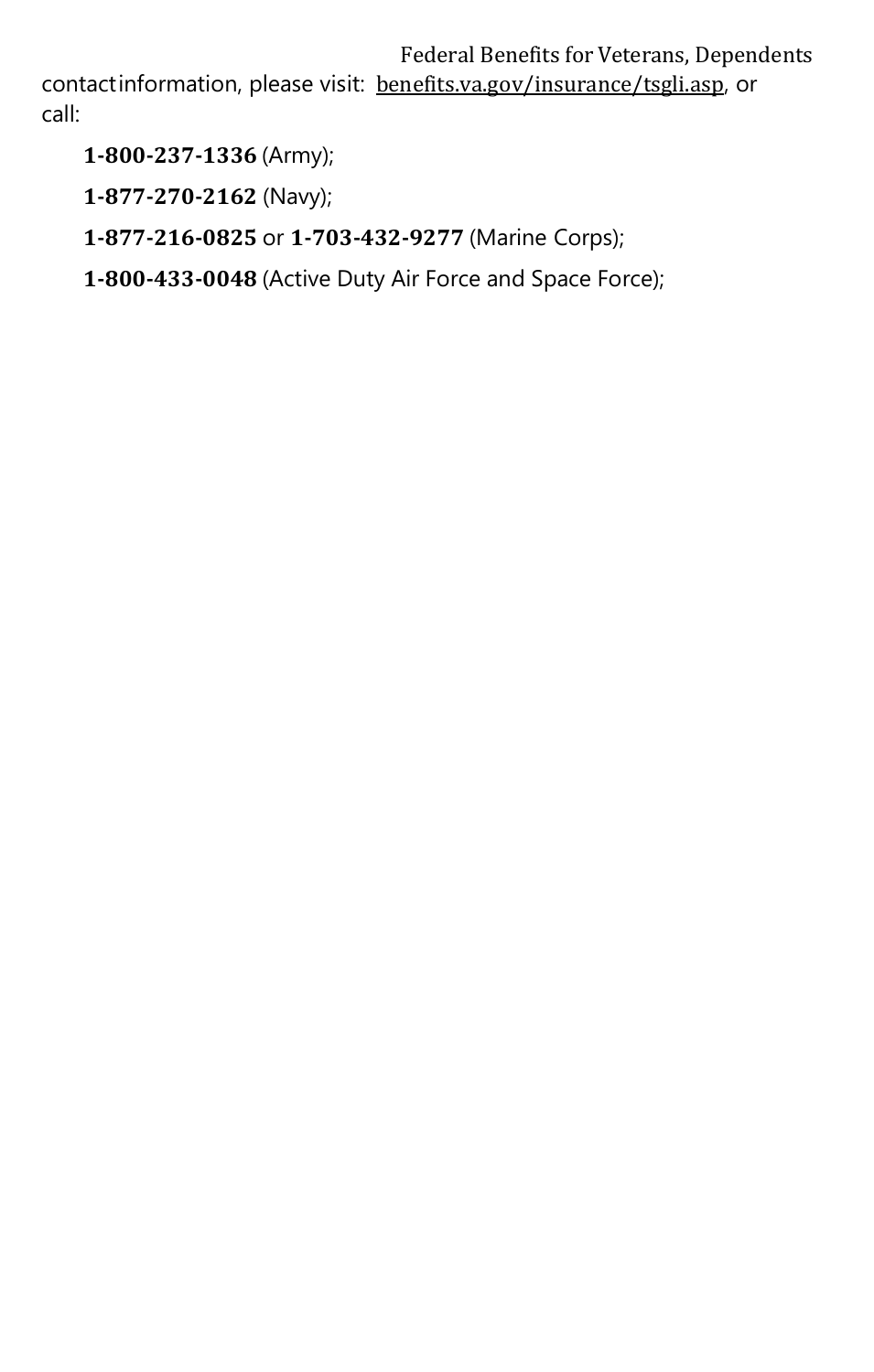**1-800-525-0102** (Air Force Reserves and Air National Guard);

**1-202-795-6638** (Coast Guard);

**1-240-276-8799** (Public Health Service);

**1-301-713-3444** (National Oceanic and Atmospheric Administration)

**Family Servicemembers' Group Life Insurance Coverage (FSGLI):** FSGLI coverage consists of spousal coverage and dependent child coverage. FSGLI provides group term life insurance coverage for the spouse and dependent children of service members insured under SGLI. The service member must pay apremium for spousal coverage. Dependent children are insured at no cost to theservice member. Family coverage is available only to service members insured under the SGLI program, not Veterans'Group Life Insurance (VGLI).

**Spousal Coverage:** FSGLI provides up to \$100,000 of life insurance coverage for a spouse of a service member with full-time SGLI coverage, but cannot exceed theamount of SGLI the service member has in force. Coverage for spouses who are not in the military is automatic.

For spouses who are in the military at the same time as the SGLI insured service member and who married on or after Jan. 2, 2013, coverage is not automatic. The service members in this category must apply for spousal coverage for their military spouse and their spouses must meet good health requirements.

Premiums for spousal coverage are based on the age of the spouse and the amount of FSGLI coverage. FSGLI is a service member' benefit; the member pays the premium and is the only person allowed to be the beneficiary of the coverage.

FSGLI spousal coverage ends due to any of the following events:

- The service member elects in writing to terminate his or her ownSGLI coverage.
- The service member elects in writing to terminate FSGLI coverage onhis or her spouse.
- The service member divorces his or her spouse.
- The service member dies.
- The service member separates from service.

The insured spouse may convert his or her FSGLI coverage to a permanent policy offered by participating private insurers within 120 days of the date of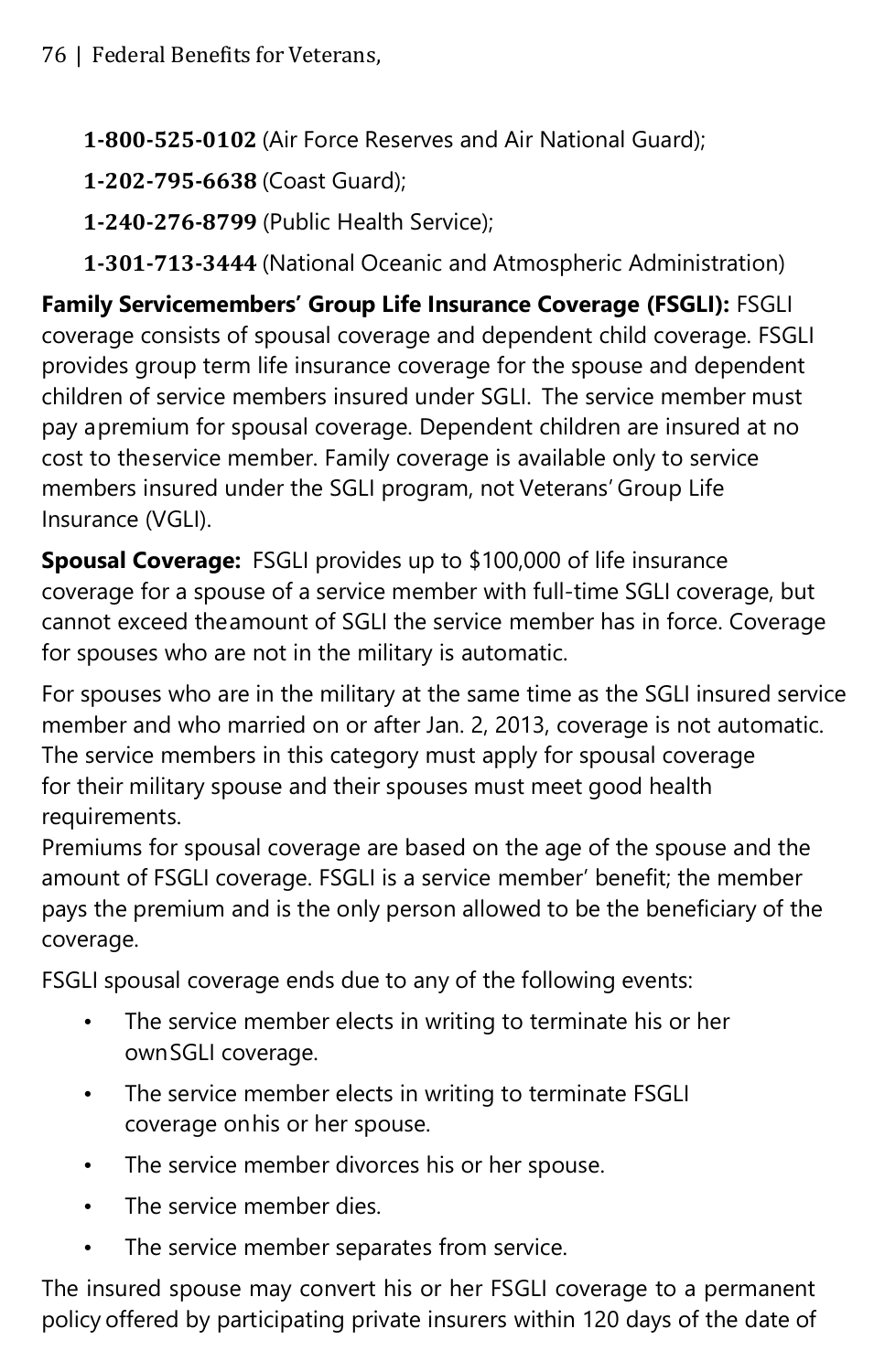Federal Benefits for Veterans, Dependents any of thetermination events noted above.

**Dependent Child Coverage:** FSGLI coverage of \$10,000 is also automatically provided for dependent children of service members insured under full-time SGLI,with no premium required. FSGLI Dependent Child coverage cannot be declined.FSGLI Dependent Child coverage ends 120 days after any of the following events: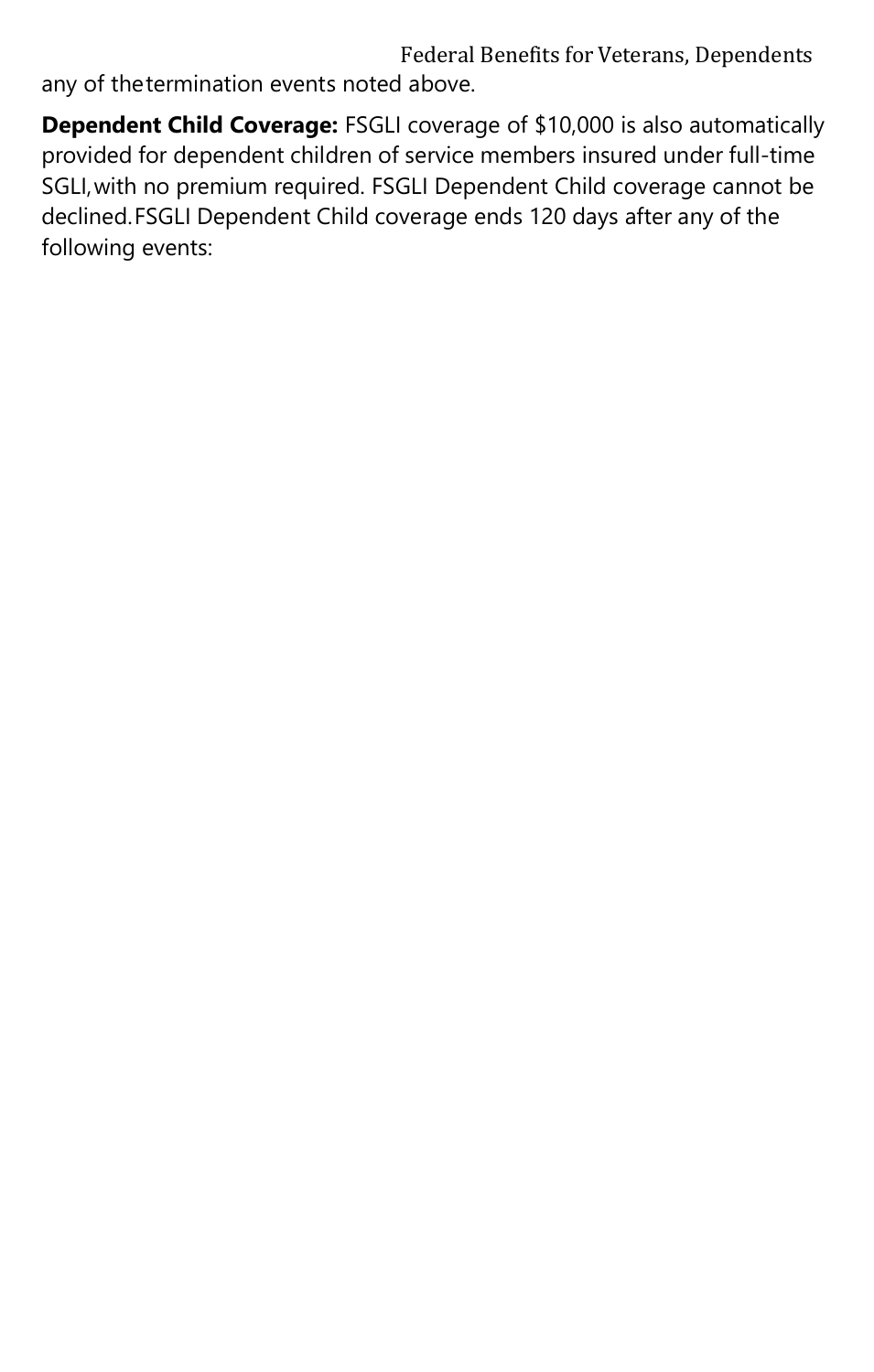- The service member elects in writing to decline SGLI coverage.
- The child(ren) no longer qualifies as an insurable dependent as definedby 38 U.S.C. 1965.
- The service member dies.
- The service member is discharged from the service.

Dependent child coverage cannot be converted to a commercial

policy.

For additional information about FSGLI coverage, please visit: www.benefits.va.gov/insurance/fsgli.asp.

**SGLI Online Enrollment System (SOES):** Service members in all uniformed services except Public Health Service can now manage their SGLI coverage usingthe SGLI Online Enrollment System (SOES). SOES allows service members with full-time SGLI coverage to make changes to their life insurance coverage and beneficiary information online at any time without completing a paper form or making a trip to their personnel office. To access SOES, the service member must

sign into the MilConnect portal at milconnect.dmdc.osd.mil/milconnect/ and go to theBenefits Tab, Life Insurance SOES-SGLI Online Enrollment System.

**Veterans' Group Life Insurance (VGLI):** VGLI is renewable group term life insurance coverage available to service members who recently separated from uniformed service and had SGLI at the time of separation. Service members haveone-year and 120 days from separation to apply for VGLI. However, if they apply within 240 days of separation, they do not need to submit evidence of good health. Service members who apply after the 240 day period after separation from service must submit evidence of insurability (i.e. proof of good heath). The initial VGLI coverage available is equal to the amount of SGLI coverage held at the time of separation from service. Effective April 11, 2011, VGLI insureds who are under age 60 and have less than the current maximum SGLI in coverage can purchase up to \$25,000 of additional coverage one year after they obtain VGLI andon each subsequent five-year anniversary, up to the current SGLI maximum. No medical underwriting is required for the additional coverage. VGLI is convertible at any time to a permanent plan policy with any participating commercial insurance company.

Eligible separating Service members can apply for VGLI coverage online or by using SGLV 8715 - Application for VGLI. For additional information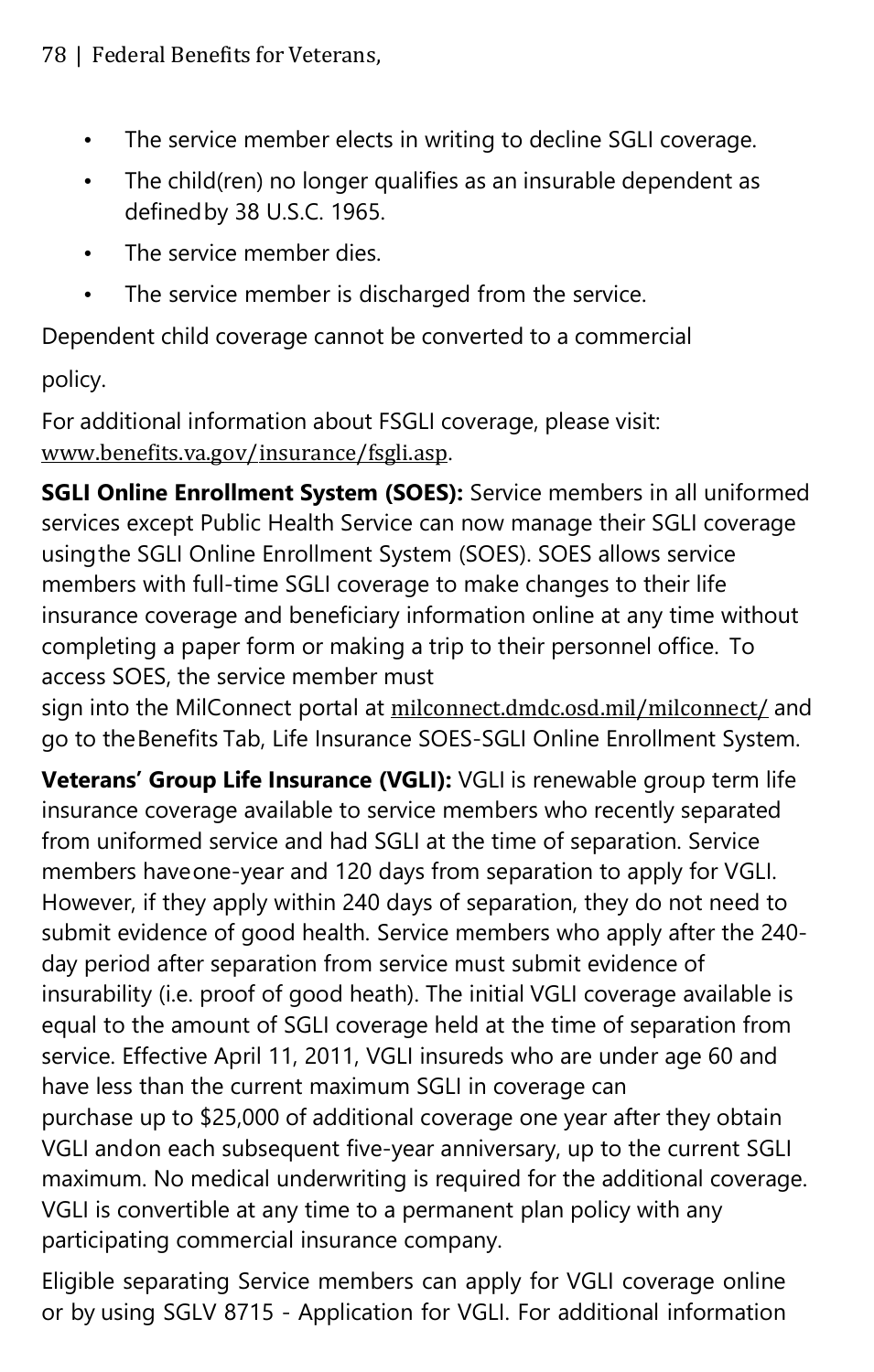about VGLI coverage, please visit: www.va.gov/life-insurance/optionseligibility/vgli/.

**SGLI Disability Extension:** Service members who are totally disabled at the time of separation (i.e. unable to work due to disabilities or have certain statutoryconditions), can apply for the SGLI Disability Extension, which provides free coverage for up to two years from the date of separation. To apply, service members must complete and return SGLV 8715, the SGLI Disability Extension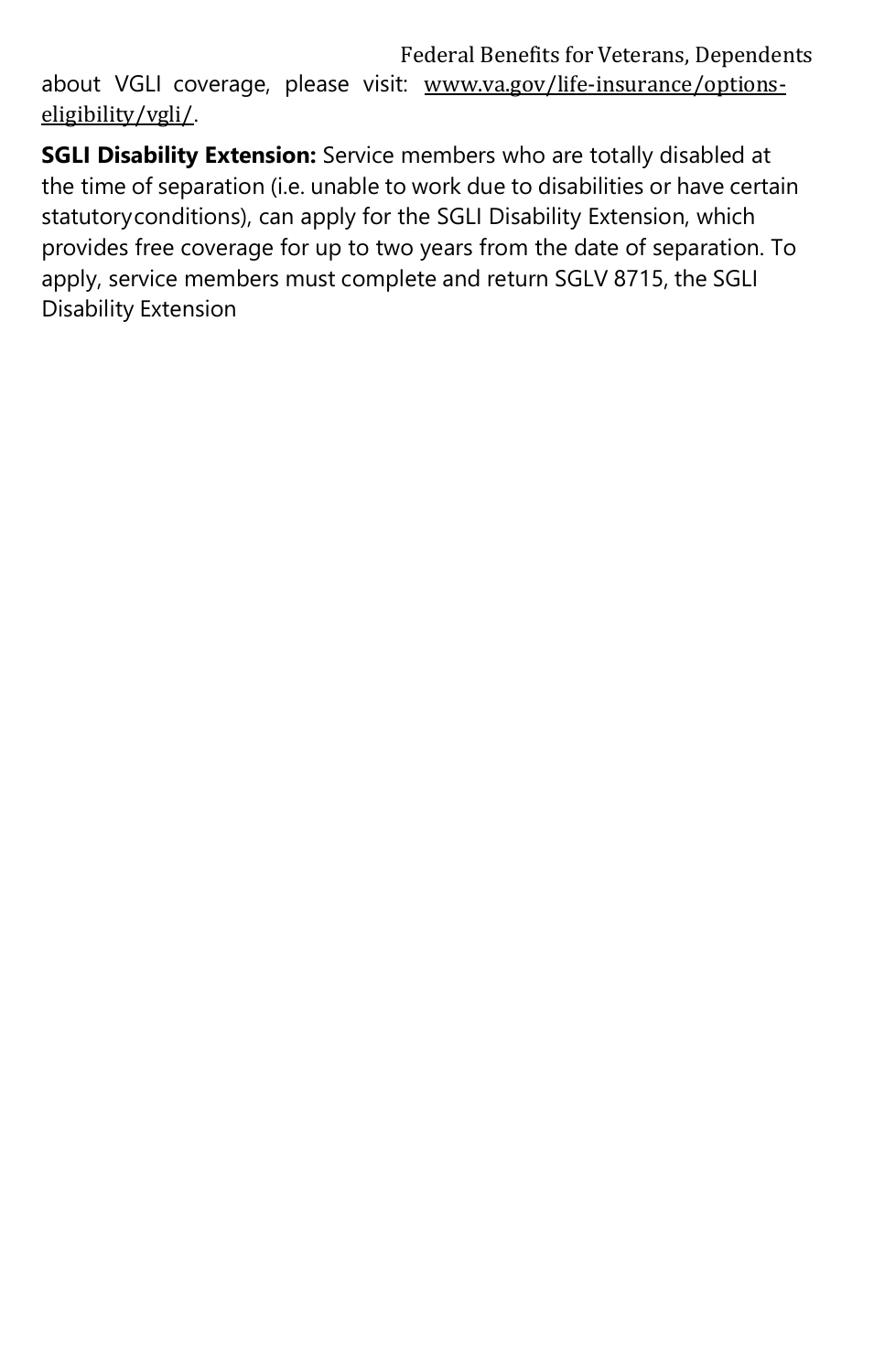Application. Those covered under the SGLI Disability Extension are automatically converted to VGLI at the end of their extension period, subject to the payment of premiums. VGLI is convertible at any time to a permanent plan policy with any participating commercial insurance company. For additional information about theSGLI Disability Extension, please visit: www.va.gov/life-insurance/options-eligibility/sgli/.

**Accelerated Death Benefits:** Like many private life insurance companies, the SGLI, FSGLI and VGLI programs offer an accelerated benefits option to terminally ill insured members. An insured member is considered to be terminally ill if he or she has a written medical prognosis of nine months or less to live. All terminally illinsureds are eligible to receive advance payment of up to 50 percent of their SGLI or VGLI coverage, and terminally ill spouses can receive up to 50 percent of their FSGLI in a lump sum. Payment of an accelerated benefit does however reduce theamount payable to the beneficiaries at the time of the insured's death.

To apply, an insured member must submit **SGLV 8284**, *Service member/ Veteran Accelerated Benefit Option* form, and spouses must complete **SGLV 8284A**, *FamilyCoverage Accelerated Benefits Option* form.

For additional information about the Accelerated Benefit Option, please visit: www.va.gov/life-insurance/totally-disabled-or-terminally-ill/.

**Service-Disabled Veterans' Insurance (S-DVI):** Veterans who separated from service on or after April 25, 1951, under other than dishonorable conditions who have VA rated service-connected disabilities, even disabilities that are zero percentdisabling, but are otherwise in good health, may apply to VA for up to \$10,000 in life insurance coverage under the S-DVI program.

Applications must be submitted to the VA Insurance Center in Philadelphia within two years from the date of being notified of the approval of a new service-connected disability by VA. Veterans who are totally disabled (i.e. unable to workdue to disability or who have certain statutory conditions) may apply for a waiverof their S-DVI premiums. If approved for waiver of premiums, the Veteran can apply for additional supplemental S-DVI coverage of up to \$30,000. However, premiums cannot be waived on the additional supplemental S-DVI.

To be eligible for supplemental S-DVI coverage, Veterans must meet all threerequirements below:

1. be under age 65;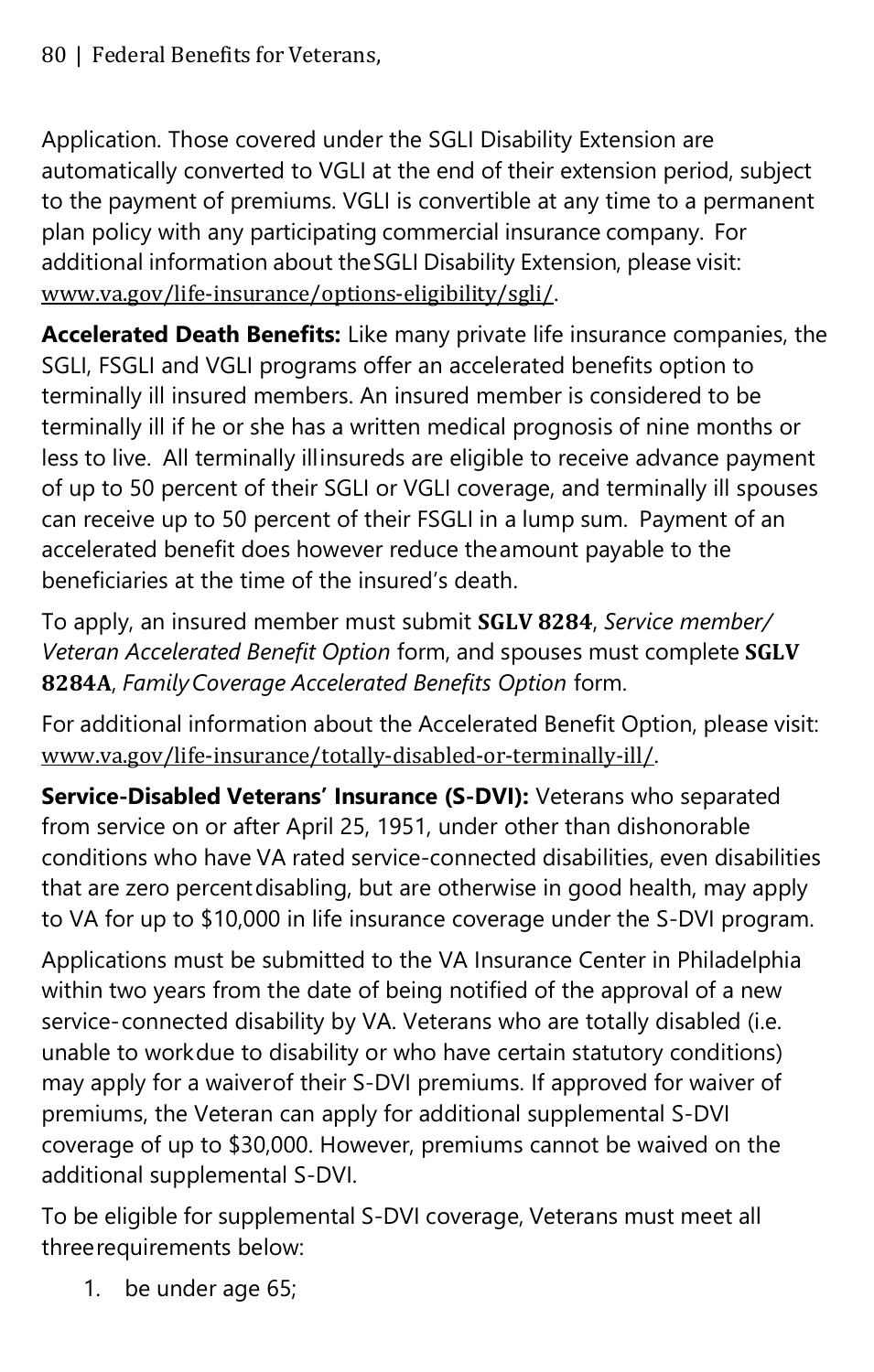Federal Benefits for Veterans, Dependents

- 2. be eligible for a waiver of S-DVI premiums due to total disability; *and*
- 3. apply for additional insurance within one year from the date of notification of approval of waiver of premiums on the basic S-DVI policy.

The S-DVI and Supplemental S-DVI programs will close to new enrollment afterDecember 31, 2022. VA will then open a new program of Insurance, VA Life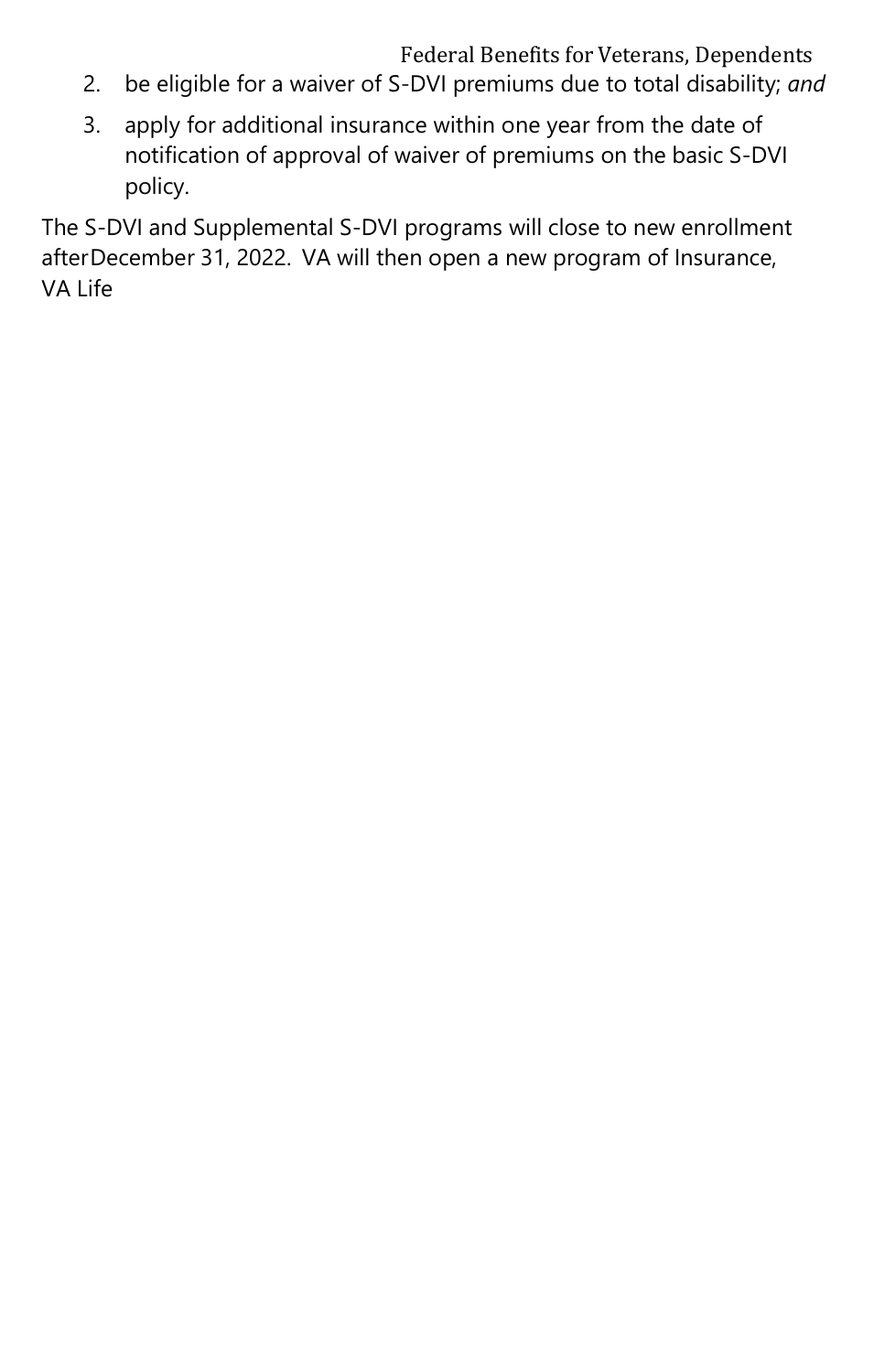### 82 | Federal Benefits for Veterans,

Insurance (VALI), on January 1, 2023. VALI will be available in increments of \$10,000, up to a maximum of \$40,000, to all service-connected Veterans youngerthan age 81. For additional information about S-DVI and Supplemental S-DVI, please visit: www.va.gov/life-insurance/optionseligibility/s-dvi/.

**Veterans' Mortgage Life Insurance (VMLI):** VMLI is mortgage protection insurance available to service members and Veterans under the age of 70 whohave severe service-connected disabilities that qualify them for a Specially- Adapted Housing (SAH) Grant from the VA Loan Guaranty Service. SAH Grantshelp severely disabled Veterans build, remodel or purchase a home.

Maximum VMLI coverage is \$200,000 or the mortgage balance, whichever is less and is payable only to the mortgage company upon the insured's death. Toqualify for VMLI coverage, the service member or Veteran must:

- qualify for the VA SAH grant for the home
- have title to or ownership rights in the home, *and*
- have a mortgage on the home

VMLI premiums are based on the age of the service member or Veteran, the lengthof the mortgage, the balance of the mortgage at the time of application and the amount of VMLI coverage requested. The service member/Veteran will need to provide this information to VA to determine the premium.

VMLI coverage automatically terminates when: 1) the mortgage is paid off in full;

2) the service member or Veteran terminates ownership in the property secured by the mortgage; 3) the service member or Veteran requests termination of coverage; 4) the service member or Veteran fails to provide required information(i.e. mortgage information); 5) the premium is not paid; or 6) the service memberor Veteran dies.

If a mortgage is disposed of through sale of the property, VMLI may be obtainedon the mortgage of another home.

For additional information about VMLI, please visit: www.va.gov/lifeinsurance/options-eligibility/vmli/.

**Other Insurance Information:** The following information applies only to policiesissued to World War II, Korean-era, Vietnam-era Veterans and persons with Service-Disabled Veterans' Insurance policies. Policies in this group are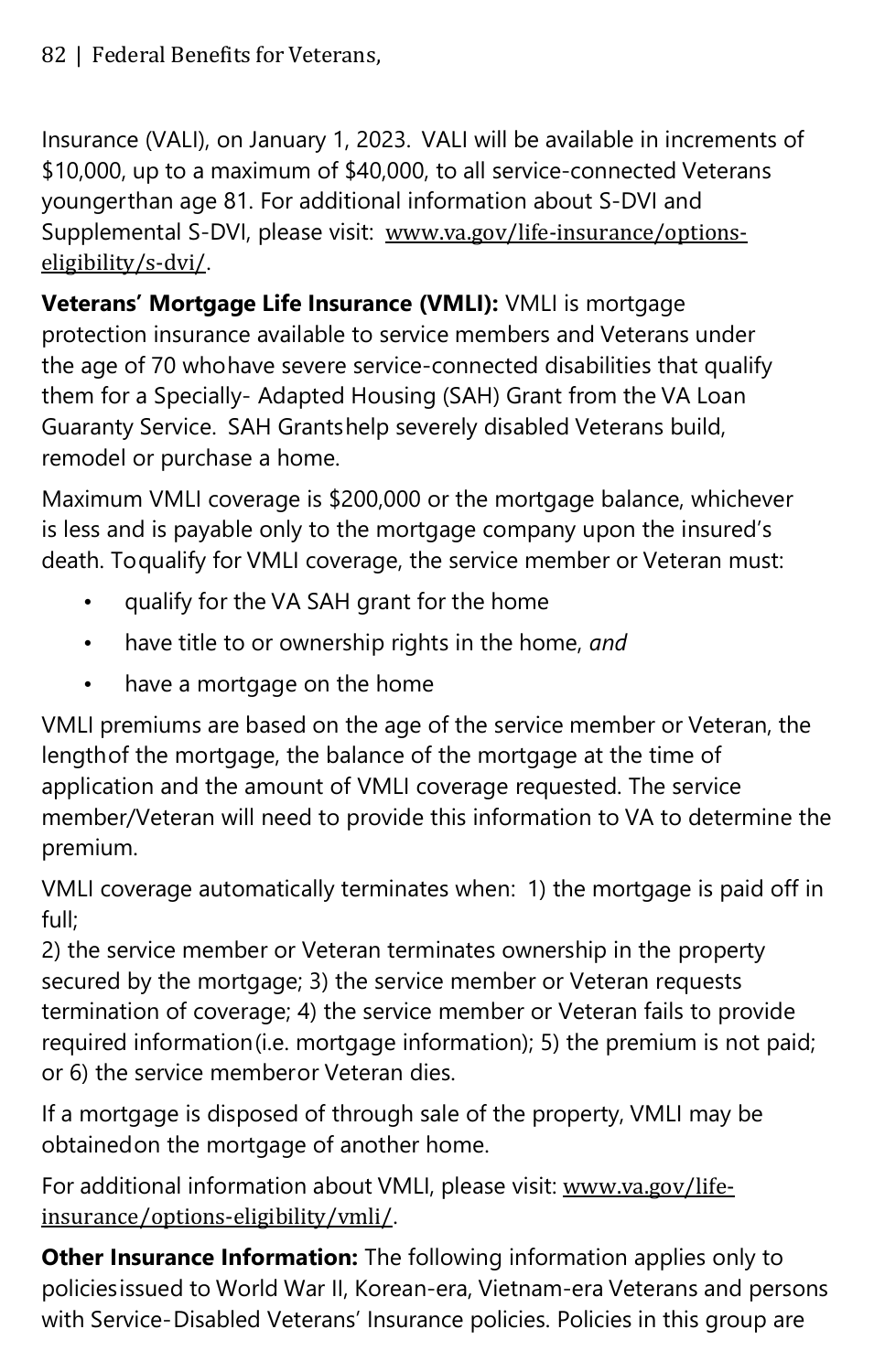Federal Benefits for Veterans, Dependents prefixed by the letters V, RS, W, J, JR, JS, or RH.

**Insurance Dividends Issued Annually:** World War II and Korean Era Veterans with active policies beginning with the letters V, RS, W, J, JR, or JS earn tax-free dividends annually on the policy anniversary date. (Policies prefixed by RH do notearn dividends.)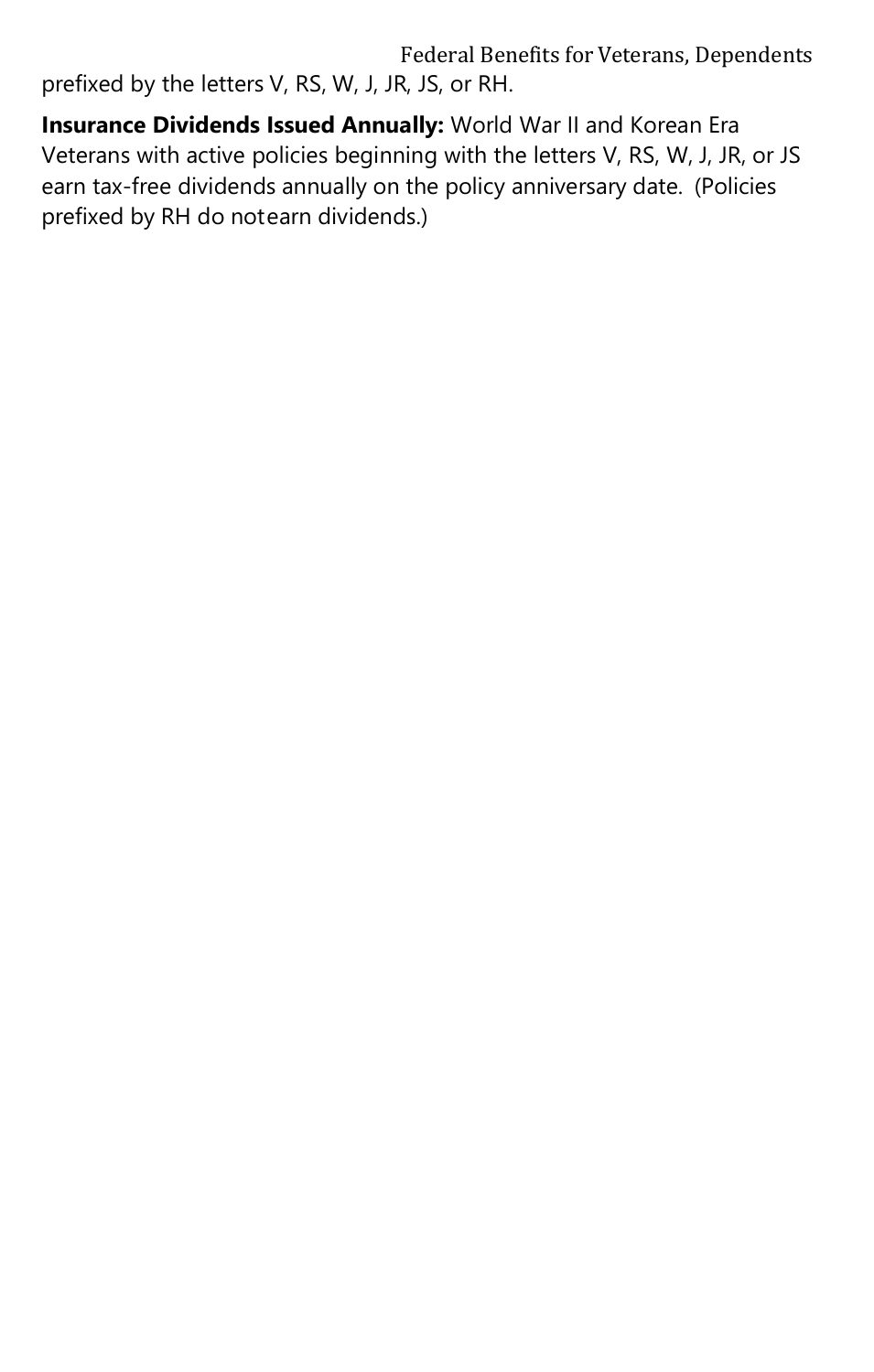84 | Federal Benefits for Veterans,

Policyholders do not need to apply for dividends, but may select among thefollowing dividend options:

**Cash:** The dividend is paid directly to the insured by direct deposit to a bankaccount or by U.S. Treasury check.

**Paid-Up Additional Insurance:** The dividend is used to purchase additionalinsurance coverage.

**Credit or Deposit:** The dividend is held in an account for the policyholder with interest. Withdrawals from the account can be made at any time. The interest rate may be adjusted. (There are, however, limitations regarding thedividend credit option for term insurance policies.)

**Net Premium Billing Options:** These options use the dividend to pay the annual policy premium. If the dividend exceeds the premium, the policyholder has options to choose how the remainder is used. If the

dividend is not enough to pay an annual premium, the policyholder is billedfor the balance.

**Other Dividend Options:** Dividends can also be used to repay a policy loanor pay premiums in advance.

**Reinstating Lapsed Insurance:** Lapsed term policies may be reinstated within five years from the date of lapse. A five-year term policy that is not lapsed at the end of the term is automatically renewed for an additional five years. Lapsed permanent plans may be reinstated within certain time limits and with certain health requirements. Reinstated permanent plan policies require repayment of allback premiums, plus interest.

**Converting Term Policies:** Term policies are renewed automatically every five years, with premiums increasing at each renewal. Premiums do not increase afterage 70. Term policies may be converted to permanent plans, which have fixed premiums for life and earn cash and loan values.

**Dividends on Capped Term Policies:** Effective Sept. 11, 2000, VA provides either a cash dividend or paid-up insurance on term policies whose premiums have beencapped. Veterans with National Service Life Insurance (NSLI) term insurance that has renewed at age 71 or older and who stop paying premiums on their policies will be given a "termination dividend".

This dividend can either be received as a cash payment or used to purchase a reduced amount of paid-up insurance, which insures the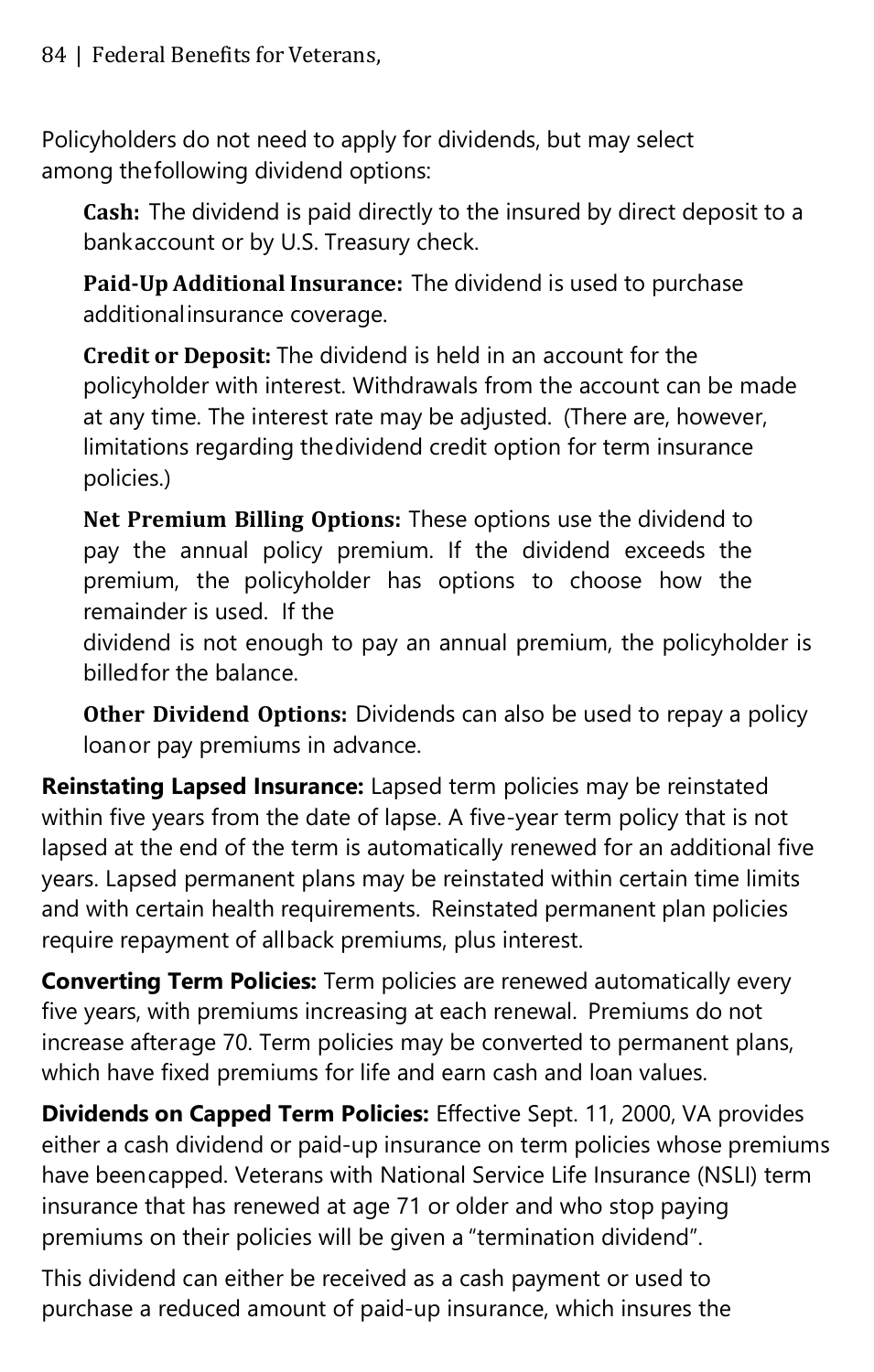Federal Benefits for Veterans, Dependents Veteran for life with no premium payments required. The amount of the reduced paid-up insuranceremains level. This does not apply to S-DVI (RH) policies.

**Borrowing on Policies:** Policyholders with permanent plan policies may borrowagainst the cash surrender value of their insurance after the policy is in force for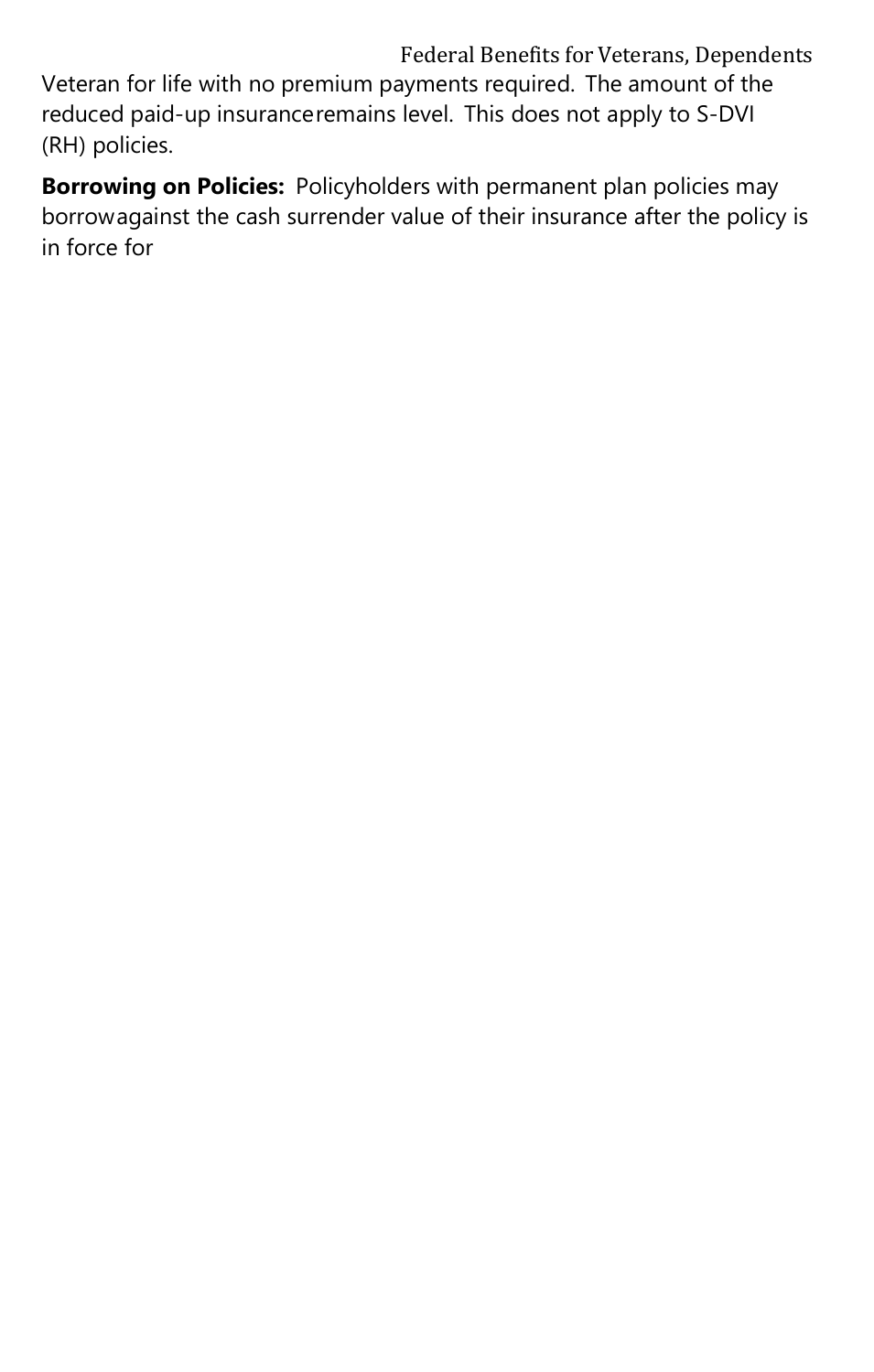one year or more. Interest is compounded annually. The loan interest rate isvariable and may be obtained by calling toll-free at **1-800-669-8477**.

**Reserve and National Guard Re-Employment Rights:** A person who left a civilian job to enter active duty in the armed forces is entitled to return to the jobafter discharge or release from active duty if they:

- gave advance notice of military service to the employer;
- did not exceed five years' cumulative absence from the civilian job (withsome exceptions);
- submitted a timely application for re-employment; *and*
- did not receive a dishonorable or other punitive discharge.

The law calls for a returning Veteran to be placed in the job as if he/she had neverleft, including benefits based on seniority such as pensions, pay increases and promotions. The law also prohibits discrimination in hiring, promotion, or other advantages of employment on the basis of military service. Veterans seeking re- employment should apply, verbally or in writing, to the company's hiring official and keep a record of their application. If problems arise, contact the Departmentof Labor's Veterans' Employment and Training Service (VETS) in the state of the employer. Federal employees not properly re-employed may appeal directly to the Merit Systems Protection Board. Non-federal employees may file complaints in U.S. District Court. For information, visit

www.dol.gov/agencies/vets/programs/ userra.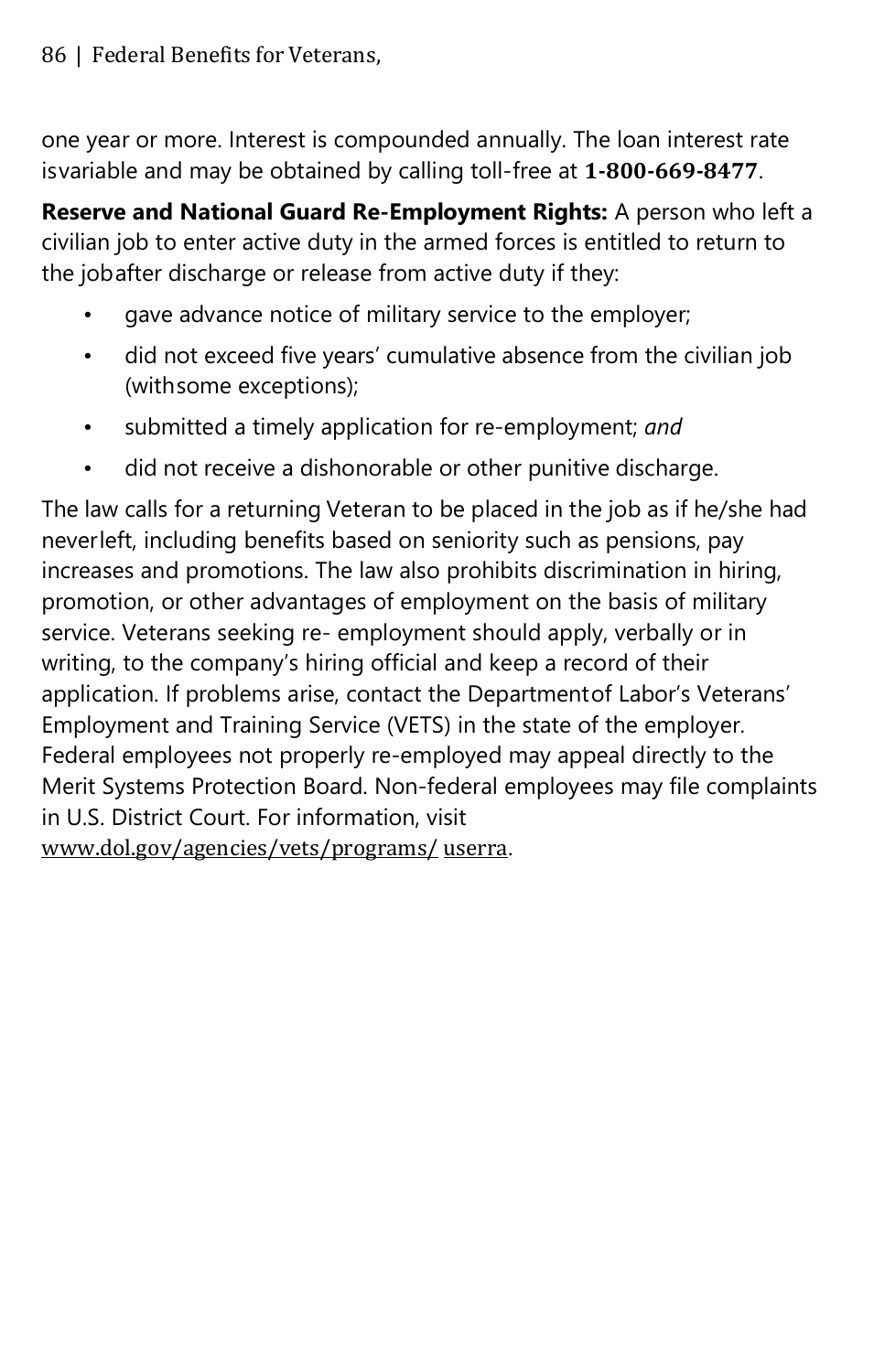# **Special Groups of Veterans**

**Veterans and Survivors Needing Fiduciary Services:** The fiduciary program provides oversight of VA's most vulnerable beneficiaries who are unable to manage their VA benefits because of injury, disease, the infirmities of advanced age, or being under 18 years of age. VA closely monitors fiduciaries for compliancewith program responsibilities to ensure that VA benefits are being used for the purpose of meeting the needs, security, and comfort of beneficiaries and their dependents. In deciding who should act as fiduciary for a beneficiary, VA will always select the most effective and least restrictive fiduciary arrangement. For more information about VA's fiduciary program, please visit our website at www.benefits.va.gov/fiduciary/index.asp.

**Homeless Veterans:** VA's homeless programs constitute the largest integrated network of homeless assistance programs in the country, offering a wide array of services to help Veterans recover from homelessness and live as self-sufficiently and independently as possible. For more information on VA

homeless programs and services, Veterans currently enrolled in VA health care can speak with their VA mental health or health care provider. Other Veterans and interested parties can find a complete list of VA health care facilities at www.va.gov/directory/guide/home.asp, or they can call VA's general information hotline at **1-800-827-1000**. If assistance is needed when contacting a VA facility, ask to speak to the Health Care for Homeless Veterans Program or the Mental Health service manager. For additional information please visit: www.benefits. va.gov/PERSONA/veteranhomeless.asp or call VA's National Call Center for HomelessVeterans at **1- 888 AIDVET** (**1-888-424-3838**).

**Homeless Veterans Dental Program:** The Homeless Veterans Dental Program was established by the Veterans Affairs in 1992. The program is funded through the Office of Dentistry and located at the James A. Haley Veterans' Hospital. For additional information on the Homeless Dental Program please visit: www.va.gov/homeless/dental.asp.

There are 32 Community Resource and Referral Centers (CRRCs) located strategically across the country. CRRCs provide Veterans who are homeless and at risk of homelessness with one-stop access to community-based, multiagencyservices to promote permanent housing, health and mental health care, career development and access to VA and non-VA benefits. For a list of CRRC locations, please visit: www.va.gov/HOMELESS/Crrc.asp.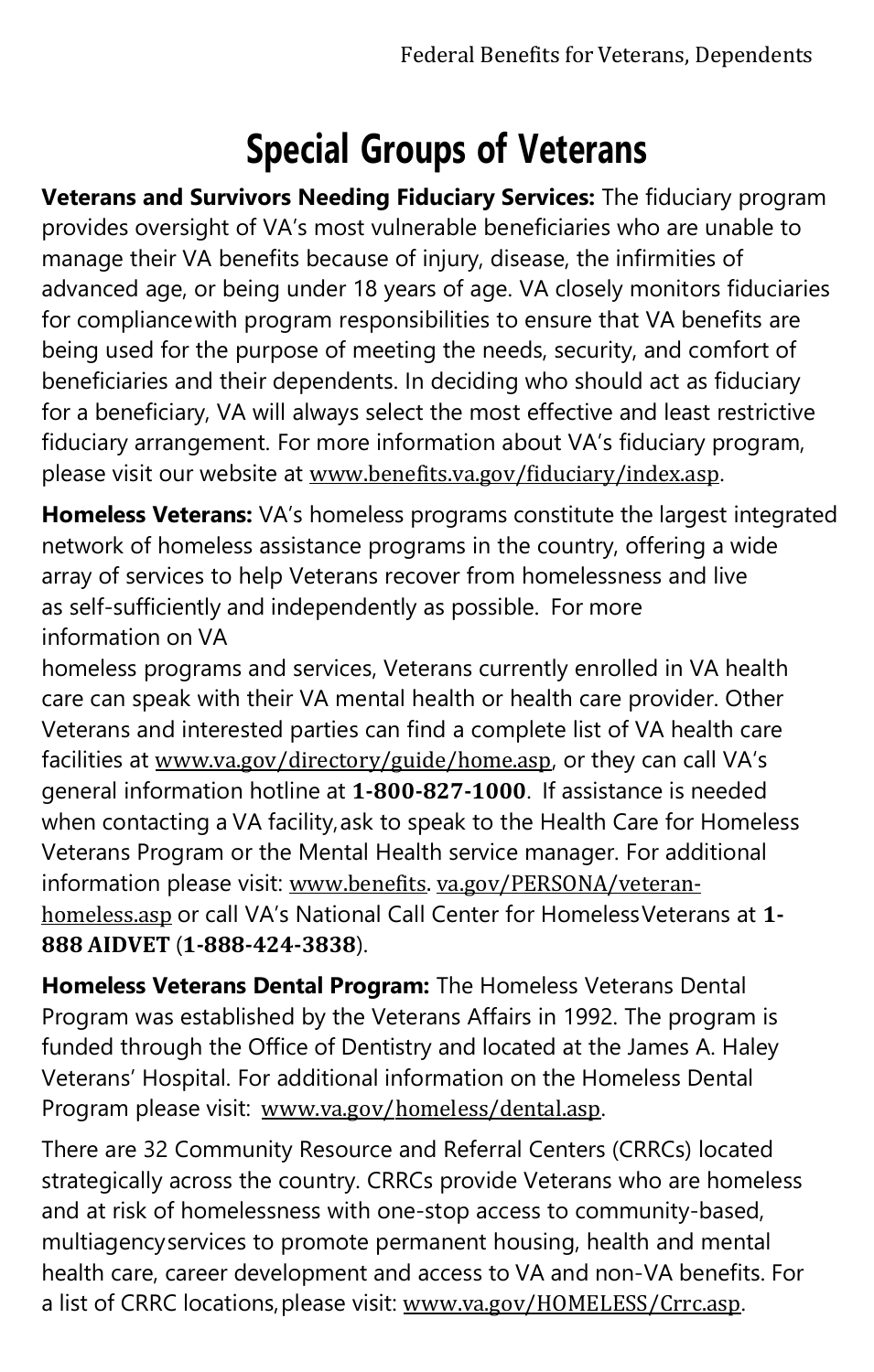88 | Federal Benefits for Veterans,

**VA Health Care for Homeless Veterans (HCHV) Program:** The HCHV Program provides a gateway to VA and community supportive services for eligible Veterans.Through the HCHV Program, Veterans are provided with case management and residential treatment in the community.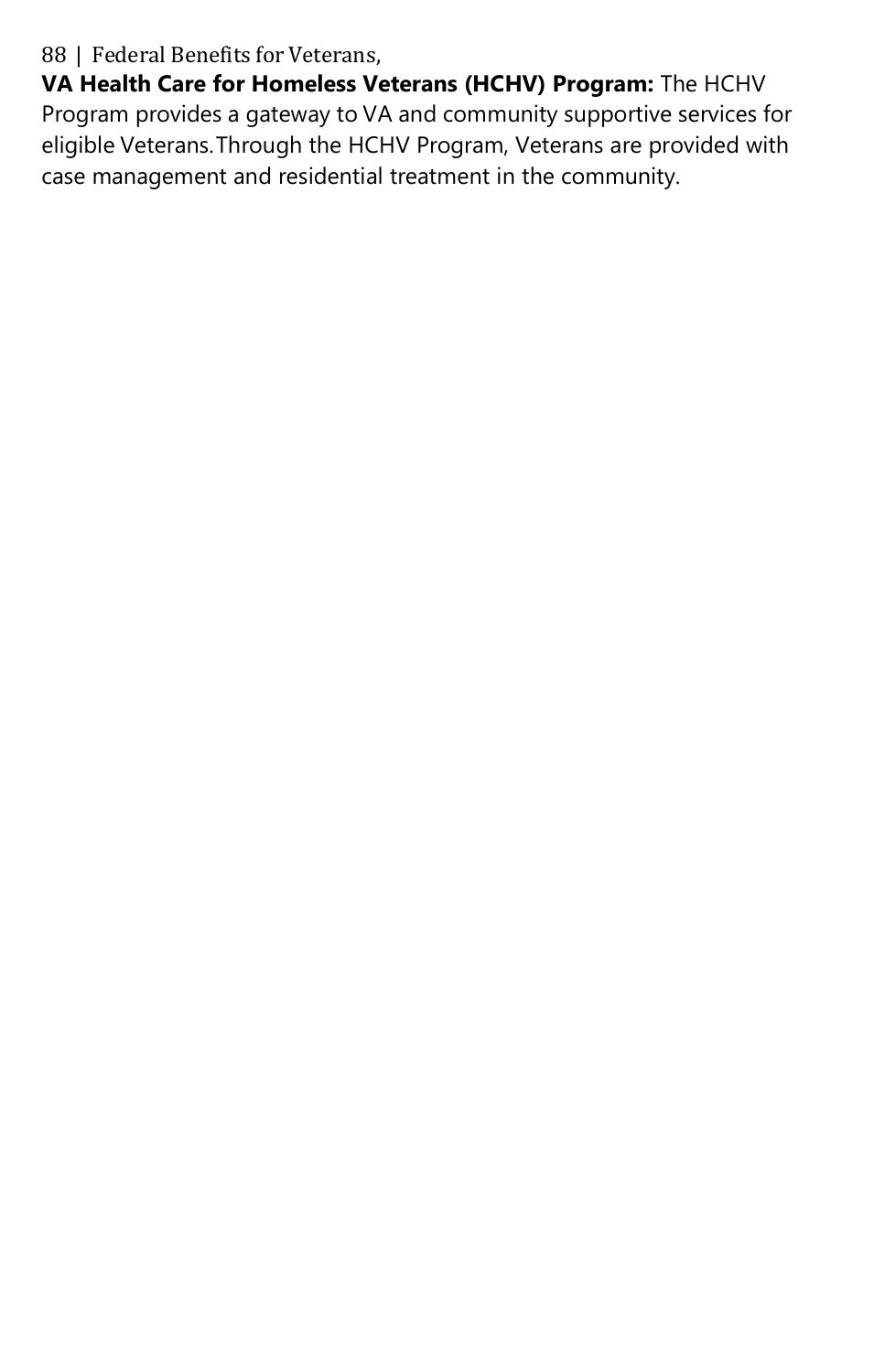The program also conducts outreach to homeless Veterans who are not likely to come to VA facilities on their own. For more information on VA homeless programs and services, Veterans currently enrolled in VA health care can speak

with their VA mental health or health care provider. Other Veterans and interestedparties can find a complete list of VA health care facilities at www.va.gov, or

they can call VA's general information hotline at **1-800-827-1000**. If assistanceis needed when contacting a VA facility, ask to speak to the Health Care for

Homeless Veterans Program or the Mental Health service manager. For additionalinformation on VA Homeless program website please visit: www.va.gov/homeless/.

**Homeless Veteran Community Employment Services (HVCES):** HVCES provides a range of site-specific employment services rather than being a discreteprogram. There are no eligibility requirements for Veterans to receive assistance from HVCES other than participation in a VHA homeless program.

HVCES staff ensure a range of employment services are accessible to Veterans who have experienced homelessness. Individualized employment services areprovided to overcome barriers preventing the Veteran from returning to work,such as a poor work history, lack of transportation and appropriate clothing, history of justice involvement and co-occurring substance use and/or mental health issues.

HVCES staff, embedded in homeless programs within the medical centers, complement existing medical center-based employment services, and are a bridge to employment opportunities and resources in the local community. HVCES is staffed by community employment coordinators (CECs), located at each VA medical center, and employment specialists within the Health Care for

Homeless Veterans (HCHV) and Department of Housing and Urban Development-VA Supportive Housing (HUD-VASH) Programs, who are located at a limited number of VA medical centers.

For more information about HVCES, please visit: www.va.gov/HOMELESS/HVCES.asp.

**Homeless Providers Grant and Per Diem Program (GPD):** The GPD Program is offered annually (as funding permits) to fund non-profit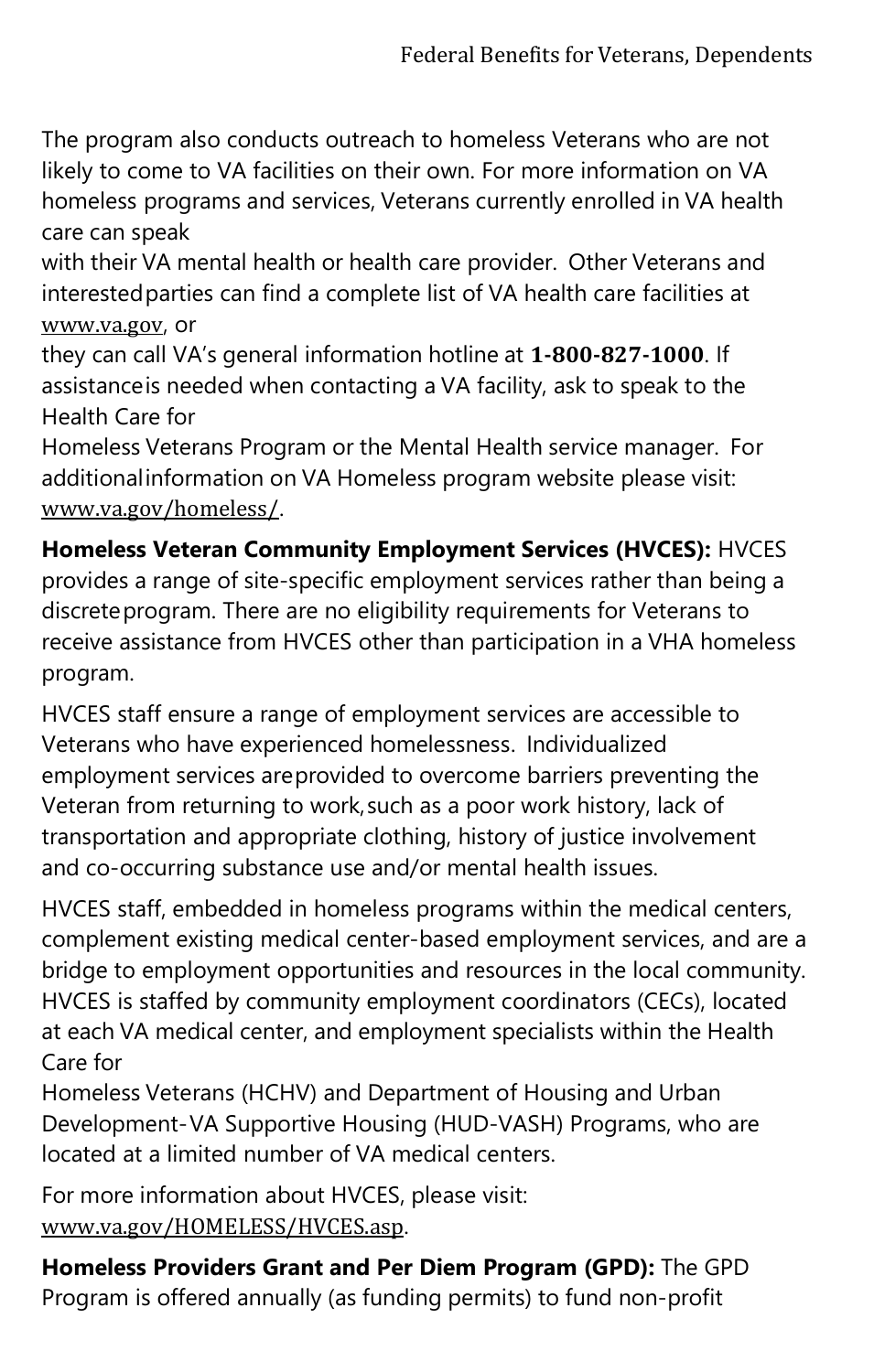90 | Federal Benefits for Veterans,

community agenciesthat provide services to Veterans who are experiencing homeless, are at risk

for homelessness, or are formerly homeless. The purpose of the program is to promote the development and provision of supportive housing and/or supportiveservices with the goal of helping homeless Veterans achieve residential stability, increase their skill levels and/or income, and obtain greater self-determination.

Community-based organizations such as those with supportive transitional housing,service centers (offering services such as education, crisis intervention, counseling, services targeted toward specialized populations including homeless women Veterans, etc.), or case management programs are eligible to apply for these funds.

For more information, visit: www.va.gov/homeless/gpd.asp.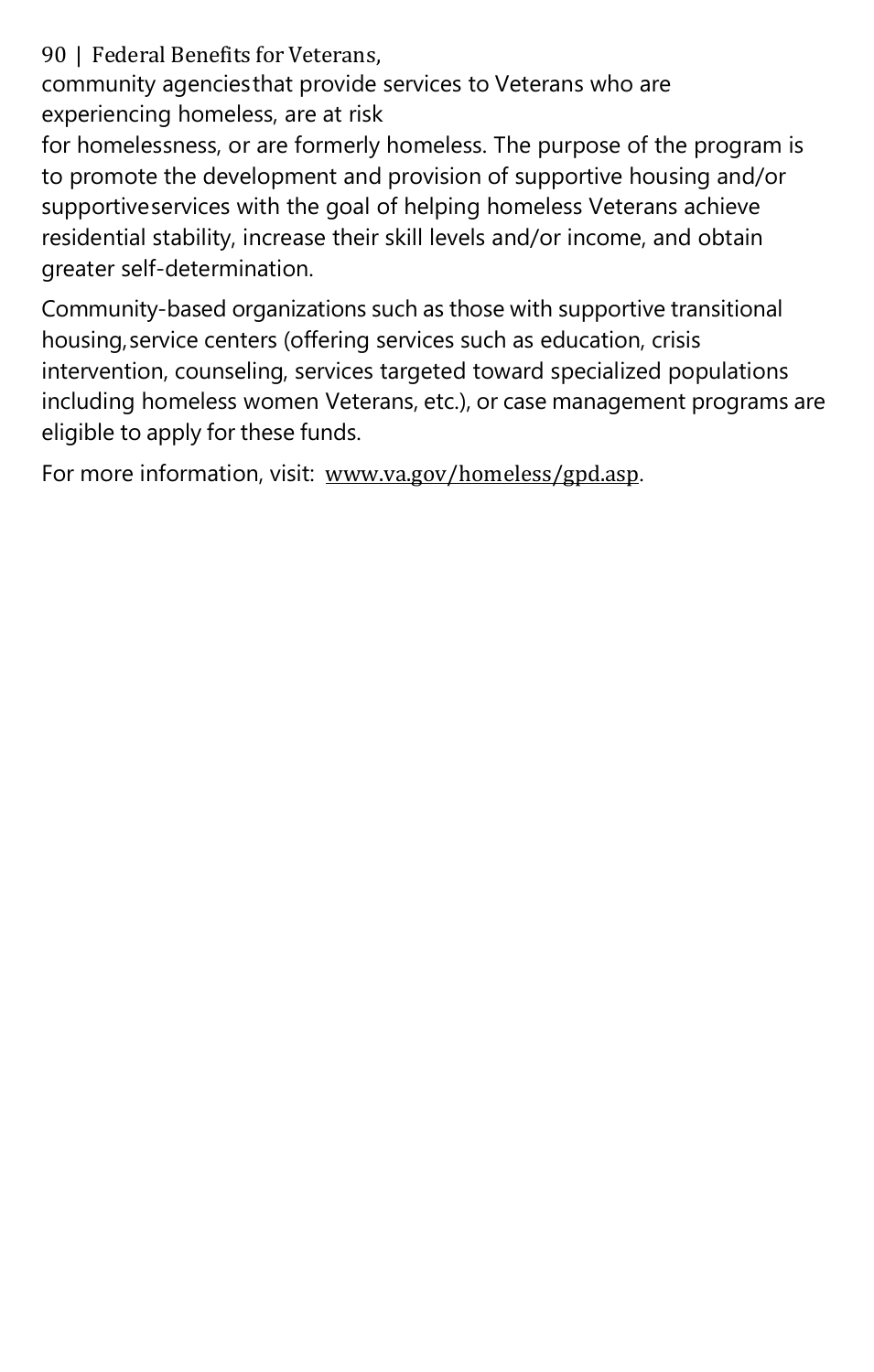**Housing and Urban Development-Veterans Affairs Supportive Housing**

**(HUD-VASH) Program:** The HUD-VASH program provides permanent housing and case management for eligible homeless Veterans who need community-based supportto obtain and sustain housing. HUD-VASH combines HUD's Housing Choice Voucher rental assistance with VA case management and supportive services. VA provides these services for participating Veterans at VA medical centers (VAMCs), community-based outreach clinics (CBOCs), through VA contractors, or through other VAdesignated providers. For more information, please visit: www.va.gov/ homeless/hud-vash.asp.

**Supportive Services for Veterans Families (SSVF) Program:** The SSVF Program is designed to rapidly re-house homeless Veteran families and preventhomelessness for those at imminent risk due to a housing crisis. Funds are granted to private non-profit organizations and consumer cooperatives that will assist very low-income Veteran families by providing a range of supportive

services and financial assistance designed to promote housing stability. To locatea SSVF provider in your community, please visit:

www.va.gov/homeless/ssvf/index.aspand look for the list of current year SSVF providers or call VA's National Call Centerfor Homeless Veterans at **1- 888-4AID-VET** (**1-888-424-3838**).

**Center for Faith-Based and Neighborhood Partnerships (CFBNP):** The CFBNPis an office located in the VA Office of Public and Intergovernmental Affairs. Their mission is to engage, educate and inform faith-based, community, and non-profitorganizations about the VA tools and resources that will equip them to better serve the Veterans, their families, survivors, caregivers, and beneficiaries within their organizations. The VA Partnership participates in numerous outreach eventsto partner with organizations that serve our nation's Veterans. During their partnership events, they bring a broad spectrum of VA resources and informationthrough breakout sessions that include Veteran E-Benefits, survivors assistance, Veteran homelessness, and suicide prevention training by a trained VA suicide prevention coordinator. We encourage you to help us to reach the over 20 million Veterans by partnering with them to host an event, through volunteering, coordinating clergy specific suicide prevention training, or learning how to establish a Veterans welcome center/ministry. For additional information please visit www.va.gov/CFBNP/.

**VA Benefits for Veterans Living Overseas:** VA monetary benefits,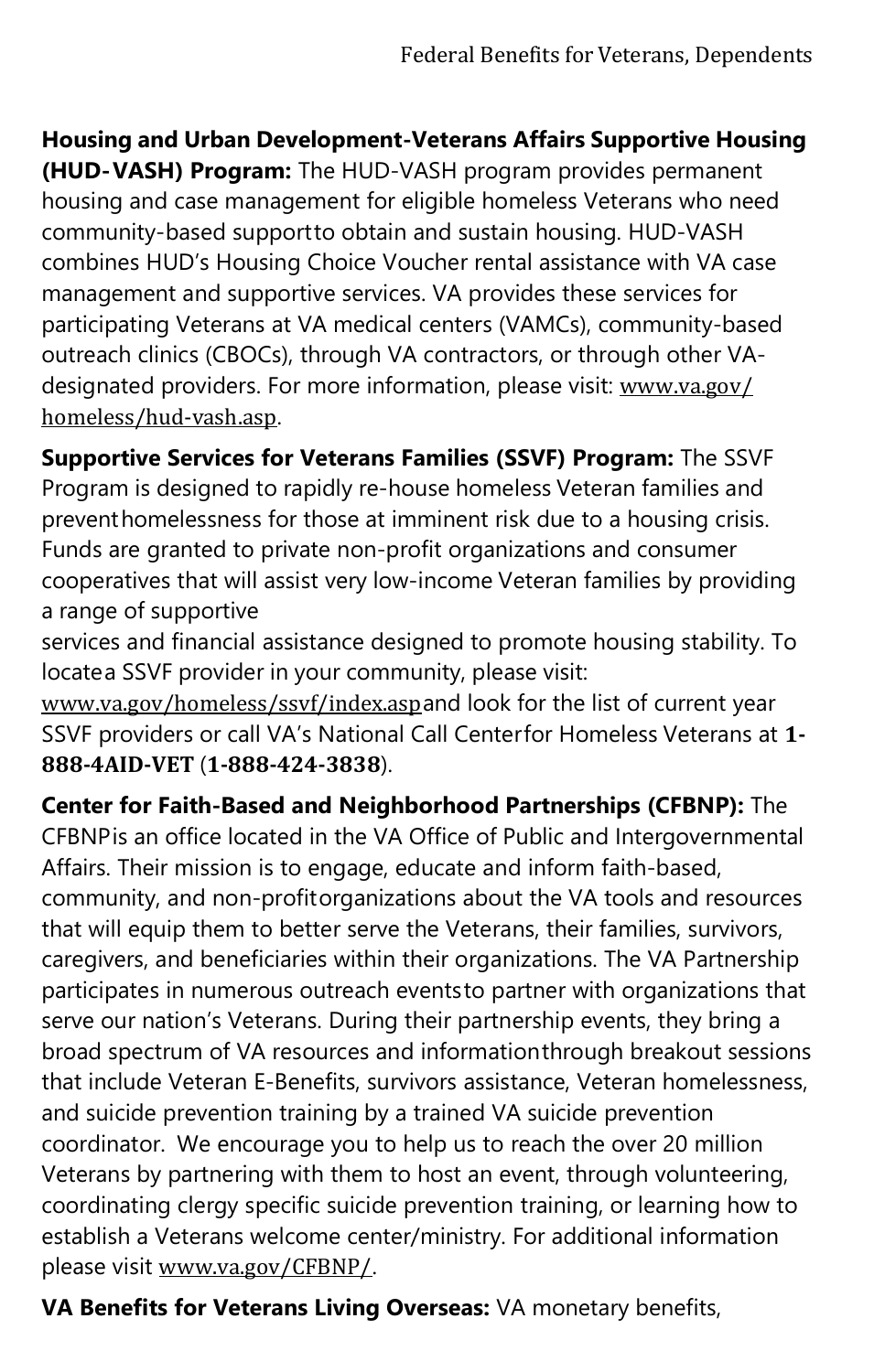92 | Federal Benefits for Veterans,

including disability compensation, pension, educational benefits, and burial allowances, are generally payable overseas. Some programs are restricted. Home loan guaranties are available only in the United States and selected U.S. territories andpossessions. The Specially Adapted Housing benefit is available outside of the continental United States. Educational benefits are limited to approved, degree

granting programs in institutions of higher learning. Beneficiaries living in foreigncountries should contact the nearest American embassy or consulate for help. In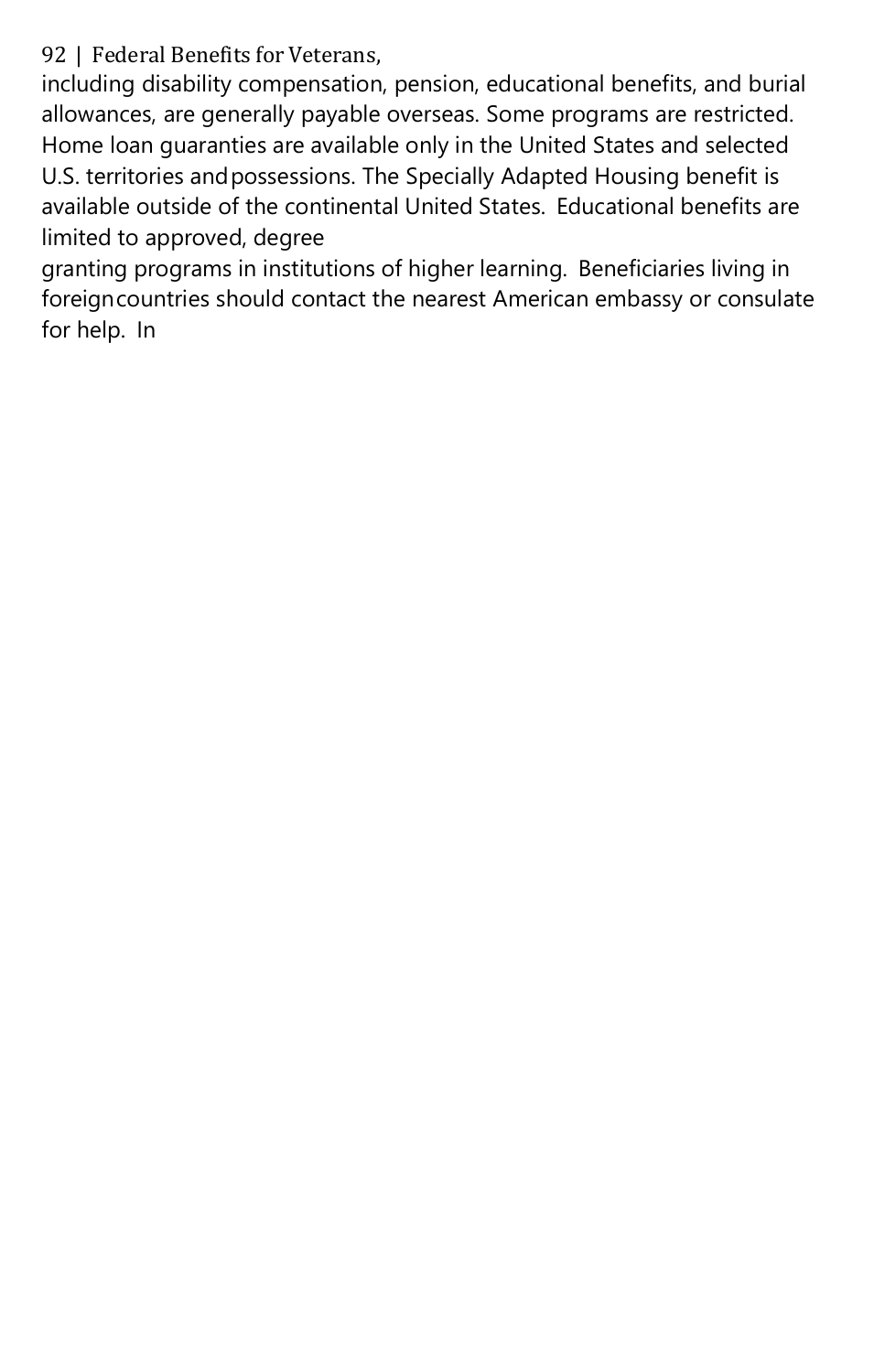Canada, contact an office of Veterans Affairs. For information, visit: www.benefits.va.gov/PERSONA/veteran-abroad.asp.

**Incarcerated Veterans:** VA service-connected disability compensation benefitsare affected if a Veteran is convicted of a felony and incarcerated for more than 60 days. VA non-service connected pension benefits are affected if a Veteran is convicted of a felony or misdemeanor and incarcerated for more than 60 days.

Disability compensation paid to an incarcerated Veteran rated 20 percent or moredisabled is limited to the 10 percent rate. For a Veteran whose disability rating

is 10 percent, the payment is reduced to half of the rate payable to a Veteran evaluated as 10 percent disabled. Payments are not reduced for participants in work-release programs, residing in halfway houses, or under community control.Disability, death or survivor pension paid to a Veteran or beneficiary incarceratedfollowing conviction of a felony or misdemeanor must be discontinued.

Benefits not paid to a Veteran or surviving spouse while incarcerated may be apportioned to eligible dependents. Failure to notify VA of a Veteran orbeneficiary's incarceration can result in overpayment of benefits and the

subsequent loss of all VA financial benefits until the overpayment is recovered.

*Note:* VA benefits will not be provided to any Veteran, survivor or dependentwanted for an outstanding felony warrant.

**The Health Care for Re-Entry Veterans (HCRV) Program:** The HCRV Program offers outreach, referrals, and short-term case management assistance for incarcerated Veterans who may be at risk for homelessness upon their release. Tolocate an outreach worker please visit: www.va.gov/homeless/reentry.asp.

**The Veterans Justice Outreach Program (VJO):** The VJO Program provides outreach and linkage to needed treatment and services to Veterans involved in law enforcement encounters, seen in the court system, and/or incarcerated in localjails who may be at risk for homelessness upon their release. To locate a Veterans Justice Outreach Specialist, please visit: www.va.gov/HOMELESS/VJO.asp.

**Veterans of Recent Combat Operations:** VA has personnel stationed at majormilitary hospitals to help seriously injured service members returning as they transition from military to civilian life. Service members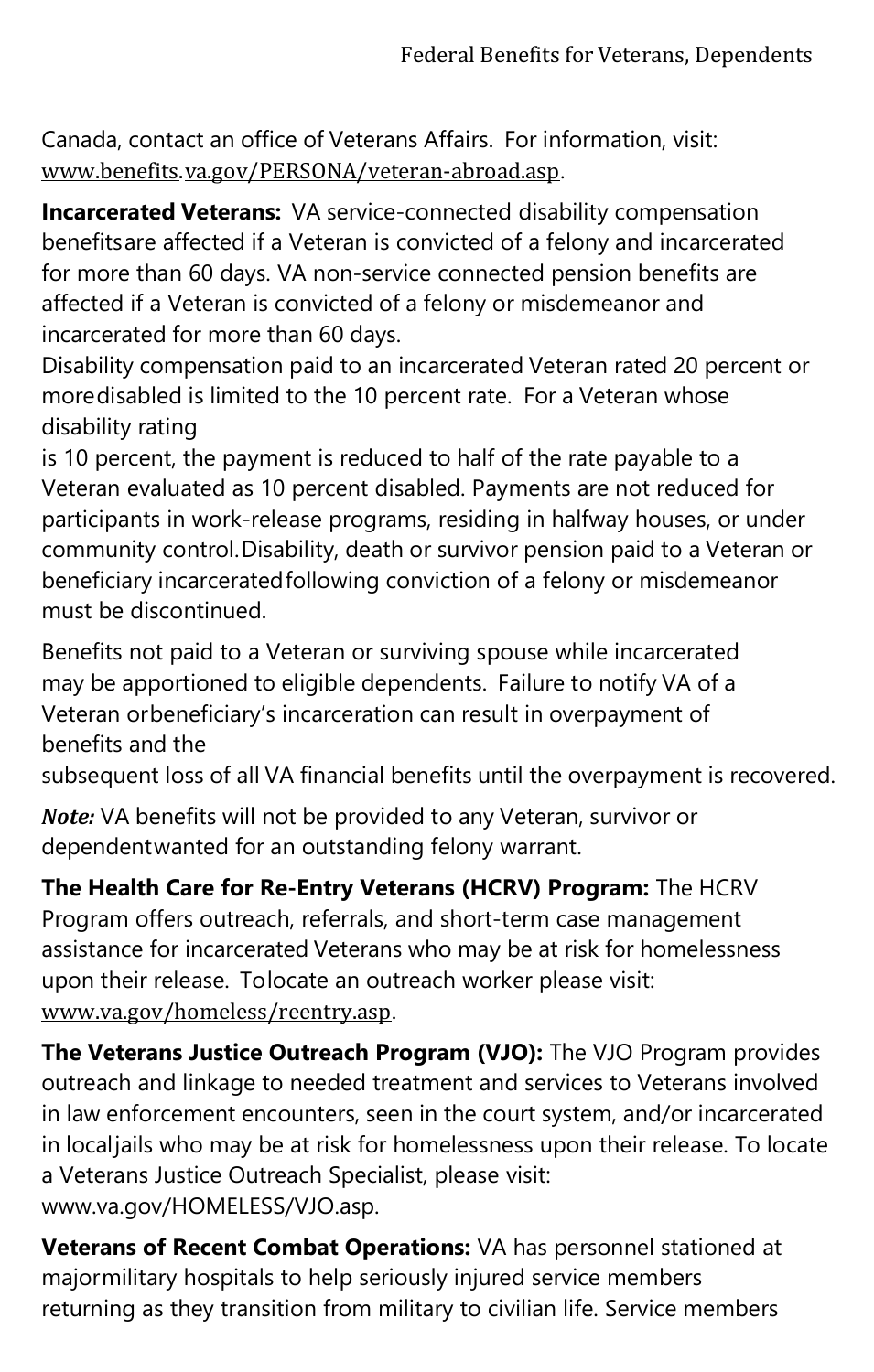94 | Federal Benefits for Veterans,

who have questions about VA benefits or need assistance filing a VA claim or accessing services cancontact the nearest VA office or call **800-827- 1000**.

**VOW to Hire Heroes Act:** The Act made Transition Assistance Program (TAP), including attendance at VA benefit briefings, mandatory for most service members transitioning to civilian status; upgraded career counseling options, focused TAP more heavily on job hunting skills, and tailored the program for the21st century job market. The Act allows service members to begin the post- military employment process prior to separation or retirement from military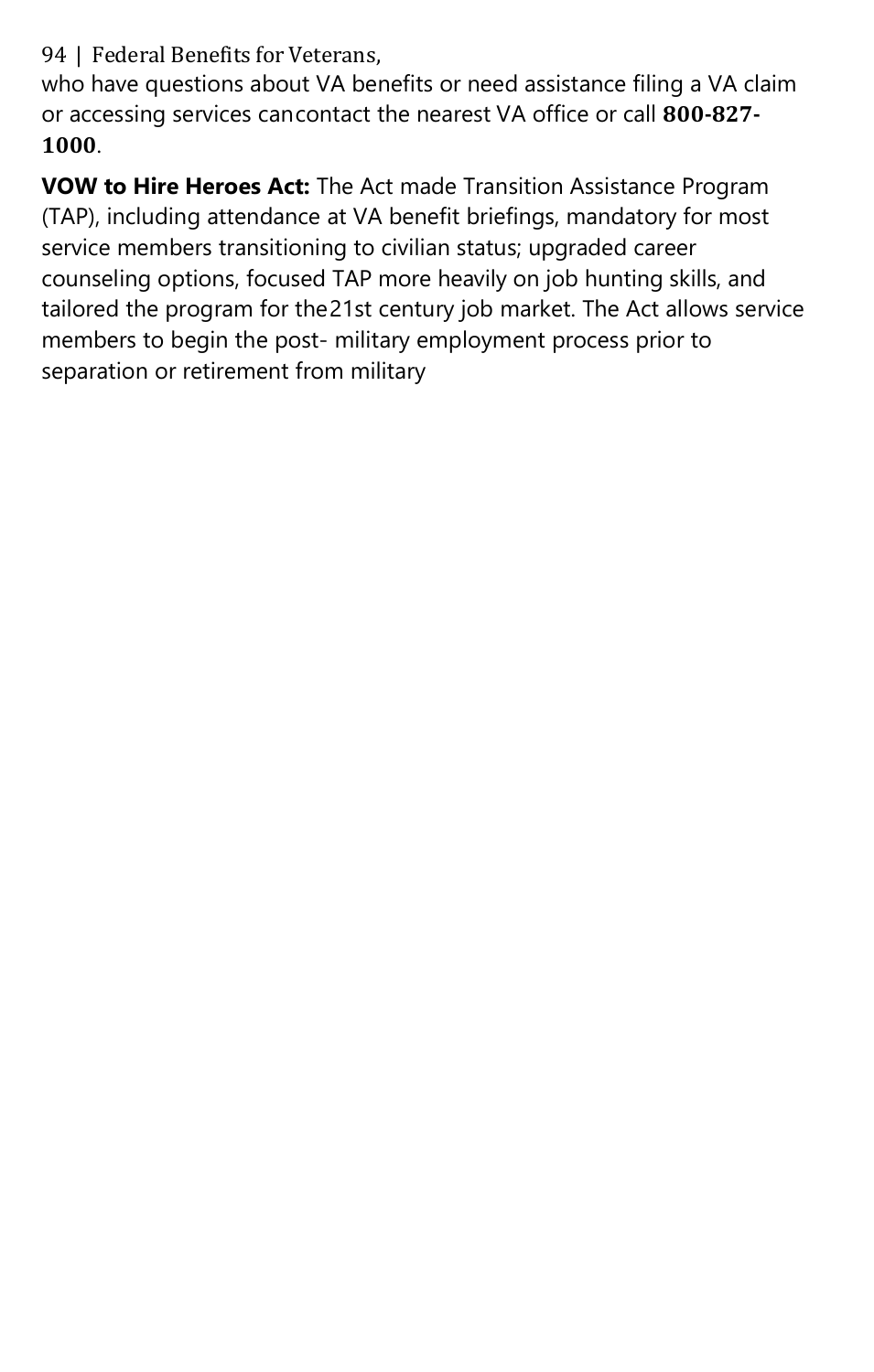service. This enhances opportunities to connect transitioning service members to both private-sector employers and Federal agencies seeking to hire Veterans.It also provides disabled Veterans up to one year of additional Veteran Readinessand Employment benefits. The Act provides tax credits for hiring Veterans and disabled Veterans who are out of work.

**Transition Assistance Program (TAP):** TAP is an interagency initiative to help Service members have a smooth and successful transition to civilian life. VA, alongwith the Defense Department (DOD) and other interagency partners, implement the five-day TAP curriculum. Service members are required to participate in TAP two years prior to retiring or one year prior to separation. The TAP curriculum provides the skill building, resources and tools Service members need to achieve emotional health, physical health and economic stability in civilian life.

The VA portion of TAP is a one-day in-person, virtual instructor-led or online course called VA Benefits and Services. The VA Benefits and Services course helps Service members navigate VA and the benefits and services they've earnedthrough their military careers. The course offers interactive exercises and real

examples. It covers important topics like family support, disability compensation,education and health care benefits. The in-person and virtual courses are led by VA Benefits Advisors (BAs). BAs support over 300 military installations around

the world which includes Overseas locations. From one duty station to the next, BAs are available to conduct Military Life Cycle (MLC) modules to inform Service members about benefits and services they can use while still in uniform;have One-On-One Assistance sessions to explain benefits and connect Service members, Veterans and their loved ones with local resources and support other

transition-related activities like DOD's Capstone. Service members can also accessthe self-paced TAP curriculum, including the VA Benefits and Services course, any time through Transition Online Learning (TOL) at TAPevents.org/courses. For moreinformation on VA TAP, visit www.benefits.va.gov/transition/tap.asp.

**In-Transition:** In-Transition is a free, voluntary program with coaches who provide psychological health care support to service members, Veterans, and theirhealth care providers during times of transition. This program provides access to transitional support, motivation, and healthy lifestyle assistance and advice from qualified coaches through the toll-free telephone number **1-**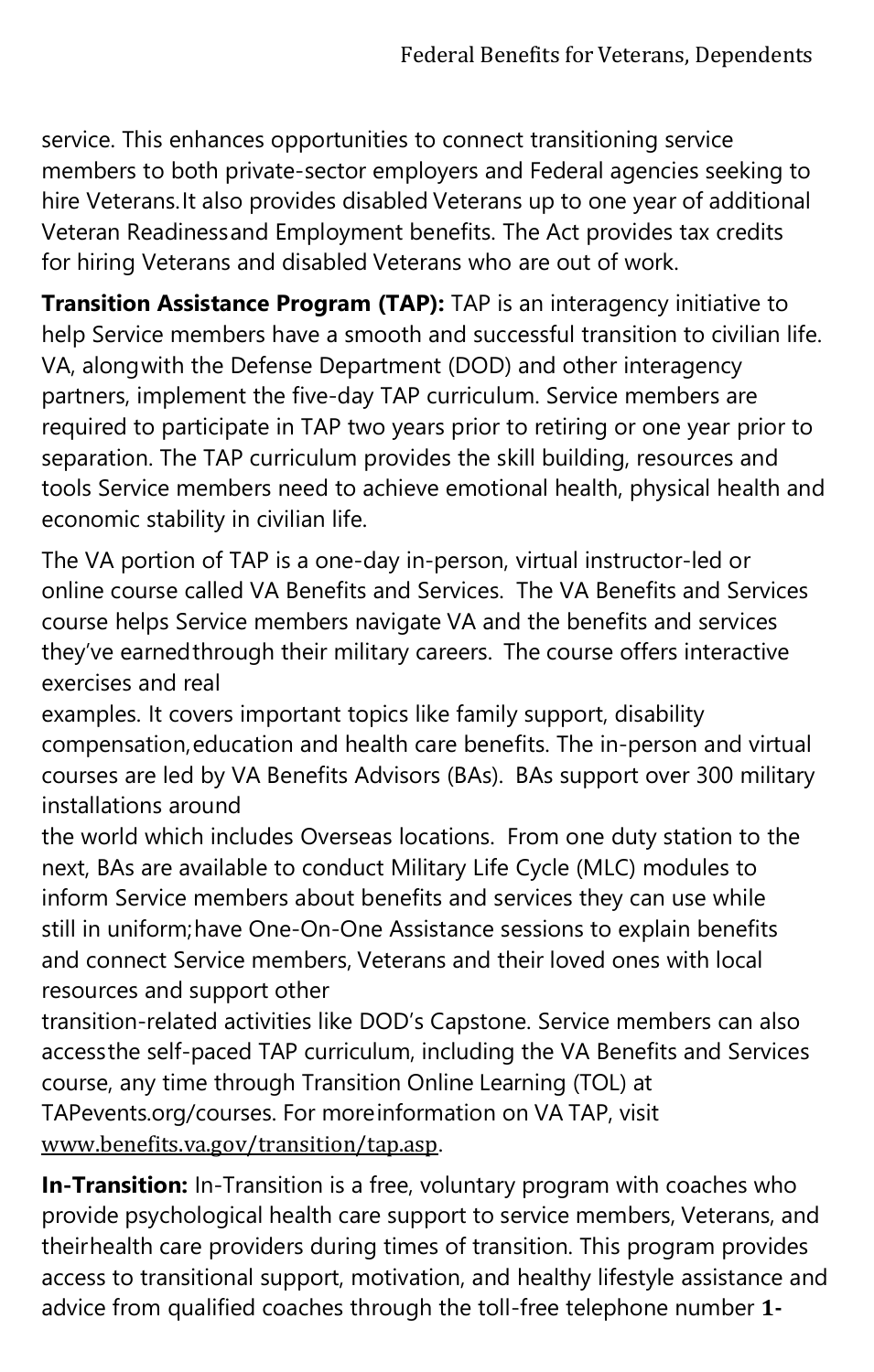96 | Federal Benefits for Veterans, **800-424-7877** . For more information, visit: www.pdhealth.mil/resources/intransition.

**Pre-Separation Counseling through Military Service:** Service members may receive pre-separation counseling 24 months prior to retirement or 12

months prior to separation from active duty. These sessions present informationon education, training, employment assistance, National Guard and Reserve programs, medical benefits, and financial assistance.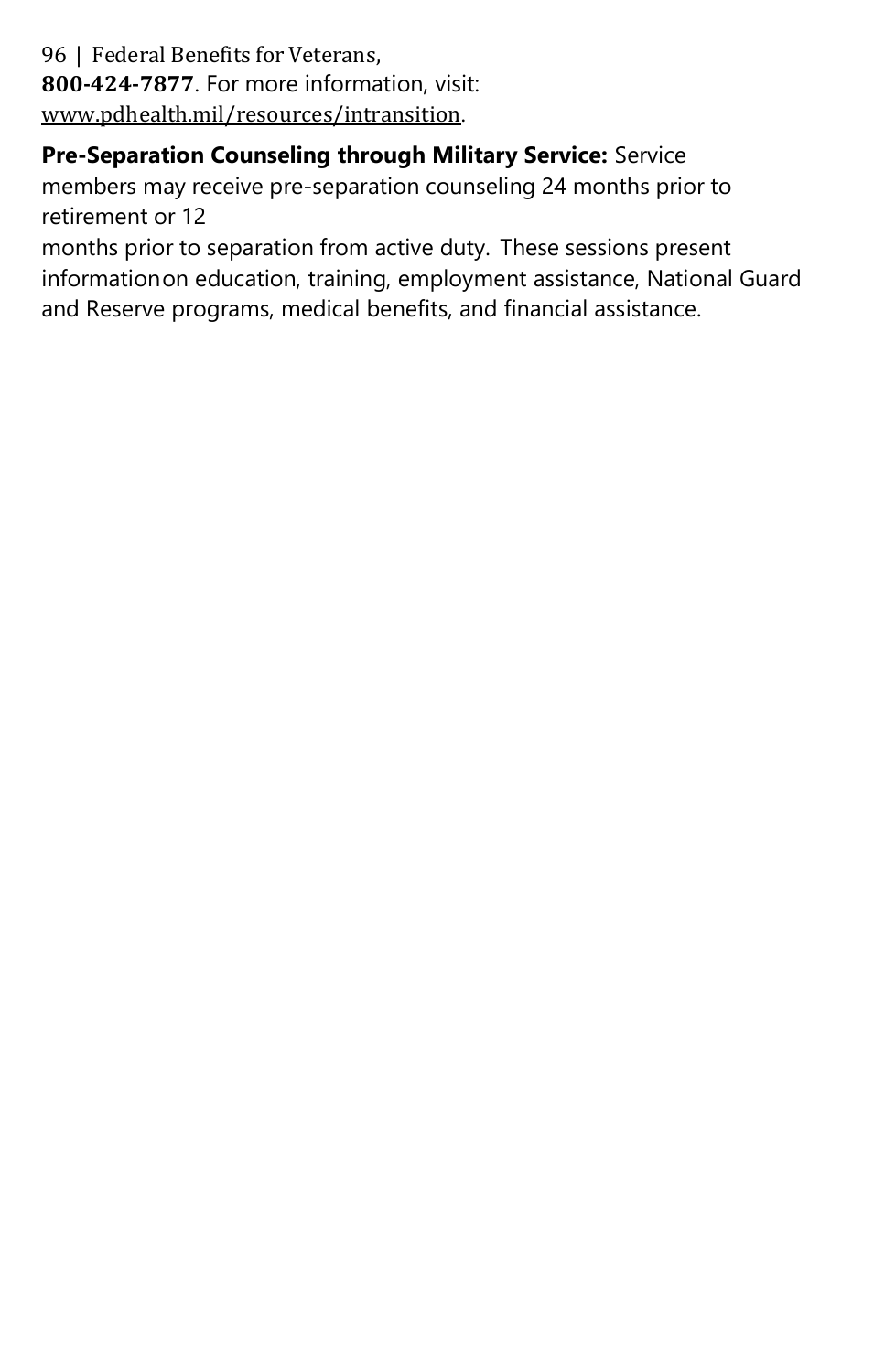## **Verification of Military Experience and Training (VMET):** The VMET Document,

**DD Form 2586**, helps service members verify previous experience and trainingto potential employers, negotiate credits at schools, and obtain certificates or licenses. VMET documents are available only through each military branch's support office and are intended for service members who have at least six months of active duty. Service members should obtain VMET documents fromtheir Transition Support Office within 12 months of separation or 24 months ofretirement.

**Veterans' Workforce Investment Program:** Recently separated Veterans and those with service-connected disabilities, significant barriers to employment, orwho served on active duty during a period in which a campaign or expedition badge was authorized, can contact the nearest state employment office for employment help through the Veterans Workforce Investment Program. The program may be conducted through state or local public agencies, community organizations or private, nonprofit organizations.

**Veteran Employment Services Office (VESO):** VESO provides professionalcoaching, primarily to Veterans seeking employment in the Department of Veterans Affairs, by teaching Veterans how to maximize their military skills to match the Department's critical staffing needs. VESO helps Veterans in

understanding the Federal hiring process through virtual training opportunities such as: Writing Your Federal Resume; Navigating Through USAjobs.gov; and Interview Techniques. VEO advocates and brings awareness of the Department'sVeteran Employment Initiatives specifically designed for disabled Veterans to increase employment opportunities. They help to support Veteran employees retention in the Department's workforce by advocating for their career advancement in accordance with merit promotion principles and laws. For moreinformation please visit www.vaforvets.va.gov and follow us on www.facebook.com/ Veso.VAforVets.

**State Employment Services:** Veterans can find employment information, education and training opportunities, job counseling, job search workshops, and resume preparation assistance by visiting their individual State Departmentof Veteran Affairs. Many states have Veterans Employment Centers, at state

Workforce Career or One-Stop Centers. These offices also have specialists to help disabled Veterans find employment. Additional information and access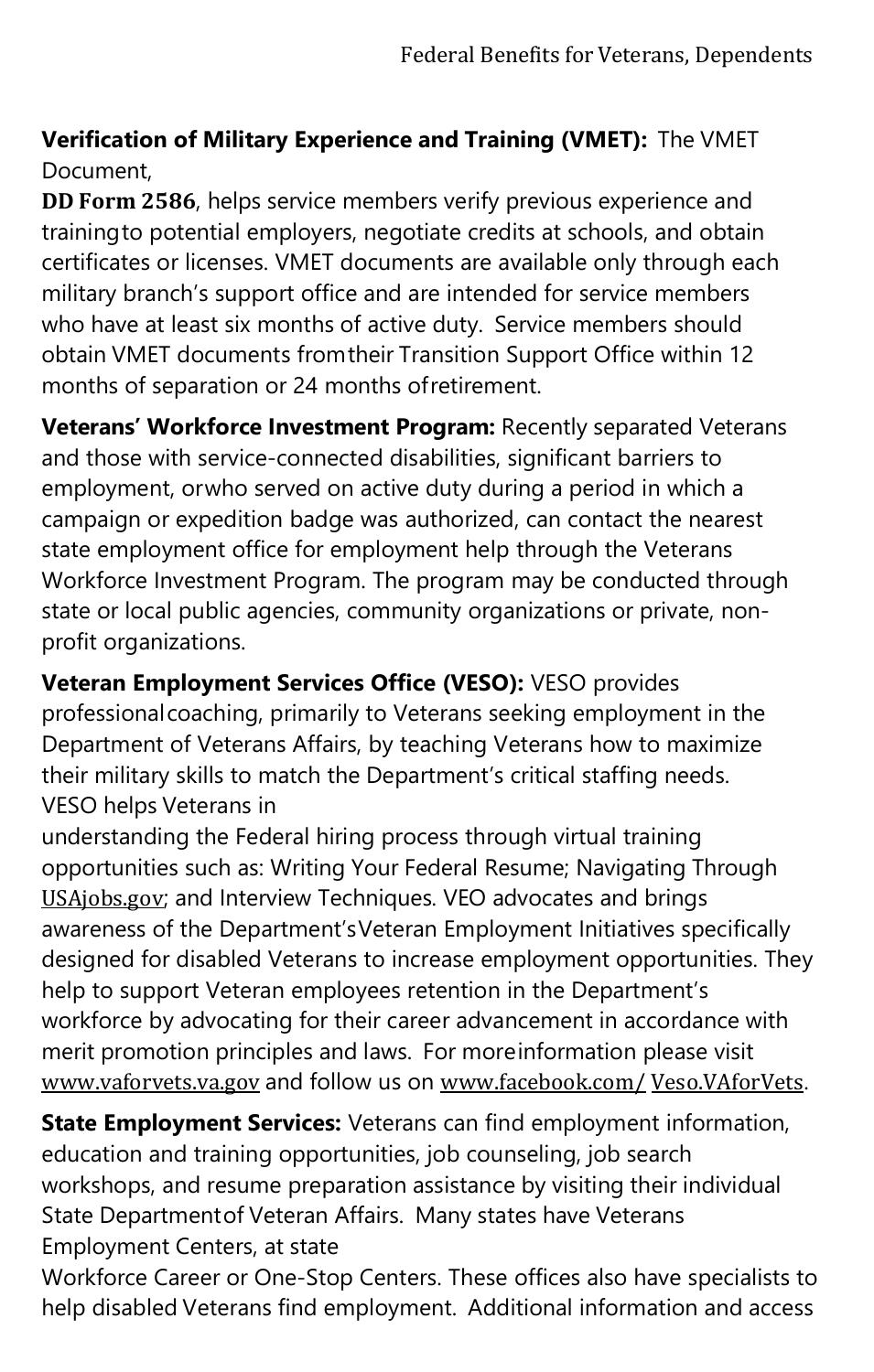98 | Federal Benefits for Veterans, to servicesare available at www.va.gov/careers-employment/.

**Unemployment Compensation:** Veterans who do not begin civilian employment immediately after leaving military service may receive weekly unemployment compensation for a limited time. The amount and duration of payments are determined by individual states. Apply by contacting the neareststate employment office listed in the local telephone directory.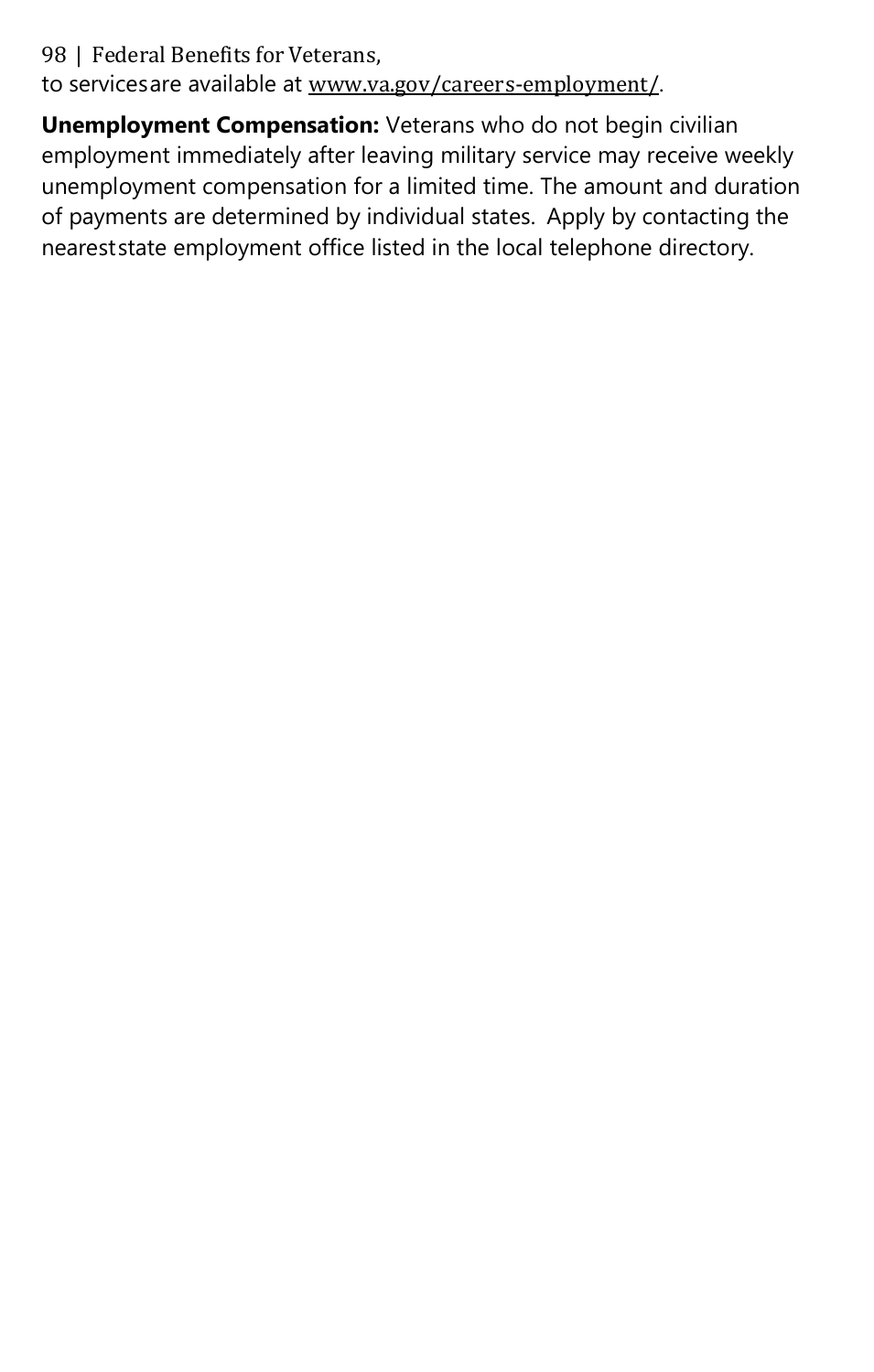**Veterans Preference for Federal Jobs:** Since the time of the Civil War, Veterans of the Armed Forces have been given some degree of preference in appointmentsto federal jobs. Veterans' preference in its present form comes from the Veterans' Preference Act of 1944, as amended, and now codified in Title 5, United States Code (U.S.C.). By law, Veterans who are disabled or who served on active duty during certain specified time periods or in military campaigns are entitled to preference over others when hiring from competitive lists of eligible candidates, and also in retention during a reduction in force.

To receive preference, a Veteran must have been discharged or released fromactive duty under honorable conditions or received a general discharge.

Preference is also provided for certain widows and widowers of deceased Veteranswho died in service, spouses of service-connected disabled Veterans, and

mothers of Veterans who died under honorable conditions on active duty or havepermanent and total service-connected disabilities.

Enrolled Veterans can print a copy of their preference letter from the eBenefits portal. For more information about Veterans Preference, please visit: www.va.gov/careers-employment/.

**Veterans' Recruitment Appointment:** Veterans' recruitment appointment allows federal agencies to appoint eligible Veterans to jobs without competition.These appointments can be converted to career or career conditional positions after two years of satisfactory work. Veterans should apply directly to the agencywhere they wish to work. For additional information on Veterans Recruitment Appointment, please visit: www.va.gov/careers-employment/.

**Small Businesses:** VA's Center for Verification and Evaluation (CVE) verifies eligibility of Service-Disabled Veteran-Owned and Veteran-Owned firms seekingto do business within VA's Veterans First Contracting Program. For additional information call toll-free at: **1-866-584-2344** or visit: www.va.gov/osdbu/.

Like other federal agencies, VA is required to place a portion of its contracts and purchases with small and disadvantaged businesses. VA has a special office to help small and disadvantaged businesses get information on VA acquisition opportunities. For additional information call toll-free at: **1-800-** 949-8387 or visit: www.va.gov/osdbu/ or write to the: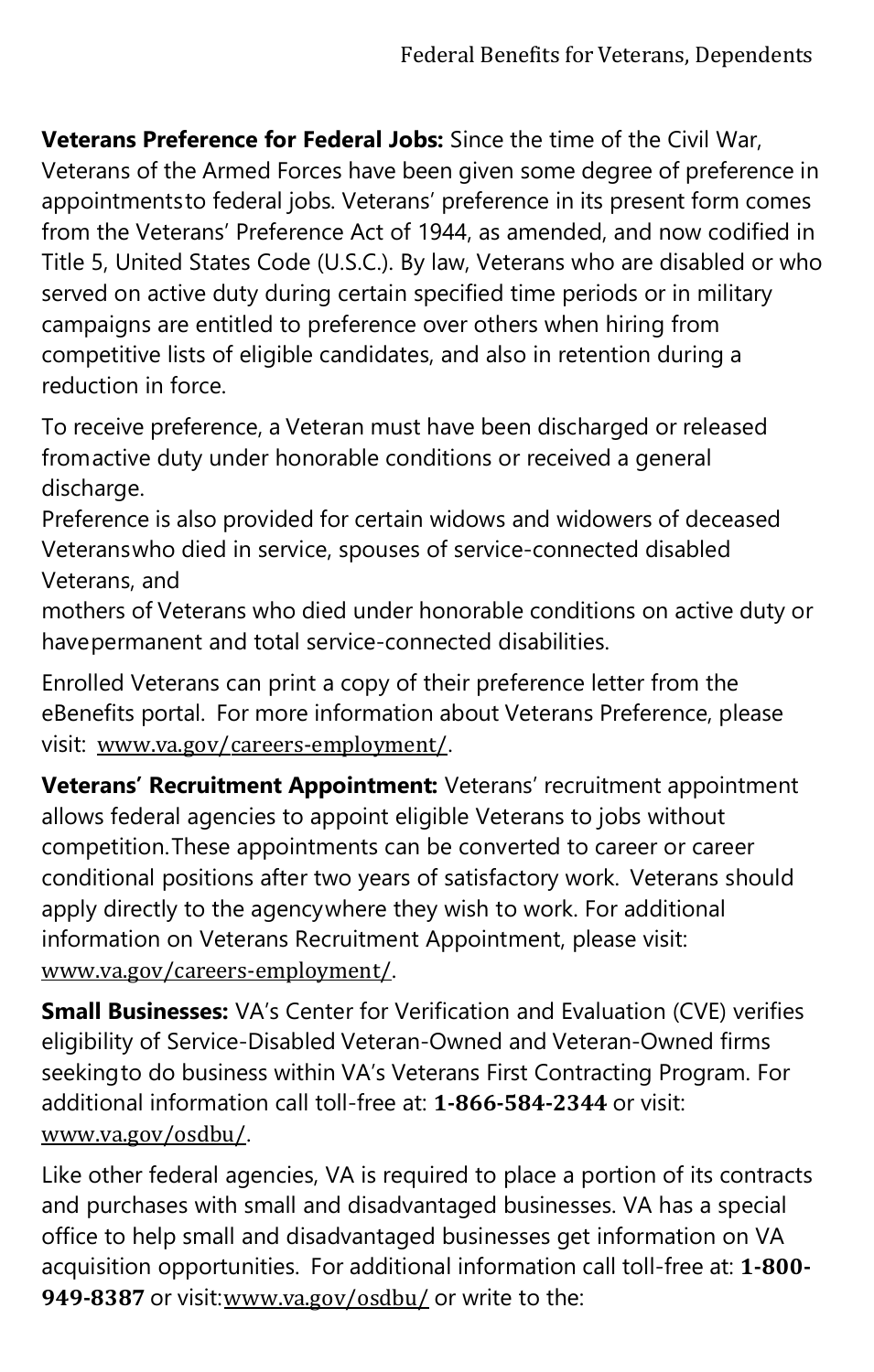100 | Federal Benefits for Veterans, U.S. Department of Veterans Affairs Office of Small and Disadvantaged Business Utilization(00SB)810 Vermont Ave, N.W. Washington, D.C. 20420

#### **Dependents and Survivors Health Care - Civilian Health and Medical Programof the Department of Veterans Affairs (CHAMPVA):** Under

CHAMPVA, certain dependents and survivors can receive reimbursement for most medical expenses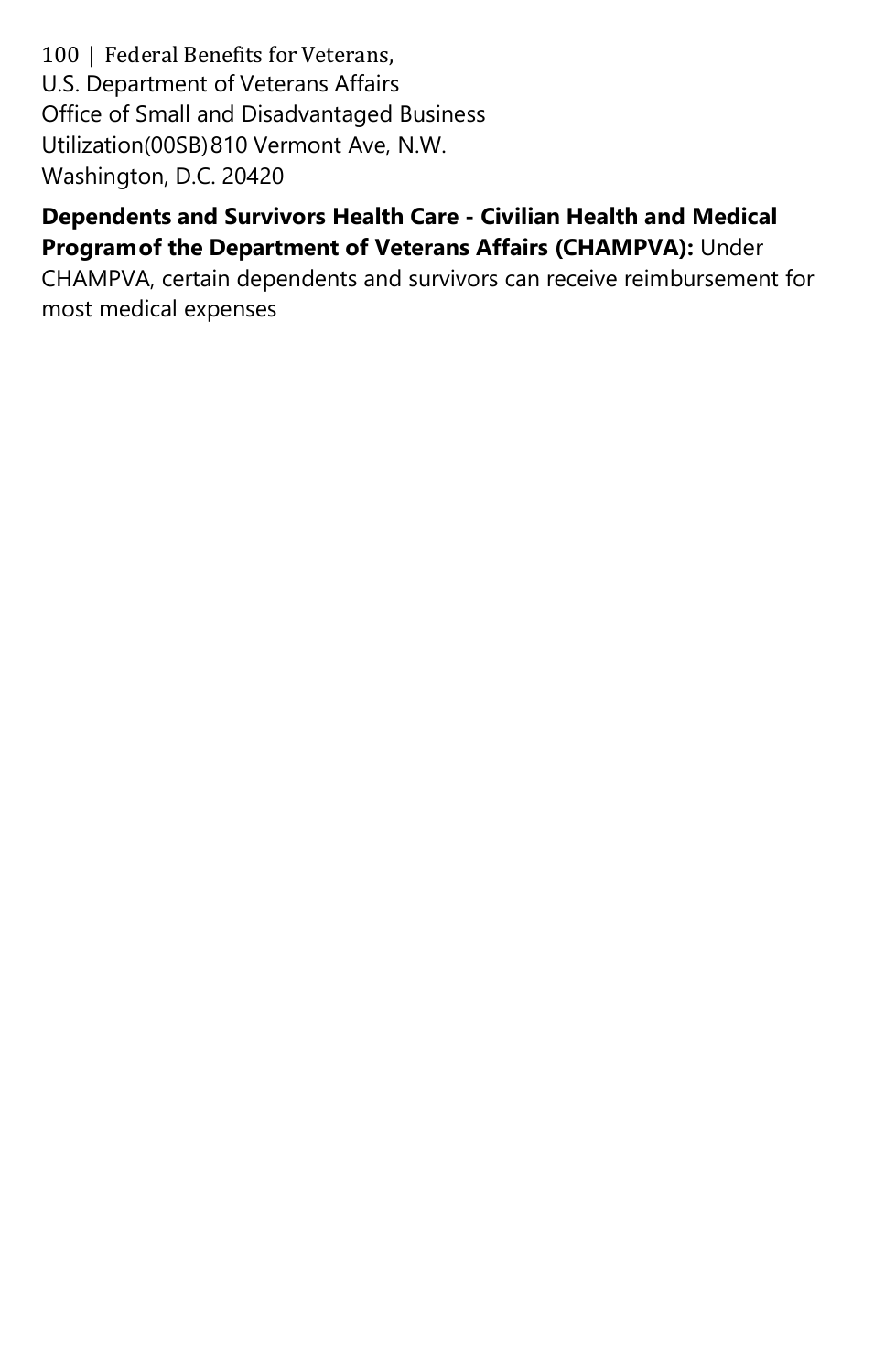– inpatient, outpatient, mental health, prescription medication, skilled nursingcare and durable medical equipment.

To be eligible for CHAMPVA, an individual cannot be eligible for TRICARE (the medical program for civilian dependents provided by DoD) and must be one of the following: the spouse or child of a Veteran whom VA has rated permanently and totally disabled due to a service-connected disability or the surviving spouseor child of a Veteran, who died from a VA-rated service-connected disability, or who, at the time of death, was rated permanently and totally disabled or the surviving spouse or child of a Veteran who died on active duty service and in

the line of duty, not due to misconduct. However, in most cases, these family members are eligible for TRICARE, not CHAMPVA. A surviving spouse under age 55 who remarries loses CHAMPVA eligibility at midnight of the date on remarriage.He/she may re-establish eligibility if the remarriage ends by death, divorce or annulment effective the first day of the month following the termination of the remarriage or December 1, 1999, whichever is later. A surviving spouse who remarries after age 55 does not lose eligibility upon remarriage.

For those who have Medicare entitlement or other health insurance, CHAMPVA isa secondary payer. Beneficiaries with Medicare must be enrolled in Parts A&B to maintain CHAMPVA eligibility. For additional information please call 1-800-733- 8387 or visit: www.va.gov/COMMUNITYCARE/programs/dependents/champva/champva\_ eligibility.asp, or write:

Veterans Health Administration (VHA) Office of Community Care CHAMPVA P.O. Box 469028 Denver, CO 80246

**State Home Per Diem Program:** The VHA National State Home Per Diem Program (SHPDP), is a grant program providing federal assistance to Veterans receiving care in VA recognized State Veteran Home (SVH) facilities. Through this program, VHA provides a percentage of the cost of construction of State VeteransHomes, which are owned and operated by the state. Additionally, VHA pays a daily payment to the qualifying SVHs for nursing home, domiciliary, or adult day health care provided to eligible Veterans receiving care in the SVH. For additionalinformation please visit: www.va.gov/COMMUNITYCARE/providers/info\_OtherCare. asp#SVH or email: VHA10D1B3StateHomePerDiemInquiries@va.gov.

**Key Information for Family Members about the Affordable Care Act:** The Affordable Care Act, also known as the health care law, was created to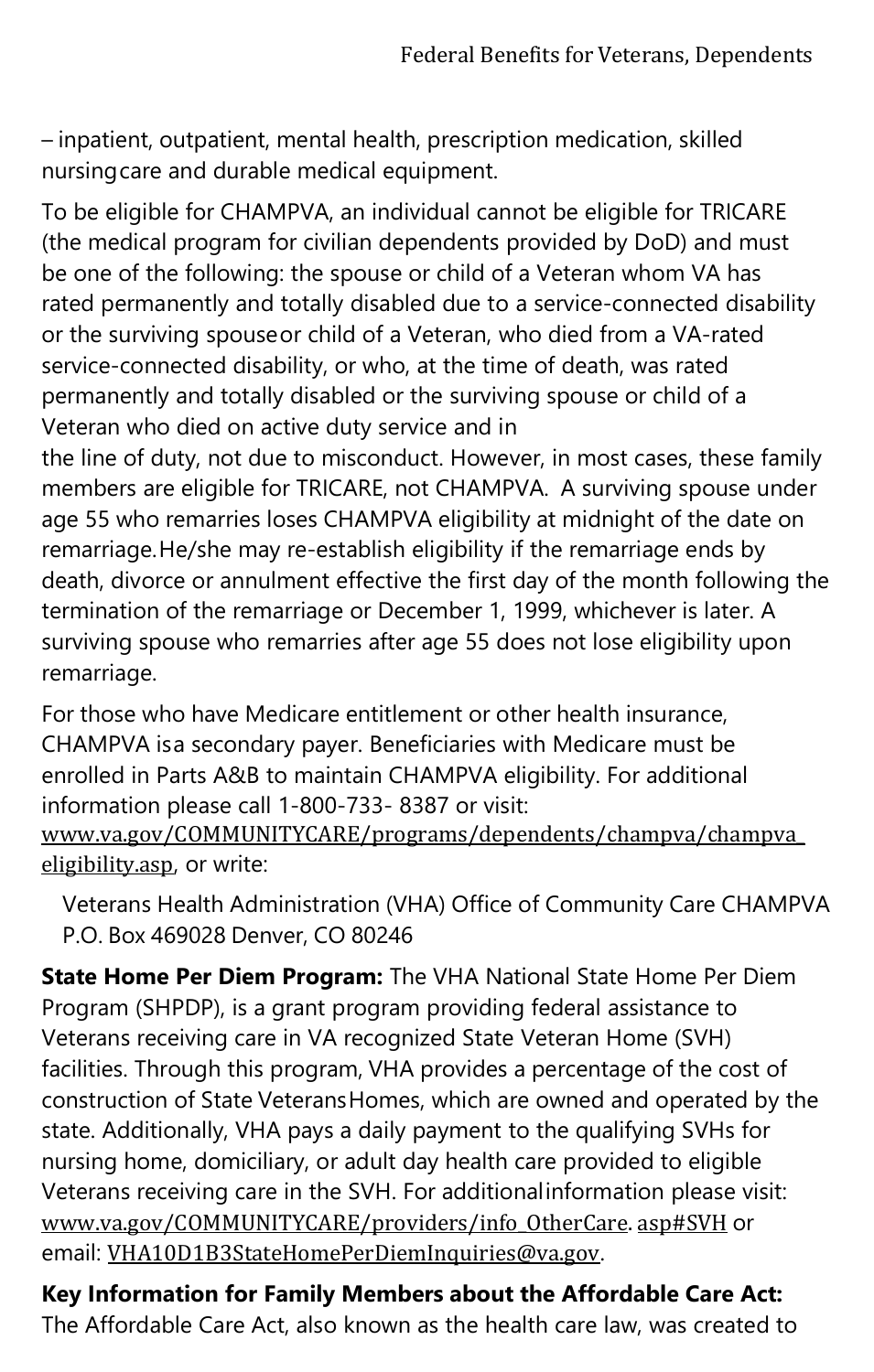expand access to affordable health care coverage to all Americans, lower costs, and improve quality and care coordination. Under the health care law, people will have health coverage that meets a minimum standard (called "minimum essentialcoverage") by Jan. 1, 2014 or qualify for an exemption, or pay a fee when filing their taxes, if they have affordable options but remain uninsured.

VA wants all Veterans and their families to receive health care that improves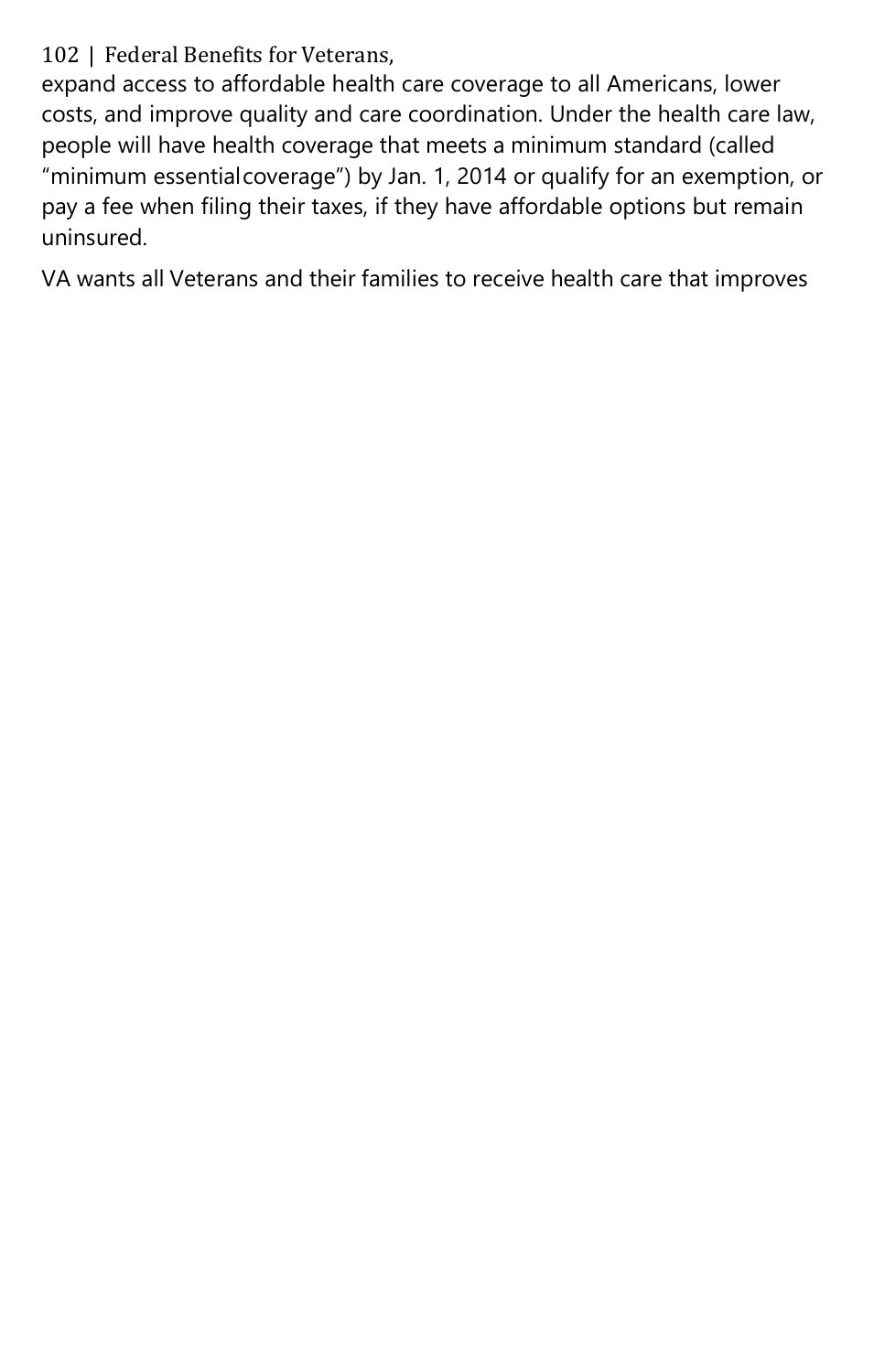their health and well-being. Dependents and survivors enrolled in the Civilian Health and Medical Program of the Department of Veterans Affairs (CHAMPVA) or the Spina Bifida Health Care Program meet the requirement to have health care coverage under the health care law and do not need to take any additionalsteps. The law does not change CHAMPVA or Spina Bifida benefits, access or costs. Veterans' family members who do not have coverage that meets the health care law's standard should consider their options through the Health Insurance Marketplace, which is a new way to shop for and purchase private health insurance.

For more information about the Health Insurance Marketplace, visit www. healthcare.gov or call **1-800-318-2596**. For additional information about the VA andthe health care law, visit www.va.gov/aca or call **1-877-222-VETS (8387)**.

**Dependents and Survivors Benefits - Death Gratuity Payment:** Military services provide payment, called a death gratuity, in the amount of \$100,000 to the next of kin of service members who die while on active duty (including those who die within 120 days of separation) as a result of service-connected injury or illness. If there is no surviving spouse or child, then parents or siblings designatedas next of kin by the service member may be provided the payment. The paymentis made by the last military command of the deceased. If the beneficiary is not paid automatically, application may be made to the military service-concerned.

**Dependency and Indemnity Compensation (DIC):** DIC is a tax-free monetary benefit generally payable to eligible survivors of military service members who died in the line of duty or eligible survivors of Veterans whose death resulted from a service-related injury or disease. DIC may also be paid to certain survivorsof Veterans who were totally disabled from service-connected conditions at the

time of death, even though their service-connected disabilities did not cause theirdeaths. The survivor qualifies if the Veteran was:

- 1. Continuously rated totally disabled for a period of 10 years immediatelypreceding death; *or*
- 2. Continuously rated totally disabled from the date of military dischargeand for at least 5 years immediately preceding death; *or*
- 3. A former POW who was continuously rated totally disabled for a periodof at least one year immediately preceding death.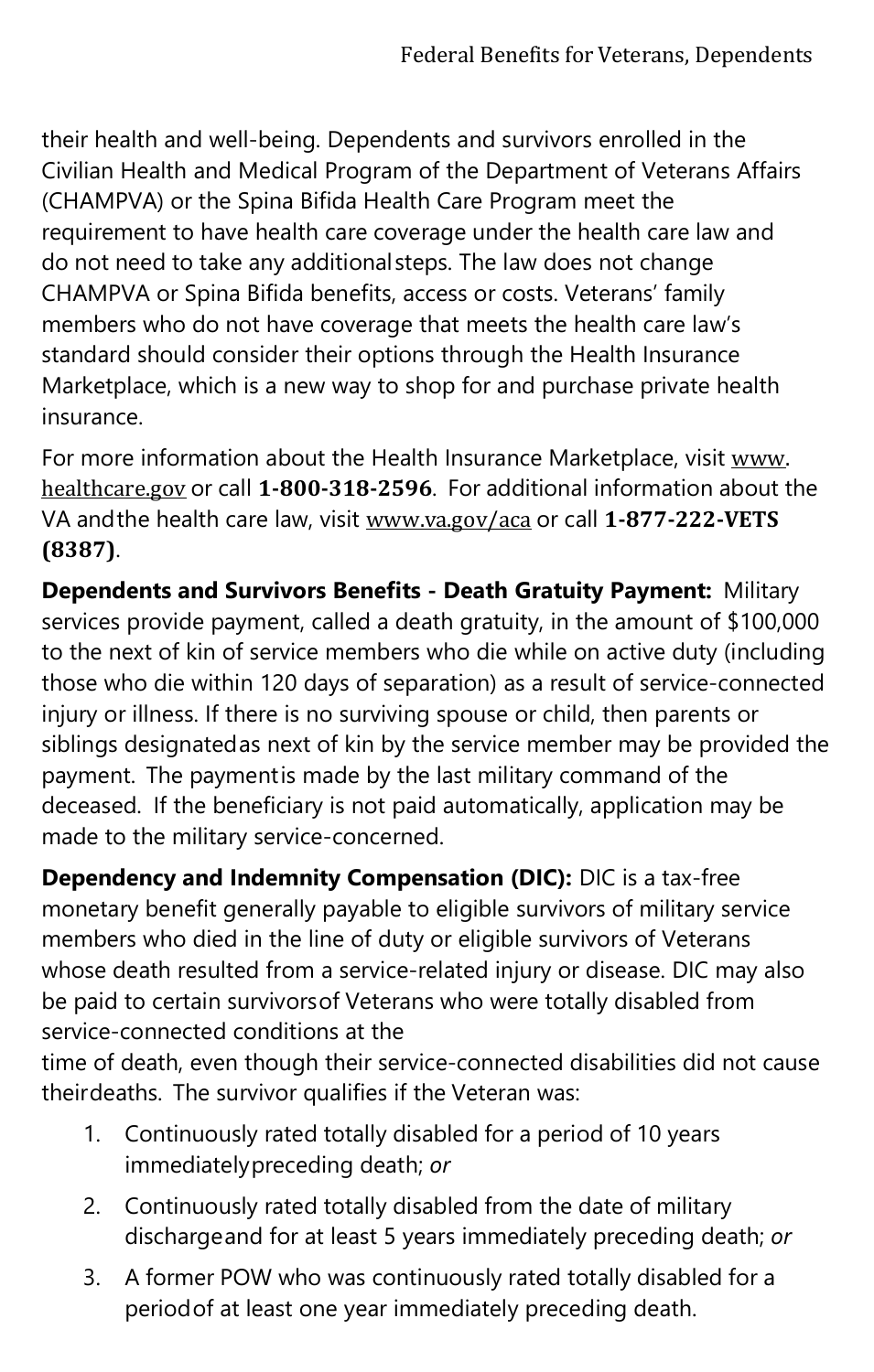For more detailed information, visit www.va.gov/disability/dependencyindemnity-compensation/.

**DIC Eligibility (Surviving Spouse):** To qualify for DIC, a surviving spouse mustmeet the following requirements:

• married to a service member who died on active duty, active duty fortraining, or inactive duty training, *or*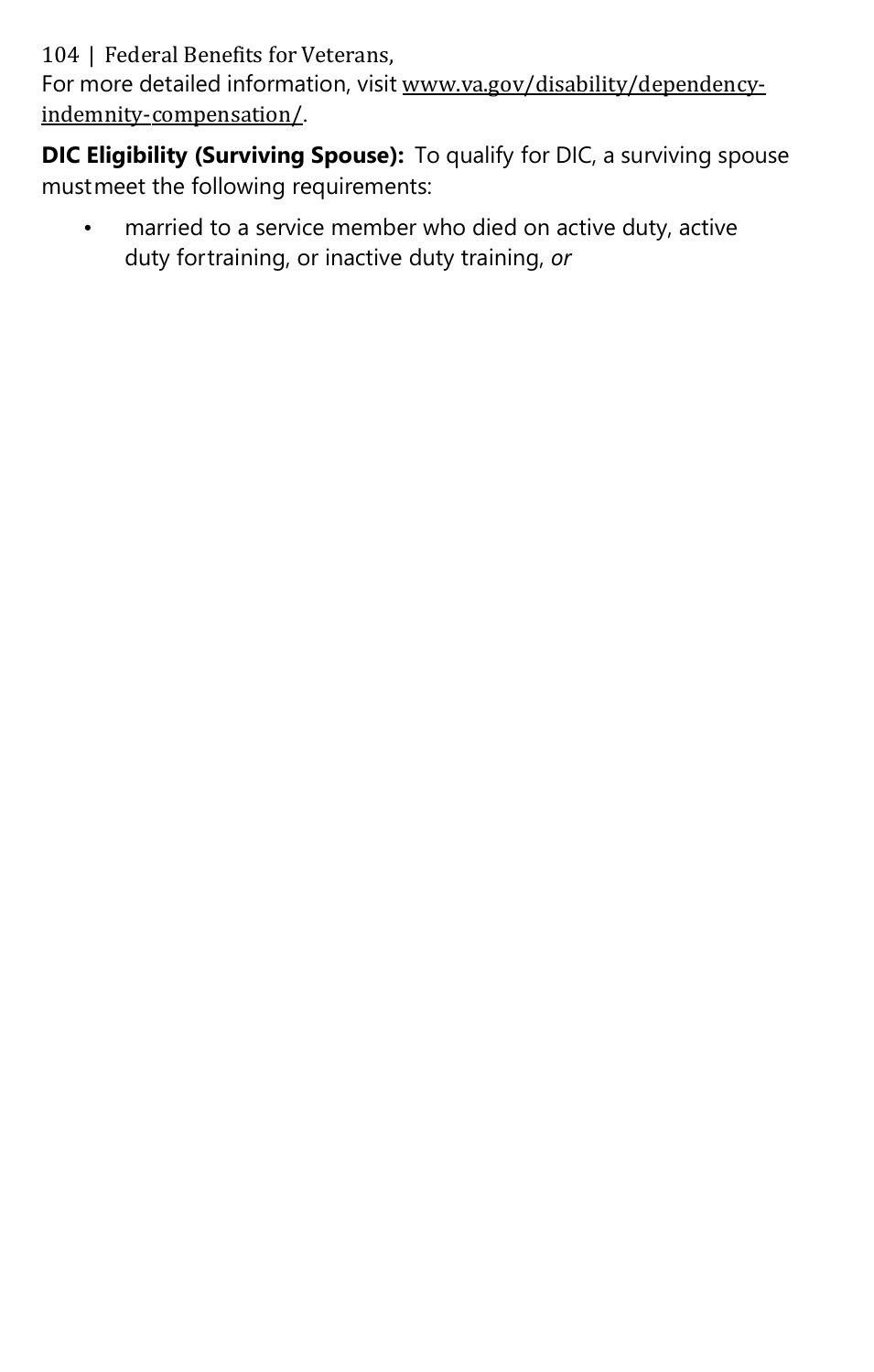- validly married the Veteran before Jan. 1, 1957, *or*
- married the Veteran within 15 years of discharge from the period of military service in which the disease or injury that caused the Veteran'sdeath began or was aggravated, *or*
- was married to the Veteran for a least one year, *or*
- had a child with the Veteran, and cohabitated with the Veterancontinuously until the Veteran's death, *or*
- if separated, was not at fault for the separation, and is not currentlyremarried.

*Note:* A surviving spouse who remarried on or after Dec.16, 2003, and on or afterattaining age 55, is entitled to continue to receive DIC.

**DIC Eligibility (Surviving Child):** Not included on the surviving spouse's DIC,AND unmarried, AND under age 18, or between the ages of 18 and 23 and attending school at an approved institution.

*Note:* A child adopted out of the Veteran's family may be eligible for DIC if all othereligibility criteria are met.

**DIC Eligibility (Surviving Parent):** VA provides an income-based monthly benefit to the surviving parent(s) of a service member or Veteran whose death wasservice-related. When countable income exceeds the limit set by law, no benefits are payable. The spouse's income must also be included if the parent is living witha spouse.

**DIC and Aid and Attendance/Housebound Benefits:** If a Veteran died on or after Jan. 1, 1993, his or her surviving spouse may receive additional benefits beyond the basic DIC rate if he or she is residing in a skilled nursing facility, requirethe regular assistance of another person to perform the activities of daily living, orif he or she is permanently housebound. This additional benefit is referred to as "Aid and Attendance" or "Housebound."

**DIC 8-Year Special Allowances:** If a deceased Veteran was considered "permanent and totally disabled"(either by 100 percent rating or permanent andtotal individual unemployability) for eight (8) continuous years prior to death, and the surviving spouse was married to the Veteran for those same eight years,may be entitled to an additional monthly on the DIC award. If there are any surviving dependent children under age 18 in the care of the surviving spouse, an additional child supplement payment may be further added to the DIC

award for the initial two (2) years of entitlement. This additional amount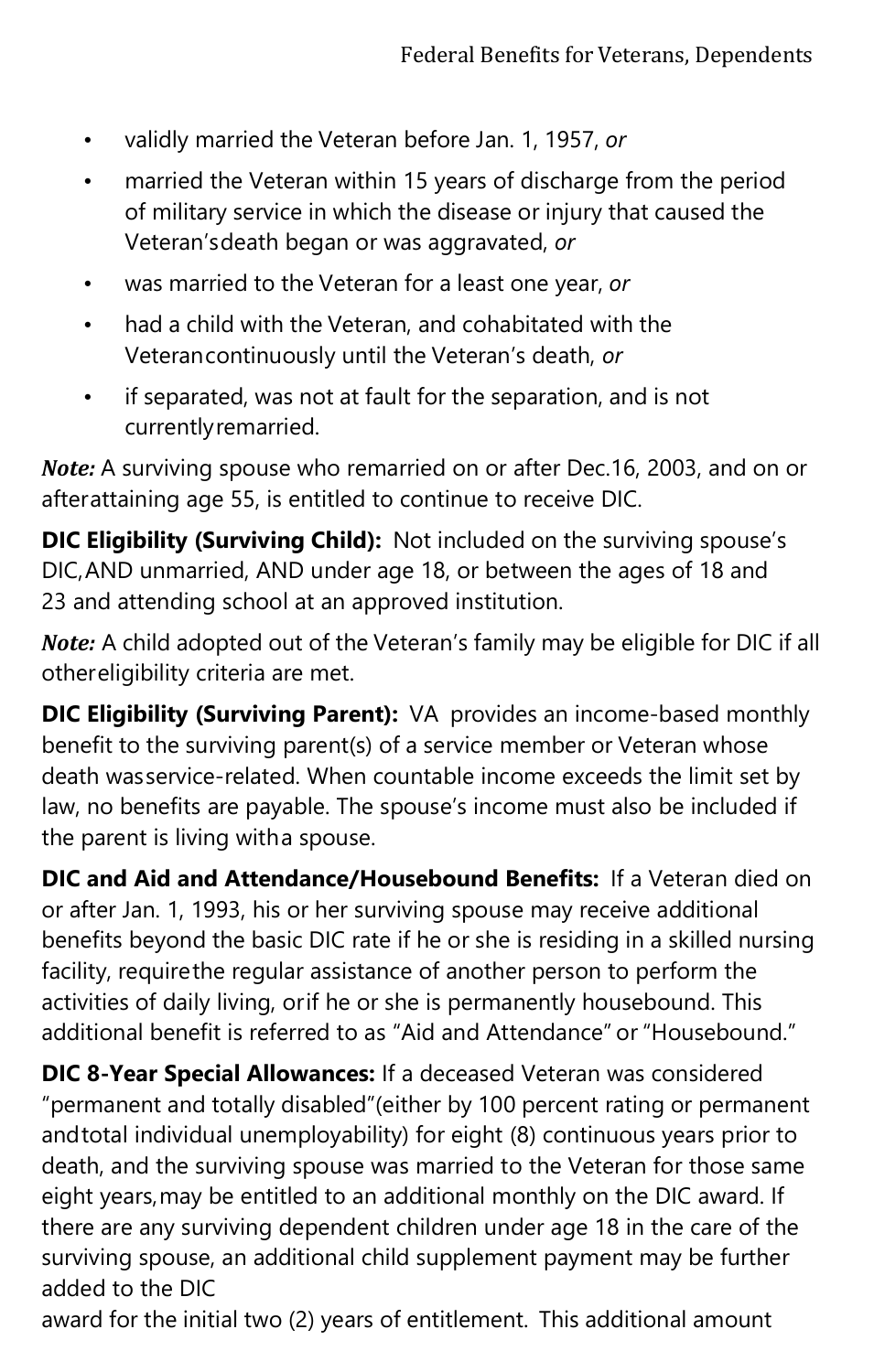will beautomatically terminated two years after the DIC award grant.

**Restored Entitlement Program for Survivors:** An additional special benefit maybe payable to Survivors of a Veteran who died of service-connected causes prior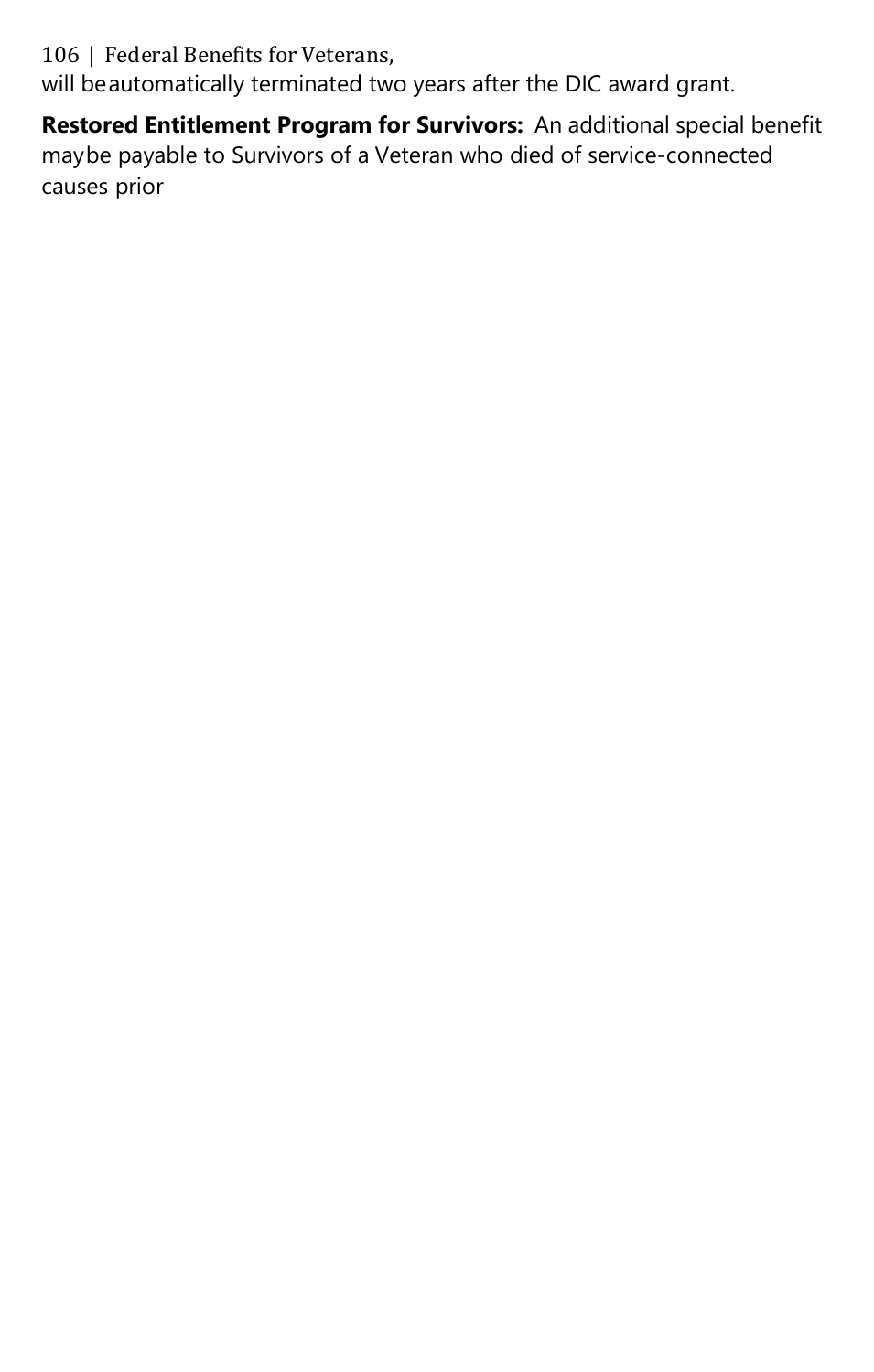to Aug. 13, 1981. The amount of the benefit is based on information provided bythe Social Security Administration.

**Survivors Pension:** Survivors Pension is an income and net worth-based programpayable to low-income surviving spouses or children who have not married/ remarried since the death of the Veteran. Survivors Pension is an income-based program, and any benefit payable is reduced by annual income from other sources, such as Social Security. If the Survivor has unreimbursed medical expenses, these costs can be deducted from countable income to increase the benefit amount (such as cost of care at an Assisted Living or Skilled Nursing Facility).

To be eligible for Survivor's Pension, the deceased Veteran must have met thefollowing requirements:

- 1. If the Veteran served on or before Sept. 7, 1980, he/she must have servedat least 90 days of active military service, with at least one day during a war time period.
- 2. If the Veteran entered active duty after Sept. 7, 1980, the Veteran generally must have served at least 24 months or the full tour of dutywith at least one day during a war time period.
- 3. Discharged from military service under other than dishonorable conditions.

To qualify as a surviving child of a deceased Veteran, the child must meet the following requirements: under age 18 or under age 23 if attending a VAapprovedschool or permanently incapable of self-support due to a disability diagnosed before age 18. Additional information on pension benefits is available at www. va.gov/pension/survivors-pension/. To apply, complete **VA Form 21P-534EZ** and mailit to the Pension Management Center (PMC) of jurisdiction.

**Survivors Aid and Attendance and Housebound Benefits:** Survivors who are eligible for pension and require the aid and attendance of another person, or are housebound, may be eligible for a higher maximum pension rate. Theseadditional benefits cannot be paid without eligibility to pension. An eligible individual may qualify if he or she requires the regular aid of another person inorder to perform personal functions required for everyday living, is bedridden,a patient in a nursing home due to mental or physical incapacity, blind, or permanently and substantially confined to his/her immediate premises because ofa disability.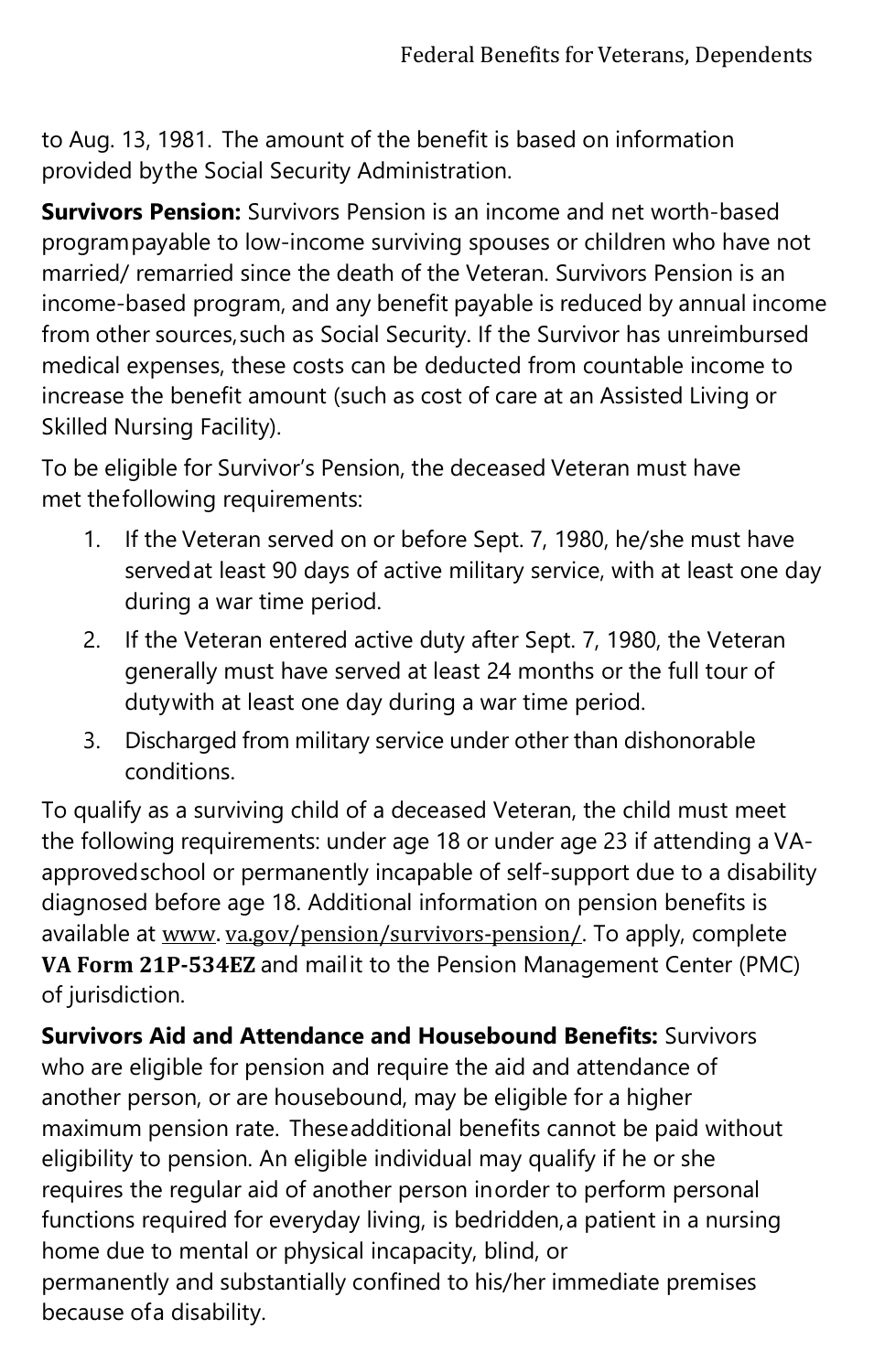To apply for aid and attendance or housebound benefits, submit a **VA Form 21- 2680**, *Examination for Housebound Status or Permanent Need for Regular Aid andAttendance* to the address below.

Pension & Survivors Benefits Department of Veterans AffairsPension Intake Center PO Box 5365 Janesville WI 53547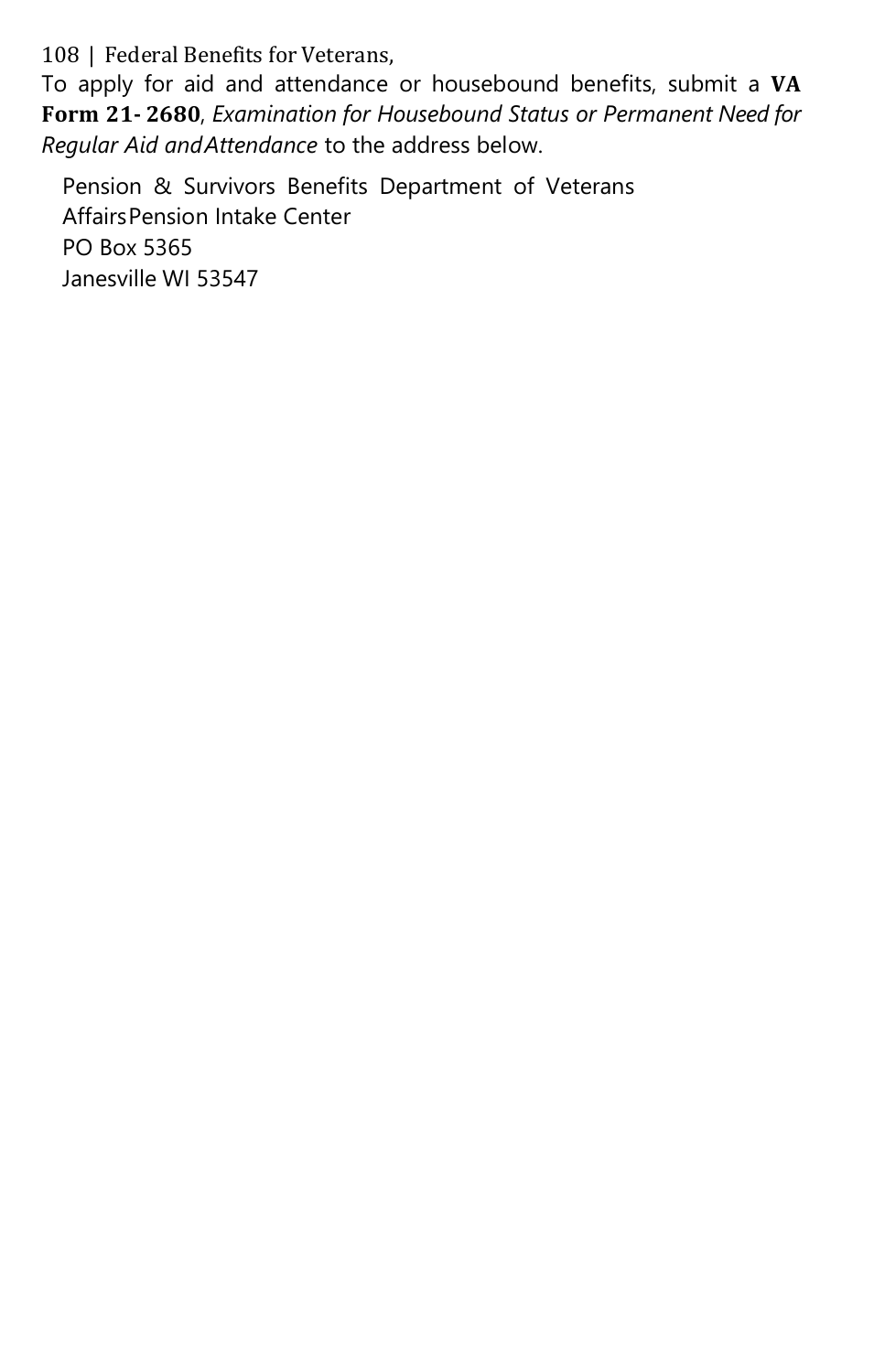Please include copies of any evidence, preferably a report from an attending physician or a nursing home, validating the need for aid and attendance or housebound status. The report should contain sufficient detail to determine whether there is disease or injury producing physical or mental impairment, lossof coordination, or conditions affecting the ability to dress and undress, to feed oneself, to attend to sanitary needs, and to keep oneself ordinarily clean and presentable, or whether confined to the immediate premises due to disability.

**Reductions for Medicaid Covered Nursing Facility Care:** Surviving spouses and dependent children, who are in a Medicaid-approved nursing facility, andare covered by a Medicaid plan for services furnished by the nursing facility are limited to receiving \$90 per month in pension benefits. No part of the \$90

monthly pension may be used to reduce the amount of Medicaid paid to a nursingfacility.

**Children of Women Vietnam Veterans Born with Certain Birth Defects:** Biological children of women Veterans who served in Vietnam at any time duringthe period beginning on Feb. 28, 1961, and ending on May 7, 1975, may be eligible for certain benefits because of birth defects associated with the mother'sservice in Vietnam that resulted in a permanent physical or mental disability.

The covered birth defects do not include conditions due to family disorders, birth-related injuries, or fetal or neonatal infirmities with well- established causes.A monetary allowance is paid at one of four disability levels based on the child's degree of permanent disability.

## **Disagreements With VA Claims Decisions Under Appeals**

**Modernization:** Veterans and other claimants for VA benefits have the right to disagree with decisions made by VA and to ask for reviews of those decisions. Any Veteran oreligible claimant who receives a VA decision on or after February 19, 2019, will follow the Appeals Modernization process if they disagree with the decision.

Typical decisions subject to review include disability compensation, pension, education benefits, recovery of overpayments, reimbursement for unauthorized medical services, and denial of burial and memorial benefits. A claimant generallyhas one year from the date of the notice of a VA decision to request a decision review from one of three options. However, claimants only have 60 days to file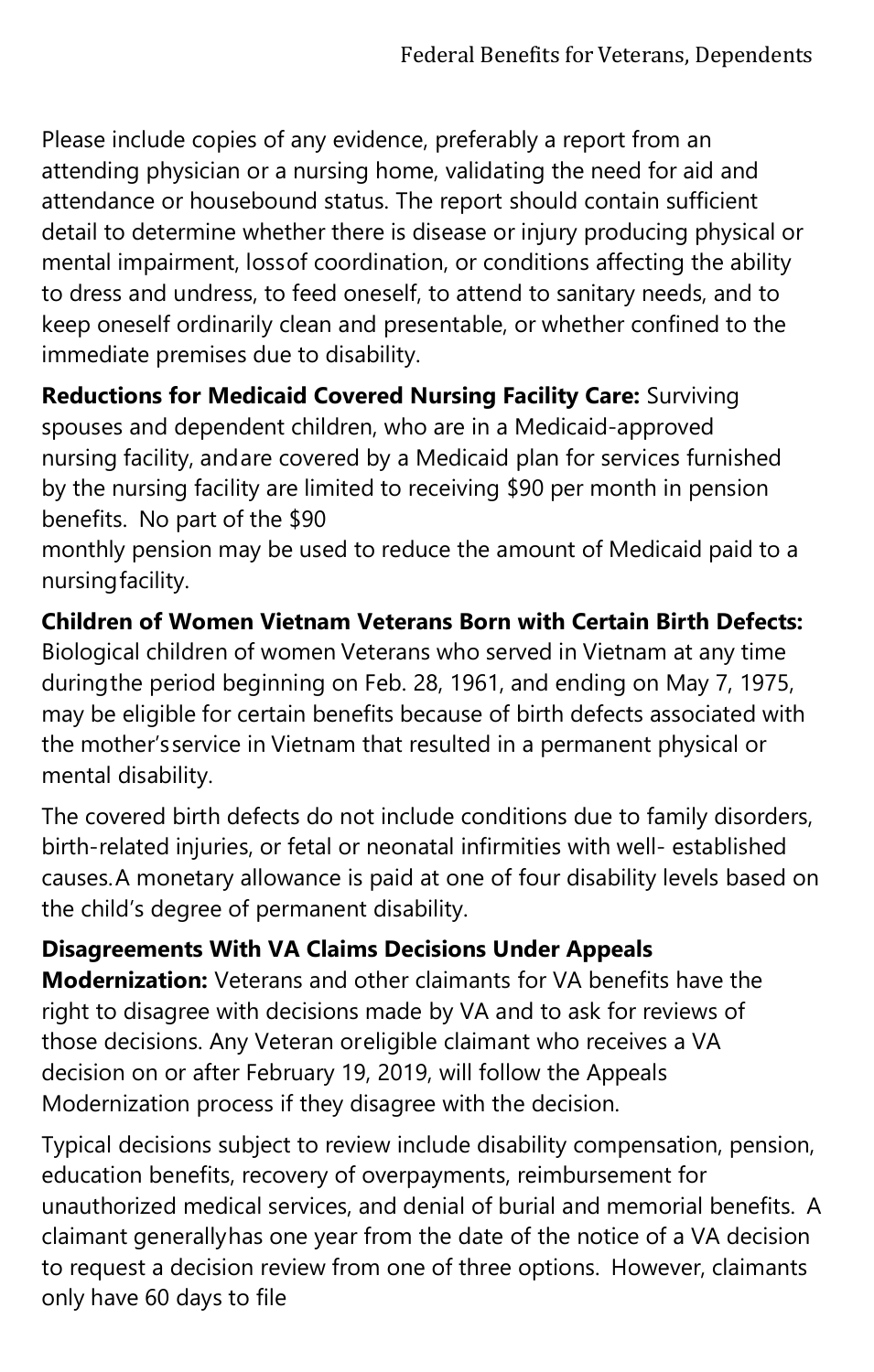an appeal for contested claims (claims where a favorable decision on one claimrequires the denial or a lesser benefit to another claimant).

To file a disagreement with a VA decision, Veterans or claimants can choose from three decision review options, a Supplemental Claim, Higher-Level Review, or anAppeal to the Board of Veterans' Affairs:

**Supplemental Claim:** A claimant may file a supplemental claim using **VA Form 20-0995**, *Decision Review Request: Supplemental Claim*. Claimants must be sure to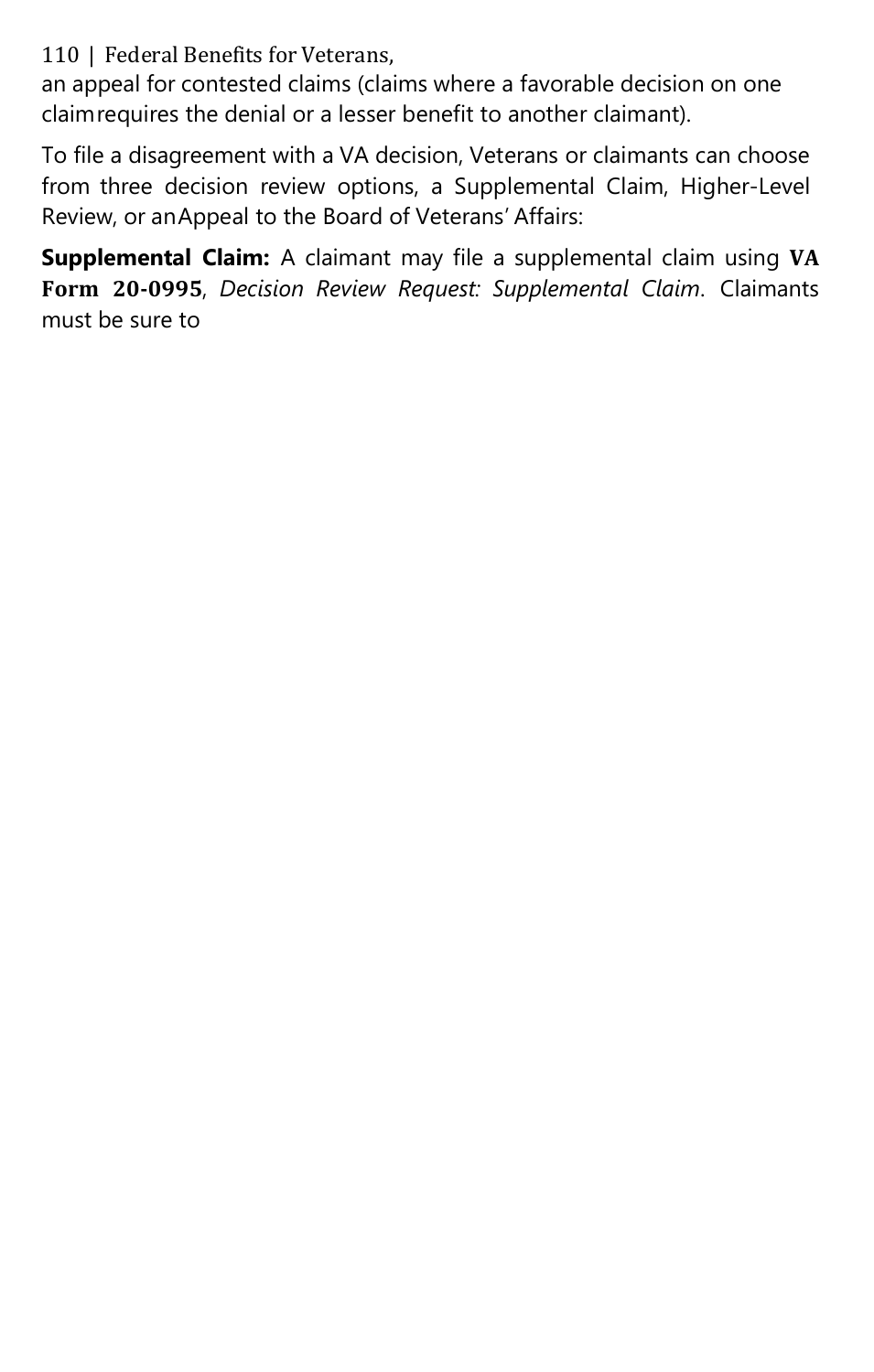identify or submit new and relevant evidence. New evidence means evidence notpreviously part of the actual record before agency adjudicators at the time of the prior decision. Relevant evidence means evidence that tends to prove or disprovea matter at issue in a claim. Claimants may file supplemental claims at any time; however, filing the request within one year of the date of notice of the prior decision on the issue(s) maintains entitlement to earliest possible effective date if VA later decides to grant the benefit.

**Higher-Level Review:** A claimant may request a higher-level review (HLR) using**VA Form 20-0996**, *Decision Review Request: Higher-Level Review*. With an HLR, a more experienced VA employee reexamines the same evidence used in the priordecision and readjudicates the claim without considering that prior decision.

The claimant, and/or representative may request one informal conference with the higher-level reviewer to identify any errors in law or fact VA made in the priordecision.

VA must receive the completed **VA Form 20-0996** within one year of the identifiednotice of decision. A claimant may request an HLR for most decisions, except for another HLR or a Board decision involving the same issue.

For HLRs and supplemental claims, mail forms to:

Department of Veterans AffairsClaims Intake Center P.O. Box 4444 Janesville, WI 53547-4444

**Appeal to the Board of Veterans' Affairs:** A Veteran or claimant may appeal directly to the Board of Veterans' Appeals ("the Board") using **VA Form 10182**, *Decision Review Request: Board Appeal (Notice of Disagreement)* within one year ofthe date of the VA decision.

Veterans or claimants appealing to the Board may request a hearing with a Veterans Law Judge and/or have the opportunity to submit additional evidence.The Board can also conduct a review without any additional evidence, which could result in a faster decision. The **VA Form 10182** should be submitted to:

Board of Veterans' Appeals P.O. Box 27063 Washington DC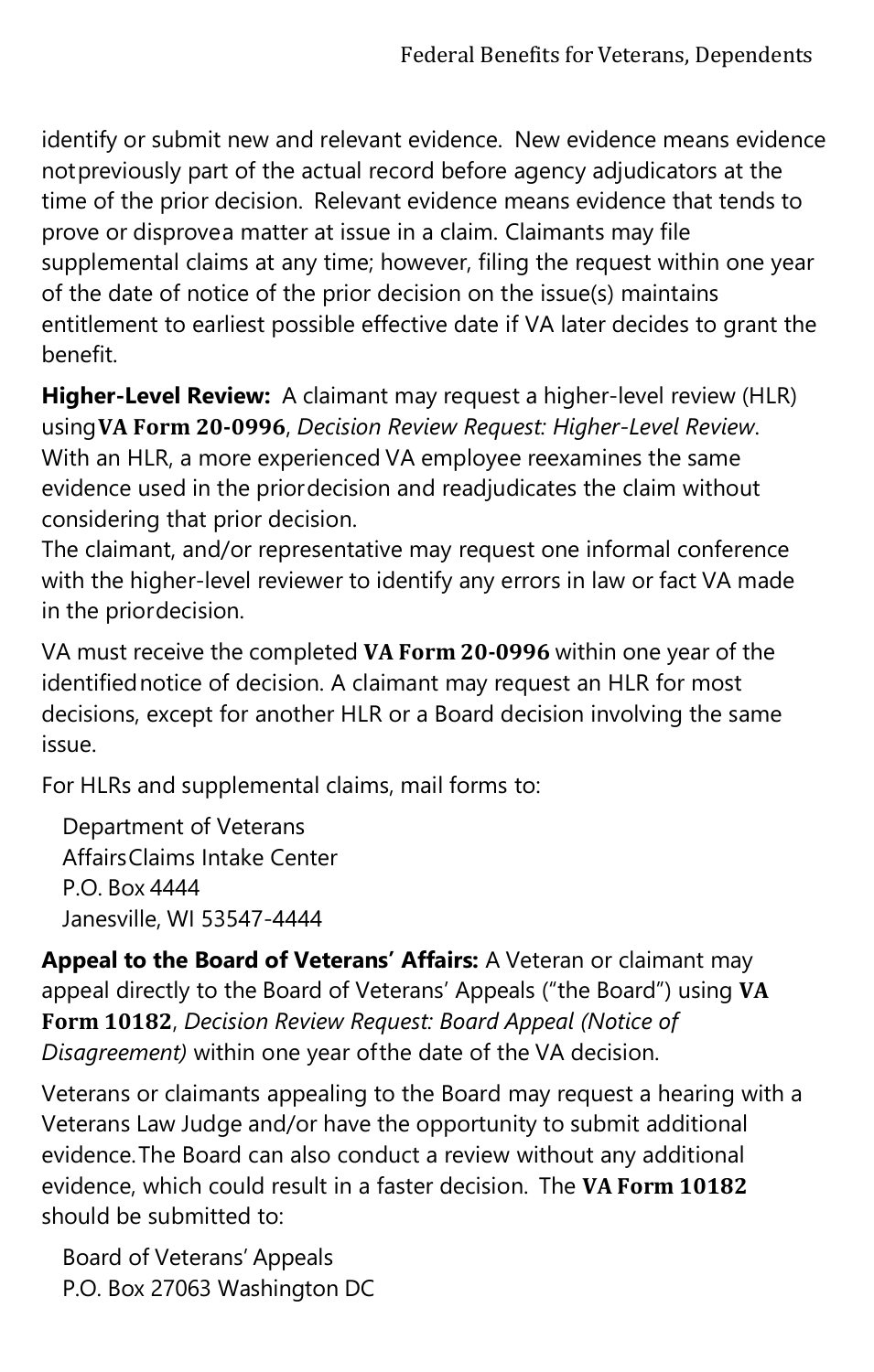112 | Federal Benefits for Veterans, 27063or by fax to: **844-678-8979**.

A Board decision under the modernized program also may be appealed to the U.S.Court of Appeals for Veterans Claims.

For additional information on the decision review and appeals processes, or to download the appropriate request forms, please visit

www.va.gov/decision-reviews/.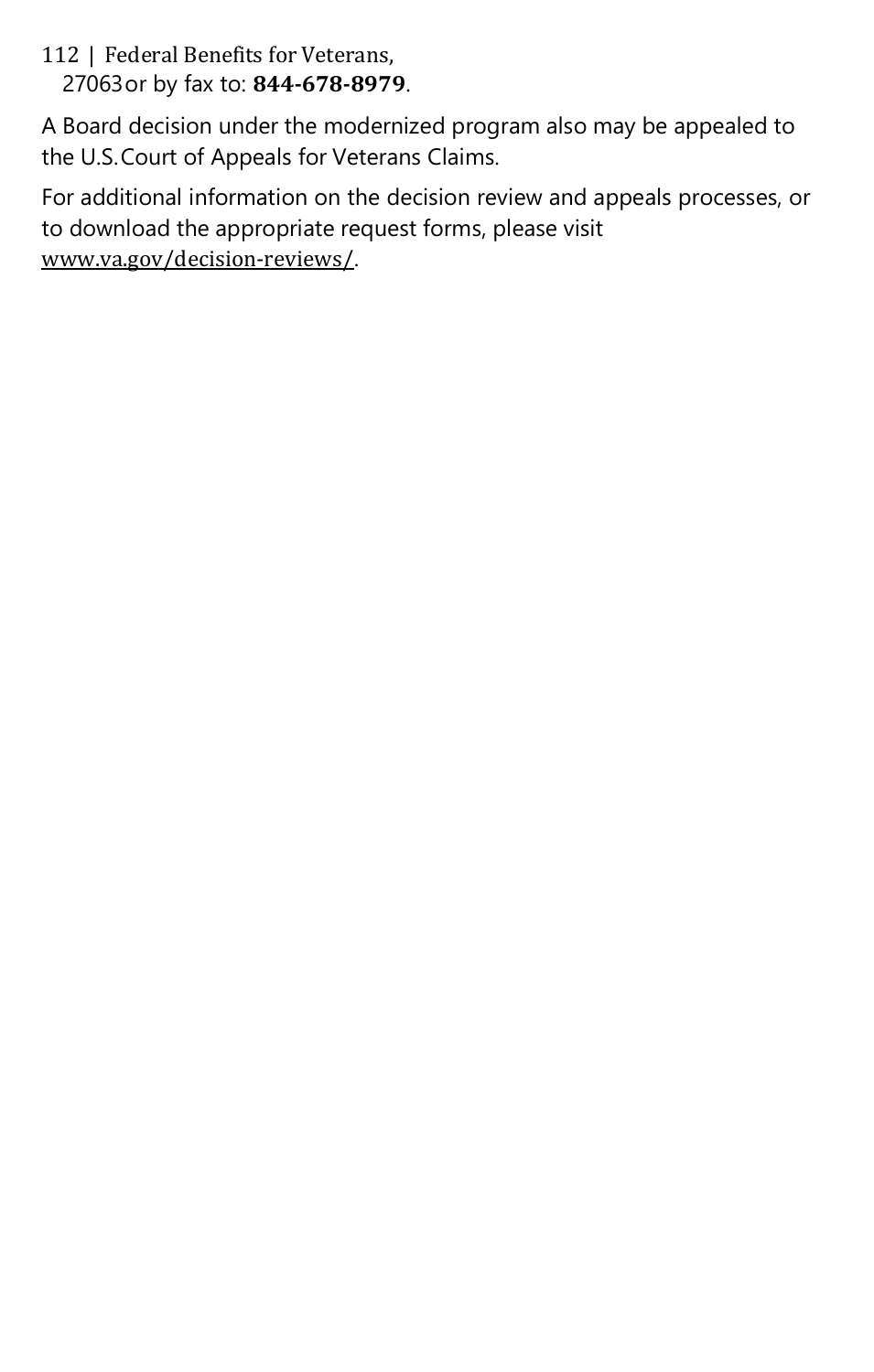**Legacy Appeals:** Prior to February 19, 2019, under the legacy appeals process, a claimant had one year from the date of the notification of a VA decision to file an appeal by filing a written notice of disagreement with the VA department that made the decision. There are still some appeals cases pending in the legacyappeals system.

In the legacy appeals system, following the receipt of the claimant's written notice, VA furnishes the claimant a "Statement of the Case" (SOC) describing what facts, laws and regulations were used in deciding the case. To complete therequest for appeal, the claimant has to file a "Substantive Appeal" within 60 days

of the mailing of the SOC, or within one year from the date VA mailed its decision,whichever period ended later.

Claimants can opt-in from a legacy appeal to the modernized appeals system when they receive an SOC or a Supplemental Statement of the Case (SSOC). Toopt-in, claimants must provide the required information within 60 days from the date of the SOC/SSOC or within the one-year appeal period. For further information on opting in and to locate the applicable forms, visit www.benefits. va.gov/benefits/appeals.asp.

**Board of Veterans' Appeals:** The Board of Veterans' Appeals ("the Board") decides appeals on behalf of the Secretary of Veterans Affairs. Although it is notrequired, a Veterans service organization, an accredited agent, or attorney may represent a claimant. Appellants who wish to have a hearing may present their cases in person to a member of the Board in Washington, D.C., at a VA regional office or by videoconference. Decisions made by the Board can be found at www.index.va.gov/search/va/bva.jsp.

The pamphlet,"*How Do I Appeal*,"is available on the website or may be requestedby writing: Mail Process Section (014), Board of Veterans' Appeals, 810 Vermont Avenue, NW, Washington, DC 20420.

**U.S. Court of Appeals for Veterans Claims:** A final Board decision that does not grant a claimant the benefits desired may be appealed to the U.S. Court ofAppeals for Veterans Claims. The court is an independent body, not part of theDepartment of Veterans Affairs.

Notice of an appeal must be received by the court with a postmark that is within 120 days after the Board mailed its decision. The court reviews the record considered by the Board. It does not hold trials or receive new evidence.Appellants may represent themselves before the court or have lawyers or approved agents as representatives. Oral argument is held only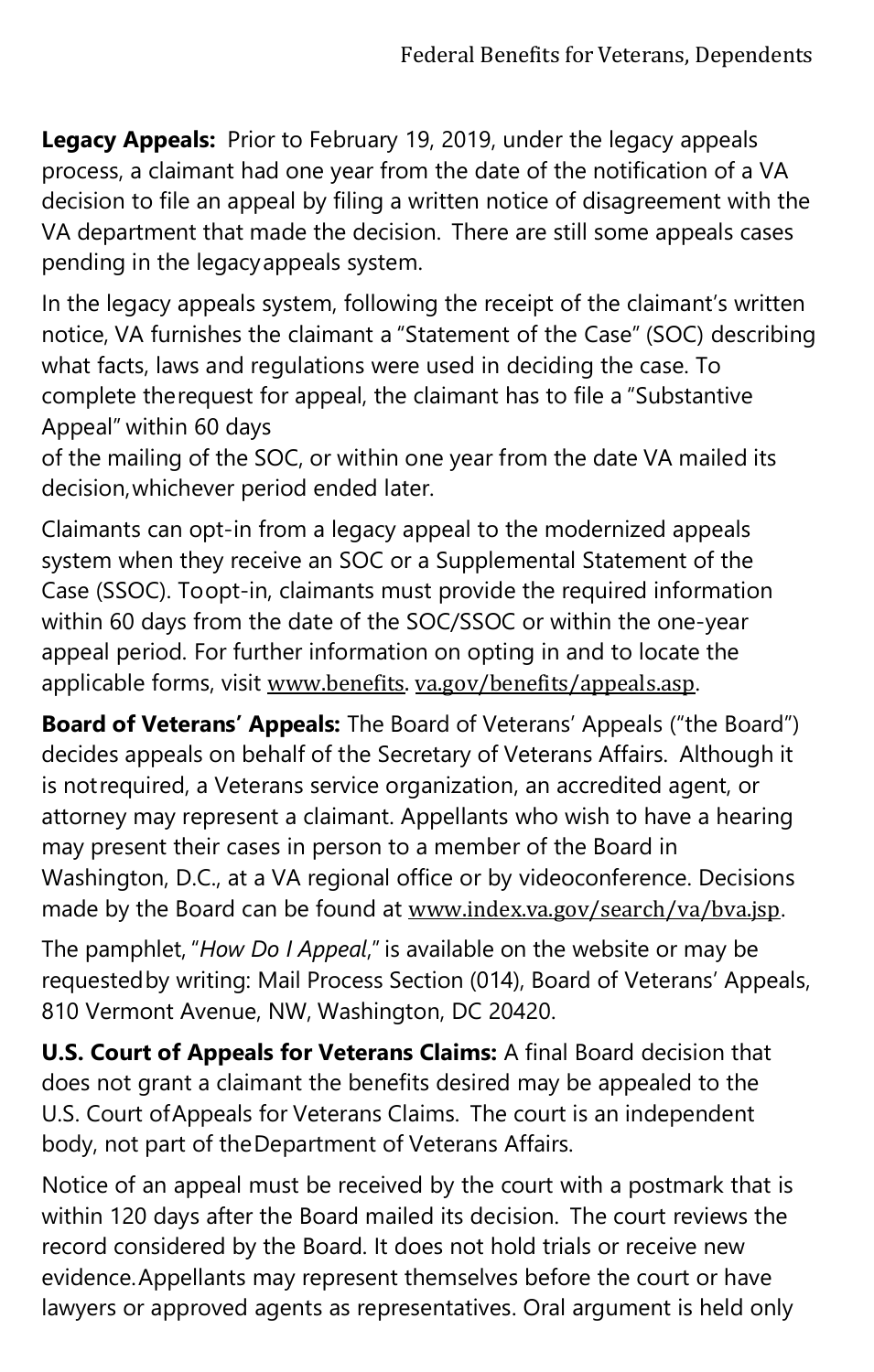at the direction of the court. Either party may appeal a decision of the court to the U.S. Court of Appeals for the Federal Circuit and may seek review in the Supreme Court of the

United States. Published decisions, case status information, rules and procedures,and other special announcements can be found at www.uscourts.cavc.gov/. For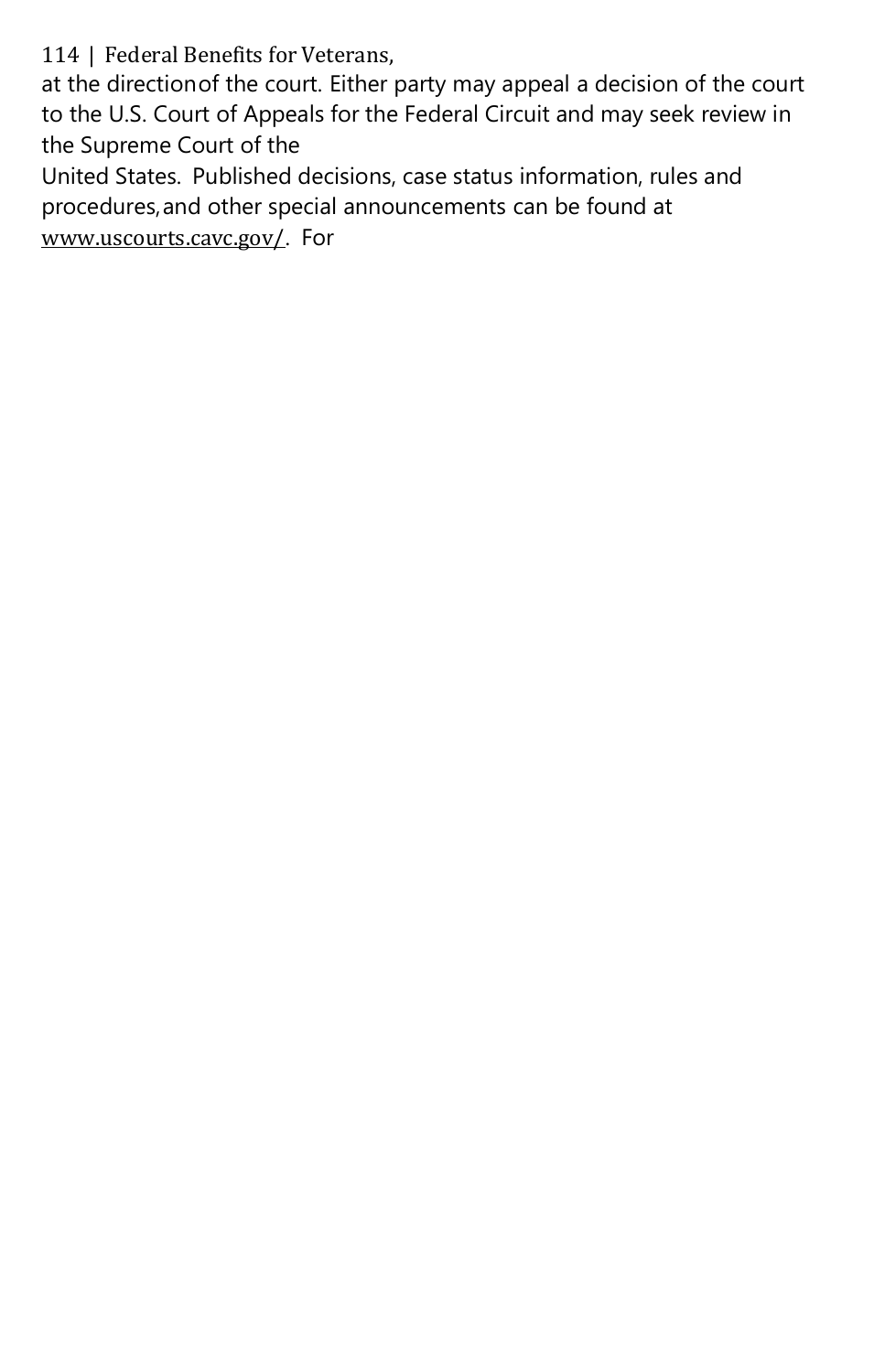questions, call **(202) 501-5970** or write to:

Clerk of the Court 625 Indiana Ave. NW, Suite 900 Washington, DC 20004

**Correcting Military Records:** The Secretary of a military department, acting through a Board for Correction of Military Records, has authority to change anymilitary record when necessary to correct an error or remove an injustice. A correction board may consider applications for correction of a military record, including a review of a discharge issued by courtmartial. Application is made with **DD Form 149**, available at VA offices, Veterans organizations or visit

www.esd.whs.mil/Portals/54/Documents/DD/forms/dd/dd0149.pdf.

**Review of Discharge from Military Service:** Each of the military services maintainsa discharge review board with authority to change correct or modify discharges or dismissals not issued by a sentence of a general court-martial. The board has no authority to address medical discharges. If the Veteran is deceased or incompetent, the surviving spouse, next of kin or legal representative, may apply for a review of discharge by writing to the military department concerned, using **DD Form 293**, "*Application for the Review of Discharge from the Armed Forces of the United States*." This form may be obtained at a VA regional office, from Veterans organizations or online at www.esd.whs.mil/Portals/54/Documents/DD/forms/dd/dd0149.pdf.

However, if the discharge was more than 15 years ago, a Veteran must petition theappropriate Service's Board for Correction of Military Records using **DD Form 149**,"*Application for Correction of Military Records Under the Provisions of Title 10, U.S. Code, Section 1552*." A discharge review is conducted by a review of an applicant's record and, if requested, by a hearing before the board.

Discharges awarded as a result of a continuous period of unauthorized absence in excess of 180 days make persons ineligible for VA benefits regardless of action taken by discharge review boards, unless VA determines there were compelling circumstances for the absence. Boards for the Correction of Military Records also may consider such cases. Veterans with disabilities incurred or aggravated duringactive duty may qualify for medical or related benefits regardless of separation and characterization of service. Veterans separated administratively under other than honorable conditions may request that their discharge be reviewed for possible recharacterization,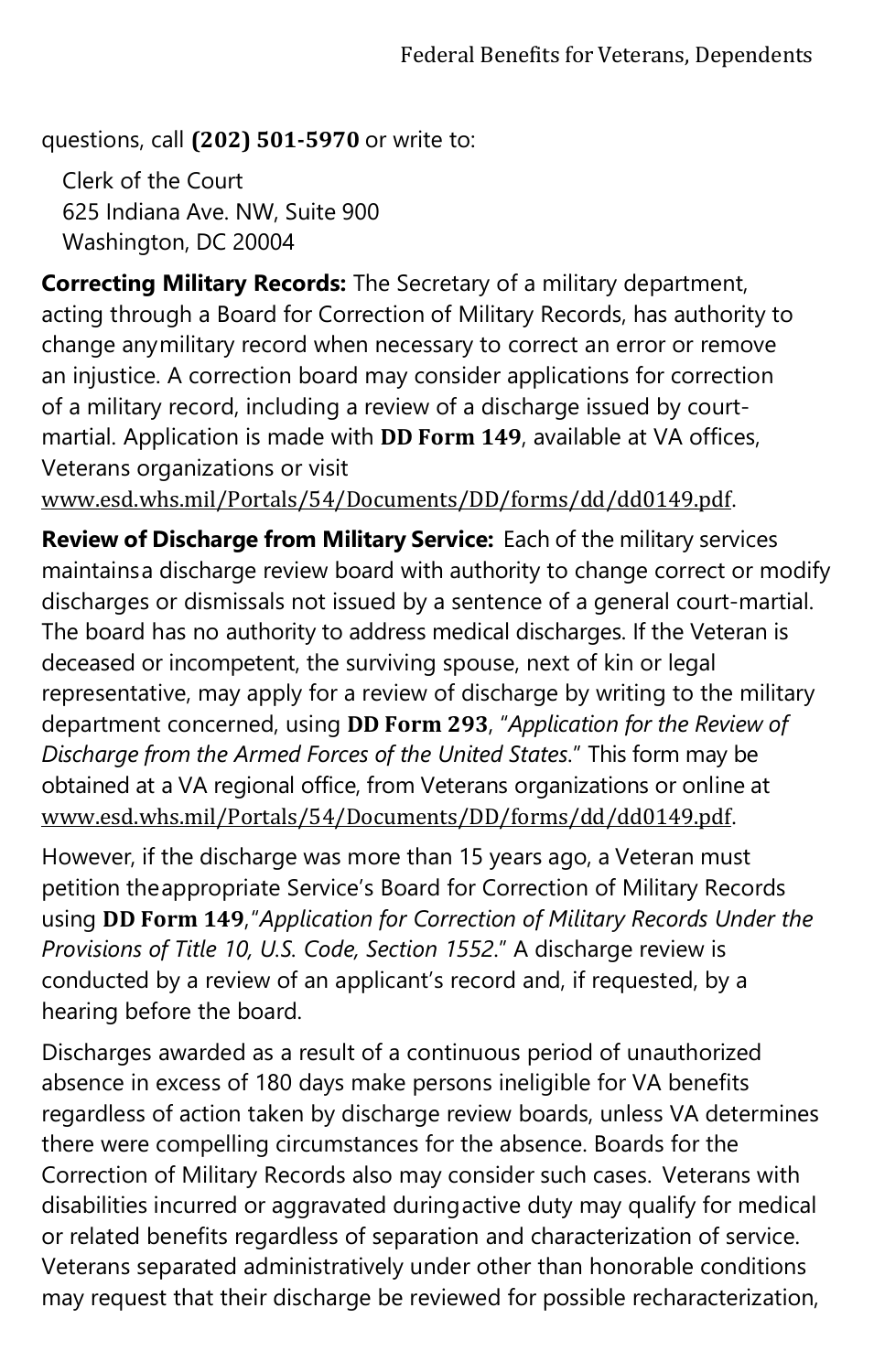provided they file their appeal within 15 years of

the date of separation. Questions regarding the review of a discharge should be addressed to the appropriate discharge review board at the address listed on **DDForm 293**.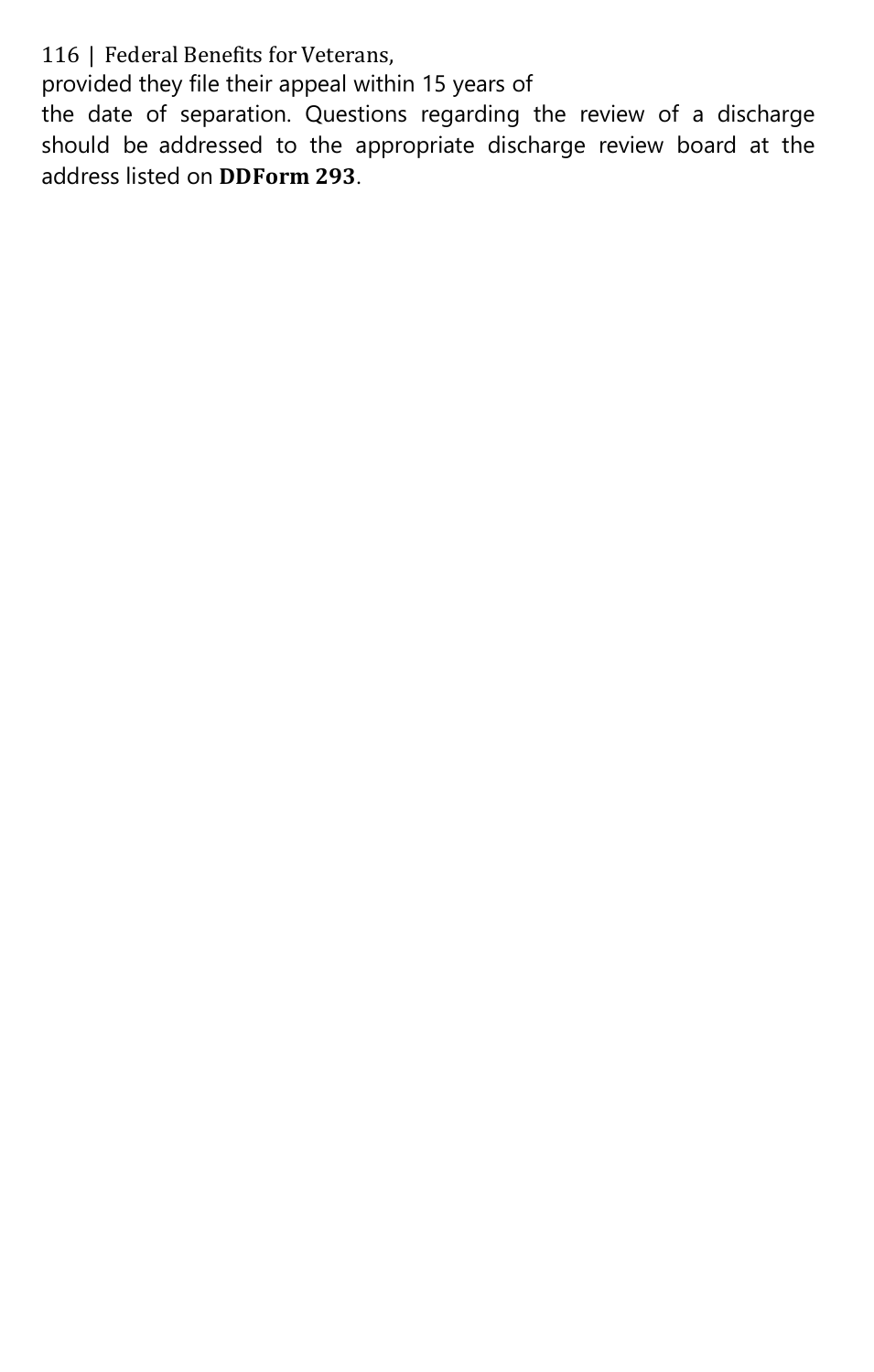**Physical Disability Board of Review:** Veterans separated due to disability fromSept. 11, 2001, through Dec. 31, 2009, with a combined rating of 20 percent or less, as determined by the respective branch of service Physical Evaluation Board(PEB), and not found eligible for retirement, may be eligible for a review by the Physical Disability Board of Review (PDBR).

The PDBR was established to reassess the accuracy and fairness of certain PEB decisions, and where appropriate, recommend the correction of discrepancies anderrors. A PDBR review will not lower the disability rating previously assigned by the PEB, and any correction may be made retroactively to the day of the original disability separation. As a result of the request for review by the PDBR, no further relief from the Board of Corrections of Military Records may be sought, and the recommendation by the PDBR, once accepted by the respective branch of service, is final. A comparison of these two boards, along with other PDBR information, can be viewed at www.health.mil/pdbr.

**Low Income Home Energy Assistance Program (LIHEAP):** The U.S. Departmentof Health and Human Services provides funding to states to help low-income households with their heating and home energy costs under the Low Income Home Energy Assistance Program (LIHEAP). LIHEAP can also assist with insulatinghomes to make them more energy efficient and reduce energy costs. The LIHEAPprogram in your community determines if your household's income qualifies for the program. To find out where to apply, call **1-866-674-6327** or e-mail energy@ ncat.org 7 a.m. - 5 p.m. (Mountain Time). More information can be found at www. acf.hhs.gov/ocs/programs/liheap.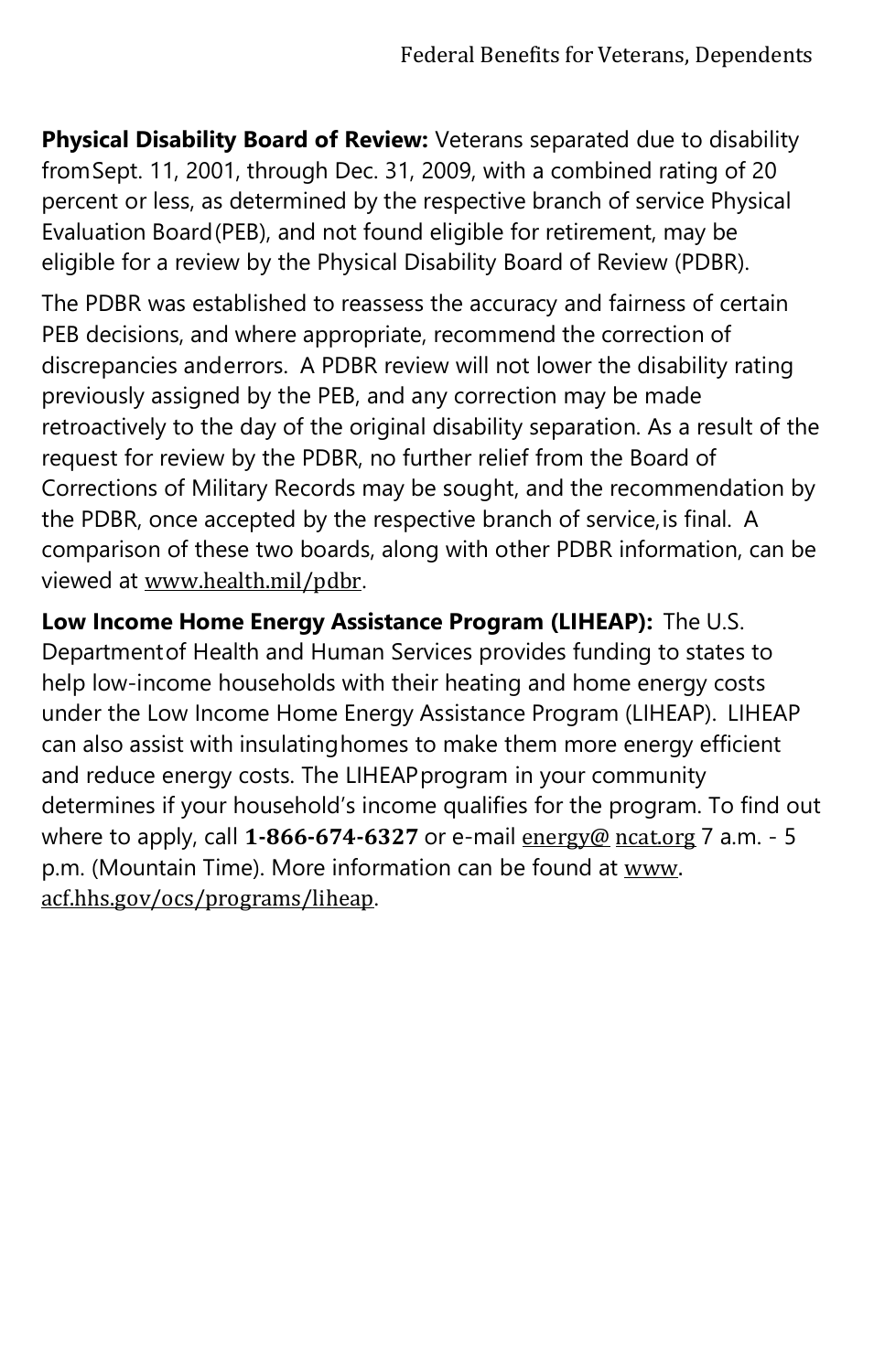# **Burial and Memorial Benefits**

VA operates more than 140 national cemeteries, of which more than 95 are open to interments of either casket or cremains. Burial options are limited to those availableat a specific cemetery and may include in-ground casket, or interment of cremated remains in a columbarium, in ground, or in a scattering area. For more information,visit the National Cemetery Administration website at www.cem.va.gov.

# **Burial in VA National Cemeteries**

Burial in a national cemetery is open to all members of the Armed Forces, and Veterans who have met minimum active duty service requirements, and were discharged under conditions other than dishonorable.

Members of the Reserve components of the Armed Forces who die while on activeduty, while on training duty or were eligible for retired pay, or were called to activeduty and served the full term of service for which they were called, may also be eligible for burial.

Their surviving spouse, minor children, and, under certain conditions, unmarried adult children with disabilities, may also be eligible for burial. Eligible spouses andchildren may be buried even if they predecease the Veteran.

With certain exceptions, eligibility for burial based on active duty service beginning after Sept. 7, 1980, as an enlisted person, and after Oct.16, 1981, as an officer, must have been for a minimum of 24 consecutive months or the full periodof active duty (as in the case of reservists or National Guard members called to active duty for a limited duration). Active duty for training, by itself, while serving in the Reserves or National Guard, is not sufficient to confer eligibility. Reservists and National Guard members, as well as their spouses and dependent children, are eligible if they were entitled to retired pay at the time of death, or would have been upon reaching the requisite age.

VA may bar eligible individuals from receiving burial and memorial benefits if they are found to have committed serious federal or state crimes or serious sex offenses. Such benefits include burial in a VA national cemetery, and receipt of a government-furnished headstone, marker, medallion, burial flag, and PresidentialMemorial Certificate. Veterans and other claimants for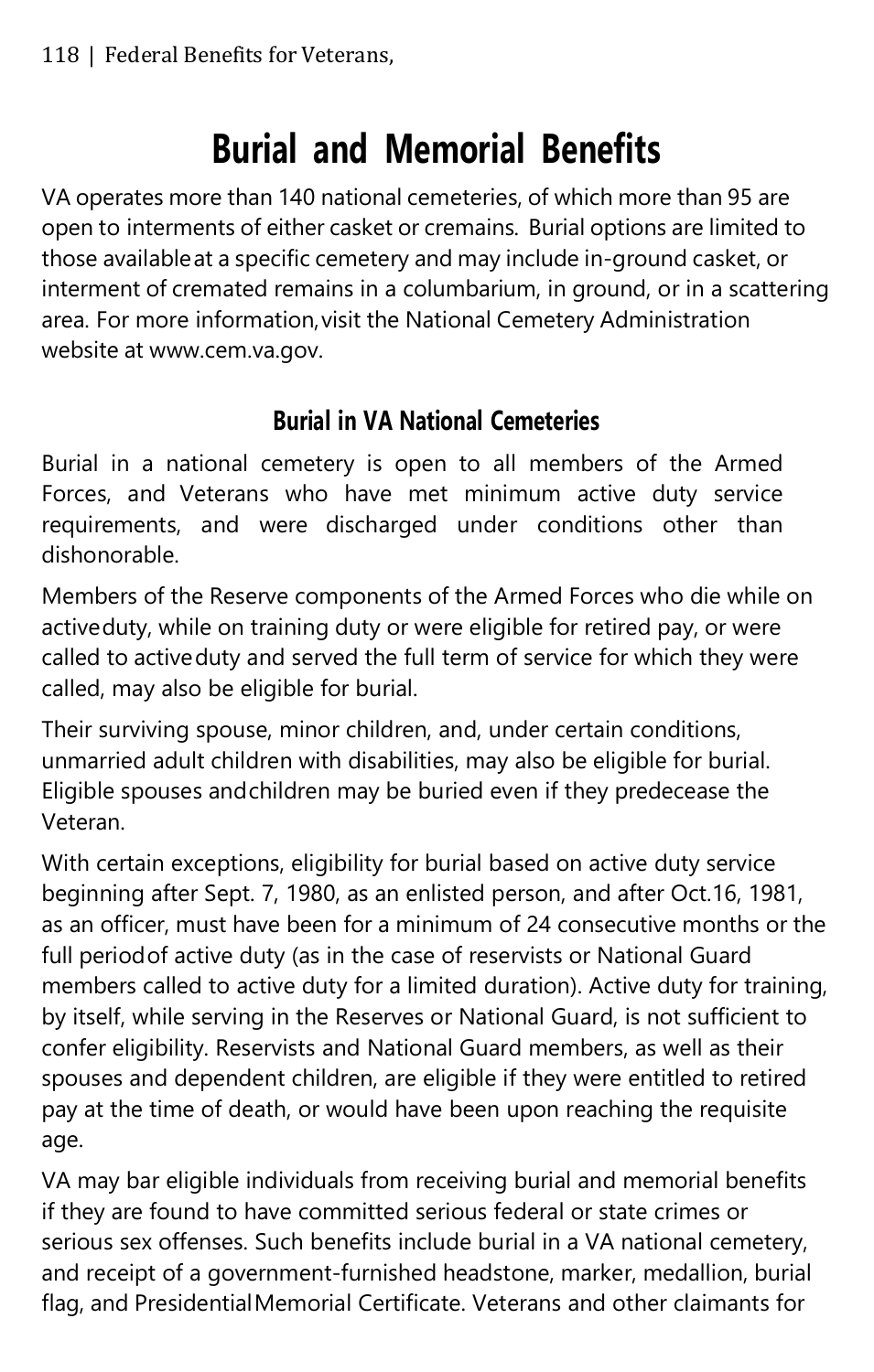Federal Benefits for Veterans, Dependents VA burial benefits have theright to appeal decisions made by VA regarding eligibility for burial and memorialbenefits. Readers with questions on the appeals process may contact the nearestVA national cemetery listed at www.cem.va.gov/cem/cems/listcem.asp or by calling **800-827-1000**.

Surviving spouses of Veterans who died on or after Jan. 1, 2000 do not lose eligibility for burial in a national cemetery if they remarry.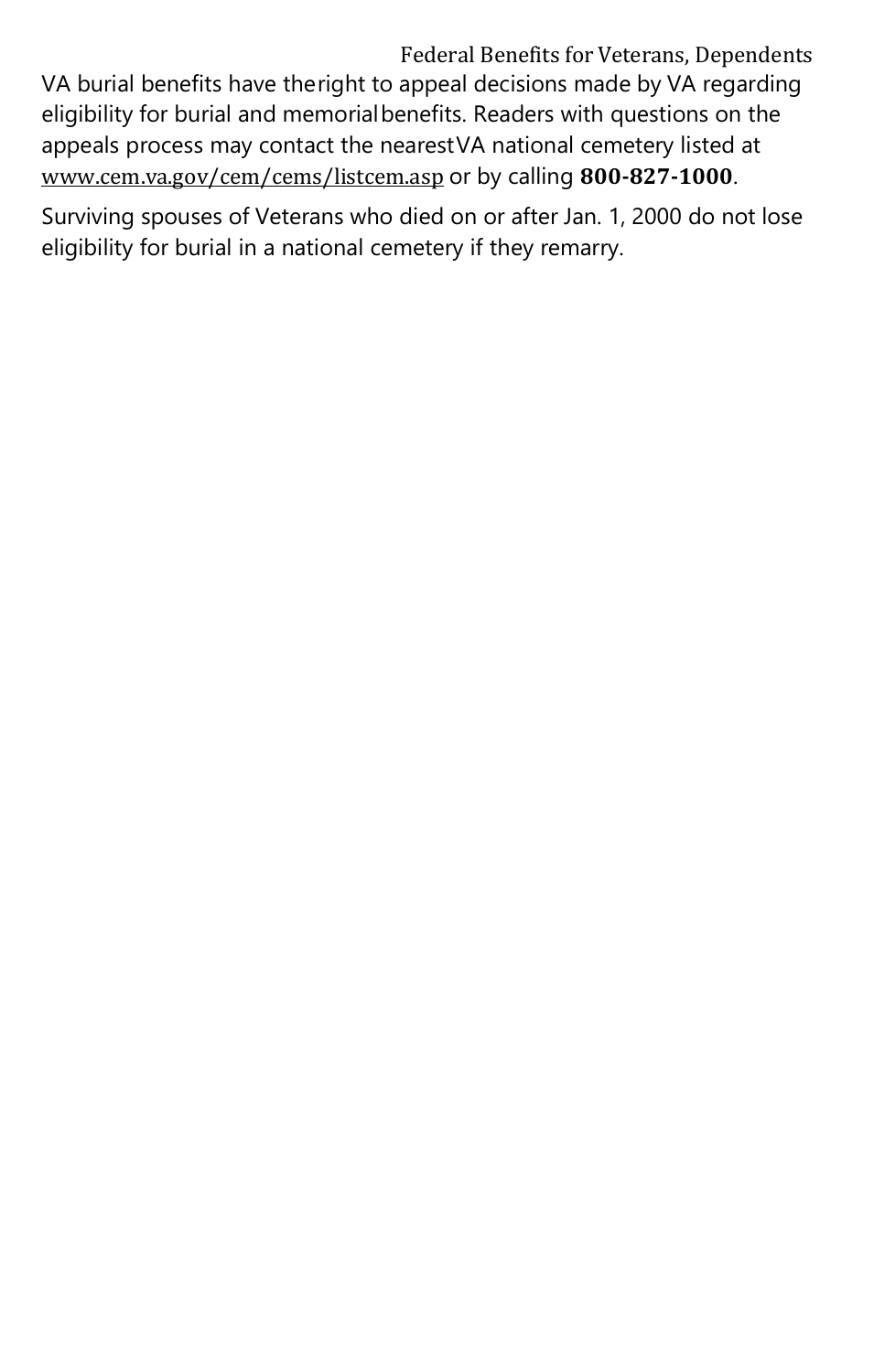Unmarried dependent children of Veterans who are under 21 years of age, or under 23 years of age if a full-time student at an approved educational institution,are eligible for burial. Unmarried adult children who become physically or mentally disabled and incapable of self-support before age 21, or age 23 if a full- time student, may also be eligible.

Certain parents of Veterans who die due to hostile activity or from combat training-related injuries may be eligible for burial in a national cemetery with theirchild. The biological or adopted parents of a service member who died in combator while performing training in preparation for a combat mission, who leaves no surviving spouse or dependent child, may be buried with the deceased service member if there is available space. Eligibility is limited to those who died on or after Oct. 7, 2001, and biological or adoptive parents who died on or after Oct. 13, 2010.

The next of kin or authorized representative (e.g., funeral director) may make interment arrangements at the time of need by contacting the National CemeteryScheduling Office at **(800) 535-1117** or NCA.Scheduling@va.gov or, in some cases, the national cemetery in which burial is desired. VA does not normally conduct burials on weekends. Gravesites cannot be reserved; however, VA will honor reservations made before 1973 by the Department of the Army.

**Pre-Need Burial Eligibility Determination:** VA implemented the Pre-need BurialEligibility Determination Program to assist individuals interested in determining their eligibility for burial in a VA national cemetery.

Through this program, Veterans and their eligible family members can plan to use VA burial benefits that Veterans have earned through their military service. Planning in advance for a Veteran's or loved-one's final resting place can eliminateunnecessary delays during a family's time of bereavement. Veteran families will have increased confidence that their loved ones are eligible for burial in a VA national cemetery at their time of need.

To apply, individuals must submit **VA Form 40-10007**, *Application for Pre-NeedDetermination of Eligibility for Burial in a VA National Cemetery* (available at www.va.gov/find-forms/), to the National Cemetery Scheduling Office by faxing to **1-855-840-8299**, or by mailing to the National Cemetery Scheduling Office,

P.O. Box 510543, St. Louis, MO 63151. For more details, visit www.va.gov/burials-memorials/pre-need-eligibility/.

**Burial Headstones and Markers:** VA is authorized to furnish, upon request,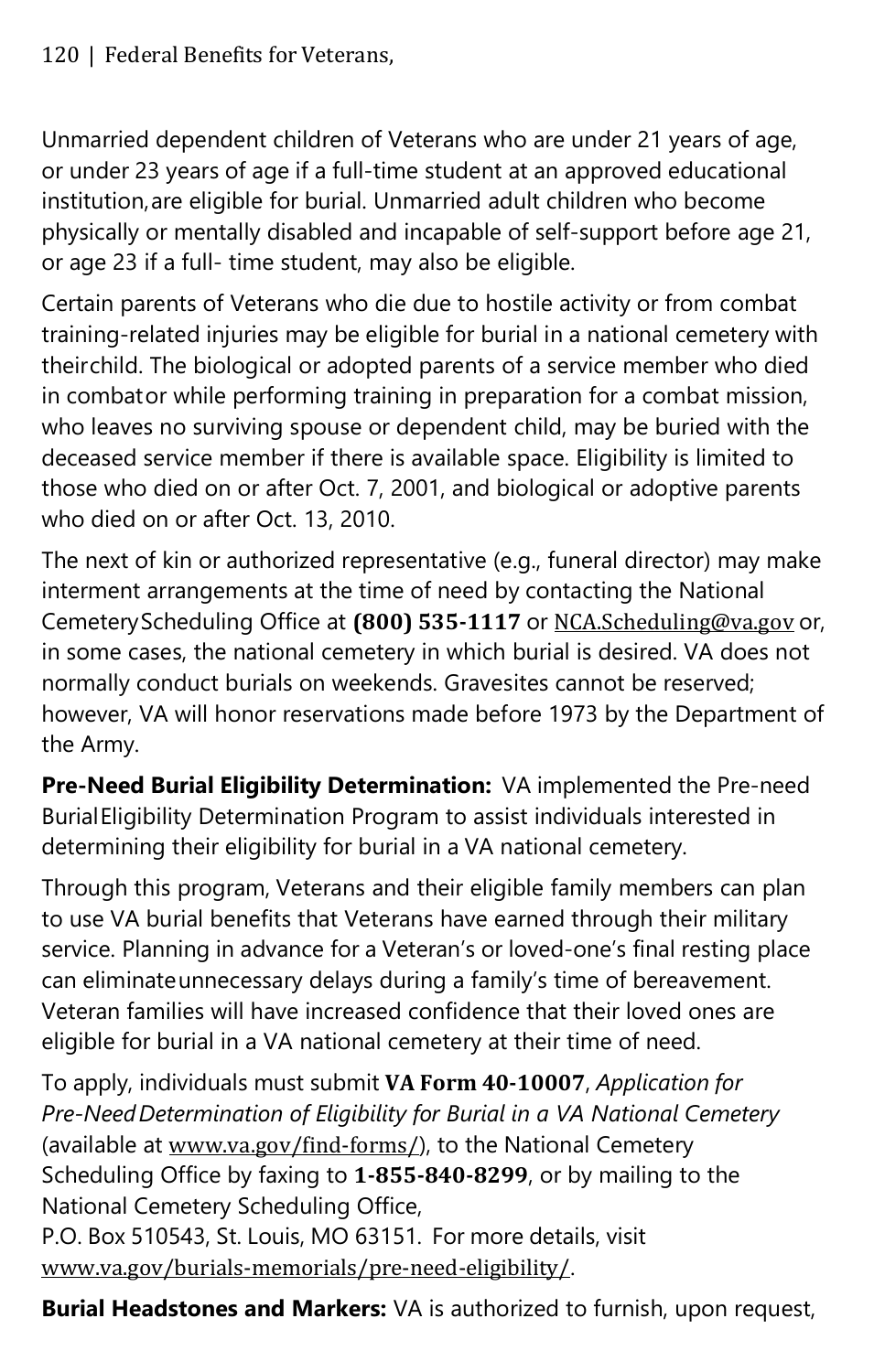Federal Benefits for Veterans, Dependents an inscribed headstone or marker for the unmarked grave of an eligible decedent at any national, state Veterans, tribal, or private cemetery. VA will deliver a headstoneor marker at no cost, anywhere in the world. For Medal of Honor (MOH) recipients,VA is authorized to provide a supplemental headstone or marker if the recipient served in the Armed Forces on or after April 6, 1917, and is eligible for a headstone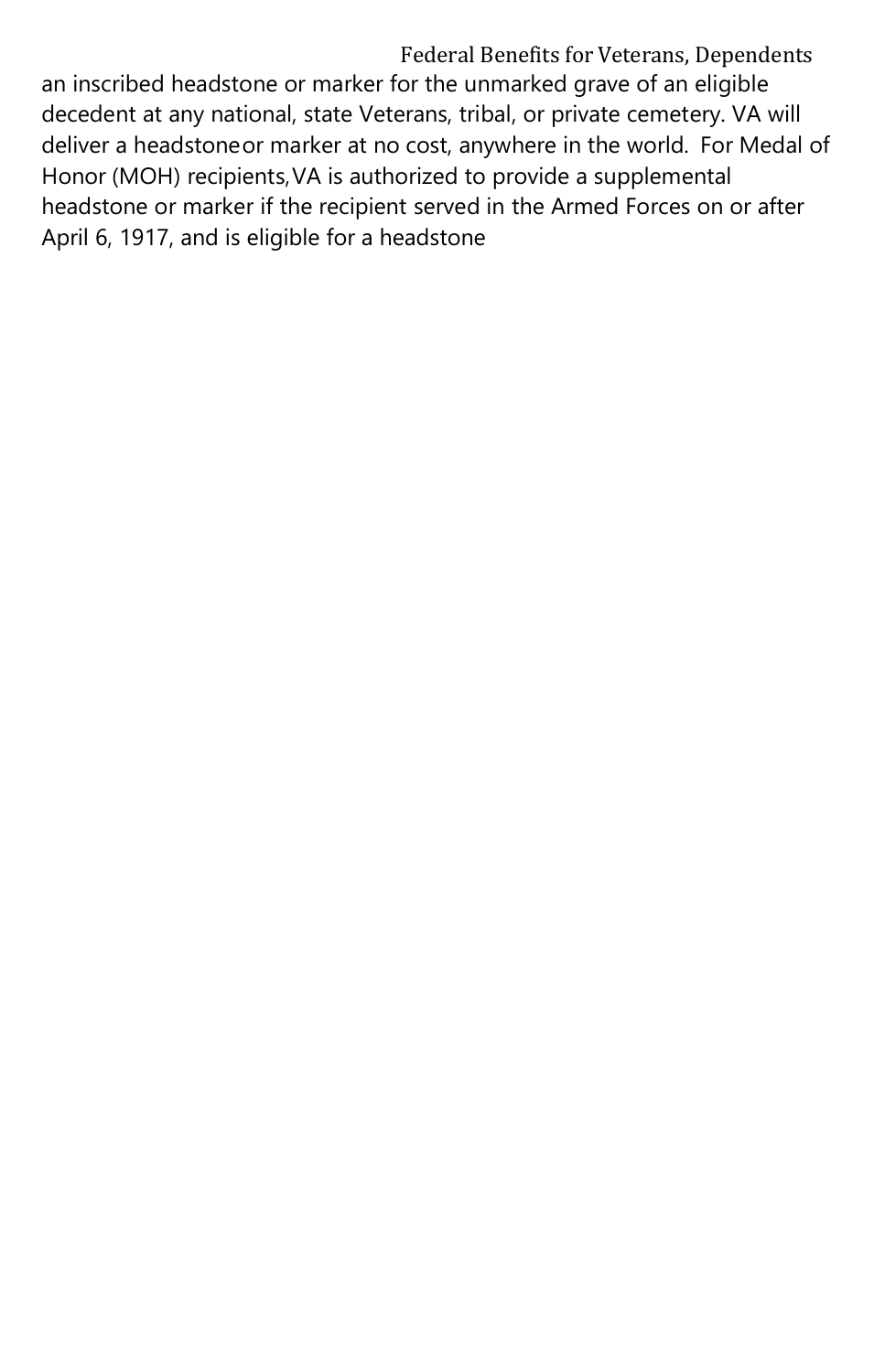or marker (or would be but for the individual's date of death), even if the grave is already marked with a private headstone or marker. For eligible Veterans (who arenot MOH recipients) buried in a private cemetery whose deaths occurred on or after Nov. 1, 1990, VA may furnish a government head- stone or marker even if thegrave is already marked with a private one.

Spouses and dependent children are eligible for a government headstone ormarker only if they are buried in a national or state Veterans cemetery.

Before requesting a headstone or marker for use in a private cemetery, eligible applicants should check with the cemetery to ensure the government-furnishedheadstone or marker will be accepted.

Those who may apply for burial headstones and markers include the decedent'sspouse or individual in a legal union with the decedent; the decedent's child; parent or sibling; whether biological; adopted or step relation; and any lineal or collateral descendant of the decedent; personal representative Veterans ServiceOrganization, individual employed by state or local government responsible

for serving Veteran; individuals with legal responsibility for the disposition of the unclaimed remains of the decedent or other matters related to interment or memorialization, or anyone if the decedent's dates of service ended prior to

April 6, 1917 (applies to others whose eligibility is derived). All installation fees atprivate cemeteries are the responsibility of the applicant.

**Memorial Markers:** VA provides memorial headstones and markers for placement in a national cemetery, a Veterans cemetery owned by a state or in thecase of a Veteran, in a state, tribal, local or private cemetery with "IN MEMORY OF"as the first line of inscription for those whose remains are unavailable for burial.

Remains that are unavailable for burial are those that have not been recoveredor identified, were buried at sea, donated to science or cremated and scattered

completely. Only eligible Veterans are authorized to receive memorial headstonesor markers for use in private cemeteries; memorial headstones and markers

are not authorized for placement in tribal cemeteries (including Veterans). For memorial headstone or marker requests, applicants must be a member of the decedent's family (spouse, individual in a legal union with the decedent, child, parent, or sibling, whether biological, adopted, or step-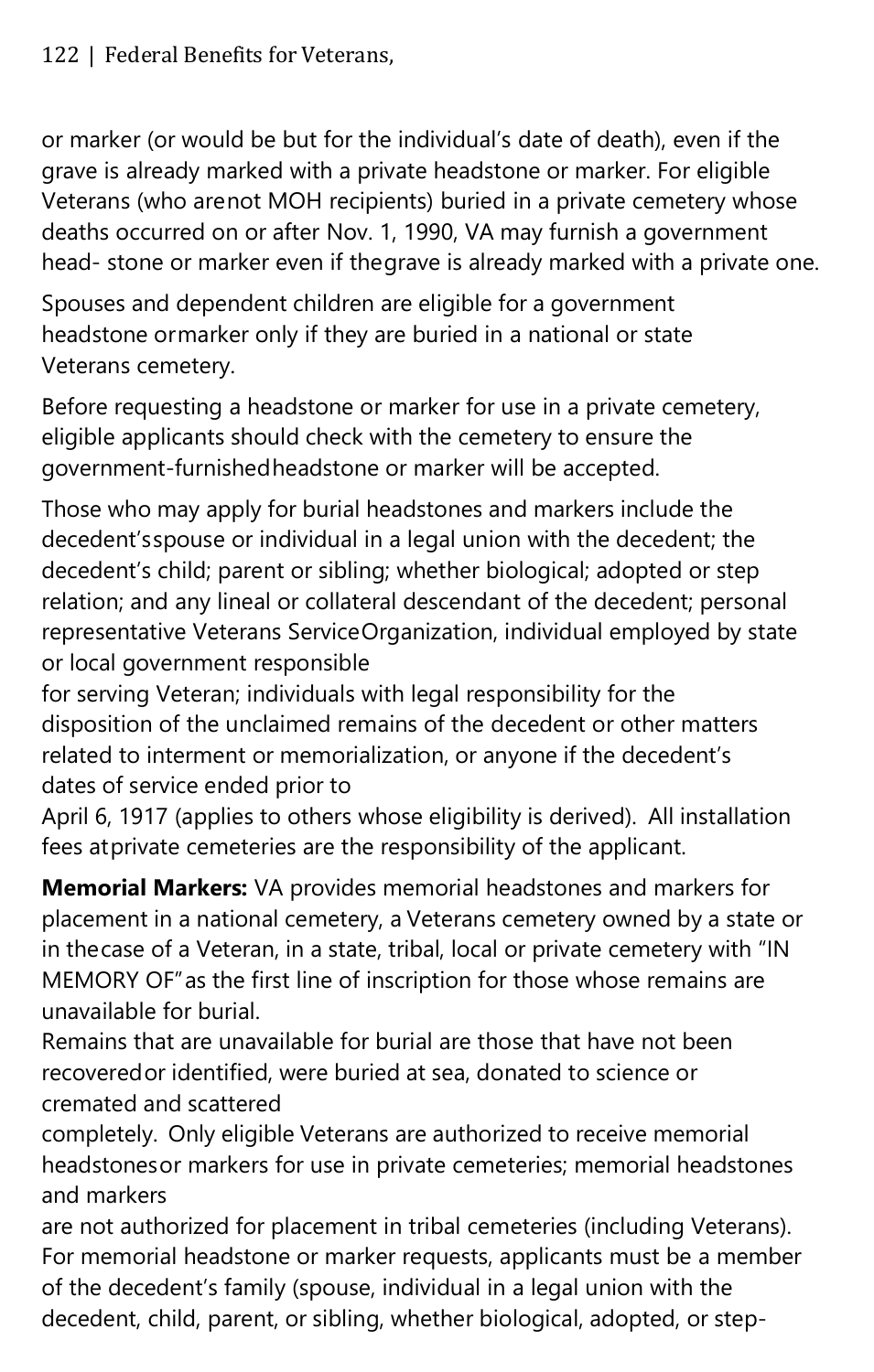Federal Benefits for Veterans, Dependents relation, and any lineal orcollateral descendant of the decedent).

To submit a claim for a headstone or marker, or for a memorial marker for placement in a private cemetery, use **VA Form 40-1330**, *Claim for Standard Government Headstone or Marker* (available at www.va.gov/find-forms/) and providea copy of the Veteran's military discharge documents or proof of military service. Claims sent without supporting documents will be delayed until eligibility can bedetermined. Mail the completed form and supporting documents to Memorial Products Service, Department of Veterans Affairs, 5109 Russell Road, Quantico, VA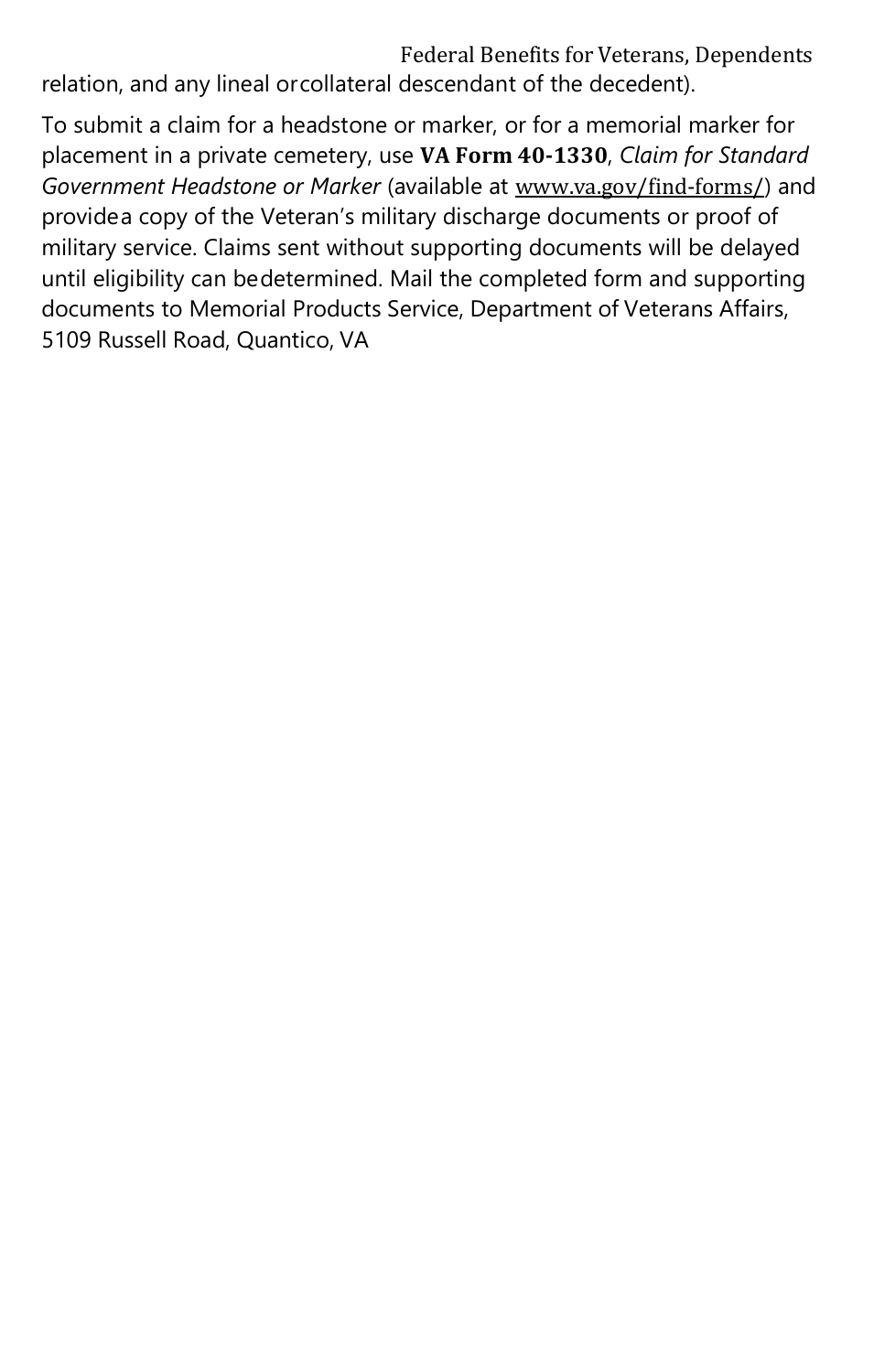22134-3903. The form and supporting documents may also be faxed toll free to **1-800-455-7143**.

**Inscriptions:** Headstones and markers must be inscribed with the name of the deceased, branch of service, and year of birth and death. They also maybe inscribed with other optional information, including an emblem of beliefand, space permitting, additional text including military rank; war service such as "WORLD WAR II"; complete date of birth and death; military awards;

military organizations; civilian or Veteran affiliations; and personalized words ofendearment.

**Medallion in lieu of government headstone or marker for private cemeteries:**For decedents who served in the U.S. Armed Forces on or after April 6, 1917, and are eligible for VA memorialization benefits (or would be but for date of death), VAis authorized to provide a medallion instead of a headstone or marker if the graveis in a private cemetery and already marked with a privately-purchased headstoneor marker. The VA medallion denotes the decedents' status as a Veteran. The Medal of Honor (MOH) Medallion is inscribed with "MEDAL OF HONOR" at the top and the branch of service at the bottom.

To submit a claim for a medallion to be affixed to a private headstone or marker in a private cemetery, use **VA Form 40-1330M**, *Claim for Government Medallion for Placement in A Private Cemetery* (available at www.va.gov/find-forms/) and provide a copy of the Veteran's military discharge documents or proof of militaryservice. Claims sent without supporting documents will be delayed until eligibility can be determined.

Mail the completed form and supporting documents to Memorial ProductsService, Department of Veterans Affairs, 5109 Russell Road, Quantico, VA

22134-3903. The form and supporting documents may also be faxed toll free to **1-800-455-7143**.

To check the status of a claim for a headstone or marker for placement in a national, state, or tribal Veterans cemetery, please call 202-565-4964. To check the status of one being placed in a private cemetery, please contact the ApplicantAssistance Unit at 1-800-697-6947.

## **Other Memorialization**

**Presidential Memorial Certificates (PMCs):** PMCs are issued to honor the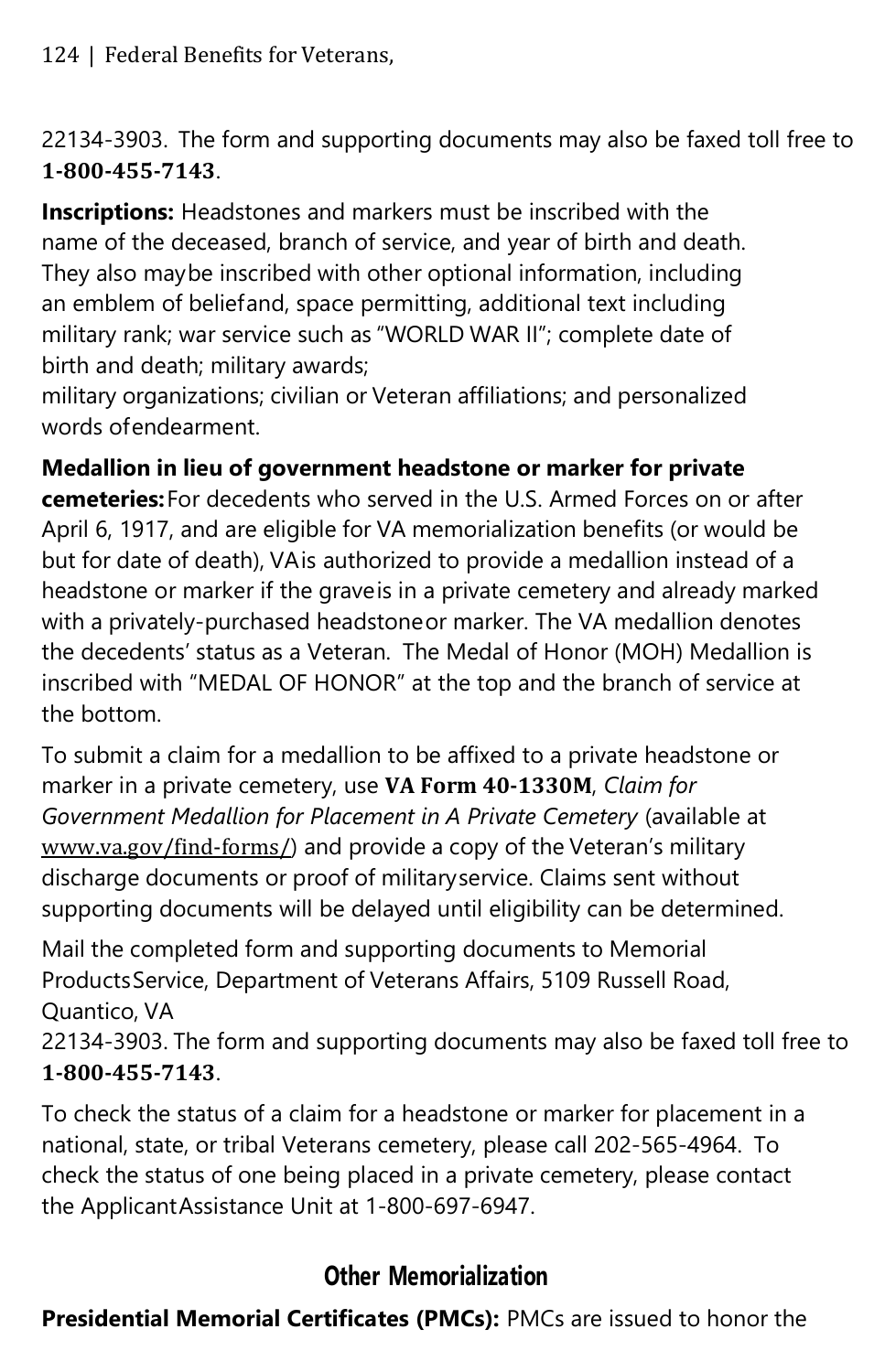Federal Benefits for Veterans, Dependents memory of deceased persons whom VA finds eligible for burial in a national cemetery. This includes persons who died on active military, naval, or air service, members of Reserve components of the Armed Forces, including Army or Air National Guard, members of the Army, Navy, or Air Force Reserve Officers' TrainingCorps, or persons who at death were entitled to retired pay or would have been but for age.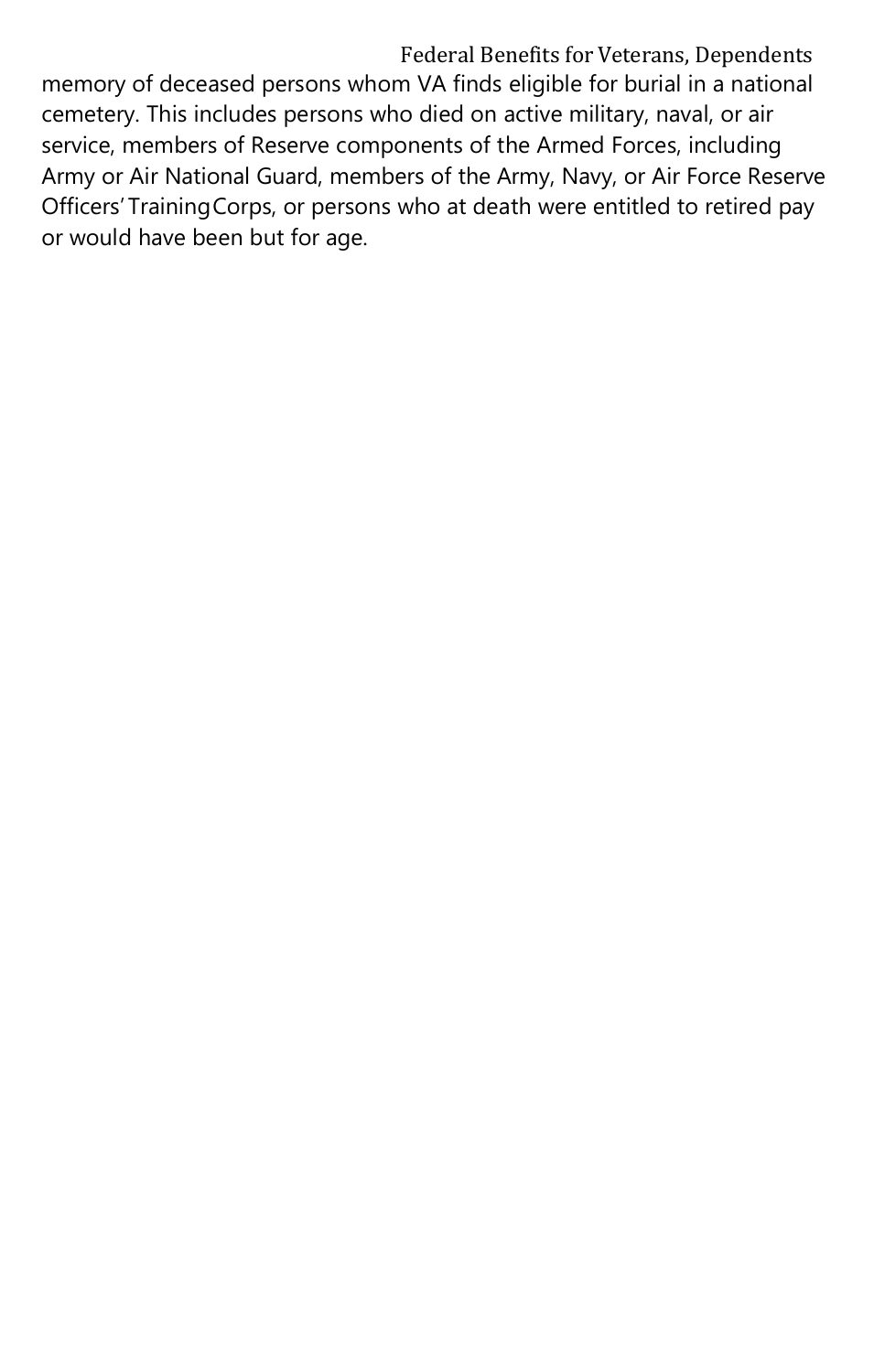Eligible recipients, including the next of kin, a relative, friend, or authorized servicerepresentative may request a PMC by mailing to Memorial Products Service (41B), Department of Veterans Affairs, 5109 Russell Road, Quantico, VA, 22134-3903, or faxing to **1-800-455-7143**, a completed and signed **VA Form 40-0247**, *PresidentialMemorial Certificate Request Form*, along with a copy of the Veteran's military discharge documents or proof of military service.

Requests sent without supporting documents will be delayed until eligibility canbe determined. More information can be found at www.cem.va.gov/cem/pmc.asp.

**Burial Flags:** VA will furnish a U.S. burial flag to recognize deceased Veterans whoreceived an other than dishonorable discharge. This includes certain persons whoserved in the organized military forces of the Commonwealth of the Philippines while in service of the U.S armed forces and who died on or after April 25, 1951.

Also, eligible for a burial flag are Veterans who were entitled to retired pay for service in the Reserves or National Guard; or would have been entitled if over age60; and members or former members of the Selected Reserve who served their initial obligation; or were discharged for a disability incurred or aggravated in theline of duty; or died while a member of the Selected Reserve. The next of kin mayapply for the burial flag at any VA Regional Office or U.S. Post Office by completing**VA Form 27-2008**, *Application for United States Flag for Burial Purposes*. In most cases, a funeral director will help the family obtain the flag. For more information, visit www.va.gov/burials-memorials/memorial-items/burial-flags/.

**Reimbursement of Burial Expenses:** VA will pay a burial allowance up to \$2,000if the Veteran's death is service-connected. In such cases, the person who bore the Veteran's burial expenses may claim reimbursement from VA. In some cases, VA will pay the cost of transporting the remains of a Veteran whose death was service-connected to the nearest national cemetery with available gravesites.

There is no time limit for filing reimbursement claims in service-connected deathcases.

**Burial Allowance:** VA will pay a burial and funeral allowance of up to \$2,000 for Veterans who die from service-connected injuries. VA will pay a burial and funeralallowance of up to \$300 for Veterans who, at the time of death from nonservice- connected injuries, were entitled to receive pension or compensation or would have been entitled if they were not receiving military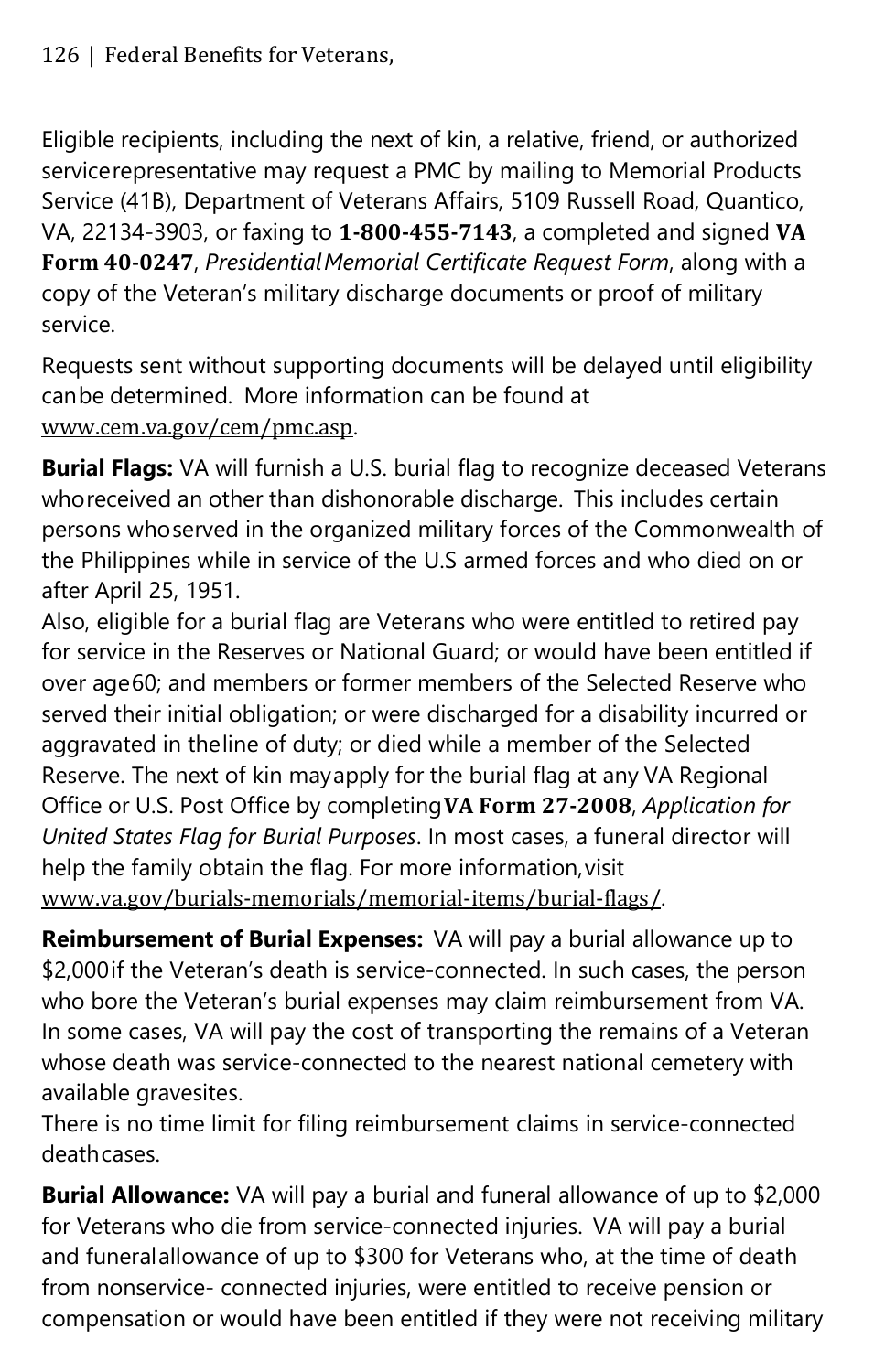retirement pay.

**Death Under Authorized VA Admission:** VA will pay a burial and funeral allowance when the Veteran's death occurs in a VA facility, a VA-contracted nursinghome or a state Veterans nursing home. In cases in which the Veteran's death

was not service-connected, claims must be filed within two years after burial or cremation. For more information about burial allowances including rate tables, please visit www.va.gov/burials-memorials/veteransburial-allowance/.

**Plot Allowance:** VA will pay a plot allowance of up to \$807 when a Veteran is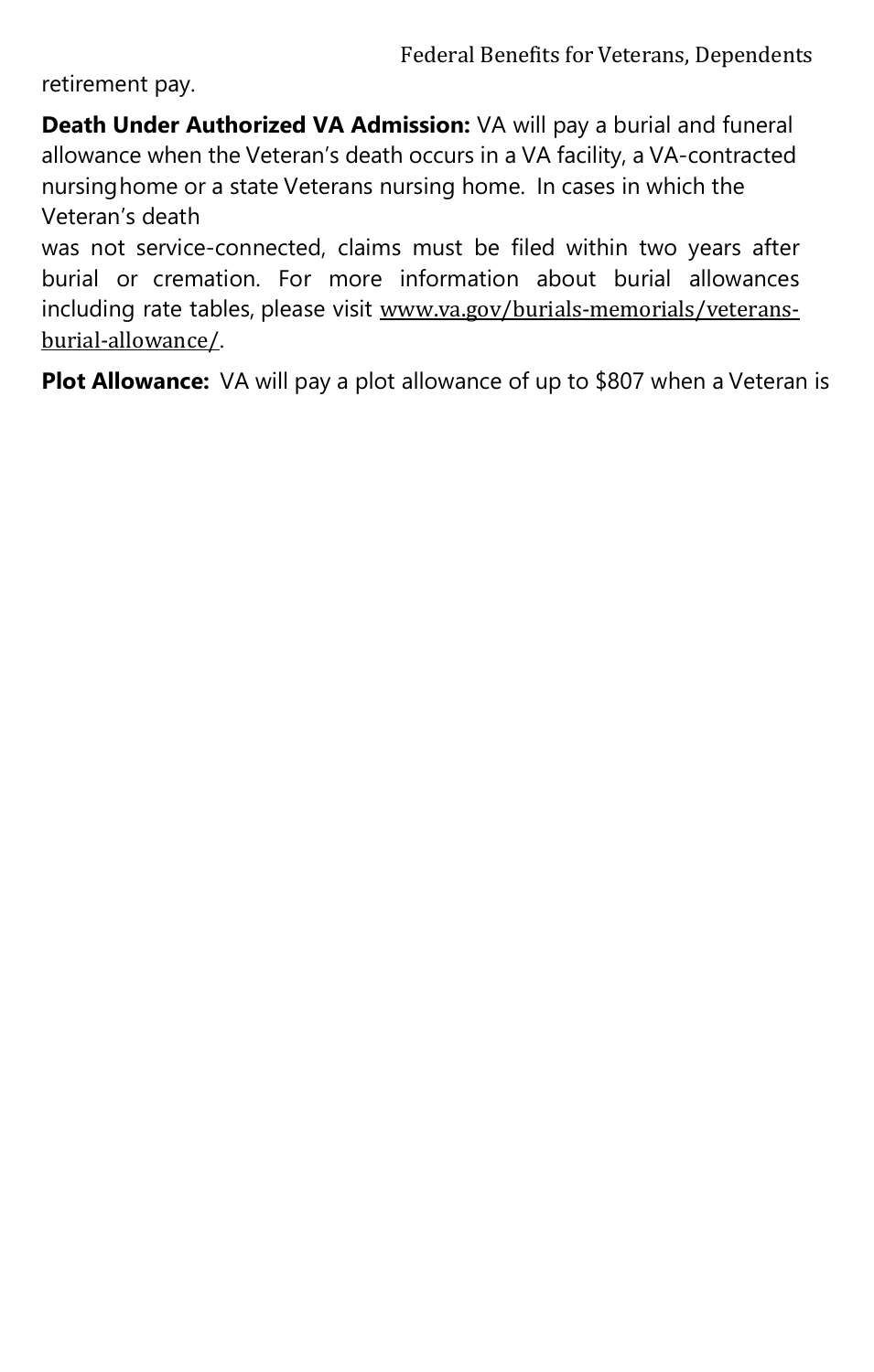buried in a cemetery not under U.S. government jurisdiction if:

- The Veteran was discharged from active duty because of disabilityincurred or aggravated in the line of duty;
- the Veteran was receiving compensation or pension or would have beenif the Veteran was not receiving military retirement pay;
- or the Veteran died in a VA facility.

The plot allowance may be paid to the state for the cost of a plot or interment in a state-owned cemetery reserved solely for Veteran burials if the Veteran is buried without charge. Burial expenses paid by the deceased's employer or

a state agency will not be reimbursed. Claimants may use **VA Form 21P-530**, *Application for Burial Benefits* to apply for benefits. For more information aboutplot allowances including rate tables, please visit www.va.gov/burials-memorials/ veterans-burial-allowance/.

**Veterans Cemeteries Administered by Other Agencies:** The Department of the Army administers Arlington National Cemetery and other Army installation cemeteries. Eligibility is generally more restrictive than at VA national cemeteries.For information, call **703-607-8000**; write Superintendent, Arlington National Cemetery, Arlington, VA 22211; or visit www.arlingtoncemetery.mil/about. The Department of the Interior's National Park Service maintains 14 national cemeteries located within larger park units. To view a list that includes overviewsof these cemeteries, visit www.cem.va.gov/cems/doi.asp. Andersonville National Cemetery in Andersonville, Georgia, is the only one of these 14 cemeteries that is open to new interments within the national park boundaries. For more information, call **202-208-4747**, or write Department of the Interior National ParkService, 1849 C Street, NW, Washington, DC 20240.

**State and Tribal Veterans Cemeteries:** There are currently 112 VA grantfunded Veterans cemeteries operating in 48 states, tribal organizations, and U.S. Territoriesthat offer burial options for Veterans and their families. VA grant-funded cemeteries have similar eligibility requirements and certain states and tribal organizations may require state residency or tribal membership. Some services, particularly for family members, may require a fee. Contact the state or tribal Veterans cemetery or the state Veterans Affairs office for information. To locate a state or tribal Veterans cemetery, visit www.cem.va.gov/cem/grants/index.asp.

**Unclaimed Veterans Remains:** "Unclaimed Veterans" are defined as those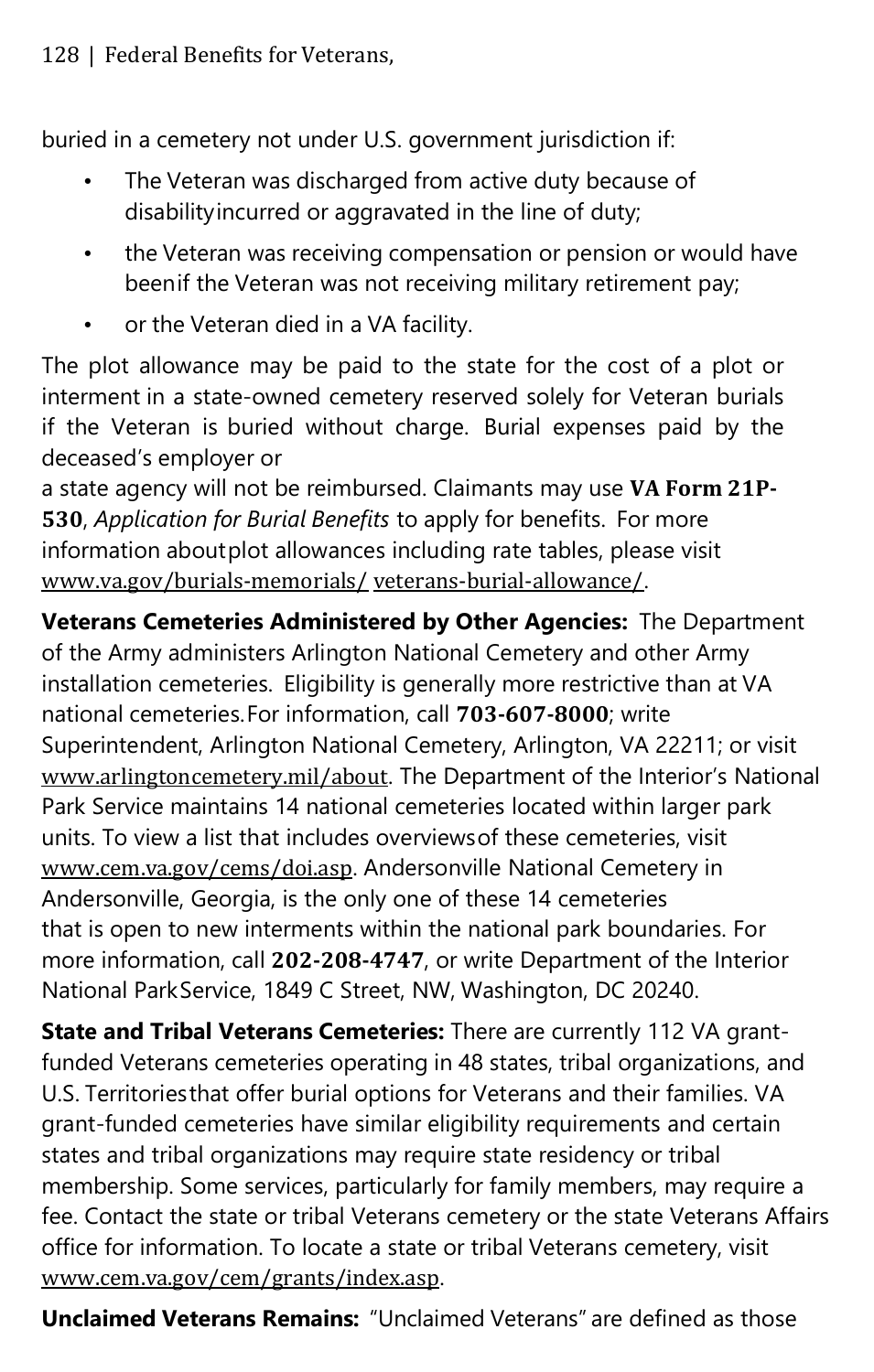Federal Benefits for Veterans, Dependents whodie with no next of kin to claim their remains and insufficient funds to cover burial expenses. In addition to burial in a VA national, VA-funded state or tribal Veterans cemetery and a government headstone or marker, there are monetarybenefits associated with burial of unclaimed Veterans remains. These monetarybenefits include reimbursement for the cost of the casket or urn used for burial,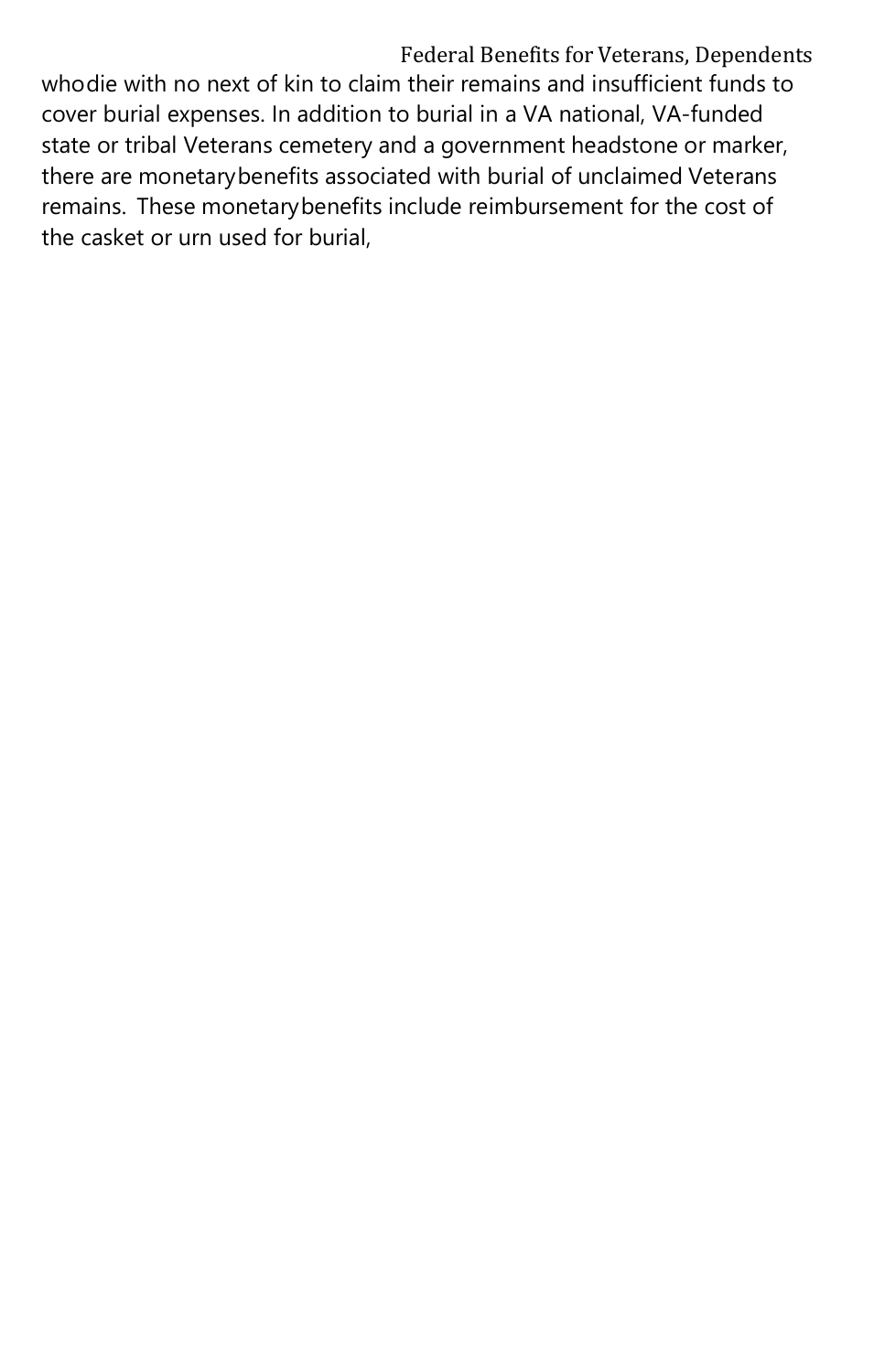reimbursement for transportation to a national, state or tribal Veterans cemetery,and a burial allowance and plot allowance.

More information on memorial and monetary burial benefits for unclaimed Veterans remains can be found at

www.cem.va.gov/docs/factsheets/Unclaimed\_

Veteran\_Remains\_Casket\_or\_Urn\_Reimbursement\_Program.pdf. Applicants must submit**VA Form 40-10088**, *Request for Reimbursement of Casket/Urn*. For Veterans who diewhile at a VA facility under authorized VA admission or at a non-VA facility under authorized VA admission, and are unclaimed, the closest VA healthcare facility is responsible for arranging proper burial for the unclaimed Veteran.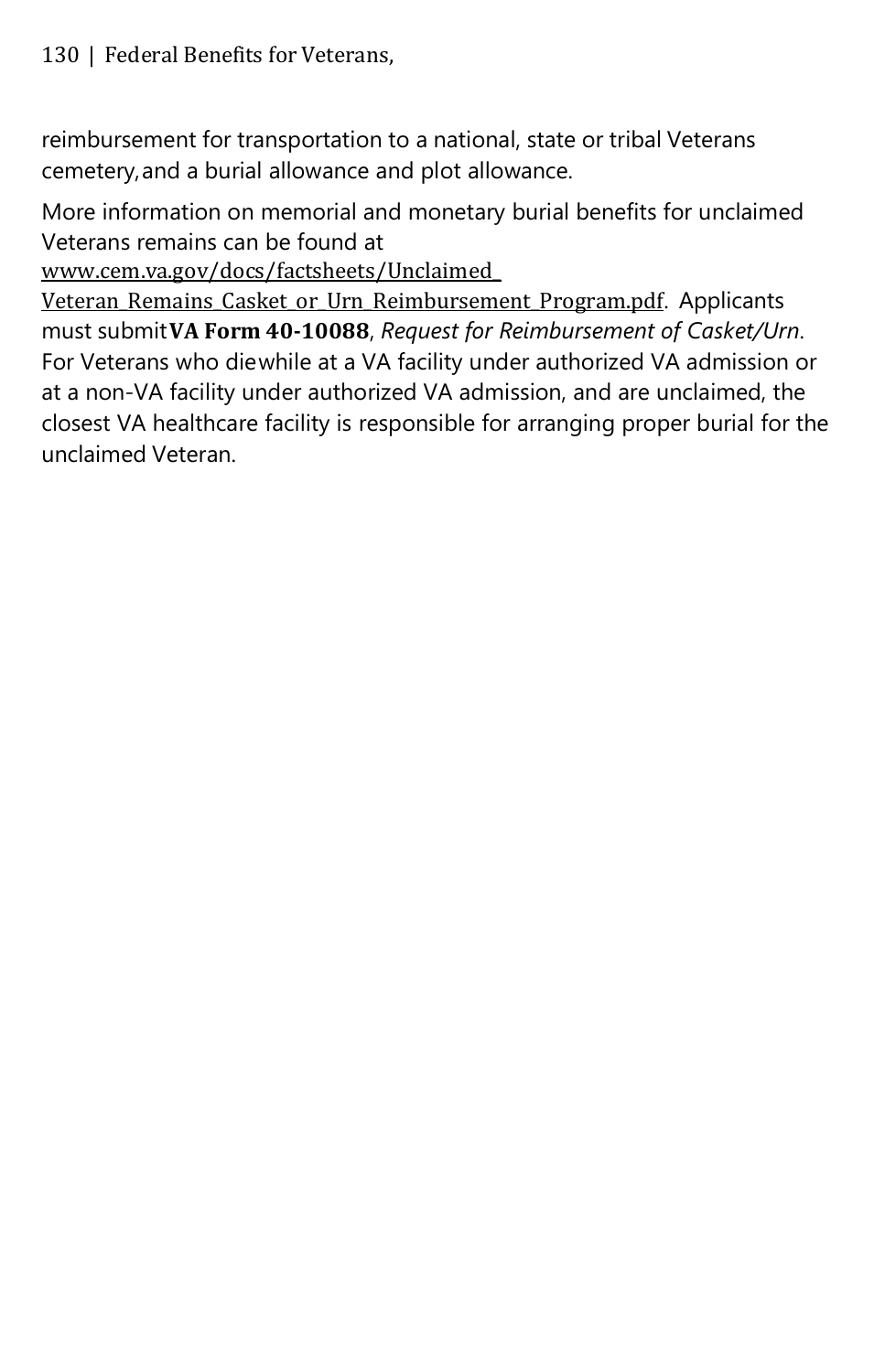



If you or a Veteran you know is having thoughts of suicide, contact the Veterans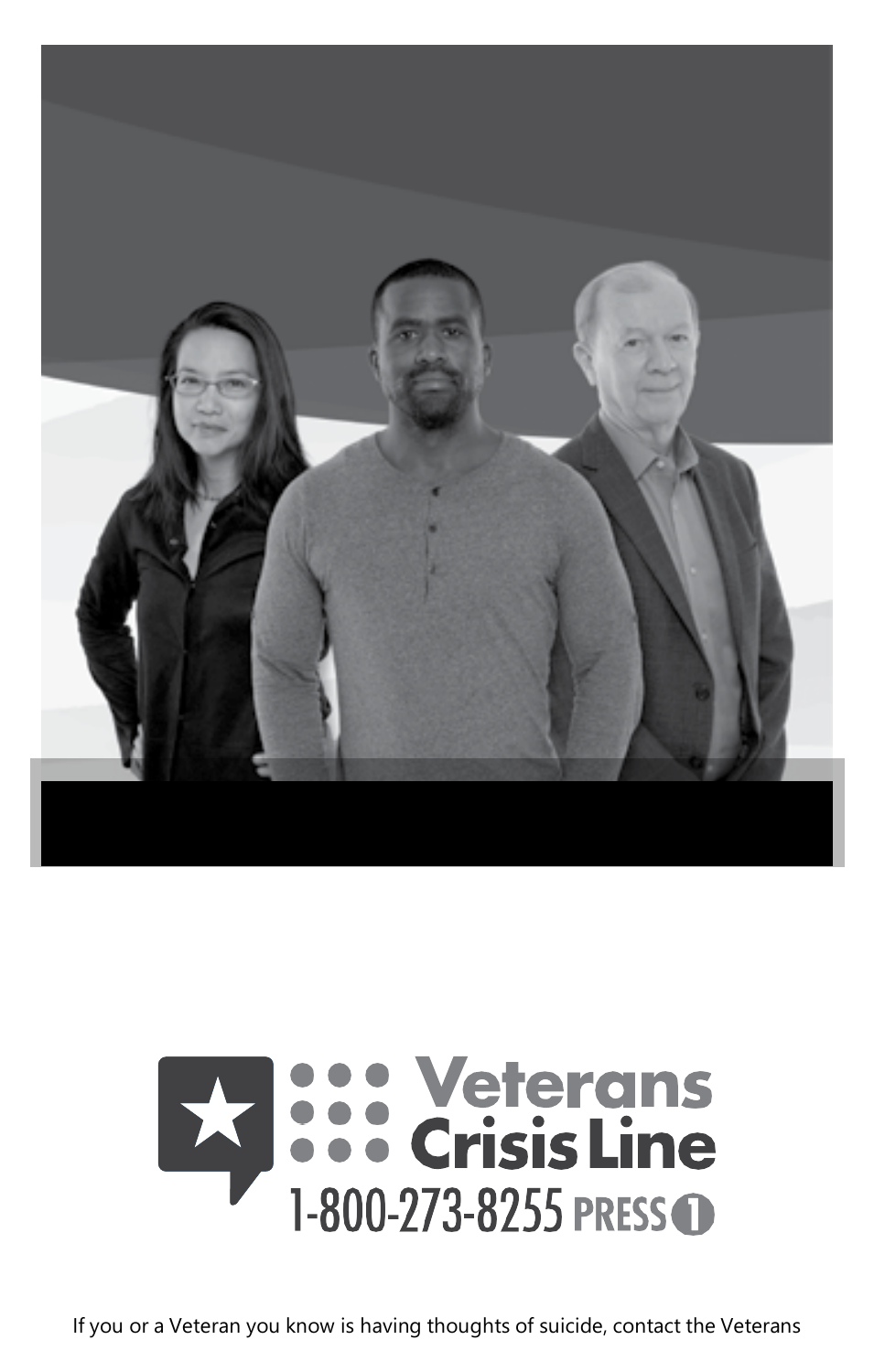132 | Federal Benefits for Veterans, Crisis Line24 hours a day, 7 days a week, 365 days a year. Call **1-800-273-8255 and**

#### **Press 1**,

text to **838255**, or chat online at **VeteransCrisisLine.net/Chat**.